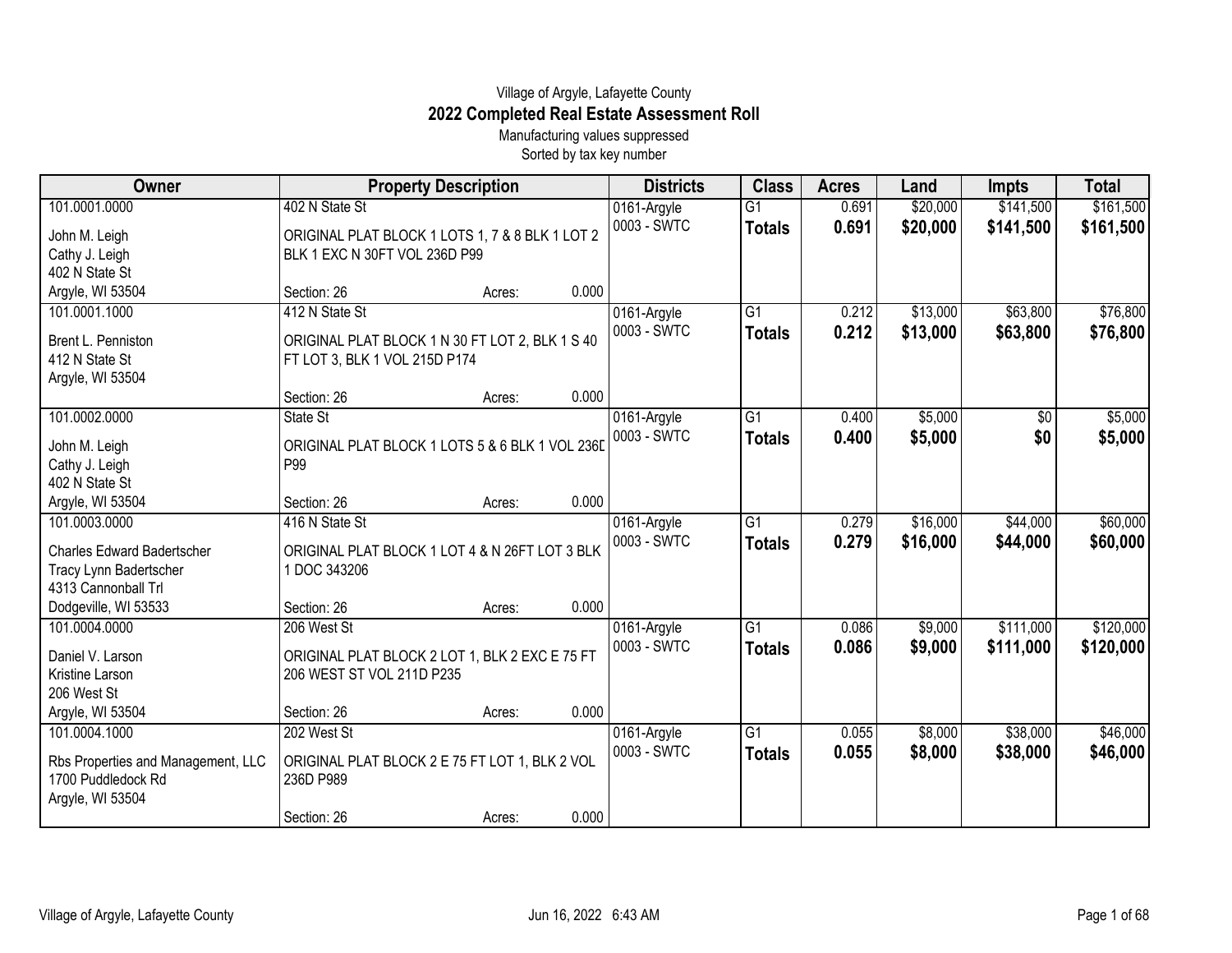| Owner                    | <b>Property Description</b>                     |        | <b>Districts</b> | <b>Class</b>    | <b>Acres</b> | Land            | <b>Impts</b>    | <b>Total</b> |
|--------------------------|-------------------------------------------------|--------|------------------|-----------------|--------------|-----------------|-----------------|--------------|
| 101.0005.0000            | 304 N State St                                  |        | 0161-Argyle      | $\overline{G1}$ | 0.200        | \$12,000        | \$80,500        | \$92,500     |
| Ron Bredeson             | ORIGINAL PLAT BLOCK 2 LOT 2, BLK 2 304 N STATE  |        | 0003 - SWTC      | <b>Totals</b>   | 0.200        | \$12,000        | \$80,500        | \$92,500     |
| Brenda Bredeson          | ST VOL 216D P424                                |        |                  |                 |              |                 |                 |              |
| 304 N State St           |                                                 |        |                  |                 |              |                 |                 |              |
| Argyle, WI 53504         | Section: 26                                     | Acres: | 0.000            |                 |              |                 |                 |              |
| 101.0006.0000            | 308 N State St                                  |        | 0161-Argyle      | $\overline{G1}$ | 0.200        | \$12,000        | \$25,500        | \$37,500     |
|                          |                                                 |        | 0003 - SWTC      | <b>Totals</b>   | 0.200        | \$12,000        | \$25,500        | \$37,500     |
| Ronald D. Bredeson       | ORIGINAL PLAT BLOCK 2 LOT 3                     |        |                  |                 |              |                 |                 |              |
| Brenda Bredeson          |                                                 |        |                  |                 |              |                 |                 |              |
| 304 N State St           |                                                 |        |                  |                 |              |                 |                 |              |
| Argyle, WI 53504         | Section: 26                                     | Acres: | 0.000            |                 |              |                 |                 |              |
| 101.0007.0000            | 312 N State St                                  |        | 0161-Argyle      | $\overline{G1}$ | 0.400        | \$16,000        | \$35,000        | \$51,000     |
| Laurie Peterson          | ORIGINAL PLAT BLOCK 2 LOTS 4 & 5 BLK 2 312 N    |        | 0003 - SWTC      | <b>Totals</b>   | 0.400        | \$16,000        | \$35,000        | \$51,000     |
| 312 N State St           | STATE ST VOL 219D P849                          |        |                  |                 |              |                 |                 |              |
| <b>PO Box 114</b>        |                                                 |        |                  |                 |              |                 |                 |              |
| Argyle, WI 53504         | Section: 26                                     | Acres: | 0.000            |                 |              |                 |                 |              |
| 101.0007.1000            | 200 N State St                                  |        | 0161-Argyle      | G1              | 0.242        | \$12,000        | \$73,000        | \$85,000     |
|                          |                                                 |        | 0003 - SWTC      | <b>Totals</b>   | 0.242        | \$12,000        | \$73,000        | \$85,000     |
| Mary J. Gilbertson       | ORIGINAL PLAT BLOCK 3 PART LOT 1 & PART OF      |        |                  |                 |              |                 |                 |              |
| 200 N State St           | VACATED WATER ST 200 N STATE ST VOL 226D        |        |                  |                 |              |                 |                 |              |
| PO Box 135               | P769 (SEE POS2254)                              |        |                  |                 |              |                 |                 |              |
| Argyle, WI 53504         | Section: 26                                     | Acres: | 0.000            |                 |              |                 |                 |              |
| 101.0007.1100            | 206 West St                                     |        | 0161-Argyle      | $\overline{G1}$ | 0.400        | \$3,000         | $\overline{50}$ | \$3,000      |
| Daniel V. Larson         | ORIGINAL PLAT BLOCK 2 LOTS 7 & 8 BLK 2 VOL 211D |        | 0003 - SWTC      | <b>Totals</b>   | 0.400        | \$3,000         | \$0             | \$3,000      |
| Kristine Larson          | P235                                            |        |                  |                 |              |                 |                 |              |
| 206 West St              |                                                 |        |                  |                 |              |                 |                 |              |
| Argyle, WI 53504         | Section: 26                                     | Acres: | 0.000            |                 |              |                 |                 |              |
| 101.0007.2000            | State St                                        |        | 0161-Argyle      | X4              | 0.200        | $\overline{60}$ | $\overline{50}$ | \$0          |
|                          |                                                 |        | 0003 - SWTC      | <b>Totals</b>   | 0.200        | \$0             | \$0             | \$0          |
| Village of Argyle        | ORIGINAL PLAT BLOCK 2 LOT 6, BLK 2 VOL 166D     |        |                  |                 |              |                 |                 |              |
| 401 E Milwaukee St       | P460                                            |        |                  |                 |              |                 |                 |              |
| PO Box 246               |                                                 |        |                  |                 |              |                 |                 |              |
| Argyle, WI 53504         | Section: 26                                     | Acres: | 0.000            |                 |              |                 |                 |              |
| 101.0008.0000            | 204 N State St                                  |        | 0161-Argyle      | X4              | 0.347        | $\overline{50}$ | $\overline{50}$ | $\sqrt{30}$  |
| Historic Argyle, Inc     | ORIGINAL PLAT BLOCK 3 PART LOT 1 BLK 3 & S2 OF  |        | 0003 - SWTC      | <b>Totals</b>   | 0.347        | \$0             | \$0             | \$0          |
| c/o Historic Argyle, Inc | LOTS 3 & 4 BLK 3 VOL 223D P16 204 N STATE (SEE  |        |                  |                 |              |                 |                 |              |
| PO Box 101               | POS2254)                                        |        |                  |                 |              |                 |                 |              |
| Argyle, WI 53504-0101    | Section: 26                                     | Acres: | 0.000            |                 |              |                 |                 |              |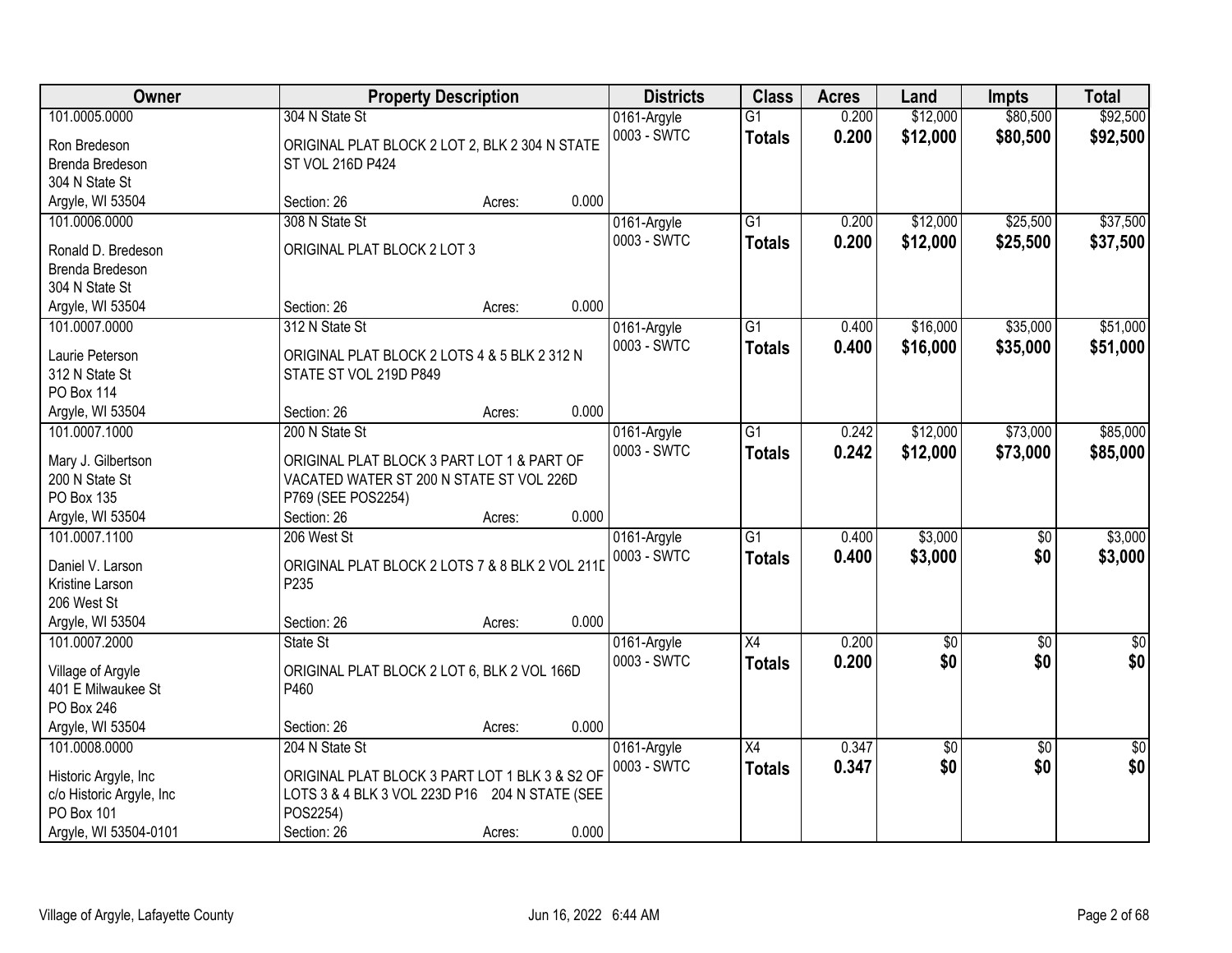| Owner                                      |                                                  | <b>Property Description</b> | <b>Districts</b>           | <b>Class</b>    | <b>Acres</b> | Land     | <b>Impts</b>    | <b>Total</b> |
|--------------------------------------------|--------------------------------------------------|-----------------------------|----------------------------|-----------------|--------------|----------|-----------------|--------------|
| 101.0008.1000                              | State St                                         |                             | 0161-Argyle                | $\overline{G1}$ | 0.050        | \$1,500  | $\overline{50}$ | \$1,500      |
| Deann M. Rossing                           | ORIGINAL PLAT BLOCK 3 W2 N2 LOT 4, BLK 3 118 N   |                             | 0003 - SWTC                | <b>Totals</b>   | 0.050        | \$1,500  | \$0             | \$1,500      |
| 118 N State St                             | STATE ST VOL 211D P802                           |                             |                            |                 |              |          |                 |              |
| Argyle, WI 53504                           |                                                  |                             |                            |                 |              |          |                 |              |
|                                            | Section: 26                                      | Acres:                      | 0.000                      |                 |              |          |                 |              |
| 101.0009.0000                              | 208 N State St                                   |                             | 0161-Argyle                | $\overline{G1}$ | 0.350        | \$16,000 | \$78,000        | \$94,000     |
| Regina Z. Nyhus                            | ORIGINAL PLAT BLOCK 3 LOT 2 & N 1/2 OF LOT 3     |                             | 0003 - SWTC                | <b>Totals</b>   | 0.350        | \$16,000 | \$78,000        | \$94,000     |
| 200 1st St                                 | BLOCK 3 E 1/2 OF N1/2 OF LOT 4 BLOCK 3 DOC       |                             |                            |                 |              |          |                 |              |
| Argyle, WI 53504                           | 344882                                           |                             |                            |                 |              |          |                 |              |
|                                            | Section: 26                                      | Acres:                      | 0.000                      |                 |              |          |                 |              |
| 101.0011.0000                              | 118 N State St                                   |                             | 0161-Argyle                | $\overline{G1}$ | 0.600        | \$20,000 | \$82,300        | \$102,300    |
| Deann M. Rossing                           | ORIGINAL PLAT BLOCK 4 LOTS 2, 3, & 4 BLK 4 N33FT |                             | 0003 - SWTC                | <b>Totals</b>   | 0.600        | \$20,000 | \$82,300        | \$102,300    |
| 118 N State St                             | OF E70FT LOT 1 BLK 4 VOL 212D P86 & 228D P767    |                             |                            |                 |              |          |                 |              |
| Argyle, WI 53504                           | 118 N STATE ST                                   |                             |                            |                 |              |          |                 |              |
|                                            | Section: 26                                      | Acres:                      | 0.000                      |                 |              |          |                 |              |
| 101.0012.1000                              | 213 E Milwaukee St                               |                             | 0161-Argyle                | $\overline{G2}$ | 0.690        | \$17,000 | \$136,600       | \$153,600    |
|                                            |                                                  |                             | 0003 - SWTC                | <b>Totals</b>   | 0.690        | \$17,000 | \$136,600       | \$153,600    |
| Webber Holdings, LLC<br>213 E Milwaukee St | <b>LOT 1 CSM 774</b>                             |                             |                            |                 |              |          |                 |              |
| Argyle, WI 53504                           |                                                  |                             |                            |                 |              |          |                 |              |
|                                            | Section: 26                                      | Acres:                      | 0.690                      |                 |              |          |                 |              |
| 101.0012.2000                              | 209 E Milwaukee St                               |                             | 0161-Argyle                | $\overline{G2}$ | 0.090        | \$4,800  | \$43,800        | \$48,600     |
|                                            |                                                  |                             | 0003 - SWTC                | <b>Totals</b>   | 0.090        | \$4,800  | \$43,800        | \$48,600     |
| John M. Leigh                              | <b>LOT 2 CSM 774</b>                             |                             |                            |                 |              |          |                 |              |
| Cathy J. Leigh<br>402 N State St           |                                                  |                             |                            |                 |              |          |                 |              |
| Argyle, WI 53504                           | Section: 26                                      | Acres:                      | 0.090                      |                 |              |          |                 |              |
| 101.0013.1000                              | 104 N State St                                   |                             | 0161-Argyle                | G2              | 0.064        | \$10,000 | \$25,000        | \$35,000     |
|                                            |                                                  |                             | 0003 - SWTC                | <b>Totals</b>   | 0.064        | \$10,000 | \$25,000        | \$35,000     |
| <b>Charles Scott Hauser</b>                | ORIGINAL PLAT BLOCK 5 E 42 FT OF N 66 FT LOT 2,  |                             |                            |                 |              |          |                 |              |
| Michelle R. Hauser                         | BLK 5 (LAUNDROMAT) VOL 231D P13 106 N STATE      |                             |                            |                 |              |          |                 |              |
| 13610 Wildcat Rd                           |                                                  |                             |                            |                 |              |          |                 |              |
| Darlington, WI 53530                       | Section: 26                                      | Acres:                      | 0.000                      |                 |              |          |                 |              |
| 101.0016.0000                              | 205 E Milwaukee St                               |                             | 0161-Argyle<br>0003 - SWTC | $\overline{G2}$ | 0.198        | \$12,000 | \$75,700        | \$87,700     |
| Kristine K. Marty                          | ORIGINAL PLAT BLOCK 5 PART LOTS 3 & 5 BLK 5      |                             |                            | <b>Totals</b>   | 0.198        | \$12,000 | \$75,700        | \$87,700     |
| 406 School St                              | COM SWCOR SD LOT 5; NORTH 3.25CH; EAST           |                             |                            |                 |              |          |                 |              |
| PO Box 31                                  | 62.5L;SOUTH 3.25CH;WEST TO POB & ALSO INCL       |                             |                            |                 |              |          |                 |              |
| Blanchardville, WI 53516                   | Section: 26                                      | Acres:                      | 0.000                      |                 |              |          |                 |              |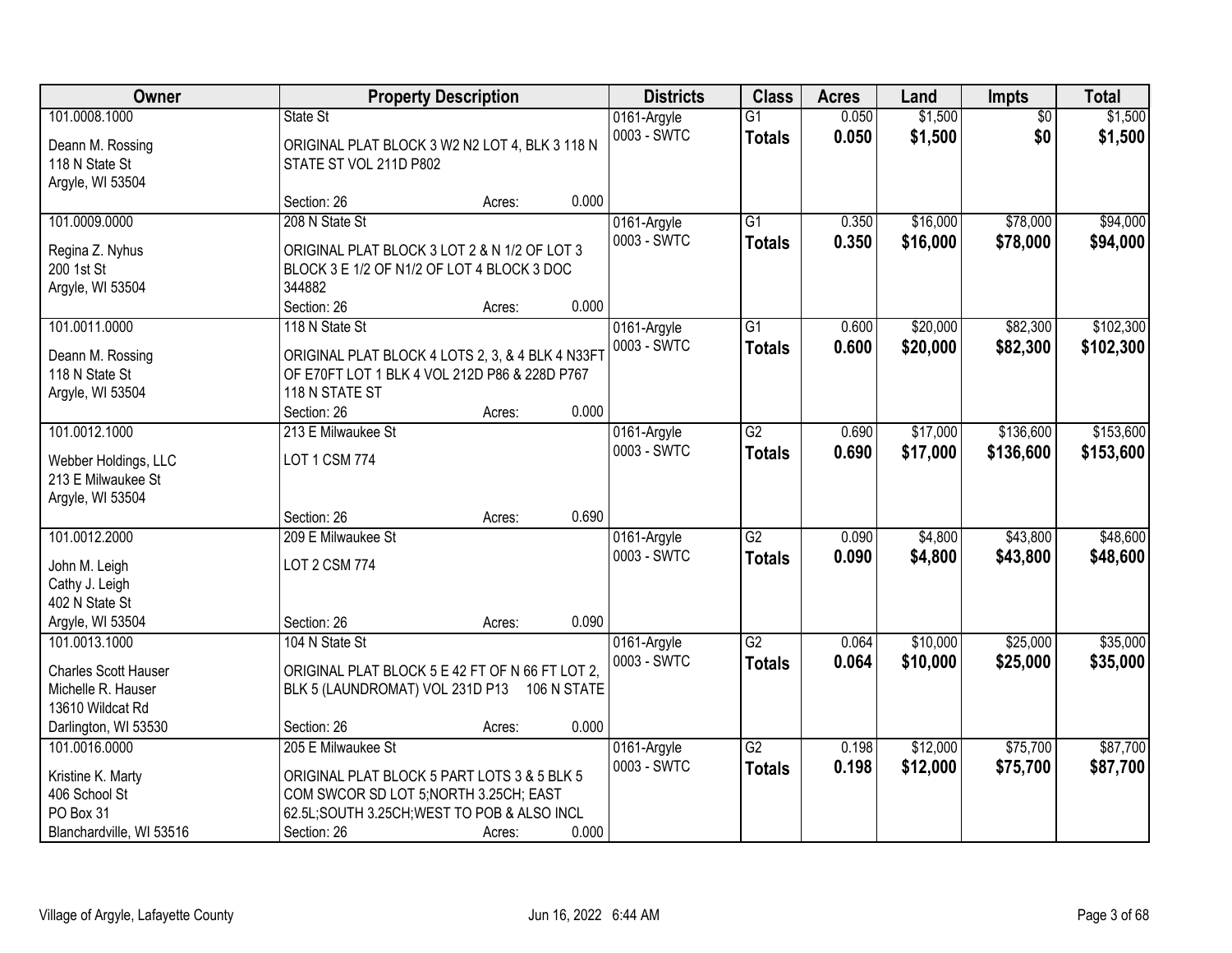| Owner                                          | <b>Property Description</b>                     | <b>Districts</b> | <b>Class</b>    | <b>Acres</b> | Land            | Impts           | <b>Total</b> |
|------------------------------------------------|-------------------------------------------------|------------------|-----------------|--------------|-----------------|-----------------|--------------|
| 101.0017.0000                                  | 201 E Milwaukee St                              | 0161-Argyle      | $\overline{X4}$ | 8.000        | $\overline{60}$ | $\overline{60}$ | \$0          |
| Centurytel Cent WI, LLC                        | ORIGINAL PLAT BLOCK 5 LOT 4, BLK 5 ALSO PART    | 0003 - SWTC      | <b>Totals</b>   | 8.000        | \$0             | \$0             | \$0          |
| c/o Centurytel Cent WI, LLC                    | OF SE4 NW4 LYING W OF SD SEC VOL 223D P937 21   |                  |                 |              |                 |                 |              |
| 100 Century Park Dr                            | E MILWAUKEE ST (SEE POS2236)                    |                  |                 |              |                 |                 |              |
| PO Box 11600                                   | 0.000<br>Section: 26<br>Acres:                  |                  |                 |              |                 |                 |              |
| Monroe, LA 71211-1600                          |                                                 |                  |                 |              |                 |                 |              |
| 101.0018.0000                                  | 216 E Milwaukee St                              | 0161-Argyle      | G2              | 0.165        | \$15,000        | \$130,400       | \$145,400    |
|                                                | ORIGINAL PLAT BLOCK 6 PART BLKS 6 & 7 COM       | TID <sub>3</sub> | <b>Totals</b>   | 0.165        | \$15,000        | \$130,400       | \$145,400    |
| Jeffrey L. Anderson<br>c/o Jeffrey L. Anderson | NECOR LOT 1 BLK 6;N89.42.36W 71'; S00.28.41W    | 0003 - SWTC      |                 |              |                 |                 |              |
| 9144 Buckhorn Road Po Box 95                   | 125.83'; S89.42. 36E 72.05' TO ELI BLK 7; NORTH |                  |                 |              |                 |                 |              |
| Browntown, WI 53522                            | 0.000<br>Section: 26<br>Acres:                  |                  |                 |              |                 |                 |              |
| 101.0019.0000                                  | 204 E Milwaukee St                              | 0161-Argyle      | G2              | 0.311        | \$15,000        | \$125,400       | \$140,400    |
|                                                |                                                 | TID <sub>3</sub> |                 |              |                 |                 |              |
| Jeffrey L. Anderson                            | ORIGINAL PLAT BLOCK 6 PART LOTS 2,3 &4 BLK 6    | 0003 - SWTC      | <b>Totals</b>   | 0.311        | \$15,000        | \$125,400       | \$140,400    |
| c/o Jeffrey L. Anderson                        | PART LOTS 4&5 BLK 7 (TID 3) COM N89.42.36W 71'  |                  |                 |              |                 |                 |              |
| 9144 Buckhorn Road Po Box 95                   | FROM NE COR LOT 1 BLK 6;N89.42.36W              |                  |                 |              |                 |                 |              |
| Browntown, WI 53522                            | 0.000<br>Section: 26<br>Acres:                  |                  |                 |              |                 |                 |              |
| 101.0020.0000                                  | 200 E Milwaukee St                              | 0161-Argyle      | $\overline{G2}$ | 0.066        | \$8,000         | \$72,000        | \$80,000     |
| Uffda Properties, LLC                          | ORIGINAL PLAT BLOCK 6 W 24 FT OF LOT 4 BLK 6    | TID <sub>3</sub> | <b>Totals</b>   | 0.066        | \$8,000         | \$72,000        | \$80,000     |
| c/o Uffda Properties, LLC                      | 200 E MILWAUKEE ST (TID 3) VOL 232D P779        | 0003 - SWTC      |                 |              |                 |                 |              |
| <b>PO Box 100</b>                              |                                                 |                  |                 |              |                 |                 |              |
| Argyle, WI 53504-0100                          | 0.000<br>Section: 26<br>Acres:                  |                  |                 |              |                 |                 |              |
| 101.0021.0000                                  | 112 S State St                                  | 0161-Argyle      | $\overline{G2}$ | 0.330        | \$16,000        | \$50,000        | \$66,000     |
|                                                |                                                 | TID <sub>3</sub> | <b>Totals</b>   | 0.330        | \$16,000        | \$50,000        | \$66,000     |
| Pec Time Tubing, Inc                           | ORIGINAL PLAT BLOCK 7 LOT 1 CSM #673 (LOTS 1 &  | 0003 - SWTC      |                 |              |                 |                 |              |
| C/O Jeremiah & Ashley Kleiber                  | 2, PART LOTS 7 & 8) DOC 348150                  |                  |                 |              |                 |                 |              |
| 14026 Wildcat Rd                               |                                                 |                  |                 |              |                 |                 |              |
| Darlington, WI 53530-9402                      | 0.330<br>Section: 26<br>Acres:                  |                  |                 |              |                 |                 |              |
| 101.0022.0000                                  | 108 S State St                                  | 0161-Argyle      | $\overline{G2}$ | 0.200        | \$20,000        | \$576,100       | \$596,100    |
| Rbs Properties and Management, LLC             | ORIGINAL PLAT BLOCK 7 LOT 3 & PART LOT 4 COM    | TID <sub>3</sub> | <b>Totals</b>   | 0.200        | \$20,000        | \$576,100       | \$596,100    |
| 1700 Puddledock Rd                             | NECOR GARAGE BLDG; EAST 1 FT TO ELI BLOCK       | 0003 - SWTC      |                 |              |                 |                 |              |
| Argyle, WI 53504                               | 7; NORTH 43 FT 3 IN ON ELI BLK 7; WEST 90 FT;   |                  |                 |              |                 |                 |              |
|                                                | Section: 26<br>0.000<br>Acres:                  |                  |                 |              |                 |                 |              |
| 101.0023.0000                                  | South St                                        | 0161-Argyle      | $\overline{G2}$ | 0.064        | \$7,000         | $\overline{50}$ | \$7,000      |
|                                                |                                                 | TID <sub>3</sub> | <b>Totals</b>   | 0.064        | \$7,000         | \$0             | \$7,000      |
| Uffda Properties, LLC                          | ORIGINAL PLAT BLOCK 7 W 42 FT OF LOT 5 BLK 7    | 0003 - SWTC      |                 |              |                 |                 |              |
| c/o Uffda Properties, LLC                      | 200 E MILWAUKEE ST (TID 3) VOL 232D P779        |                  |                 |              |                 |                 |              |
| PO Box 100                                     |                                                 |                  |                 |              |                 |                 |              |
| Argyle, WI 53504-0100                          | 0.000<br>Section: 26<br>Acres:                  |                  |                 |              |                 |                 |              |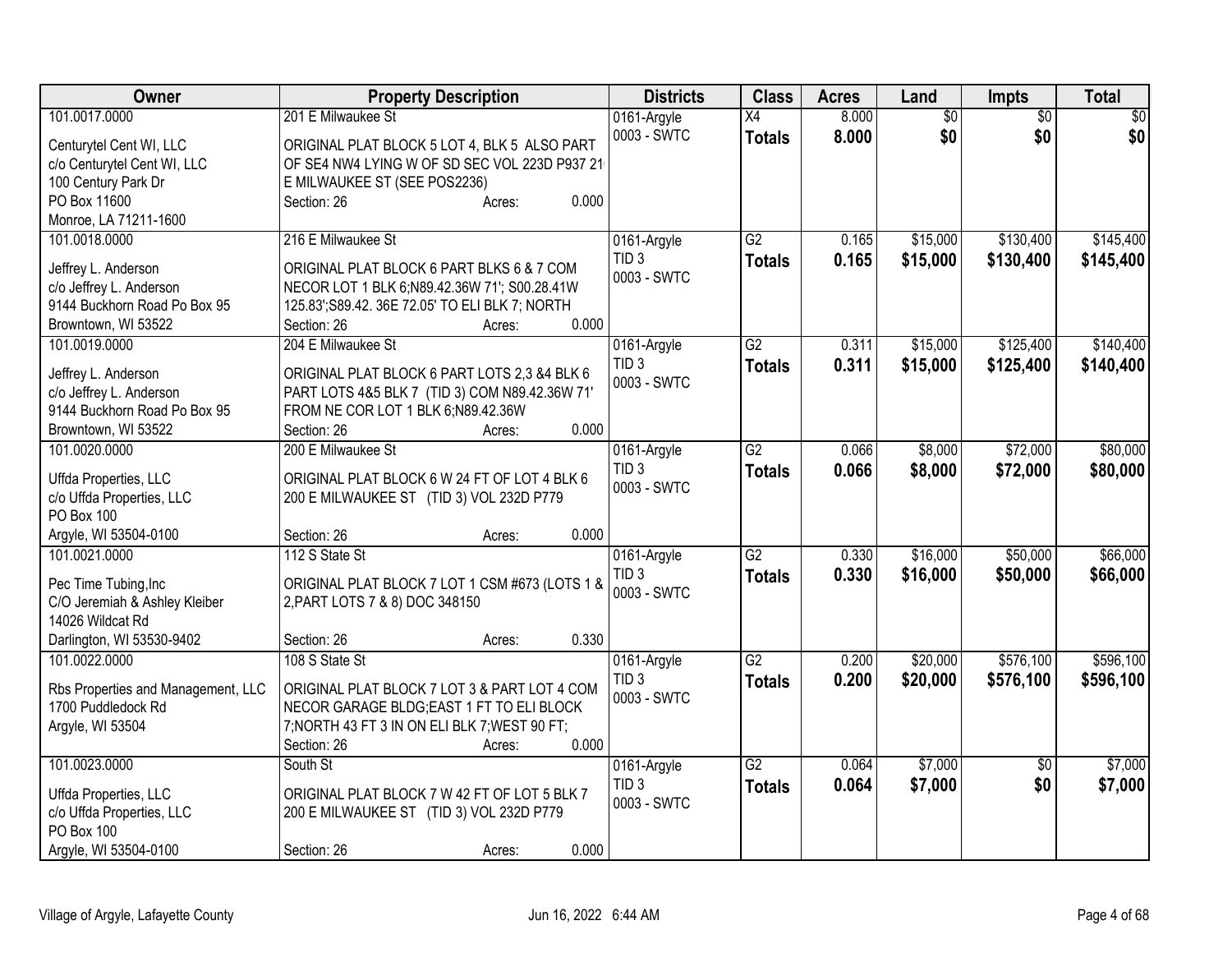| Owner                          |                                                                  | <b>Property Description</b> |       | <b>Districts</b> | <b>Class</b>    | <b>Acres</b> | Land     | <b>Impts</b> | <b>Total</b> |
|--------------------------------|------------------------------------------------------------------|-----------------------------|-------|------------------|-----------------|--------------|----------|--------------|--------------|
| 101.0024.0000                  | 105 South St                                                     |                             |       | 0161-Argyle      | $\overline{G2}$ | 0.121        | \$7,000  | \$88,400     | \$95,400     |
| Leo Avatar                     | ORIGINAL PLAT BLOCK 7 LOT 6 (=POS3320)                           |                             |       | TID <sub>3</sub> | <b>Totals</b>   | 0.121        | \$7,000  | \$88,400     | \$95,400     |
| PO Box 638                     |                                                                  |                             |       | 0003 - SWTC      |                 |              |          |              |              |
| Cotati, CA 94931               |                                                                  |                             |       |                  |                 |              |          |              |              |
|                                | Section: 26                                                      | Acres:                      | 0.000 |                  |                 |              |          |              |              |
| 101.0025.0000                  | 107 South St                                                     |                             |       | 0161-Argyle      | G2              | 0.220        | \$15,000 | \$45,000     | \$60,000     |
| Bradley V. Ostby               | ORIGINAL PLAT BLOCK 7 LOT 2 CSM #673 PART                        |                             |       | 0003 - SWTC      | <b>Totals</b>   | 0.220        | \$15,000 | \$45,000     | \$60,000     |
| Bernadette M. Ostby            | LOTS 7 & 8 DOC 332165 EXC                                        |                             |       |                  |                 |              |          |              |              |
| 117 S State St                 |                                                                  |                             |       |                  |                 |              |          |              |              |
| Argyle, WI 53504               | Section: 26                                                      | Acres:                      | 0.220 |                  |                 |              |          |              |              |
| 101.0025.1000                  | 212 S State St                                                   |                             |       | 0161-Argyle      | G1              | 0.121        | \$8,000  | \$52,000     | \$60,000     |
| Austin J. Penniston            | ORIGINAL PLAT BLOCK 8 LOT 1, BLK 8 212 S STATE                   |                             |       | 0003 - SWTC      | <b>Totals</b>   | 0.121        | \$8,000  | \$52,000     | \$60,000     |
| Amanda L. Penniston            | ST VOL 230D P1                                                   |                             |       |                  |                 |              |          |              |              |
| 212 S State St                 |                                                                  |                             |       |                  |                 |              |          |              |              |
| Argyle, WI 53504               | Section: 26                                                      | Acres:                      | 0.000 |                  |                 |              |          |              |              |
| 101.0025.1100                  | 208 S State St                                                   |                             |       | 0161-Argyle      | G1              | 0.121        | \$8,000  | \$49,000     | \$57,000     |
|                                |                                                                  |                             |       | 0003 - SWTC      | <b>Totals</b>   | 0.121        | \$8,000  | \$49,000     | \$57,000     |
| Randall A. Berg<br>907 Elm St  | ORIGINAL PLAT BLOCK 8 LOT 2 BLK 8 208 S STATE<br>ST VOL 226D P21 |                             |       |                  |                 |              |          |              |              |
| Argyle, WI 53504               |                                                                  |                             |       |                  |                 |              |          |              |              |
|                                | Section: 26                                                      | Acres:                      | 0.000 |                  |                 |              |          |              |              |
| 101.0025.2000                  | State St                                                         |                             |       | 0161-Argyle      | $\overline{G1}$ | 0.088        | \$5,000  | \$0          | \$5,000      |
|                                |                                                                  |                             |       | 0003 - SWTC      | <b>Totals</b>   | 0.088        | \$5,000  | \$0          | \$5,000      |
| Randall A. Berg                | ORIGINAL PLAT BLOCK 8 E 74 FT OF S 52 FT LOT 3,                  |                             |       |                  |                 |              |          |              |              |
| 907 Elm St<br>Argyle, WI 53504 | BLK 8 VOL 226D P21 208 S STATE                                   |                             |       |                  |                 |              |          |              |              |
|                                | Section: 26                                                      | Acres:                      | 0.000 |                  |                 |              |          |              |              |
| 101.0026.0000                  | 200 Monroe St                                                    |                             |       | 0161-Argyle      | $\overline{G1}$ | 0.261        | \$14,000 | \$49,700     | \$63,700     |
|                                |                                                                  |                             |       | 0003 - SWTC      | <b>Totals</b>   | 0.261        | \$14,000 | \$49,700     | \$63,700     |
| Kelli R. Aide                  | ORIGINAL PLAT BLOCK 8 LOTS 5 & 6 AND THE WEST                    |                             |       |                  |                 |              |          |              |              |
| 200 Monroe St                  | 16.75 FT OF LOTS 3 & 4                                           |                             |       |                  |                 |              |          |              |              |
| Argyle, WI 53504               | Section: 26                                                      |                             | 0.000 |                  |                 |              |          |              |              |
| 101.0027.0000                  | 200 S State St                                                   | Acres:                      |       | 0161-Argyle      | $\overline{G1}$ | 0.136        | \$14,000 | \$165,100    | \$179,100    |
|                                |                                                                  |                             |       | 0003 - SWTC      | <b>Totals</b>   | 0.136        | \$14,000 | \$165,100    | \$179,100    |
| Christopher N. Holcomb         | ORIGINAL PLAT BLOCK 8 E 74FT OF LOT 4 N 14FT                     |                             |       |                  |                 |              |          |              |              |
| Elizabeth D. Holcomb           | OF E 74FT LOT 3 VOL 227D P859 200 S STATE                        |                             |       |                  |                 |              |          |              |              |
| 200 S State St                 |                                                                  |                             |       |                  |                 |              |          |              |              |
| Argyle, WI 53504               | Section: 26                                                      | Acres:                      | 0.000 |                  |                 |              |          |              |              |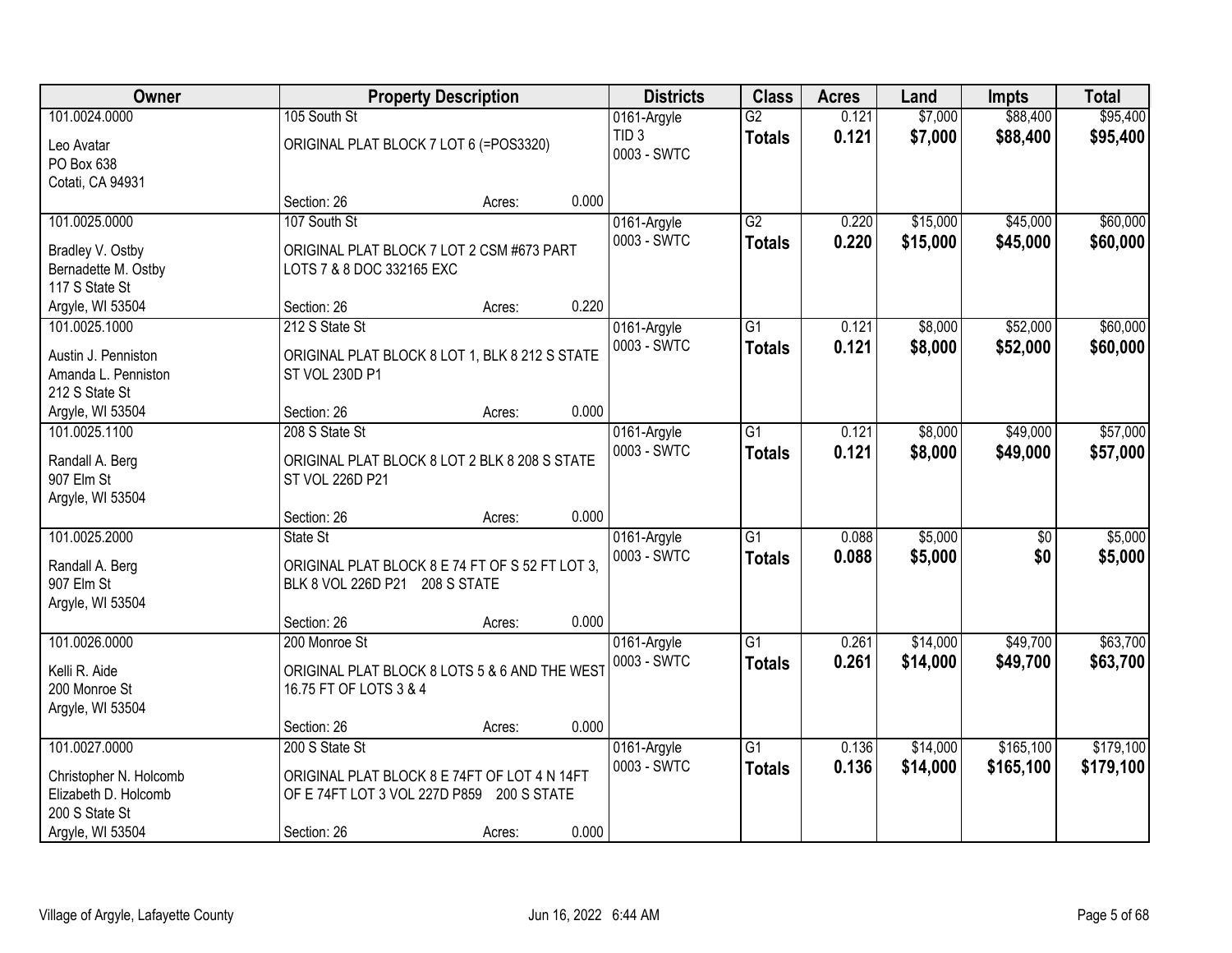| Owner                                   | <b>Property Description</b>                                        |                    | <b>Districts</b> | <b>Class</b>    | <b>Acres</b> | Land            | <b>Impts</b> | <b>Total</b>    |
|-----------------------------------------|--------------------------------------------------------------------|--------------------|------------------|-----------------|--------------|-----------------|--------------|-----------------|
| 101.0028.0000                           | State St                                                           |                    | 0161-Argyle      | $\overline{G1}$ | 0.121        | \$7,000         | \$5,900      | \$12,900        |
| Austin J. Penniston                     | ORIGINAL PLAT BLOCK 8 LOT 8 BLK 8 VOL 230D P1                      |                    | 0003 - SWTC      | <b>Totals</b>   | 0.121        | \$7,000         | \$5,900      | \$12,900        |
| Amanda L. Penniston                     |                                                                    |                    |                  |                 |              |                 |              |                 |
| 212 S State St                          |                                                                    |                    |                  |                 |              |                 |              |                 |
| Argyle, WI 53504                        | Section: 26                                                        | 0.000<br>Acres:    |                  |                 |              |                 |              |                 |
| 101.0028.1000                           | 209 South St                                                       |                    | 0161-Argyle      | G1              | 0.121        | \$9,000         | \$70,100     | \$79,100        |
| Diane Elmer et al                       | ORIGINAL PLAT BLOCK 8 LOT 7 BLOCK 8                                |                    | 0003 - SWTC      | <b>Totals</b>   | 0.121        | \$9,000         | \$70,100     | \$79,100        |
| N3246 Loop Rd                           |                                                                    |                    |                  |                 |              |                 |              |                 |
| Monroe, WI 53566                        |                                                                    |                    |                  |                 |              |                 |              |                 |
|                                         | Section: 26                                                        | 0.000<br>Acres:    |                  |                 |              |                 |              |                 |
| 101.0029.0000                           | State St                                                           |                    | 0161-Argyle      | X4              | 0.120        | \$0             | \$0          | $\sqrt{50}$     |
|                                         |                                                                    |                    | 0003 - SWTC      | <b>Totals</b>   | 0.120        | \$0             | \$0          | \$0             |
| Village of Argyle<br>401 E Milwaukee St | ORIGINAL PLAT BLOCK 9 PART OF LOTS<br>2,7,9,10,11&12 VOL 209D P364 | BLOCK <sub>9</sub> |                  |                 |              |                 |              |                 |
| PO Box 246                              |                                                                    |                    |                  |                 |              |                 |              |                 |
| Argyle, WI 53504                        | Section: 26                                                        | 0.000<br>Acres:    |                  |                 |              |                 |              |                 |
| 101.0029.1000                           | 402 S State St                                                     |                    | 0161-Argyle      | $\overline{G1}$ | 0.121        | \$1,500         | \$0          | \$1,500         |
|                                         |                                                                    |                    | 0003 - SWTC      | <b>Totals</b>   | 0.121        | \$1,500         | \$0          | \$1,500         |
| Virgil Hendrickson                      | ORIGINAL PLAT BLOCK 10 LOT 4 BLK 10 VOL 243D                       |                    |                  |                 |              |                 |              |                 |
| 910 E Milwaukee St                      | P556                                                               |                    |                  |                 |              |                 |              |                 |
| PO Box 38<br>Argyle, WI 53504           | Section: 26                                                        | 0.000              |                  |                 |              |                 |              |                 |
| 101.0029.2000                           | 400 S State St                                                     | Acres:             | 0161-Argyle      | $\overline{X4}$ | 0.240        | $\overline{50}$ | \$0          | $\overline{50}$ |
|                                         |                                                                    |                    | 0003 - SWTC      | <b>Totals</b>   | 0.240        | \$0             | \$0          | \$0             |
| Village of Argyle                       | ORIGINAL PLAT BLOCK 10 LOTS 2 & 3 BLK 10 VOL                       |                    |                  |                 |              |                 |              |                 |
| 401 E Milwaukee St                      | 166D P187                                                          |                    |                  |                 |              |                 |              |                 |
| PO Box 246                              |                                                                    |                    |                  |                 |              |                 |              |                 |
| Argyle, WI 53504                        | Section: 26                                                        | 0.000<br>Acres:    |                  |                 |              |                 |              |                 |
| 101.0029.3000                           | State St                                                           |                    | 0161-Argyle      | $\overline{G1}$ | 0.121        | \$6,000         | \$9,600      | \$15,600        |
| Virgil Hendrickson                      | ORIGINAL PLAT BLK 10 LOT 1 BLK 10 VOL 210D P195                    |                    | 0003 - SWTC      | <b>Totals</b>   | 0.121        | \$6,000         | \$9,600      | \$15,600        |
| Wilma Hendrickson                       | <b>S STATE ST</b>                                                  |                    |                  |                 |              |                 |              |                 |
| 910 E Milwaukee St                      |                                                                    |                    |                  |                 |              |                 |              |                 |
| PO Box 38                               | Section: 26                                                        | 0.000<br>Acres:    |                  |                 |              |                 |              |                 |
| Argyle, WI 53504                        |                                                                    |                    |                  |                 |              |                 |              |                 |
| 101.0030.0000                           | 312 S State St                                                     |                    | 0161-Argyle      | $\overline{G2}$ | 0.294        | \$9,000         | \$18,000     | \$27,000        |
| Richard A. Phillipson                   | ORIGINAL PLAT BLOCK 9 LOT 1 & E74.5' LOT 8 BLK 9                   |                    | 0003 - SWTC      | <b>Totals</b>   | 0.294        | \$9,000         | \$18,000     | \$27,000        |
| 213 S Broad St                          | S 1RD LOT 2 & S 1RD OF E 74.5' LOT 7 ALL IN BLK 9                  |                    |                  |                 |              |                 |              |                 |
| <b>PO Box 126</b>                       | DOC 348612                                                         |                    |                  |                 |              |                 |              |                 |
| Argyle, WI 53504                        | Section: 26                                                        | 0.000<br>Acres:    |                  |                 |              |                 |              |                 |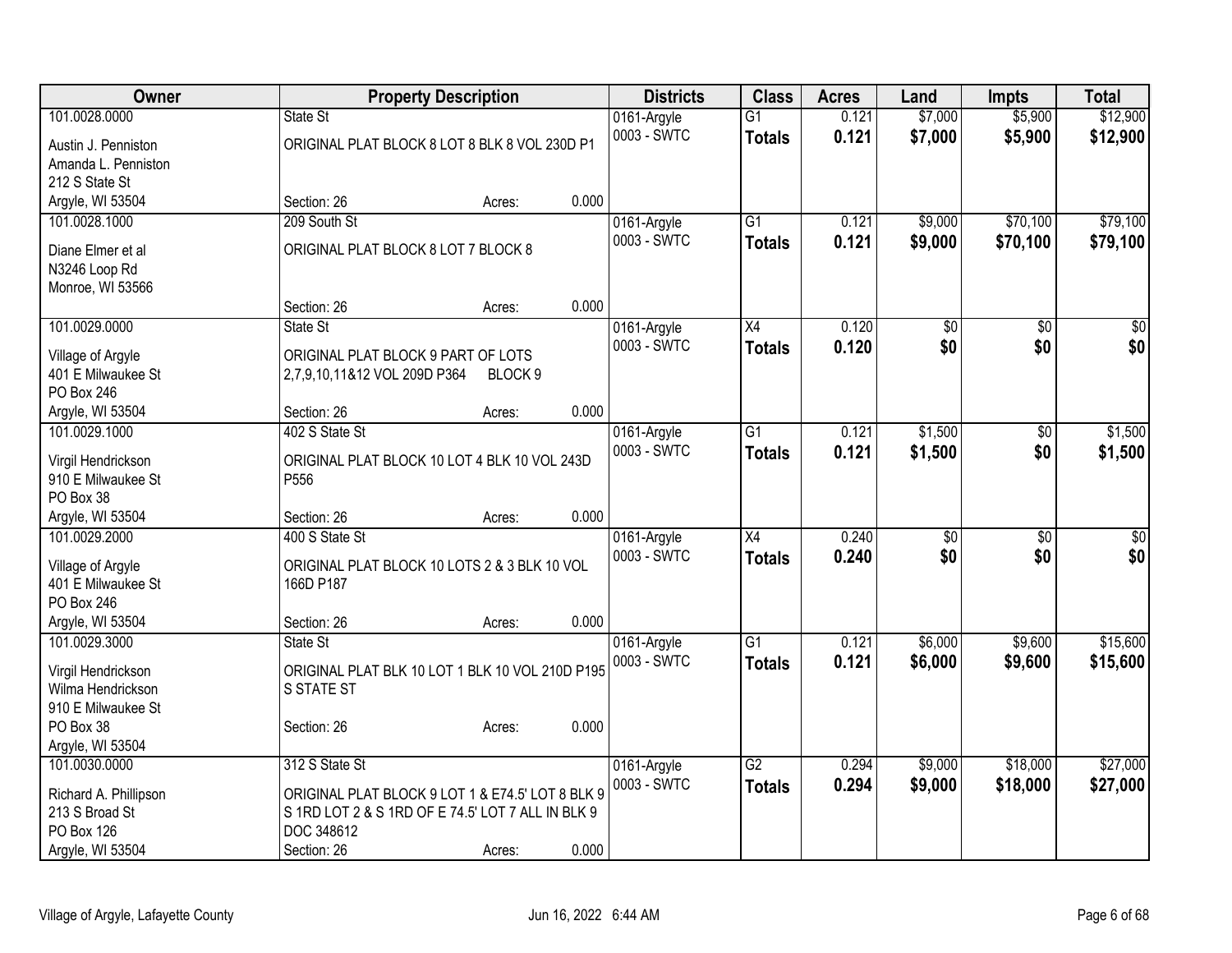| Owner                                | <b>Property Description</b>                                            | <b>Districts</b> | <b>Class</b>    | <b>Acres</b> | Land            | <b>Impts</b>    | <b>Total</b> |
|--------------------------------------|------------------------------------------------------------------------|------------------|-----------------|--------------|-----------------|-----------------|--------------|
| 101.0031.0000                        | 310 S State St                                                         | 0161-Argyle      | $\overline{G3}$ | 1.344        | $\overline{50}$ | $\overline{50}$ | \$0          |
| Rbs Properties and Management, LLC   | ORIGINAL PLAT BLOCK 9 A PARCEL OF LAND                                 | 0003 - SWTC      | <b>Totals</b>   | 1.344        | \$0             | \$0             | \$0          |
| 1700 Puddledock Rd                   | LOCATED IN PART OF LOT 2 OF CSM 132                                    |                  |                 |              |                 |                 |              |
| Argyle, WI 53504                     | (FORMERLY 310 S STATE ST) VOL 236D P57 & 236D                          |                  |                 |              |                 |                 |              |
|                                      | 0.000<br>Section: 26<br>Acres:                                         |                  |                 |              |                 |                 |              |
| 101.0032.0000                        | 101 Mill St                                                            | 0161-Argyle      | X4              | 1.950        | \$0             | $\overline{50}$ | \$0          |
|                                      |                                                                        | 0003 - SWTC      | <b>Totals</b>   | 1.950        | \$0             | \$0             | \$0          |
| Village of Argyle                    | ORIGINAL PLAT BLOCK 11 & 12 PART OF BLK 11 & 12                        |                  |                 |              |                 |                 |              |
| 401 E Milwaukee St                   | W OF RR & PT OF S2 SE4 SW4 W OF RR VOL 218D                            |                  |                 |              |                 |                 |              |
| PO Box 246                           | P812 (PITTZ PROP)                                                      |                  |                 |              |                 |                 |              |
| Argyle, WI 53504                     | 0.000<br>Section: 26<br>Acres:                                         |                  |                 |              |                 |                 |              |
| 101.0033.0000                        | 105 Mill St                                                            | 0161-Argyle      | X4              | 2.730        | \$0             | \$0             | \$0          |
| Village of Argyle                    | ORIGINAL PLAT BLOCK 12 LOTS 1,3,4,5 & 6<br>BLK 12                      | 0003 - SWTC      | <b>Totals</b>   | 2.730        | \$0             | \$0             | \$0          |
| 401 E Milwaukee St                   | BLK 12 N2 RDS OF LOTS 7 & 8<br>N <sub>2</sub> RD <sub>S</sub> OF LOT 2 |                  |                 |              |                 |                 |              |
| PO Box 246                           | BLK 12 VOL 173D P500 & 205D P122                                       |                  |                 |              |                 |                 |              |
| Argyle, WI 53504                     | 0.000<br>Section: 26<br>Acres:                                         |                  |                 |              |                 |                 |              |
| 101.0034.0000                        | 400 Galena St Unit 16                                                  | 0161-Argyle      | $\overline{G2}$ | 1.600        | \$20,000        | \$0             | \$20,000     |
|                                      |                                                                        | 0003 - SWTC      |                 | 1.600        | \$20,000        | \$0             | \$20,000     |
| Pine Ridge Mobile Home Park, LLC     | ORIGINAL PLAT BLOCK 13 LOTS 1 TO 8 BLK 13 400                          |                  | <b>Totals</b>   |              |                 |                 |              |
| c/o Pine Ridge Mobile Home Park, LLC | GALENA ST DOC 349642                                                   |                  |                 |              |                 |                 |              |
| 545 Gately Ter                       |                                                                        |                  |                 |              |                 |                 |              |
| Madison, WI 53711-1571               | 0.000<br>Section: 26<br>Acres:                                         |                  |                 |              |                 |                 |              |
| 101.0035.0000                        | 400 Galena St Unit 10                                                  | 0161-Argyle      | $\overline{G2}$ | 0.800        | \$28,000        | \$0             | \$28,000     |
| Pine Ridge Mobile Home Park, LLC     | ORIGINAL PLAT BLOCK 14 LOT 1-4 BLK 14 400                              | 0003 - SWTC      | <b>Totals</b>   | 0.800        | \$28,000        | \$0             | \$28,000     |
| c/o Pine Ridge Mobile Home Park, LLC | GALENA ST DOC 349642                                                   |                  |                 |              |                 |                 |              |
| 545 Gately Ter                       |                                                                        |                  |                 |              |                 |                 |              |
| Madison, WI 53711-1571               | 0.800<br>Section: 26<br>Acres:                                         |                  |                 |              |                 |                 |              |
| 101.0035.1000                        | 405 Center St                                                          | 0161-Argyle      | $\overline{G2}$ | 0.400        | \$18,000        | \$9,500         | \$27,500     |
|                                      |                                                                        | 0003 - SWTC      |                 |              |                 |                 |              |
| Richard J. Nelson                    | ORIGINAL PLAT BLOCK 14 LOTS 7 & 8 BLK 14 405                           |                  | <b>Totals</b>   | 0.400        | \$18,000        | \$9,500         | \$27,500     |
| Kris Nelson                          | CENTER ST VOL 205D P839                                                |                  |                 |              |                 |                 |              |
| 202 N Broad St                       |                                                                        |                  |                 |              |                 |                 |              |
| PO Box 308                           | 0.000<br>Section: 26<br>Acres:                                         |                  |                 |              |                 |                 |              |
| Argyle, WI 53504                     |                                                                        |                  |                 |              |                 |                 |              |
| 101.0035.2000                        | 403 Center St                                                          | 0161-Argyle      | $\overline{X4}$ | 0.420        | $\overline{50}$ | \$0             | $\sqrt{30}$  |
|                                      |                                                                        | 0003 - SWTC      | <b>Totals</b>   | 0.420        | \$0             | \$0             | \$0          |
| Town of Argyle                       | ORIGINAL PLAT BLOCK 14 LOTS 5 & 6 BLK 14 VOL                           |                  |                 |              |                 |                 |              |
| 14896 Valley Rd                      | 162D P260                                                              |                  |                 |              |                 |                 |              |
| Argyle, WI 53504                     |                                                                        |                  |                 |              |                 |                 |              |
|                                      | 0.000<br>Section: 26<br>Acres:                                         |                  |                 |              |                 |                 |              |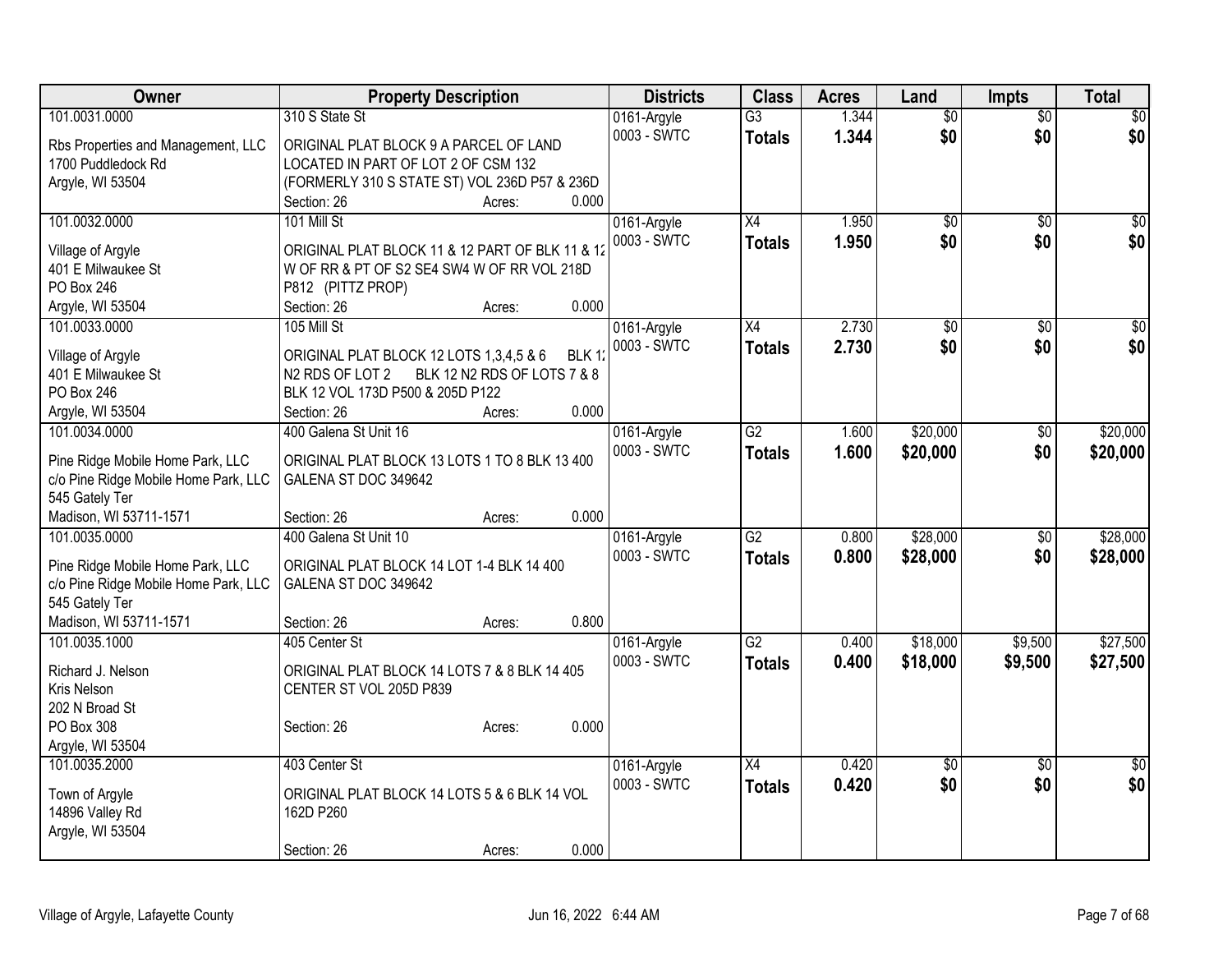| Owner                                        | <b>Property Description</b>                      | <b>Districts</b> | <b>Class</b>    | <b>Acres</b> | Land            | <b>Impts</b> | <b>Total</b>    |
|----------------------------------------------|--------------------------------------------------|------------------|-----------------|--------------|-----------------|--------------|-----------------|
| 101.0036.0000                                | 502 3rd St                                       | 0161-Argyle      | $\overline{G1}$ | 0.494        | \$20,100        | \$0          | \$20,100        |
| <b>Richard Skattum</b>                       | ORIGINAL PLAT BLOCK 15 LOTS 1 & 2 BLK 15 S2 LOT  | 0003 - SWTC      | <b>Totals</b>   | 0.494        | \$20,100        | \$0          | \$20,100        |
| Shelby Skattum                               | 3 BLK 15 E8.25 FT OF S33 FT OF LOT 5 VOL 212D    |                  |                 |              |                 |              |                 |
| 502 Third St                                 | P55 (SEE POS2256)                                |                  |                 |              |                 |              |                 |
| PO Box 316                                   | 0.000<br>Section: 26<br>Acres:                   |                  |                 |              |                 |              |                 |
| Argyle, WI 53504                             |                                                  |                  |                 |              |                 |              |                 |
| 101.0036.1000                                | 507 4th St                                       | 0161-Argyle      | G2              | 0.352        | \$17,500        | \$8,200      | \$25,700        |
|                                              |                                                  | 0003 - SWTC      | <b>Totals</b>   | 0.352        | \$17,500        | \$8,200      | \$25,700        |
| Slater Estates, LLC                          | ORIGINAL PLAT BLOCK 15 LOT 7 BLK 15 LOT 8 BLK    |                  |                 |              |                 |              |                 |
| c/o Slater Estates, LLC<br>W9023 State Rd 81 | 15 DOC 344107 (SEE POS2272)                      |                  |                 |              |                 |              |                 |
| Argyle, WI 53504-9617                        | 0.000<br>Section: 26<br>Acres:                   |                  |                 |              |                 |              |                 |
| 101.0036.1100                                | 504 Third St                                     | 0161-Argyle      | $\overline{G1}$ | 0.352        | \$14,000        | \$99,000     | \$113,000       |
|                                              |                                                  | 0003 - SWTC      |                 |              |                 |              |                 |
| Jeffrey W. Rosebrook                         | ORIGINAL PLAT BLOCK 15 LOT 6, BLK 15 LOT 5, BLK  |                  | <b>Totals</b>   | 0.352        | \$14,000        | \$99,000     | \$113,000       |
| Vanessa C. Andrews                           | 15 EXC E 16 FT DOC 339883                        |                  |                 |              |                 |              |                 |
| 504 3rd St                                   |                                                  |                  |                 |              |                 |              |                 |
| Argyle, WI 53504                             | 0.000<br>Section: 26<br>Acres:                   |                  |                 |              |                 |              |                 |
| 101.0036.1200                                | 502 Third St                                     | 0161-Argyle      | $\overline{G1}$ | 0.318        | \$12,000        | \$150,000    | \$162,000       |
| <b>Richard Skattum</b>                       | ORIGINAL PLAT BLOCK 15 N2 LOT 3 LOT 4 BLK 15 N   | 0003 - SWTC      | <b>Totals</b>   | 0.318        | \$12,000        | \$150,000    | \$162,000       |
| Shelby Skattum                               | 99 FT OF E 8.25 FT LOT 5 VOL 212D P55 502 THIRD  |                  |                 |              |                 |              |                 |
| 502 Third St                                 | ST (SEE POS2256)                                 |                  |                 |              |                 |              |                 |
| PO Box 316                                   | 0.000<br>Section: 26<br>Acres:                   |                  |                 |              |                 |              |                 |
| Argyle, WI 53504                             |                                                  |                  |                 |              |                 |              |                 |
| 101.0037.0000                                | 402 Spruce St                                    | 0161-Argyle      | X4              | 1.600        | $\overline{50}$ | \$0          | $\overline{50}$ |
|                                              |                                                  | 0003 - SWTC      | <b>Totals</b>   | 1.600        | \$0             | \$0          | \$0             |
| Dairyland Power Coop                         | ORIGINAL PLAT BLOCK 16 LOTS 1 THRU 8, BLK 16     |                  |                 |              |                 |              |                 |
| Unknown                                      | VOL 138D P485 SPRUCE ST                          |                  |                 |              |                 |              |                 |
| Argyle, WI 53504                             |                                                  |                  |                 |              |                 |              |                 |
|                                              | 0.000<br>Section: 26<br>Acres:                   |                  |                 |              |                 |              | \$111,900       |
| 101.0038.0000                                | 306 Spruce St                                    | 0161-Argyle      | $\overline{G1}$ | 6.021        | \$17,000        | \$94,900     |                 |
| Audrey S. Hill                               | ORIGINAL PLAT BLOCK 17 N 33' LOT 3 & S 49.5' LOT | 0003 - SWTC      | <b>Totals</b>   | 6.021        | \$17,000        | \$94,900     | \$111,900       |
| David E. Hill                                | 4                                                |                  |                 |              |                 |              |                 |
| 306 Spruce St                                |                                                  |                  |                 |              |                 |              |                 |
| Argyle, WI 53504                             | 0.000<br>Section: 26<br>Acres:                   |                  |                 |              |                 |              |                 |
| 101.0038.1000                                | 314 Spruce St                                    | 0161-Argyle      | G1              | 0.252        | \$14,000        | \$96,000     | \$110,000       |
| Betty J. Dammen                              | ORIGINAL PLAT BLOCK 17 LOT 1 BLK 17 S 16.50FT    | 0003 - SWTC      | <b>Totals</b>   | 0.252        | \$14,000        | \$96,000     | \$110,000       |
| 314 Spruce St                                | OF LOT 2 BLK 17 DOC 346461                       |                  |                 |              |                 |              |                 |
| Argyle, WI 53504                             |                                                  |                  |                 |              |                 |              |                 |
|                                              | 0.000<br>Section: 26<br>Acres:                   |                  |                 |              |                 |              |                 |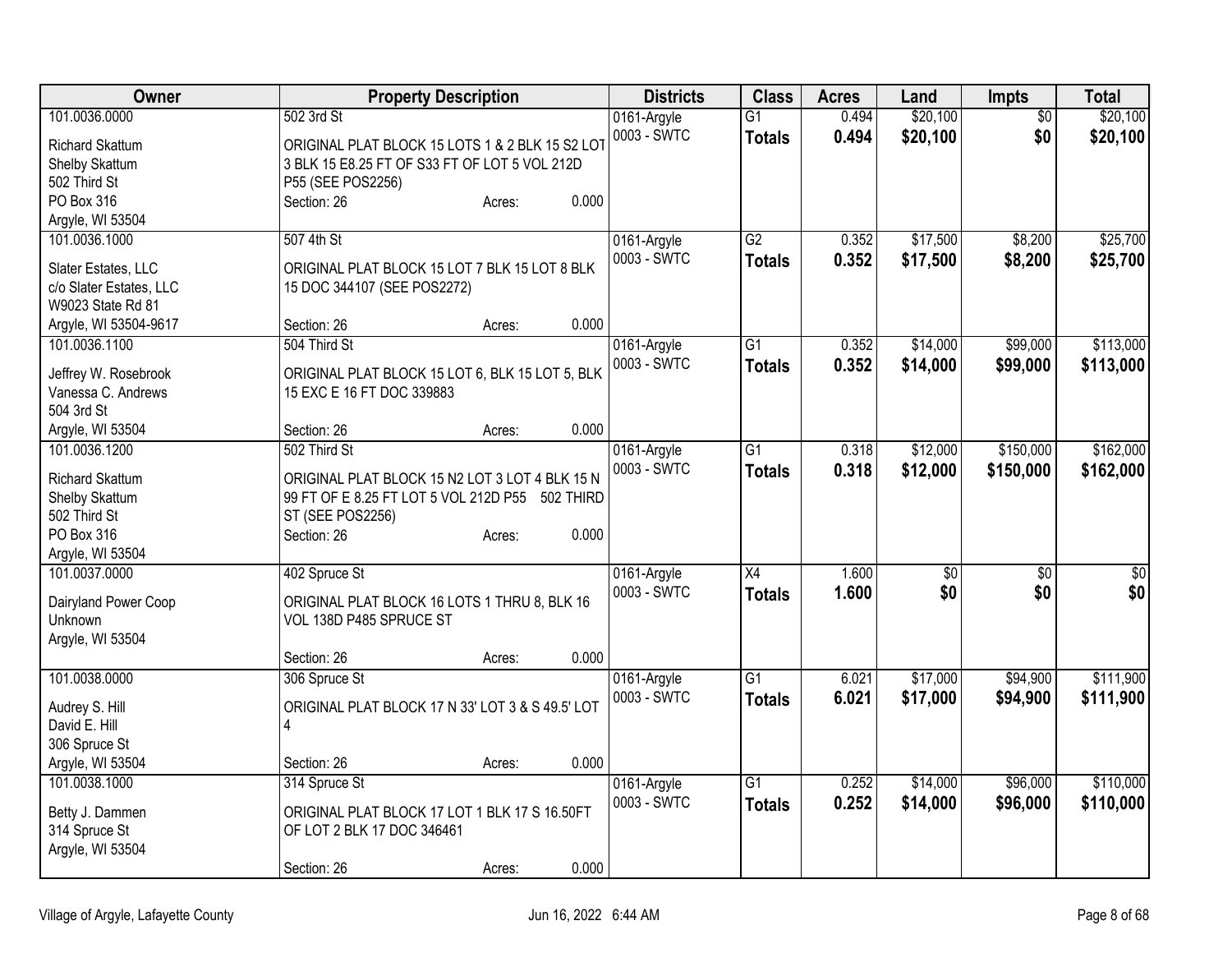| Owner                                | <b>Property Description</b>                      |        |       | <b>Districts</b> | <b>Class</b>    | <b>Acres</b> | Land     | <b>Impts</b>    | <b>Total</b> |
|--------------------------------------|--------------------------------------------------|--------|-------|------------------|-----------------|--------------|----------|-----------------|--------------|
| 101.0038.2000                        | Spruce St                                        |        |       | 0161-Argyle      | $\overline{G4}$ | 0.800        | \$200    | \$0             | \$200        |
| Darlene Berg Trust et al             | ORIGINAL PLAT BLOCK 17 LOTS 5,6,7 & 8, BLK 17    |        |       | 0003 - SWTC      | <b>Totals</b>   | 0.800        | \$200    | \$0             | \$200        |
| c/o Russell E Berg & Dar Berg        | DOC 349668                                       |        |       |                  |                 |              |          |                 |              |
| 11625 Sth 11                         |                                                  |        |       |                  |                 |              |          |                 |              |
| Gratiot, WI 53541                    | Section: 26                                      | Acres: | 0.000 |                  |                 |              |          |                 |              |
| 101.0038.3000                        | 500 Second St                                    |        |       | 0161-Argyle      | $\overline{G1}$ | 0.200        | \$12,000 | \$112,000       | \$124,000    |
| James J. Lehnherr                    | ORIGINAL PLAT BLOCK 18 W 116FT LOT 4 BLK 18,E    |        |       | 0003 - SWTC      | <b>Totals</b>   | 0.200        | \$12,000 | \$112,000       | \$124,000    |
| Judith A. Lehnherr                   | 16FT OF N 66FT LOT 5 BLK 18 VOL 227D P84 500     |        |       |                  |                 |              |          |                 |              |
| 500 2nd St                           | <b>SECOND ST</b>                                 |        |       |                  |                 |              |          |                 |              |
| Argyle, WI 53504                     | Section: 26                                      | Acres: | 0.000 |                  |                 |              |          |                 |              |
| 101.0038.4000                        | 310 Spruce St                                    |        |       | 0161-Argyle      | $\overline{G1}$ | 0.252        | \$13,000 | \$82,000        | \$95,000     |
|                                      |                                                  |        |       | 0003 - SWTC      | <b>Totals</b>   | 0.252        | \$13,000 | \$82,000        | \$95,000     |
| Phillip L. Crooks                    | ORIGINAL PLAT BLK 17 N 49.5 FT LOT 2 BLK 17 S    |        |       |                  |                 |              |          |                 |              |
| Tracy J. Crooks                      | 33FT LOT 3 BLK 17 VOL 237D P406                  |        |       |                  |                 |              |          |                 |              |
| 310 Spruce St                        |                                                  |        |       |                  |                 |              |          |                 |              |
| Argyle, WI 53504                     | Section: 26                                      | Acres: | 0.000 |                  |                 |              |          |                 |              |
| 101.0039.1000                        | 504 Second St                                    |        |       | 0161-Argyle      | G1              | 0.352        | \$16,000 | \$82,000        | \$98,000     |
| Heath J. Hanson                      | ORIGINAL PLAT BLOCK 18 LOT 5 EXC THE EAST        |        |       | 0003 - SWTC      | <b>Totals</b>   | 0.352        | \$16,000 | \$82,000        | \$98,000     |
| Nicole A. Berndt                     | 16FT & LOT 6                                     |        |       |                  |                 |              |          |                 |              |
| 504 Second St                        |                                                  |        |       |                  |                 |              |          |                 |              |
| Argyle, WI 53504                     | Section: 26                                      | Acres: | 0.000 |                  |                 |              |          |                 |              |
| 101.0039.2000                        | 501 Third St                                     |        |       | 0161-Argyle      | $\overline{G1}$ | 0.536        | \$21,000 | \$136,800       | \$157,800    |
| Tony L. Gilbertson                   | ORIGINAL PLAT BLOCK 18 LOTS 1, 2 & 3 OF BLK 18 E |        |       | 0003 - SWTC      | <b>Totals</b>   | 0.536        | \$21,000 | \$136,800       | \$157,800    |
| 501 Third St                         | 16FT OF LOT 8, S 66FT OF E 16FT OF LOT 5 OF BLK  |        |       |                  |                 |              |          |                 |              |
| Argyle, WI 53504                     | 18 DOC 342422                                    |        |       |                  |                 |              |          |                 |              |
|                                      | Section: 26                                      | Acres: | 0.000 |                  |                 |              |          |                 |              |
| 101.0039.3000                        | 505 Third St                                     |        |       | 0161-Argyle      | G1              | 0.328        | \$17,000 | \$91,600        | \$108,600    |
| Travis L. Erickson                   | ORIGINAL PLAT BLOCK 18 LOT 7, BLK 18 LOT 8, BLK  |        |       | 0003 - SWTC      | <b>Totals</b>   | 0.328        | \$17,000 | \$91,600        | \$108,600    |
| Sara J. Erickson                     | 18 EXC E 16 FT VOL 238D P788                     |        |       |                  |                 |              |          |                 |              |
| 505 Third St                         |                                                  |        |       |                  |                 |              |          |                 |              |
| Argyle, WI 53504                     | Section: 26                                      | Acres: | 0.000 |                  |                 |              |          |                 |              |
| 101.0040.0000                        | 400 Galena St Unit 1                             |        |       | 0161-Argyle      | $\overline{G2}$ | 0.927        | \$35,000 | $\overline{50}$ | \$35,000     |
|                                      |                                                  |        |       | 0003 - SWTC      | <b>Totals</b>   | 0.927        | \$35,000 | \$0             | \$35,000     |
| Pine Ridge Mobile Home Park, LLC     | ORIGINAL PLAT BLOCK 19 LOTS 1, 2, 7 & 8 BLK 19   |        |       |                  |                 |              |          |                 |              |
| c/o Pine Ridge Mobile Home Park, LLC | LOT 3 EXC N 24FT DOC 349642                      |        |       |                  |                 |              |          |                 |              |
| 545 Gately Ter                       |                                                  |        |       |                  |                 |              |          |                 |              |
| Madison, WI 53711-1571               | Section: 26                                      | Acres: | 0.000 |                  |                 |              |          |                 |              |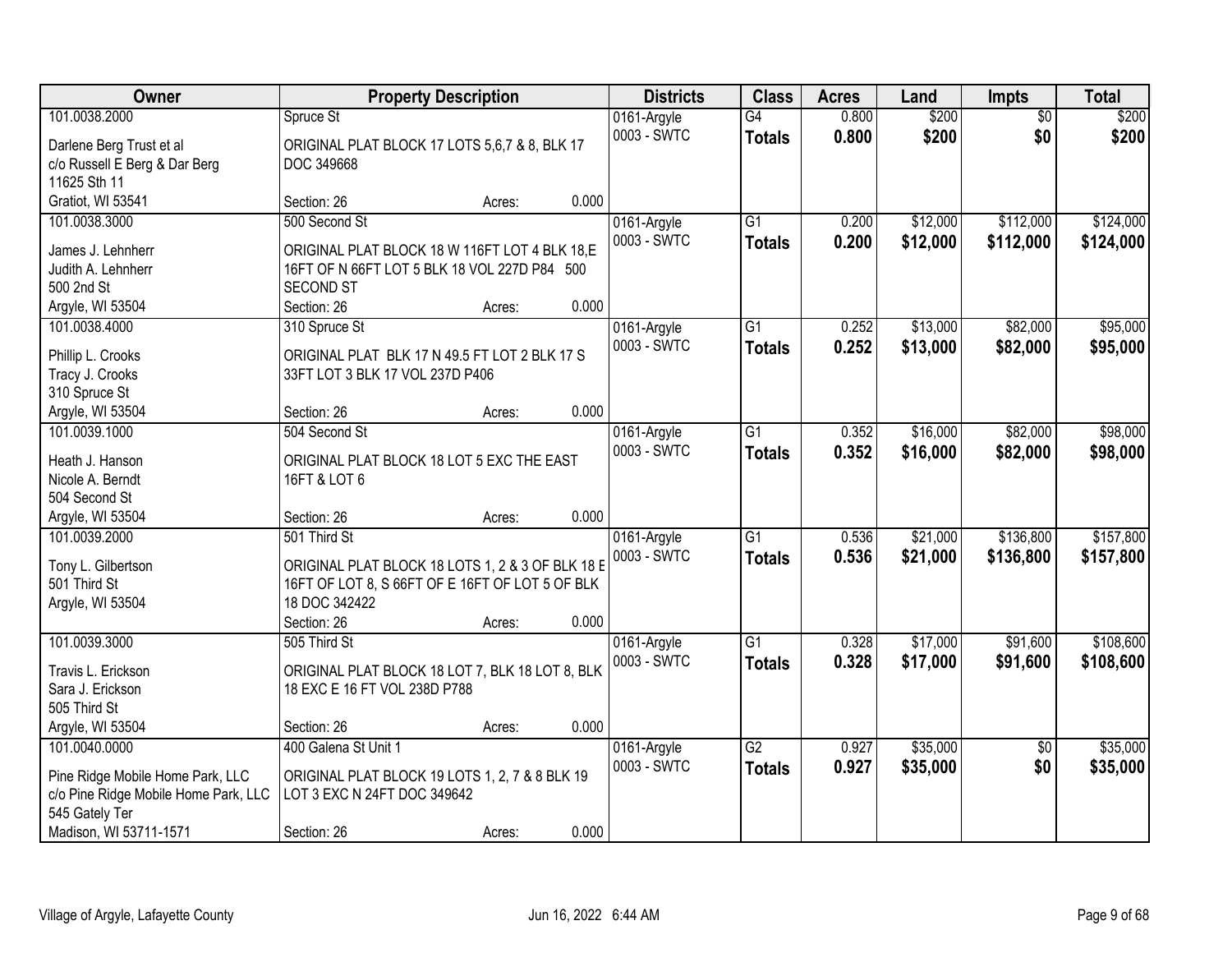| Owner                             | <b>Property Description</b>                         | <b>Districts</b>           | <b>Class</b>    | <b>Acres</b> | Land     | <b>Impts</b> | <b>Total</b> |
|-----------------------------------|-----------------------------------------------------|----------------------------|-----------------|--------------|----------|--------------|--------------|
| 101.0040.1000                     | 302 Galena St                                       | 0161-Argyle                | $\overline{G1}$ | 0.673        | \$22,000 | \$77,900     | \$99,900     |
| Duncan L. Ritchie                 | ORIGINAL PLAT BLOCK 19 N 24 FT LOT 3 LOTS 4, 5 8    | 0003 - SWTC                | <b>Totals</b>   | 0.673        | \$22,000 | \$77,900     | \$99,900     |
| Joanne C. Ritchie                 | 6 BLK 19 VOL 218D P139 302 GALENA (SEE              |                            |                 |              |          |              |              |
| 302 Galena St                     | POS2257)                                            |                            |                 |              |          |              |              |
| Argyle, WI 53504                  | 0.000<br>Section: 26<br>Acres:                      |                            |                 |              |          |              |              |
| 101.0041.0000                     | 209 Galena St                                       | 0161-Argyle                | $\overline{G1}$ | 1.600        | \$16,000 | \$7,200      | \$23,200     |
| Nicholas Gilbertson               | ORIGINAL PLAT BLOCK 20 LOTS 1, 2, 3, 4, 5, 6, 7 & 8 | 0003 - SWTC                | <b>Totals</b>   | 1.600        | \$16,000 | \$7,200      | \$23,200     |
| 209 Galena St                     |                                                     |                            |                 |              |          |              |              |
| Argyle, WI 53504                  |                                                     |                            |                 |              |          |              |              |
|                                   | 0.000<br>Section: 26<br>Acres:                      |                            |                 |              |          |              |              |
| 101.0042.0000                     | 111 Railroad St                                     | 0161-Argyle                | $\overline{G2}$ | 0.600        | \$16,000 | \$106,000    | \$122,000    |
|                                   |                                                     | 0003 - SWTC                | <b>Totals</b>   | 0.600        | \$16,000 | \$106,000    | \$122,000    |
| Richard Jordan                    | ORIGINAL PLAT BLOCK 21 LOTS 1, 2, & 8 BLK 21        |                            |                 |              |          |              |              |
| 111 Railroad St                   | (INCLUDES LOT 1 CSM #510) 111 RAILROAD ST VOL       |                            |                 |              |          |              |              |
| PO Box 4                          | 212D P319 (SEE POS2267)<br>0.000                    |                            |                 |              |          |              |              |
| Argyle, WI 53504<br>101.0042.2000 | Section: 26<br>Acres:<br>308 First St               |                            | $\overline{G1}$ | 0.400        | \$18,000 | \$119,800    | \$137,800    |
|                                   |                                                     | 0161-Argyle<br>0003 - SWTC |                 |              |          |              |              |
| Tomas I. Hartwig                  | ORIGINAL PLAT BLOCK 21 LOTS 3 & 4 BLK 21 308        |                            | <b>Totals</b>   | 0.400        | \$18,000 | \$119,800    | \$137,800    |
| Cheryl Hartwig                    | FIRST ST VOL 211D P865                              |                            |                 |              |          |              |              |
| 308 First St                      |                                                     |                            |                 |              |          |              |              |
| PO Box 405                        | 0.000<br>Section: 26<br>Acres:                      |                            |                 |              |          |              |              |
| Argyle, WI 53504                  |                                                     |                            |                 |              |          |              |              |
| 101.0043.0000                     | 209 Galena St                                       | 0161-Argyle                | G1              | 0.600        | \$20,000 | \$47,300     | \$67,300     |
| Nicholas Gilbertson               | ORIGINAL PLAT BLOCK 21 LOTS 5, 6 & 7                | 0003 - SWTC                | <b>Totals</b>   | 0.600        | \$20,000 | \$47,300     | \$67,300     |
| 209 Galena St                     |                                                     |                            |                 |              |          |              |              |
| Argyle, WI 53504                  |                                                     |                            |                 |              |          |              |              |
|                                   | 0.000<br>Section: 26<br>Acres:                      |                            |                 |              |          |              |              |
| 101.0044.0000                     | 210 Center St                                       | 0161-Argyle                | $\overline{G1}$ | 0.200        | \$12,000 | \$113,000    | \$125,000    |
| Emma Wenger                       | ORIGINAL PLAT BLOCK 22 S2 OF LOT 7, BLK 22 S2       | 0003 - SWTC                | <b>Totals</b>   | 0.200        | \$12,000 | \$113,000    | \$125,000    |
| 210 Center St                     | OF LOT 8, BLK 22 VOL 197D P535 210 CENTER           |                            |                 |              |          |              |              |
| Argyle, WI 53504                  |                                                     |                            |                 |              |          |              |              |
|                                   | 0.000<br>Section: 26<br>Acres:                      |                            |                 |              |          |              |              |
| 101.0044.1000                     | 208 Galena St                                       | 0161-Argyle                | $\overline{G1}$ | 0.200        | \$12,000 | \$33,000     | \$45,000     |
|                                   |                                                     | 0003 - SWTC                | <b>Totals</b>   | 0.200        | \$12,000 | \$33,000     | \$45,000     |
| David L. Cavin                    | ORIGINAL PLAT BLOCK 22 LOT 2 BLK 22 208 GALENA      |                            |                 |              |          |              |              |
| 208 Galena St                     | ST VOL 220D P735                                    |                            |                 |              |          |              |              |
| PO Box 235<br>Argyle, WI 53504    | 0.000<br>Section: 26                                |                            |                 |              |          |              |              |
|                                   | Acres:                                              |                            |                 |              |          |              |              |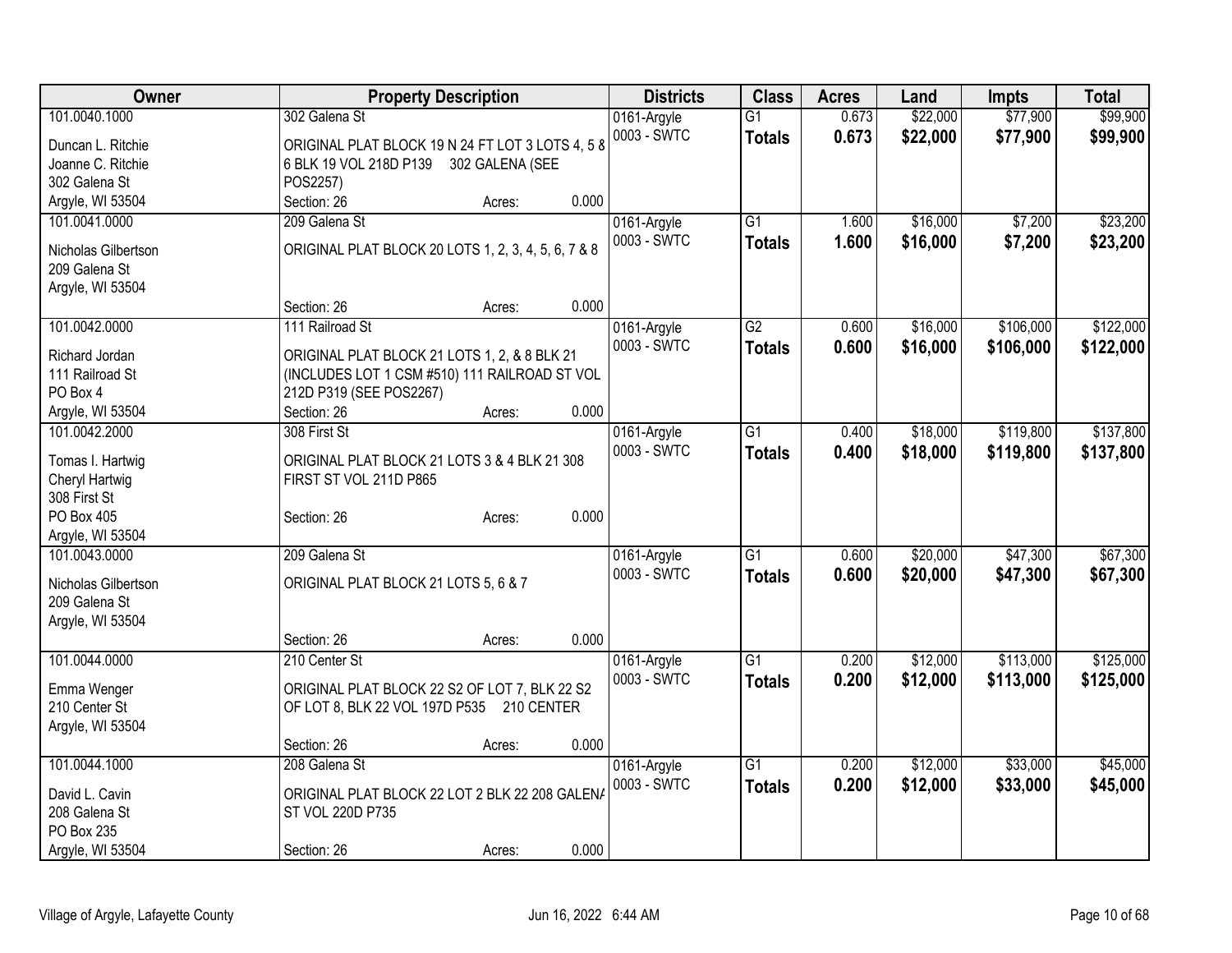| Owner                           |                                                  | <b>Property Description</b> |       | <b>Districts</b>           | <b>Class</b>    | <b>Acres</b> | Land     | <b>Impts</b> | <b>Total</b> |
|---------------------------------|--------------------------------------------------|-----------------------------|-------|----------------------------|-----------------|--------------|----------|--------------|--------------|
| 101.0044.2000                   | 210 Galena St                                    |                             |       | 0161-Argyle                | $\overline{G1}$ | 0.200        | \$12,000 | \$91,400     | \$103,400    |
| Alexa H. Dash                   | ORIGINAL PLAT BLOCK 22 LOT 1                     |                             |       | 0003 - SWTC                | <b>Totals</b>   | 0.200        | \$12,000 | \$91,400     | \$103,400    |
| c/o Alexa H. Dash               |                                                  |                             |       |                            |                 |              |          |              |              |
| 210 Galena St                   |                                                  |                             |       |                            |                 |              |          |              |              |
| Argyle, WI 53504                | Section: 26                                      | Acres:                      | 0.000 |                            |                 |              |          |              |              |
| 101.0045.0000                   | 206 Galena St                                    |                             |       | 0161-Argyle                | $\overline{G1}$ | 0.600        | \$14,000 | \$71,000     | \$85,000     |
| Rhiannon Nicole Beutel          | ORIGINAL PLAT BLOCK 22 BLK 22 LOT 3 AND S 66'    |                             |       | 0003 - SWTC                | <b>Totals</b>   | 0.600        | \$14,000 | \$71,000     | \$85,000     |
| 206 Galena St                   | OF E20' LOT 5 VOL 237D P172 206 GALENA (SEE      |                             |       |                            |                 |              |          |              |              |
| Argyle, WI 53504                | POS2217)                                         |                             |       |                            |                 |              |          |              |              |
|                                 | Section: 26                                      | Acres:                      | 0.000 |                            |                 |              |          |              |              |
| 101.0045.1000                   | 200 First St                                     |                             |       | 0161-Argyle                | $\overline{G1}$ | 0.397        | \$17,000 | \$162,900    | \$179,900    |
|                                 |                                                  |                             |       | 0003 - SWTC                | <b>Totals</b>   | 0.397        | \$17,000 | \$162,900    | \$179,900    |
| Lloyd Friske                    | ORIGINAL PLAT LOTS 5 & 6 BLK 22 EXC S 66'OF E 20 |                             |       |                            |                 |              |          |              |              |
| Virginia Friske<br>200 First St | LOT 5 VOL 239D P637 (SEE POS2217)                |                             |       |                            |                 |              |          |              |              |
| Argyle, WI 53504                | Section: 26                                      | Acres:                      | 0.000 |                            |                 |              |          |              |              |
| 101.0046.0000                   | 202 First St                                     |                             |       | 0161-Argyle                | $\overline{G1}$ | 0.200        | \$12,000 | \$132,000    | \$144,000    |
|                                 |                                                  |                             |       | 0003 - SWTC                | <b>Totals</b>   | 0.200        | \$12,000 | \$132,000    | \$144,000    |
| Otto W. Kerl                    | ORIGINAL PLAT BLOCK 22 LOT 4                     |                             |       |                            |                 |              |          |              |              |
| Melinda M. Kerl                 |                                                  |                             |       |                            |                 |              |          |              |              |
| 202 First St                    |                                                  |                             |       |                            |                 |              |          |              |              |
| Argyle, WI 53504                | Section: 26                                      | Acres:                      | 0.000 |                            | $\overline{G1}$ |              |          |              | \$50,000     |
| 101.0046.1000                   | 209 Center St                                    |                             |       | 0161-Argyle<br>0003 - SWTC |                 | 0.200        | \$12,000 | \$38,000     |              |
| Michael A. Krueger              | ORIGINAL PLAT BLOCK 22 N2 LOT 7, BLK 22 N2 LOT   |                             |       |                            | <b>Totals</b>   | 0.200        | \$12,000 | \$38,000     | \$50,000     |
| Judith A. Krueger               | 8, BLK 22 VOL 241D P370                          |                             |       |                            |                 |              |          |              |              |
| 2406 Orchard Beach Rd           |                                                  |                             |       |                            |                 |              |          |              |              |
| Mchenry, IL 60050               | Section: 26                                      | Acres:                      | 0.000 |                            |                 |              |          |              |              |
| 101.0047.0000                   | 501 Second St                                    |                             |       | 0161-Argyle                | $\overline{G1}$ | 0.897        | \$21,000 | \$99,000     | \$120,000    |
| Judith J. Sebranek              | ORIGINAL PLAT BLOCK 23 LOTS 1, 2, 3 & 4 BLK 23 E |                             |       | 0003 - SWTC                | <b>Totals</b>   | 0.897        | \$21,000 | \$99,000     | \$120,000    |
| 501 Second St                   | 16FT OF LOTS 5 & 8 BLK 23 VOL 242D P140          |                             |       |                            |                 |              |          |              |              |
| Argyle, WI 53504                |                                                  |                             |       |                            |                 |              |          |              |              |
|                                 | Section: 26                                      | Acres:                      | 0.000 |                            |                 |              |          |              |              |
| 101.0047.1000                   | 205 Spruce St                                    |                             |       | 0161-Argyle                | $\overline{G1}$ | 0.350        | \$16,000 | \$142,800    | \$158,800    |
| Brett J. Wenger                 | ORIGINAL PLAT BLOCK 23 LOT 6 BLK 23 LOT 5 EXC I  |                             |       | 0003 - SWTC                | <b>Totals</b>   | 0.350        | \$16,000 | \$142,800    | \$158,800    |
| 205 Spruce St                   | 16FT BLK 23 DOC 348385                           |                             |       |                            |                 |              |          |              |              |
| Argyle, WI 53504                |                                                  |                             |       |                            |                 |              |          |              |              |
|                                 | Section: 26                                      | Acres:                      | 0.350 |                            |                 |              |          |              |              |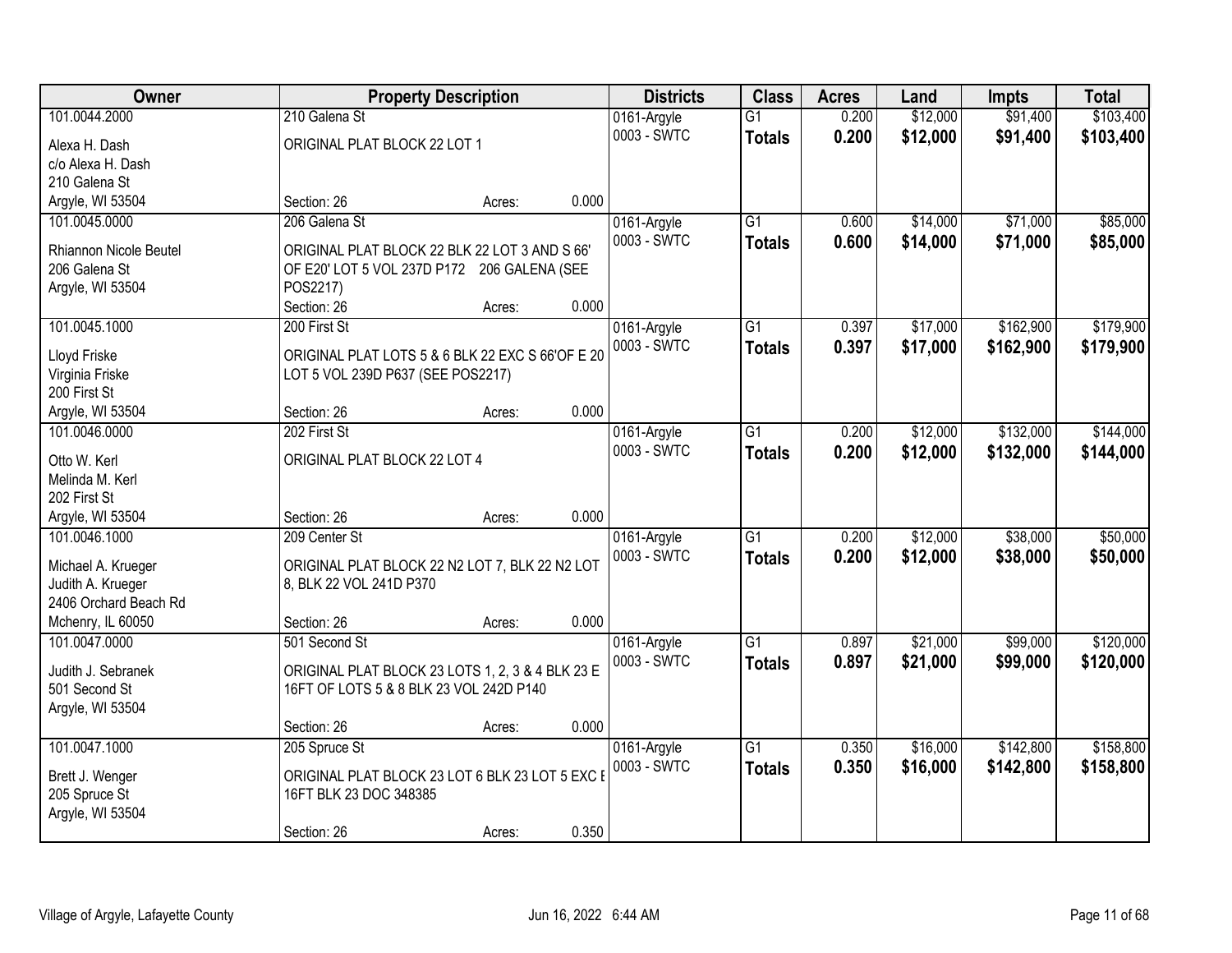| Owner                                                     |                                                             | <b>Property Description</b> |       | <b>Districts</b> | <b>Class</b>    | <b>Acres</b> | Land     | <b>Impts</b>    | <b>Total</b> |
|-----------------------------------------------------------|-------------------------------------------------------------|-----------------------------|-------|------------------|-----------------|--------------|----------|-----------------|--------------|
| 101.0047.2000                                             | 502 Second St                                               |                             |       | 0161-Argyle      | $\overline{G1}$ | 0.350        | \$16,000 | \$108,000       | \$124,000    |
| Richard L. Vinger                                         | ORIGINAL PLAT BLOCK 23 LOT 7 BLK 23 LOT 8 EXC I             |                             |       | 0003 - SWTC      | <b>Totals</b>   | 0.350        | \$16,000 | \$108,000       | \$124,000    |
| 502 Second St                                             | 16FT BLK 23 VOL 173D P438 & 178D P95                        |                             |       |                  |                 |              |          |                 |              |
| Argyle, WI 53504                                          |                                                             |                             |       |                  |                 |              |          |                 |              |
|                                                           | Section: 26                                                 | Acres:                      | 0.350 |                  |                 |              |          |                 |              |
| 101.0048.0000                                             | 214 Spruce St                                               |                             |       | 0161-Argyle      | $\overline{G1}$ | 0.252        | \$14,000 | \$129,000       | \$143,000    |
| Steven R. Flannery                                        | ORIGINAL PLAT BLOCK 24 S 33FT OF LOT 2 BLK 24 N             |                             |       | 0003 - SWTC      | <b>Totals</b>   | 0.252        | \$14,000 | \$129,000       | \$143,000    |
| Sandra L. Flannery                                        | 49.6FT OF LOT 1 BLK 24 VOL 215D P158 214                    |                             |       |                  |                 |              |          |                 |              |
| 214 Spruce St                                             | <b>SPRUCE</b>                                               |                             |       |                  |                 |              |          |                 |              |
| PO Box 365                                                | Section: 26                                                 | Acres:                      | 0.000 |                  |                 |              |          |                 |              |
| Argyle, WI 53504                                          |                                                             |                             |       |                  |                 |              |          |                 |              |
| 101.0048.1000                                             | Spore Rd                                                    |                             |       | 0161-Argyle      | G4              | 0.800        | \$200    | $\sqrt{50}$     | \$200        |
|                                                           |                                                             |                             |       | 0003 - SWTC      | <b>Totals</b>   | 0.800        | \$200    | \$0             | \$200        |
| Darlene Berg Trust et al                                  | ORIGINAL PLAT BLOCK 24 LOTS 5,6,7 & 8, BLK 24<br>DOC 349668 |                             |       |                  |                 |              |          |                 |              |
| c/o Russell E Berg & Dar Berg<br>11625 Sth 11             |                                                             |                             |       |                  |                 |              |          |                 |              |
| Gratiot, WI 53541                                         | Section: 26                                                 | Acres:                      | 0.000 |                  |                 |              |          |                 |              |
| 101.0048.2000                                             | 212 Spruce St                                               |                             |       | 0161-Argyle      | $\overline{G1}$ | 0.252        | \$14,000 | \$86,000        | \$100,000    |
|                                                           |                                                             |                             |       | 0003 - SWTC      | <b>Totals</b>   | 0.252        | \$14,000 | \$86,000        | \$100,000    |
| Candi S. Ehorn                                            | ORIGINAL PLAT BLOCK 24 N 33FT LOT 2 BLK 24 AND              |                             |       |                  |                 |              |          |                 |              |
| 212 Spruce St                                             | S 49.5FT LOT 3 BLK 24 VOL 222D P38 212 SPRUCE               |                             |       |                  |                 |              |          |                 |              |
| Argyle, WI 53504                                          |                                                             |                             |       |                  |                 |              |          |                 |              |
|                                                           | Section: 26                                                 | Acres:                      | 0.000 |                  |                 |              |          |                 |              |
| 101.0048.3000                                             | 302 Spruce St                                               |                             |       | 0161-Argyle      | $\overline{G1}$ | 0.097        | \$12,000 | \$133,000       | \$145,000    |
| Mark R. Flannery                                          | ORIGINAL PLAT BLOCK 24 & 17 N 16.5FT OF LOT 4               |                             |       | 0003 - SWTC      | <b>Totals</b>   | 0.097        | \$12,000 | \$133,000       | \$145,000    |
| 200 Breeze Ter                                            | BLK 17 S 16.4FT OF LOT 1 BLK 24 VCT 2ND ST 302              |                             |       |                  |                 |              |          |                 |              |
| Argyle, WI 53504                                          | SPRUCE ST DOC 340376                                        |                             |       |                  |                 |              |          |                 |              |
|                                                           | Section: 26                                                 | Acres:                      | 0.000 |                  |                 |              |          |                 |              |
| 101.0048.4000                                             | 210 Spruce St                                               |                             |       | 0161-Argyle      | $\overline{G1}$ | 0.252        | \$14,000 | \$134,500       | \$148,500    |
| David J. Green                                            | ORIGINAL PLAT BLOCK 24 LOT 4 & THE NORTH                    |                             |       | 0003 - SWTC      | <b>Totals</b>   | 0.252        | \$14,000 | \$134,500       | \$148,500    |
| Jennifer A. Butler                                        | 16-1/2 FT OF LOT 3                                          |                             |       |                  |                 |              |          |                 |              |
| 210 Spruce St                                             |                                                             |                             |       |                  |                 |              |          |                 |              |
| Argyle, WI 53504                                          | Section: 26                                                 | Acres:                      | 0.000 |                  |                 |              |          |                 |              |
| 101.0049.0000                                             | Spruce St                                                   |                             |       | 0161-Argyle      | $\overline{G4}$ | 0.311        | \$100    | $\overline{50}$ | \$100        |
|                                                           | ORIGINAL PLAT BLOCK 25 LOTS 6 & 7 BLK 25 DOC                |                             |       | 0003 - SWTC      | <b>Totals</b>   | 0.311        | \$100    | \$0             | \$100        |
| Darlene Berg Trust et al<br>c/o Russell E Berg & Dar Berg | 349668 EXC 225D P336 (LOTS NEXT TO 3069 HWY 81              |                             |       |                  |                 |              |          |                 |              |
| 11625 Sth 11                                              | <b>FARM</b>                                                 |                             |       |                  |                 |              |          |                 |              |
| Gratiot, WI 53541                                         | Section: 26                                                 | Acres:                      | 0.000 |                  |                 |              |          |                 |              |
|                                                           |                                                             |                             |       |                  |                 |              |          |                 |              |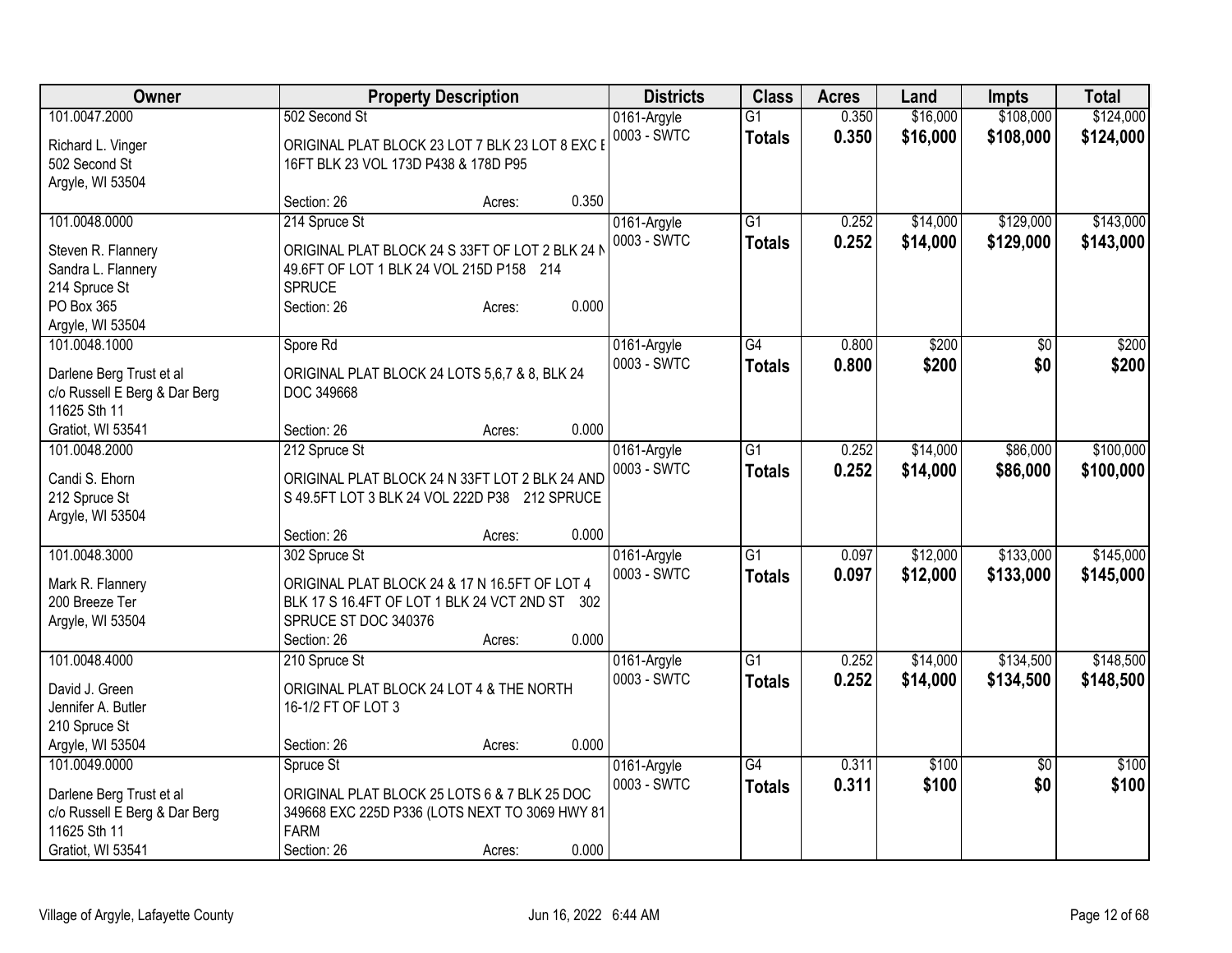| Owner                | <b>Property Description</b>                     |       | <b>Districts</b> | <b>Class</b>    | <b>Acres</b> | Land        | <b>Impts</b>    | <b>Total</b>    |
|----------------------|-------------------------------------------------|-------|------------------|-----------------|--------------|-------------|-----------------|-----------------|
| 101.0049.1000        | 110 Spruce St                                   |       | 0161-Argyle      | $\overline{G1}$ | 0.252        | \$14,000    | \$98,800        | \$112,800       |
| Daniel L. Godfrey    | ORIGINAL PLAT BLOCK 25 LOT 1 BLK 25 S 32.5FT OF |       | 0003 - SWTC      | <b>Totals</b>   | 0.252        | \$14,000    | \$98,800        | \$112,800       |
| Michelle K. Godfrey  | LOT 2 BLK 25 VOL 230D P559                      |       |                  |                 |              |             |                 |                 |
| 110 Spruce St        |                                                 |       |                  |                 |              |             |                 |                 |
| Argyle, WI 53504     | Section: 26<br>Acres:                           | 0.000 |                  |                 |              |             |                 |                 |
| 101.0049.2000        | Spruce St                                       |       | 0161-Argyle      | $\overline{G4}$ | 0.797        | \$200       | \$0             | \$200           |
| Woodford State Bank  | ORIGINAL PLAT BLOCK 25 LOTS 5 & 8 BLK 25 VOL    |       | 0003 - SWTC      | <b>Totals</b>   | 0.797        | \$200       | \$0             | \$200           |
| 403 W 8th St         | 225D P336                                       |       |                  |                 |              |             |                 |                 |
| PO Box 766           |                                                 |       |                  |                 |              |             |                 |                 |
| Monroe, WI 53566     | Section: 26<br>Acres:                           | 0.000 |                  |                 |              |             |                 |                 |
| 101.0049.2100        | Spruce St                                       |       | 0161-Argyle      | G4              | 0.800        | \$200       | \$0             | \$200           |
|                      |                                                 |       | 0003 - SWTC      | <b>Totals</b>   | 0.800        | \$200       | \$0             | \$200           |
| Daniel L. Godfrey    | ORIGINAL PLAT BLOCK 25 N17.5FT OF LOT 2 LOTS 3  |       |                  |                 |              |             |                 |                 |
| Michelle K. Godfrey  | & 4 BLK 25 VOL 230D P559<br>SPRUCE ST           |       |                  |                 |              |             |                 |                 |
| 110 Spruce St        |                                                 |       |                  |                 |              |             |                 |                 |
| Argyle, WI 53504     | Section: 26<br>Acres:                           | 0.000 |                  |                 |              |             |                 |                 |
| 101.0050.0000        | 101 Spruce St                                   |       | 0161-Argyle      | $\overline{G2}$ | 1.600        | \$80,000    | \$534,400       | \$614,400       |
| Woodford State Bank  | ORIGINAL PLAT BLOCK 26 & 31 LOTS 1 & 2 CSM #154 |       | 0003 - SWTC      | <b>Totals</b>   | 1.600        | \$80,000    | \$534,400       | \$614,400       |
| 403 W 8th St         | VOL 220D P801 (SEE POS2235)                     |       |                  |                 |              |             |                 |                 |
| PO Box 766           |                                                 |       |                  |                 |              |             |                 |                 |
| Monroe, WI 53566     | Section: 26<br>Acres:                           | 0.000 |                  |                 |              |             |                 |                 |
| 101.0051.0000        | 201 First St                                    |       | 0161-Argyle      | $\overline{G1}$ | 0.289        | \$11,000    | \$153,000       | \$164,000       |
| Danny G. Welch       | ORIGINAL PLAT BLOCK 27 S2 OF LOTS 7 & 8 BLK 27  |       | 0003 - SWTC      | <b>Totals</b>   | 0.289        | \$11,000    | \$153,000       | \$164,000       |
| 201 First St         | VOL 205D P731 (SEE POS2255)                     |       |                  |                 |              |             |                 |                 |
| PO Box 12            |                                                 |       |                  |                 |              |             |                 |                 |
| Argyle, WI 53504     | Section: 26<br>Acres:                           | 0.000 |                  |                 |              |             |                 |                 |
| 101.0051.1000        | 120 Galena St                                   |       | 0161-Argyle      | $\overline{G1}$ | 0.303        | \$11,000    | \$79,000        | \$90,000        |
| Charles B. Rubio     | ORIGINAL PLAT BLOCK 27 LOT 1 BLK 27 DOC 342277  |       | 0003 - SWTC      | <b>Totals</b>   | 0.303        | \$11,000    | \$79,000        | \$90,000        |
| 120 Galena St        | 120 GALENA ST (SEE POS2255)                     |       |                  |                 |              |             |                 |                 |
| Argyle, WI 53504     |                                                 |       |                  |                 |              |             |                 |                 |
|                      | Section: 26<br>Acres:                           | 0.000 |                  |                 |              |             |                 |                 |
| 101.0052.0000        | Galena St                                       |       | 0161-Argyle      | X3              | 0.152        | $\sqrt{50}$ | $\overline{30}$ | $\overline{50}$ |
|                      |                                                 |       | 0003 - SWTC      | <b>Totals</b>   | 0.152        | \$0         | \$0             | \$0             |
| Lafayette County     | ORIGINAL PLAT BLOCK 27 THE NORTH HALF OF        |       |                  |                 |              |             |                 |                 |
| 626 Main St          | LOTS 7 & 8                                      |       |                  |                 |              |             |                 |                 |
| Darlington, WI 53530 |                                                 |       |                  |                 |              |             |                 |                 |
|                      | Section: 26<br>Acres:                           | 0.000 |                  |                 |              |             |                 |                 |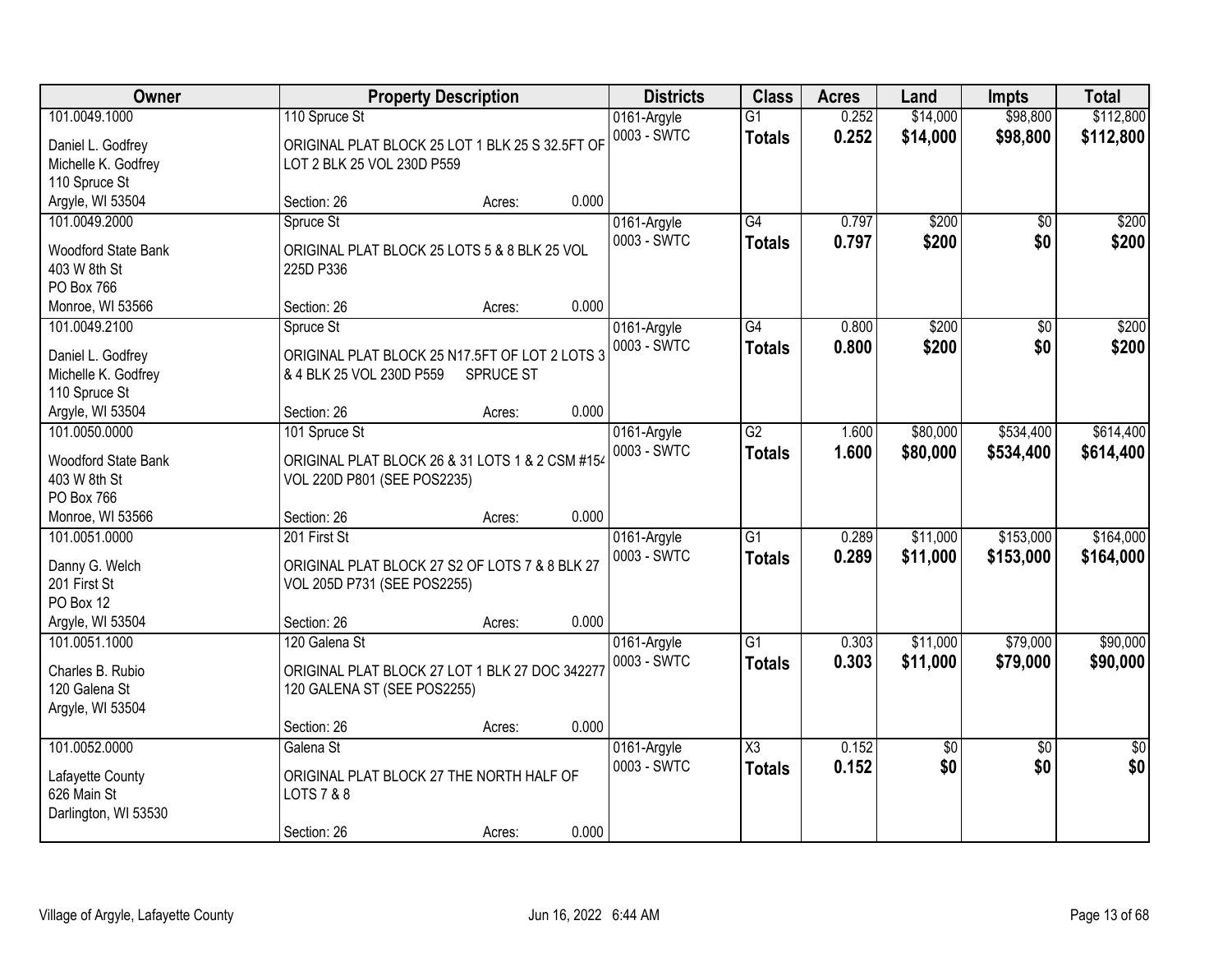| <b>Owner</b>                              |                                                                                        | <b>Property Description</b> |       | <b>Districts</b>           | <b>Class</b>           | <b>Acres</b> | Land     | <b>Impts</b>    | <b>Total</b> |
|-------------------------------------------|----------------------------------------------------------------------------------------|-----------------------------|-------|----------------------------|------------------------|--------------|----------|-----------------|--------------|
| 101.0052.1000                             | 116 Galena St                                                                          |                             |       | 0161-Argyle                | $\overline{G1}$        | 0.224        | \$14,000 | \$43,000        | \$57,000     |
| Alan J. Berg                              | ORIGINAL PLAT BLOCK 27 LOT 2 & S 24FT LOT 3 BLK                                        |                             |       | 0003 - SWTC                | <b>Totals</b>          | 0.224        | \$14,000 | \$43,000        | \$57,000     |
| Cindi L. Berg                             | 27 VOL 239D P586 (SEE POS2253)                                                         |                             |       |                            |                        |              |          |                 |              |
| 1694 Puddledock Rd                        |                                                                                        |                             |       |                            |                        |              |          |                 |              |
| Argyle, WI 53504                          | Section: 26                                                                            | Acres:                      | 0.000 |                            |                        |              |          |                 |              |
| 101.0052.2000                             | Galena St                                                                              |                             |       | 0161-Argyle                | $\overline{\text{X3}}$ | 0.298        | \$0      | $\overline{50}$ | \$0          |
| Lafayette County                          | ORIGINAL PLAT BLOCK 27 LOTS 5 & 6                                                      |                             |       | 0003 - SWTC                | <b>Totals</b>          | 0.298        | \$0      | \$0             | \$0          |
| 626 Main St                               |                                                                                        |                             |       |                            |                        |              |          |                 |              |
| Darlington, WI 53530                      |                                                                                        |                             |       |                            |                        |              |          |                 |              |
|                                           | Section: 26                                                                            | Acres:                      | 0.000 |                            |                        |              |          |                 |              |
| 101.0052.2100                             | 112 Galena St                                                                          |                             |       | 0161-Argyle                | $\overline{G1}$        | 0.230        | \$14,000 | \$49,000        | \$63,000     |
| Thomas Ostby                              | ORIGINAL PLAT BLOCK 27 N 26 FT LOT 3 BLK 27 LOT                                        |                             |       | 0003 - SWTC                | <b>Totals</b>          | 0.230        | \$14,000 | \$49,000        | \$63,000     |
| <b>Tricia Ostby</b>                       | 4 BLK 27 112 GALENA VOL 240D P833                                                      |                             |       |                            |                        |              |          |                 |              |
| 112 Galena St                             |                                                                                        |                             |       |                            |                        |              |          |                 |              |
| Argyle, WI 53504                          | Section: 26                                                                            | Acres:                      | 0.000 |                            |                        |              |          |                 |              |
| 101.0053.0000                             | 104 Railroad St                                                                        |                             |       | 0161-Argyle                | G2                     | 0.152        | \$7,000  | \$5,200         | \$12,200     |
|                                           |                                                                                        |                             |       | 0003 - SWTC                | <b>Totals</b>          | 0.152        | \$7,000  | \$5,200         | \$12,200     |
| Aaron J. Gifford<br>N8525 Hay Hollow Rd   | ORIGINAL PLAT BLOCK 28 N2 OF LOTS 1 & 2 BLK 28<br>LOT 3 BLK 28 104 RAILROAD DOC 350828 |                             |       |                            |                        |              |          |                 |              |
| Blanchardville, WI 53516                  |                                                                                        |                             |       |                            |                        |              |          |                 |              |
|                                           | Section: 26                                                                            | Acres:                      | 0.000 |                            |                        |              |          |                 |              |
| 101.0054.0000                             | 108 Railroad St                                                                        |                             |       | 0161-Argyle                | $\overline{G2}$        | 0.127        | \$9,000  | \$33,000        | \$42,000     |
|                                           |                                                                                        |                             |       | 0003 - SWTC                | <b>Totals</b>          | 0.127        | \$9,000  | \$33,000        | \$42,000     |
| Michael Wirth et al                       | ORIGINAL PLAT BLOCK 28 THE SOUTH HALF OF LOT                                           |                             |       |                            |                        |              |          |                 |              |
| N5878 County Rd J<br>Monticello, WI 53570 | 1 & LOT 8 EXC THE SOUTH 66 FT THEREOF (SEE<br>POS2238)                                 |                             |       |                            |                        |              |          |                 |              |
|                                           | Section: 26                                                                            | Acres:                      | 0.000 |                            |                        |              |          |                 |              |
| 101.0054.1000                             | 305 First St                                                                           |                             |       | 0161-Argyle                | $\overline{G1}$        | 0.227        | \$8,000  | \$1,900         | \$9,900      |
|                                           |                                                                                        |                             |       | 0003 - SWTC                | <b>Totals</b>          | 0.227        | \$8,000  | \$1,900         | \$9,900      |
| Carol Lancaster et al                     | ORIGINAL PLAT BLOCK 28 LOT 7 & S-1/2 OF LOT 2                                          |                             |       |                            |                        |              |          |                 |              |
| c/o Louis R. Lancaster                    |                                                                                        |                             |       |                            |                        |              |          |                 |              |
| 307 First St                              |                                                                                        |                             | 0.000 |                            |                        |              |          |                 |              |
| Argyle, WI 53504-9569<br>101.0054.2000    | Section: 26<br>112 Railroad St                                                         | Acres:                      |       |                            | $\overline{G2}$        | 0.100        | \$8,000  | \$20,000        | \$28,000     |
|                                           |                                                                                        |                             |       | 0161-Argyle<br>0003 - SWTC |                        |              |          |                 |              |
| Michael A. Pederson                       | ORIGINAL PLAT BLOCK 28 S 66FT LOT 8 BLK 28 112                                         |                             |       |                            | <b>Totals</b>          | 0.100        | \$8,000  | \$20,000        | \$28,000     |
| Connie R. Pederson                        | RAILROAD ST VOL 222D P441                                                              |                             |       |                            |                        |              |          |                 |              |
| 906 Bluff View Ct                         |                                                                                        |                             |       |                            |                        |              |          |                 |              |
| Argyle, WI 53504                          | Section: 26                                                                            | Acres:                      | 0.000 |                            |                        |              |          |                 |              |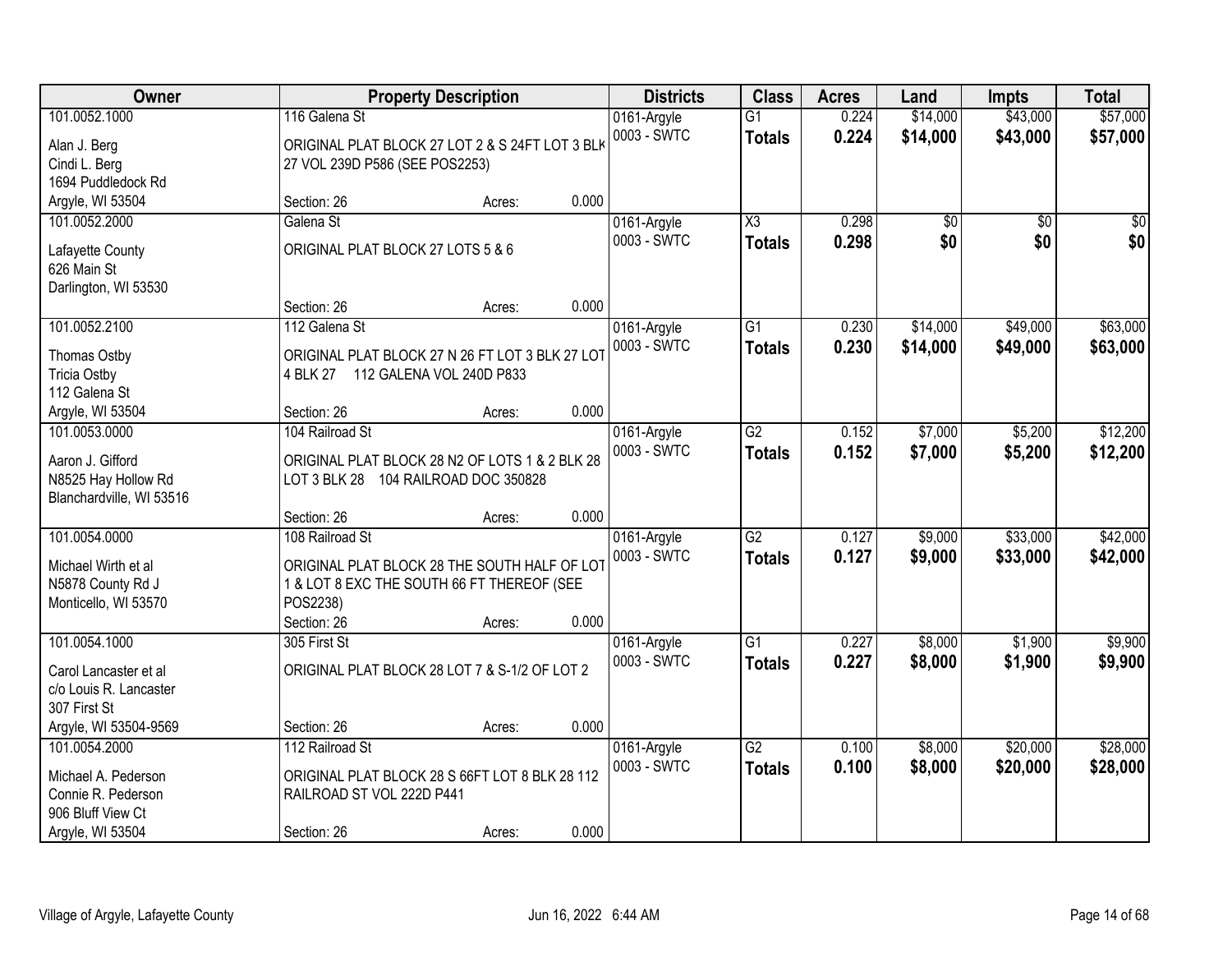| Owner                                           | <b>Property Description</b>                     |        | <b>Districts</b> | <b>Class</b>        | <b>Acres</b> | Land            | <b>Impts</b>    | <b>Total</b>  |
|-------------------------------------------------|-------------------------------------------------|--------|------------------|---------------------|--------------|-----------------|-----------------|---------------|
| 101.0055.0000                                   | 307 First St                                    |        | 0161-Argyle      | $\overline{G1}$     | 0.100        | \$14,000        | \$144,900       | \$158,900     |
| Carol Lancaster et al                           | (DOC 354523 NEEDS CORRECTION) ORIGINAL PLAT     |        | 0003 - SWTC      | <b>Totals</b>       | 0.100        | \$14,000        | \$144,900       | \$158,900     |
| c/o Louis R. Lancaster                          | BLOCK 28 LOTS 4, 5 & 6 EXC PART LOTS 4 & 5      |        |                  |                     |              |                 |                 |               |
| 307 First St                                    | DESCR AS COM NWCOR LOT 4; SOUTH 67 FT; EAST     |        |                  |                     |              |                 |                 |               |
| Argyle, WI 53504-9569                           | Section: 26                                     | Acres: | 0.000            |                     |              |                 |                 |               |
| 101.0055.1000                                   | 115 Galena St                                   |        | 0161-Argyle      | $\overline{G1}$     | 0.455        | \$11,000        | \$61,000        | \$72,000      |
| Marcia Demario                                  | ORGINAL PLAT BLOCK 28 PT LOTS 4 & 5 67X110 115  |        | 0003 - SWTC      | <b>Totals</b>       | 0.455        | \$11,000        | \$61,000        | \$72,000      |
| 115 Galena St                                   | GALENA ST VOL 231D P718                         |        |                  |                     |              |                 |                 |               |
| Argyle, WI 53504                                |                                                 |        |                  |                     |              |                 |                 |               |
|                                                 | Section: 26                                     | Acres: | 0.000            |                     |              |                 |                 |               |
| 101.0056.0000                                   | 104 Railroad St                                 |        | 0161-Argyle      | $\overline{G2}$     | 1.423        | \$25,000        | \$96,400        | \$121,400     |
|                                                 |                                                 |        | 0003 - SWTC      | <b>Totals</b>       | 1.423        | \$25,000        | \$96,400        | \$121,400     |
| Aaron J. Gifford                                | ORIGINAL PLAT BLOCK 29 ALL OF BLK 29 104        |        |                  |                     |              |                 |                 |               |
| N8525 Hay Hollow Rd<br>Blanchardville, WI 53516 | RAILROAD ST DOC 350828                          |        |                  |                     |              |                 |                 |               |
|                                                 | Section: 26                                     | Acres: | 0.000            |                     |              |                 |                 |               |
| 101.0057.0000                                   | Galena St                                       |        | 0161-Argyle      | G1                  | 0.152        | \$9,000         | \$200           | \$9,200       |
|                                                 |                                                 |        | 0003 - SWTC      | <b>Totals</b>       | 0.152        | \$9,000         | \$200           | \$9,200       |
| Thomas Ostby                                    | ORIGINAL PLAT BLOCK 30 LOT 1 BLK 30 VOL 240D    |        |                  |                     |              |                 |                 |               |
| <b>Tricia Ostby</b>                             | P833                                            |        |                  |                     |              |                 |                 |               |
| 112 Galena St                                   |                                                 |        |                  |                     |              |                 |                 |               |
| Argyle, WI 53504                                | Section: 26                                     | Acres: | 0.000            |                     |              |                 |                 |               |
| 101.0058.0000                                   | 104 Galena St                                   |        | 0161-Argyle      | $\overline{G1}$     | 0.333        | \$15,000        | \$64,000        | \$79,000      |
| Travis L. Moen                                  | ORIGINAL PLAT BLOCK 30 LOTS 2 & 3 BLK 30 104    |        | 0003 - SWTC      | <b>Totals</b>       | 0.333        | \$15,000        | \$64,000        | \$79,000      |
| Katie M. Moen                                   | GALENA ST VOL 235D P319                         |        |                  |                     |              |                 |                 |               |
| 104 Galena St                                   |                                                 |        |                  |                     |              |                 |                 |               |
| Argyle, WI 53504                                | Section: 26                                     | Acres: | 0.000            |                     |              |                 |                 |               |
| 101.0059.0000                                   | Galena St                                       |        | 0161-Argyle      | X4                  | 0.303        | $\sqrt{$0}$     | $\sqrt{6}$      | $\sqrt{50}$   |
| Lafayette County                                | ORIGINAL PLAT BLOCK 30 LOT 4, BLK 30 LOT 5, BLK |        | 0003 - SWTC      | <b>Totals</b>       | 0.303        | \$0             | \$0             | \$0           |
| 626 Main St                                     | 30 VOL 93, P40, AS DESCRIBED IN POS3895         |        |                  |                     |              |                 |                 |               |
| Darlington, WI 53530                            |                                                 |        |                  |                     |              |                 |                 |               |
|                                                 | Section: 26                                     | Acres: | 0.000            |                     |              |                 |                 |               |
| 101.0060.0000                                   | Galena St                                       |        | 0161-Argyle      | $\overline{\chi_3}$ | 0.200        | $\overline{50}$ | $\overline{30}$ | $\frac{1}{2}$ |
| Lafayette County Highway Dept                   | ORIGINAL PLAT BLOCK 31 LOTS 1 & 2 BLK 31 PART   |        | 0003 - SWTC      | <b>Totals</b>       | 0.200        | \$0             | \$0             | \$0           |
| 12016 Hill St                                   | OF LOT 3 BLK 31 VOL 93D P40                     |        |                  |                     |              |                 |                 |               |
| Darlington, WI 53530                            |                                                 |        |                  |                     |              |                 |                 |               |
|                                                 | Section: 26                                     | Acres: | 0.000            |                     |              |                 |                 |               |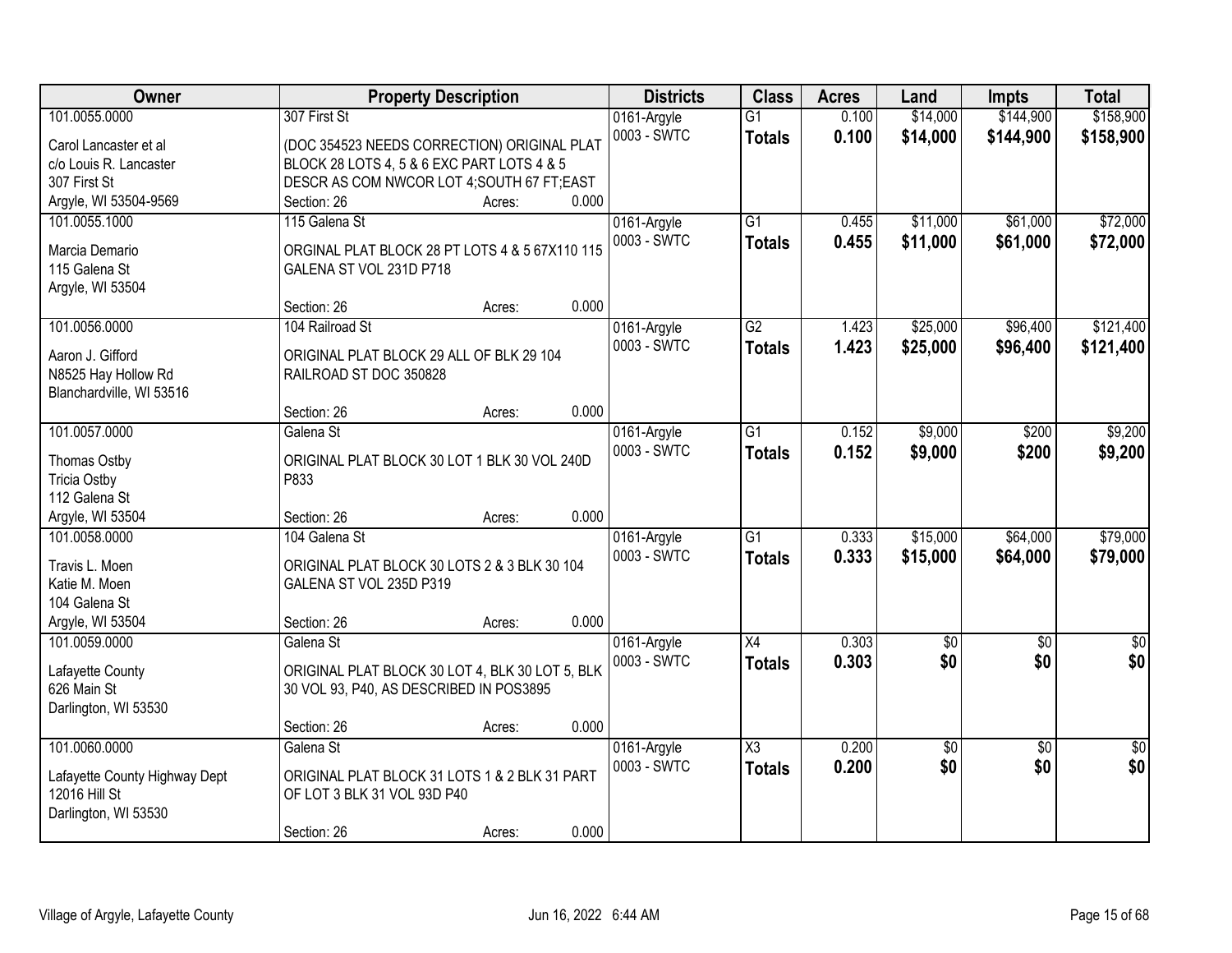| <b>Owner</b>                        | <b>Property Description</b>                     |                          |       | <b>Districts</b> | <b>Class</b>    | <b>Acres</b> | Land            | <b>Impts</b>    | <b>Total</b> |
|-------------------------------------|-------------------------------------------------|--------------------------|-------|------------------|-----------------|--------------|-----------------|-----------------|--------------|
| 101.0062.0000                       | 511 W Milwaukee St                              |                          |       | 0161-Argyle      | $\overline{G2}$ | 3.020        | \$40,000        | \$125,000       | \$165,000    |
| Laverne E. Landmark                 | ORIGINAL PLAT LOT 1 BLK 33, BLK 32 PT BLK 34 &  |                          |       | 0003 - SWTC      | <b>Totals</b>   | 3.020        | \$40,000        | \$125,000       | \$165,000    |
| 303 N Main St                       | PT SW4 SEC 26 VOL 235D P889 (SEE POS2245)       |                          |       |                  |                 |              |                 |                 |              |
| Blanchardville, WI 53516            |                                                 |                          |       |                  |                 |              |                 |                 |              |
|                                     | Section: 26                                     | Acres:                   | 3.020 |                  |                 |              |                 |                 |              |
| 101.0065.0000                       | Milwaukee St                                    |                          |       | 0161-Argyle      | $\overline{G1}$ | 0.579        | \$14,000        | $\overline{50}$ | \$14,000     |
|                                     |                                                 |                          |       | 0003 - SWTC      | <b>Totals</b>   | 0.579        | \$14,000        | \$0             | \$14,000     |
| Neale A. Tollakson et al            | ORIGINAL PLAT BLOCK 33 LOT 2 AS DESCR IN DOC    |                          |       |                  |                 |              |                 |                 |              |
| c/o Neale A. Tollakson              | 356258                                          |                          |       |                  |                 |              |                 |                 |              |
| 709 North St                        |                                                 |                          |       |                  |                 |              |                 |                 |              |
| PO Box 3                            | Section: 26                                     | Acres:                   | 0.000 |                  |                 |              |                 |                 |              |
| Argyle, WI 53504-0003               |                                                 |                          |       |                  |                 |              |                 |                 |              |
| 101.0066.1000                       | 401 W Milwaukee St                              |                          |       | 0161-Argyle      | $\overline{G2}$ | 0.489        | \$13,000        | \$70,600        | \$83,600     |
| Steven L. Johnson                   | ORIGINAL PLAT BLOCK 34 PT OF NW4 SW4 S.26       |                          |       | 0003 - SWTC      | <b>Totals</b>   | 0.489        | \$13,000        | \$70,600        | \$83,600     |
| Denise L. Johnson                   | LYING N OF BLK 34 & RIVER, BLK 34 EXC W 47FT/   |                          |       |                  |                 |              |                 |                 |              |
| 13624 Apple Grove Church Rd         | 403 W MILWAUKEE VOL 215D P866 (SEE POS2245)     |                          |       |                  |                 |              |                 |                 |              |
| Argyle, WI 53504                    | Section: 26                                     | Acres:                   | 0.000 |                  |                 |              |                 |                 |              |
| 101.0067.0000                       | 101 N State St                                  |                          |       | 0161-Argyle      | $\overline{G2}$ | 0.064        | \$6,000         | \$34,000        | \$40,000     |
|                                     |                                                 |                          |       | 0003 - SWTC      | <b>Totals</b>   | 0.064        | \$6,000         | \$34,000        | \$40,000     |
| David Vinger                        | BELKNAPS ADDITION BLOCK 1 W56 FT OF N46 FT      |                          |       |                  |                 |              |                 |                 |              |
| 444 W Main St                       | LOT 1 101 N STATE ST VOL 222D P810 (SEE         |                          |       |                  |                 |              |                 |                 |              |
| Apt #305                            | POS2905)                                        |                          | 0.000 |                  |                 |              |                 |                 |              |
| Madison, WI 53703                   | Section: 26                                     | Acres:                   |       |                  |                 |              |                 |                 |              |
| 101.0068.0000                       | 103 N State St                                  |                          |       | 0161-Argyle      | $\overline{X4}$ | 0.003        | $\overline{50}$ | \$0             | \$0          |
| Village of Argyle                   | BELKNAPS ADDITION BLOCK 1 N46 FT EXC THE        |                          |       | 0003 - SWTC      | <b>Totals</b>   | 0.003        | \$0             | \$0             | \$0          |
| 401 E Milwaukee St                  | W56 FT OF LOT 1                                 | BLK 1 VOL 243D P537 (SEE |       |                  |                 |              |                 |                 |              |
| PO Box 246                          | POS2905)                                        |                          |       |                  |                 |              |                 |                 |              |
| Argyle, WI 53504                    | Section: 26                                     | Acres:                   | 0.000 |                  |                 |              |                 |                 |              |
| 101.0068.1000                       | 105 N State St                                  |                          |       | 0161-Argyle      | $\overline{G1}$ | 0.180        | \$10,000        | \$36,500        | \$46,500     |
|                                     | BELKNAPS ADDITION BLOCK 1 LOT 2                 |                          |       | 0003 - SWTC      | <b>Totals</b>   | 0.180        | \$10,000        | \$36,500        | \$46,500     |
| Jeffrey L. Goecks<br>Lisa M. Goecks |                                                 |                          |       |                  |                 |              |                 |                 |              |
| 81 State Rd 78                      |                                                 |                          |       |                  |                 |              |                 |                 |              |
| Blanchardville, WI 53516            | Section: 26                                     | Acres:                   | 0.000 |                  |                 |              |                 |                 |              |
| 101.0069.0000                       | State St                                        |                          |       | 0161-Argyle      | $\overline{G1}$ | 0.071        | \$2,000         | \$700           | \$2,700      |
|                                     |                                                 |                          |       | 0003 - SWTC      |                 |              |                 |                 |              |
| Gerald W. Bruehlman                 | BELKNAPS ADDITION BLOCK 1 E 57' OF S 54' OF LOT |                          |       |                  | <b>Totals</b>   | 0.071        | \$2,000         | \$700           | \$2,700      |
| 113 N State St                      | 3 W 63' OF S 10' OF LOT 3 VOL 217D P852 (BAD    |                          |       |                  |                 |              |                 |                 |              |
| PO Box 386                          | DESCRIP)                                        |                          |       |                  |                 |              |                 |                 |              |
| Argyle, WI 53504                    | Section: 26                                     | Acres:                   | 0.000 |                  |                 |              |                 |                 |              |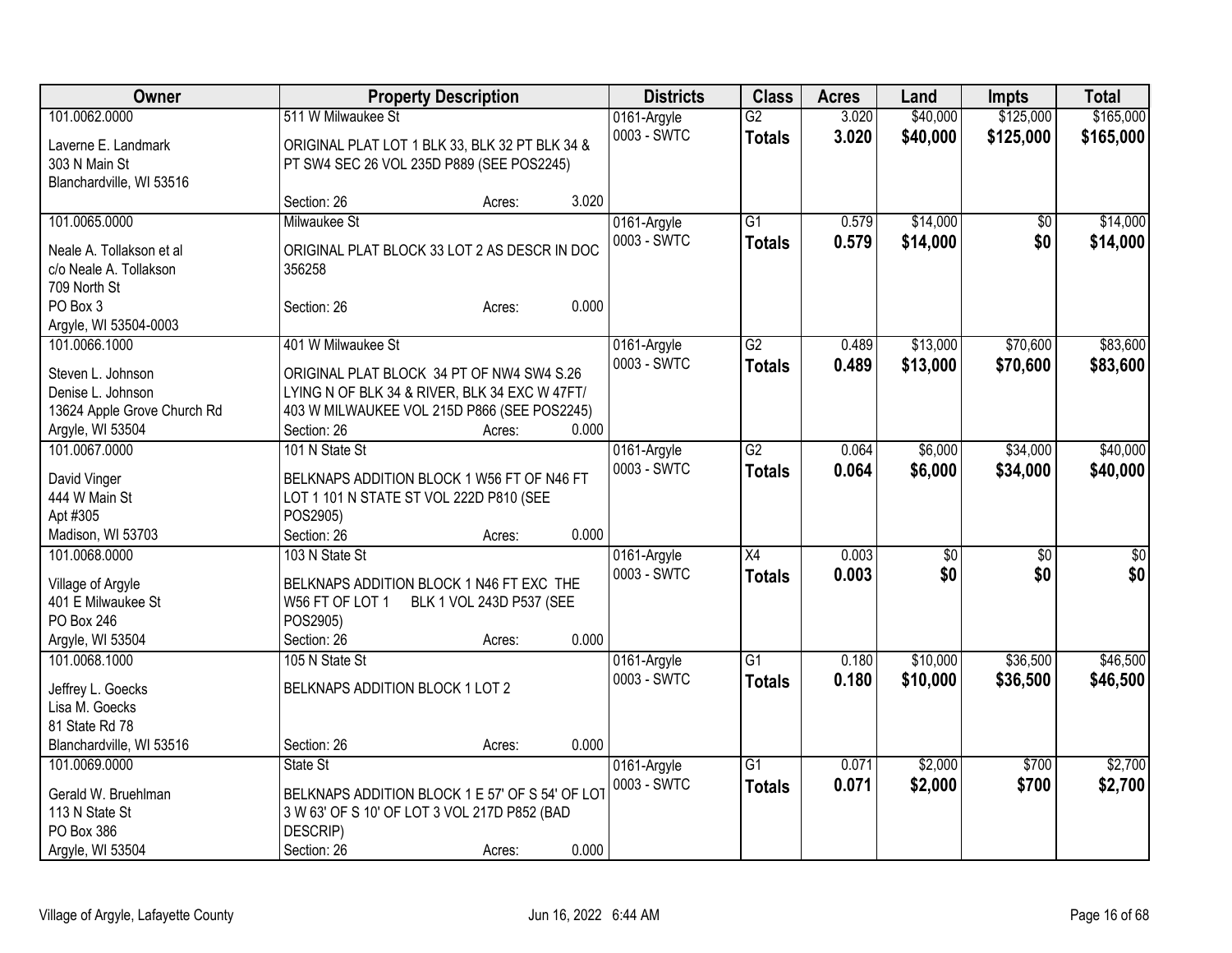| Owner                               | <b>Property Description</b>                   |                      |       | <b>Districts</b> | <b>Class</b>    | <b>Acres</b> | Land            | <b>Impts</b>    | <b>Total</b>     |
|-------------------------------------|-----------------------------------------------|----------------------|-------|------------------|-----------------|--------------|-----------------|-----------------|------------------|
| 101.0069.1000                       | 109 N State St                                |                      |       | 0161-Argyle      | $\overline{G2}$ | 0.046        | \$5,000         | \$45,000        | \$50,000         |
| Laurie A. Guthrie                   | BELKNAPS ADDITION BLOCK 1 W 63FT OF N 56FT    |                      |       | 0003 - SWTC      | <b>Totals</b>   | 0.046        | \$5,000         | \$45,000        | \$50,000         |
| c/o Laurie A. Guthrie               | LOT 3 BLK1 EXC N 12FT                         | 109 N STATE VOL 226D |       |                  |                 |              |                 |                 |                  |
| <b>PO Box 204</b>                   | P343                                          |                      |       |                  |                 |              |                 |                 |                  |
| Argyle, WI 53504                    | Section: 26                                   | Acres:               | 0.000 |                  |                 |              |                 |                 |                  |
| 101.0070.0000                       | 113 N State St                                |                      |       | 0161-Argyle      | $\overline{G1}$ | 0.215        | \$11,000        | \$120,000       | \$131,000        |
| Gerald W. Bruehlman                 | BELKNAPS ADDITION BLOCK 1 N 12FT OF LOT 3 BLK |                      |       | 0003 - SWTC      | <b>Totals</b>   | 0.215        | \$11,000        | \$120,000       | \$131,000        |
| 113 N State St                      | 1 LOT 4 BLK 1 113 N STATE VOL 210D P115       |                      |       |                  |                 |              |                 |                 |                  |
| PO Box 386                          |                                               |                      |       |                  |                 |              |                 |                 |                  |
| Argyle, WI 53504                    | Section: 26                                   | Acres:               | 0.000 |                  |                 |              |                 |                 |                  |
| 101.0071.0000                       | 114 N Broad St                                |                      |       | 0161-Argyle      | X4              | 0.360        | \$0             | \$0             | $\overline{50}$  |
|                                     |                                               |                      |       | 0003 - SWTC      | <b>Totals</b>   | 0.360        | \$0             | \$0             | \$0              |
| Village of Argyle                   | BELKNAPS ADDITION BLOCK 1 LOTS 5 & 6 BLK 1    |                      |       |                  |                 |              |                 |                 |                  |
| 401 E Milwaukee St                  | (BEING PART OF LOTS 1 & 2 OF CSM #583) DOC    |                      |       |                  |                 |              |                 |                 |                  |
| PO Box 246                          | 348076                                        |                      |       |                  |                 |              |                 |                 |                  |
| Argyle, WI 53504                    | Section: 26                                   | Acres:               | 0.000 |                  |                 |              |                 |                 |                  |
| 101.0072.0000                       | 106 N Broad St                                |                      |       | 0161-Argyle      | X4              | 0.180        | \$0             | $\sqrt{6}$      | $\sqrt{50}$      |
| Village of Argyle                   | BELKNAPS ADDITION BLOCK 1 LOT 7 BLK 1 (BEING  |                      |       | 0003 - SWTC      | <b>Totals</b>   | 0.180        | \$0             | \$0             | \$0              |
| 401 E Milwaukee St                  | PART OF LOT 2 CSM #583) VOL 189D P672         |                      |       |                  |                 |              |                 |                 |                  |
| PO Box 246                          |                                               |                      |       |                  |                 |              |                 |                 |                  |
| Argyle, WI 53504                    | Section: 26                                   | Acres:               | 0.000 |                  |                 |              |                 |                 |                  |
| 101.0073.0000                       | <b>Broad St</b>                               |                      |       | 0161-Argyle      | $\overline{G2}$ | 0.099        | \$7,000         | \$0             | \$7,000          |
|                                     |                                               |                      |       | 0003 - SWTC      | <b>Totals</b>   | 0.099        | \$7,000         | \$0             | \$7,000          |
| First National Bank & Trust Company | BELKNAPS ADDITION BLOCK 1 LOT 8 BLK 1 EXC N   |                      |       |                  |                 |              |                 |                 |                  |
| 345 E Grand Ave                     | 30FT & ALSO PT OF NW4 SE4 AS DESC IN 321 E    |                      |       |                  |                 |              |                 |                 |                  |
| Beloit, WI 53511                    | MILWAUKEE ST VOL 241D P595 (SEE POS2905)      |                      |       |                  |                 |              |                 |                 |                  |
|                                     | Section: 26                                   | Acres:               | 0.000 |                  |                 |              |                 |                 |                  |
| 101.0073.1000                       | 104 N Broad St                                |                      |       | 0161-Argyle      | $\overline{X4}$ | 0.083        | $\overline{50}$ | $\overline{50}$ | $\overline{\$0}$ |
| Village of Argyle                   | BELKNAPS ADDITION BLOCK 1 N 30FT OF LOT 8 BLK |                      |       | 0003 - SWTC      | <b>Totals</b>   | 0.083        | \$0             | \$0             | \$0              |
| 401 E Milwaukee St                  | 1 VOL 212D P127 (SEE POS2905)                 |                      |       |                  |                 |              |                 |                 |                  |
| PO Box 246                          |                                               |                      |       |                  |                 |              |                 |                 |                  |
| Argyle, WI 53504                    | Section: 26                                   | Acres:               | 0.000 |                  |                 |              |                 |                 |                  |
| 101.0074.0000                       | 201 N State St                                |                      |       | 0161-Argyle      | $\overline{G1}$ | 0.185        | \$11,000        | \$77,200        | \$88,200         |
|                                     | BELKNAPS ADDITION BLOCK 2 LOT 1 BLK 2 201 N   |                      |       | 0003 - SWTC      | <b>Totals</b>   | 0.185        | \$11,000        | \$77,200        | \$88,200         |
| Thomas J. Pink<br>201 N State St    | STATE ST VOL 243D P796                        |                      |       |                  |                 |              |                 |                 |                  |
| PO Box 116                          |                                               |                      |       |                  |                 |              |                 |                 |                  |
|                                     |                                               |                      |       |                  |                 |              |                 |                 |                  |
| Argyle, WI 53504                    | Section: 26                                   | Acres:               | 0.000 |                  |                 |              |                 |                 |                  |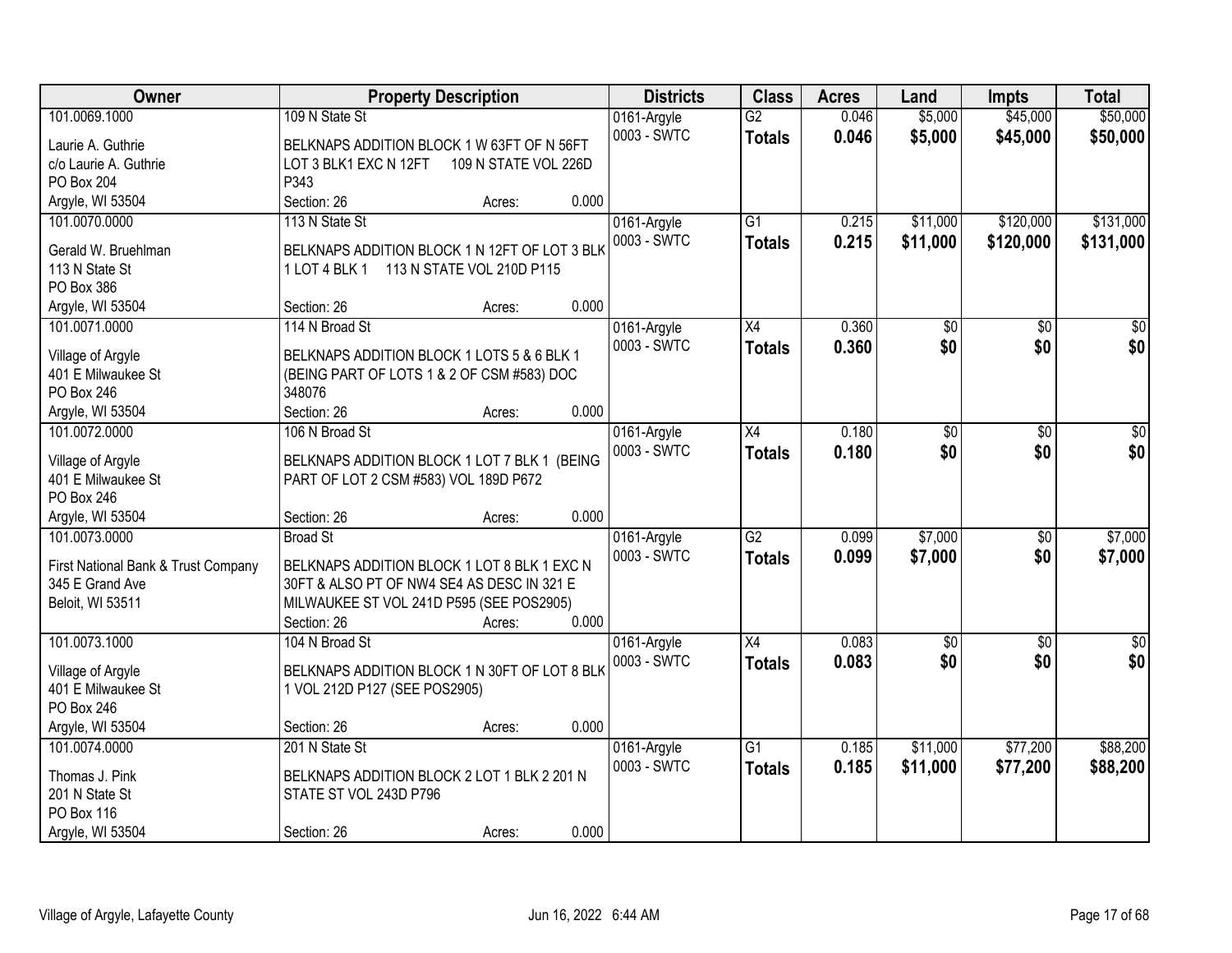| Owner                                | <b>Property Description</b>                   |       | <b>Districts</b> | <b>Class</b>    | <b>Acres</b> | Land            | <b>Impts</b> | <b>Total</b> |
|--------------------------------------|-----------------------------------------------|-------|------------------|-----------------|--------------|-----------------|--------------|--------------|
| 101.0075.0000                        | 205 N State St                                |       | 0161-Argyle      | $\overline{G1}$ | 0.182        | \$11,000        | \$52,000     | \$63,000     |
| Nancy L. Curran et al                | BELKNAPS ADDITION BLOCK 2 LOT 2 BLK 2 DOC     |       | 0003 - SWTC      | <b>Totals</b>   | 0.182        | \$11,000        | \$52,000     | \$63,000     |
| c/o Kevin J. Curran                  | 343931 205 N STATE STREET                     |       |                  |                 |              |                 |              |              |
| N1245 County Rd M                    |                                               |       |                  |                 |              |                 |              |              |
| Browntown, WI 53522-9726             | Section: 26<br>Acres:                         | 0.000 |                  |                 |              |                 |              |              |
| 101.0076.0000                        | 209 N State St                                |       | 0161-Argyle      | G1              | 0.182        | \$11,000        | \$149,900    | \$160,900    |
|                                      | BELKNAPS ADDITION BLOCK 2 LOT 3 OF BLOCK 2    |       | 0003 - SWTC      | <b>Totals</b>   | 0.182        | \$11,000        | \$149,900    | \$160,900    |
| Virginia Swingen<br>209 N State St   | DOC 343444 (*PRIMARY RESIDENCE)               |       |                  |                 |              |                 |              |              |
| Argyle, WI 53504                     |                                               |       |                  |                 |              |                 |              |              |
|                                      | Section: 26<br>Acres:                         | 0.000 |                  |                 |              |                 |              |              |
| 101.0077.0000                        | 213 N State St                                |       | 0161-Argyle      | X4              | 0.182        | $\overline{50}$ | \$0          | $\sqrt{50}$  |
|                                      |                                               |       | 0003 - SWTC      | <b>Totals</b>   | 0.182        | \$0             | \$0          | \$0          |
| Lamont United Methodist Church et al | BELKNAPS ADDITION BLOCK 2 LOT 4 BLK 2 VOL     |       |                  |                 |              |                 |              |              |
| c/o Blanchardville Methodist &       | 245D P323 PARSONAGE 213 N STATE ST            |       |                  |                 |              |                 |              |              |
| 102 W Church St                      |                                               |       |                  |                 |              |                 |              |              |
| Blanchardville, WI 53516-9368        | Section: 26<br>Acres:                         | 0.000 |                  |                 |              |                 |              |              |
| 101.0078.0000                        | 310 Colfax St                                 |       | 0161-Argyle      | $\overline{G1}$ | 0.182        | \$11,000        | \$139,000    | \$150,000    |
| Hansen Trust                         | BELKNAPS ADDITION BLK 2 LOT 5 BLK 2 310       |       | 0003 - SWTC      | <b>Totals</b>   | 0.182        | \$11,000        | \$139,000    | \$150,000    |
| c/o The Hansen Income Trust          | COLFAX STREET DOC 338600                      |       |                  |                 |              |                 |              |              |
| 310 Colfax St                        |                                               |       |                  |                 |              |                 |              |              |
| Argyle, WI 53504-8933                | Section: 26<br>Acres:                         | 0.000 |                  |                 |              |                 |              |              |
| 101.0079.0000                        | 210 N Broad St                                |       | 0161-Argyle      | $\overline{G1}$ | 0.182        | \$11,000        | \$67,000     | \$78,000     |
| James G. Larson                      | BELKNAPS ADDITION BLOCK 2 LOT 6 BLK 2 210 N   |       | 0003 - SWTC      | <b>Totals</b>   | 0.182        | \$11,000        | \$67,000     | \$78,000     |
| 210 N Broad St                       | BROAD ST VOL 237D P555                        |       |                  |                 |              |                 |              |              |
| PO Box 21                            |                                               |       |                  |                 |              |                 |              |              |
| Argyle, WI 53504                     | Section: 26<br>Acres:                         | 0.000 |                  |                 |              |                 |              |              |
| 101.0079.1000                        | 206 N Broad St                                |       | 0161-Argyle      | $\overline{G1}$ | 0.138        | \$8,000         | \$97,000     | \$105,000    |
| Joanne L. Gouge                      | BELKNAPS ADDITION BLOCK 2 N 60FT LOT 7 BLK 2  |       | 0003 - SWTC      | <b>Totals</b>   | 0.138        | \$8,000         | \$97,000     | \$105,000    |
| 206 N Broad St                       | 206 N BROAD ST VOL 240D P341                  |       |                  |                 |              |                 |              |              |
| PO Box 95                            |                                               |       |                  |                 |              |                 |              |              |
| Argyle, WI 53504                     | Section: 26<br>Acres:                         | 0.000 |                  |                 |              |                 |              |              |
| 101.0080.0000                        | 202 N Broad St                                |       | 0161-Argyle      | G1              | 0.198        | \$12,000        | \$59,600     | \$71,600     |
|                                      |                                               |       | 0003 - SWTC      | <b>Totals</b>   | 0.198        | \$12,000        | \$59,600     | \$71,600     |
| Richard J. Nelson                    | BELKNAPS ADDITION BLOCK 2 LOT 7 BLK 2 EXC N   |       |                  |                 |              |                 |              |              |
| Kris Nelson                          | 60FT LOT 8 BLK 2<br>202 N BROAD VOL 171D P538 |       |                  |                 |              |                 |              |              |
| 202 N Broad St                       |                                               |       |                  |                 |              |                 |              |              |
| PO Box 308                           | Section: 26<br>Acres:                         | 0.000 |                  |                 |              |                 |              |              |
| Argyle, WI 53504                     |                                               |       |                  |                 |              |                 |              |              |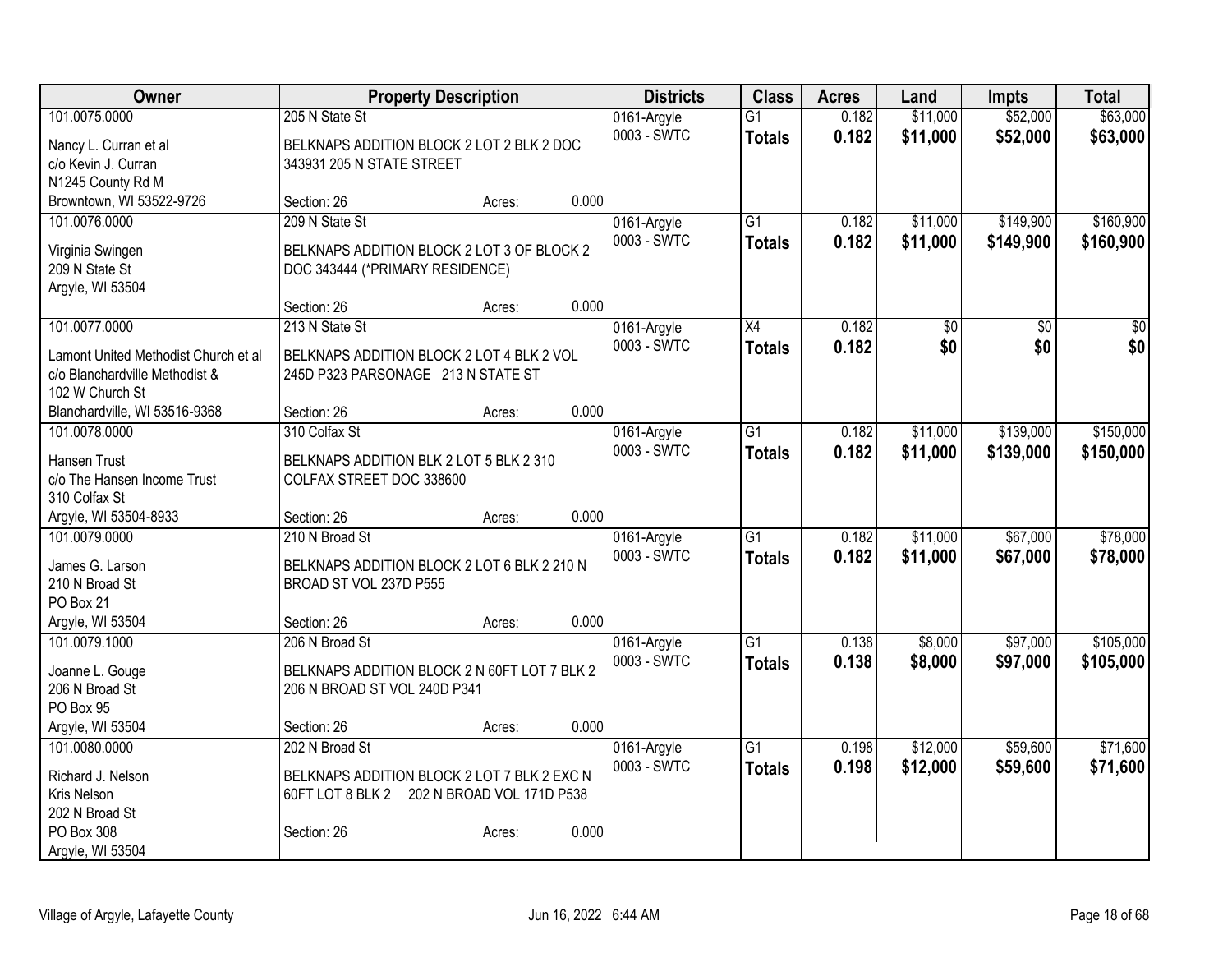| Owner                             | <b>Property Description</b>                   |       | <b>Districts</b>           | <b>Class</b>    | <b>Acres</b> | Land     | <b>Impts</b> | <b>Total</b> |
|-----------------------------------|-----------------------------------------------|-------|----------------------------|-----------------|--------------|----------|--------------|--------------|
| 101.0081.0000                     | 301 N State St                                |       | 0161-Argyle                | $\overline{G1}$ | 0.193        | \$11,000 | \$84,000     | \$95,000     |
| Tony J. Monahan                   | BELKNAPS ADDITION BLOCK 3 LOT 1 BLK 3 S 4FT   |       | 0003 - SWTC                | <b>Totals</b>   | 0.193        | \$11,000 | \$84,000     | \$95,000     |
| Penny L. Monahan                  | OF LOT 2 BLK 3 VOL 230D P834 301 N STATE      |       |                            |                 |              |          |              |              |
| 301 N State St                    |                                               |       |                            |                 |              |          |              |              |
| Argyle, WI 53504                  | Section: 26<br>Acres:                         | 0.000 |                            |                 |              |          |              |              |
| 101.0081.1000                     | 305 N State St                                |       | 0161-Argyle                | $\overline{G1}$ | 0.171        | \$9,000  | \$96,000     | \$105,000    |
| Toni M. Noble                     | BELKNAPS ADDITION BLOCK 3 LOT 2 EXC S 4FT     |       | 0003 - SWTC                | <b>Totals</b>   | 0.171        | \$9,000  | \$96,000     | \$105,000    |
| 305 N State St                    |                                               |       |                            |                 |              |          |              |              |
| Argyle, WI 53504                  |                                               |       |                            |                 |              |          |              |              |
|                                   | Section: 26<br>Acres:                         | 0.000 |                            |                 |              |          |              |              |
| 101.0082.0000                     | 309 N State St                                |       | 0161-Argyle                | G1              | 0.259        | \$13,000 | \$51,000     | \$64,000     |
| Rachel B. Rear                    | BELKNAPS ADDITION BLOCK 3 LOT 3 BLK 3 S 27    |       | 0003 - SWTC                | <b>Totals</b>   | 0.259        | \$13,000 | \$51,000     | \$64,000     |
| 309 N State St                    | 1/2FT LOT 4 BLK 3 VOL 241D P858 309 N STATE   |       |                            |                 |              |          |              |              |
| Argyle, WI 53504                  |                                               |       |                            |                 |              |          |              |              |
|                                   | Section: 26<br>Acres:                         | 0.000 |                            |                 |              |          |              |              |
| 101.0083.0000                     | 403 N State St                                |       | 0161-Argyle                | G1              | 0.182        | \$11,000 | \$74,000     | \$85,000     |
|                                   |                                               |       | 0003 - SWTC                | <b>Totals</b>   | 0.182        | \$11,000 | \$74,000     | \$85,000     |
| Jonathan C. Stoeger               | BELKNAPS ADDITION BLOCK 3 N 66FT LOT 4 BLK 3  |       |                            |                 |              |          |              |              |
| Heather Stoeger<br>403 N State St | 403 N STATE ST VOL 236D P110                  |       |                            |                 |              |          |              |              |
| Argyle, WI 53504                  | Section: 26<br>Acres:                         | 0.000 |                            |                 |              |          |              |              |
| 101.0084.0000                     | 312 N Broad St                                |       | 0161-Argyle                | $\overline{G1}$ | 0.386        | \$14,000 | \$60,000     | \$74,000     |
|                                   |                                               |       | 0003 - SWTC                | <b>Totals</b>   | 0.386        | \$14,000 | \$60,000     | \$74,000     |
| Gerald L. Thompson                | BELKNAPS ADDITION BLOCK 3 LOT 5 & N 46.5FT OF |       |                            |                 |              |          |              |              |
| Ann K. Thompson                   | LOT <sub>6</sub>                              |       |                            |                 |              |          |              |              |
| 312 N Broad St                    |                                               | 0.000 |                            |                 |              |          |              |              |
| Argyle, WI 53504<br>101.0085.0000 | Section: 26<br>Acres:<br>308 N Broad St       |       |                            | $\overline{G1}$ | 0.132        | \$7,000  | \$40,000     | \$47,000     |
|                                   |                                               |       | 0161-Argyle<br>0003 - SWTC |                 | 0.132        |          | \$40,000     |              |
| Jt Leopold                        | BELKNAPS ADDITION BLOCK 3 S19 1/2 FT LOT 6    |       |                            | <b>Totals</b>   |              | \$7,000  |              | \$47,000     |
| 308 N Broad St                    | BLK 3 N28 1/2 FT LOT 7 BLK 3 DOC 343927 308 N |       |                            |                 |              |          |              |              |
| Argyle, WI 53504                  | <b>BROAD STREET</b>                           |       |                            |                 |              |          |              |              |
|                                   | Section: 26<br>Acres:                         | 0.000 |                            |                 |              |          |              |              |
| 101.0085.1000                     | 309 Colfax St                                 |       | 0161-Argyle                | $\overline{G1}$ | 0.287        | \$14,000 | \$51,000     | \$65,000     |
| Joshua M. Flannery                | BELKNAPS ADDITION BLOCK 3 LOT 8 & THE SOUTH   |       | 0003 - SWTC                | <b>Totals</b>   | 0.287        | \$14,000 | \$51,000     | \$65,000     |
| 309 Colfax St                     | 37-1/2 FT OF LOT 7                            |       |                            |                 |              |          |              |              |
| Argyle, WI 53504                  |                                               |       |                            |                 |              |          |              |              |
|                                   | Section: 26<br>Acres:                         | 0.000 |                            |                 |              |          |              |              |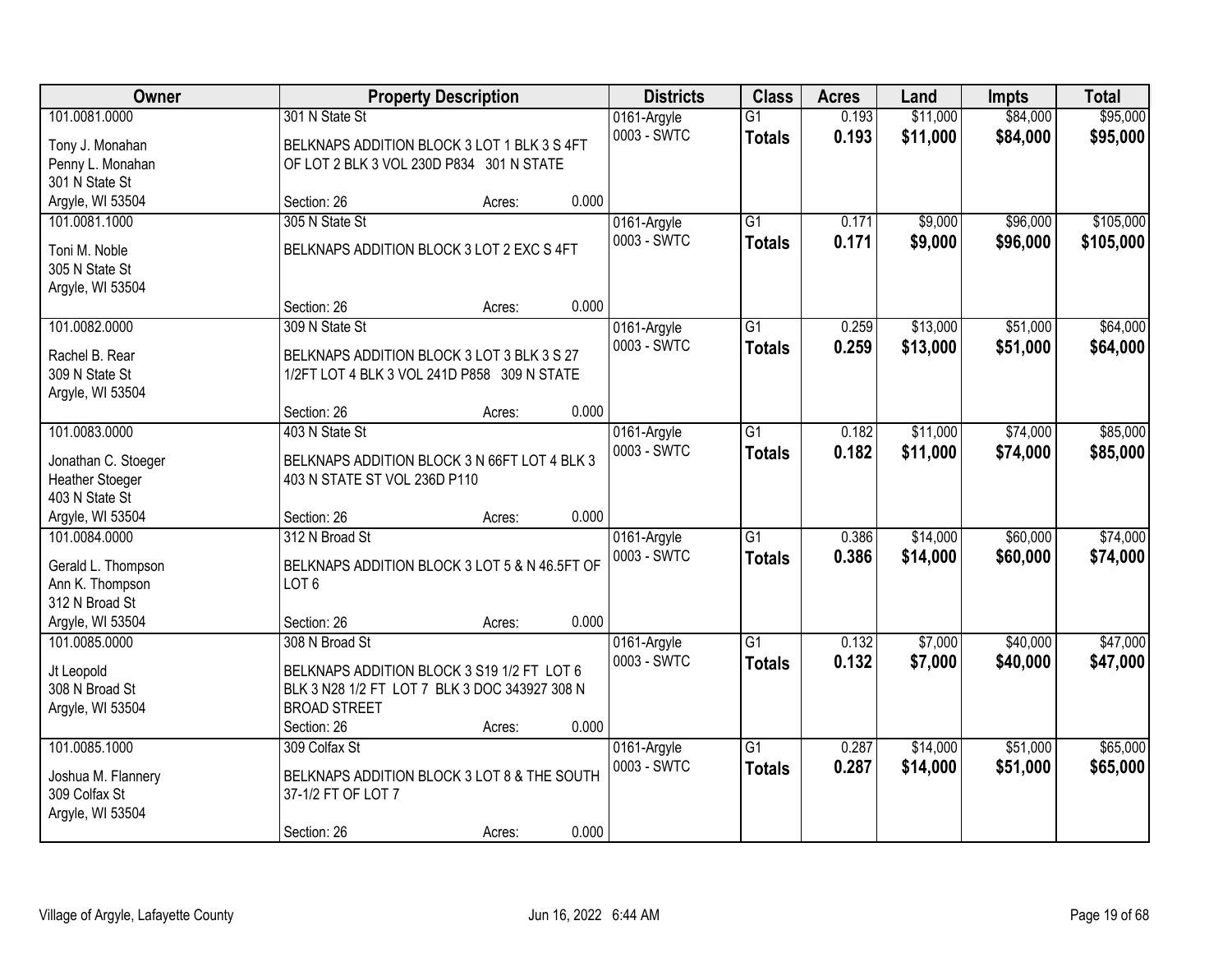| Owner                             | <b>Property Description</b>                     | <b>Districts</b>                | <b>Class</b>    | <b>Acres</b> | Land     | <b>Impts</b>    | <b>Total</b> |
|-----------------------------------|-------------------------------------------------|---------------------------------|-----------------|--------------|----------|-----------------|--------------|
| 101.0086.0000                     | 300 E Milwaukee St                              | 0161-Argyle                     | $\overline{G2}$ | 0.097        | \$10,000 | \$92,100        | \$102,100    |
| 300 E Milwaukee St Land Trust     | WADDINGTONS ADDITION BLOCK 1 LOT 1 & PART       | TID <sub>3</sub>                | <b>Totals</b>   | 0.097        | \$10,000 | \$92,100        | \$102,100    |
| 201 Breeze Ter                    | LOT 8 DESCR AS BEG NWCOR SAID LOT 8; SOUTH 6    | 0003 - SWTC                     |                 |              |          |                 |              |
| Argyle, WI 53504                  | FT;EAST 40 FT;NORTH 6 FT;WEST 40 FT TO POB      |                                 |                 |              |          |                 |              |
|                                   | 0.000<br>Section: 26<br>Acres:                  |                                 |                 |              |          |                 |              |
| 101.0087.0000                     | 308 E Milwaukee St                              | 0161-Argyle                     | G2              | 0.097        | \$11,000 | \$79,000        | \$90,000     |
| <b>Brooke Gilbertson</b>          | WADDINGTONS ADDITION BLK 1 LOT 2, BLK 1 N 6FT   | TID <sub>3</sub>                | <b>Totals</b>   | 0.097        | \$11,000 | \$79,000        | \$90,000     |
| 2102 Ridgeway Rd                  | OF W 40FT OF (TID 3) THE 80 FT OF LOT 8, BLK 1  | 0003 - SWTC                     |                 |              |          |                 |              |
| Monroe, WI 53566                  | DOC 350964                                      |                                 |                 |              |          |                 |              |
|                                   | 0.000<br>Section: 26<br>Acres:                  |                                 |                 |              |          |                 |              |
| 101.0088.0000                     | 312 E Milwaukee St                              | 0161-Argyle                     | $\overline{G1}$ | 0.097        | \$6,000  | $\overline{50}$ | \$6,000      |
|                                   |                                                 | TID <sub>3</sub>                | <b>Totals</b>   | 0.097        | \$6,000  | \$0             | \$6,000      |
| Good Fellas Tavern, LLC           | WADDINGTONS ADDITION BLK 1 LOT 3 BLK 1 & N 6'   | 0003 - SWTC                     |                 |              |          |                 |              |
| 109 S State Street Tid 3          | (TID 3) DOC 342592 312 E<br>OF E40' LOT 8 BLK 1 |                                 |                 |              |          |                 |              |
| PO Box 231                        | <b>MILWAUKEE ST</b><br>0.000<br>Section: 26     |                                 |                 |              |          |                 |              |
| Argyle, WI 53504<br>101.0089.0000 | Acres:<br>318 E Milwaukee St                    |                                 | $\overline{G2}$ | 0.057        | \$5,000  | \$55,000        | \$60,000     |
|                                   |                                                 | 0161-Argyle<br>TID <sub>3</sub> |                 |              |          |                 |              |
| David Mosher                      | WADDINGTONS ADDITION BLK 1 W 25FT OF LOT 4      | 0003 - SWTC                     | <b>Totals</b>   | 0.057        | \$5,000  | \$55,000        | \$60,000     |
| Jo Ellen Mosher                   | BLK 1 318 E MILWAUKEE ST (TID 3) VOL 234D P486  |                                 |                 |              |          |                 |              |
| 127 W 8th St                      |                                                 |                                 |                 |              |          |                 |              |
| Monroe, WI 53566                  | 0.000<br>Section: 26<br>Acres:                  |                                 |                 |              |          |                 |              |
| 101.0090.0000                     | 320 E Milwaukee St                              | 0161-Argyle                     | $\overline{G2}$ | 0.092        | \$8,000  | \$82,000        | \$90,000     |
| David M. Phillipson               | WADDINGTONS ADDITION BLK 1 E 15 FT OF LOT 4 W   | TID <sub>3</sub>                | <b>Totals</b>   | 0.092        | \$8,000  | \$82,000        | \$90,000     |
| 320 E Milwaukee St                | (TID 3) VOL 198D P282 320 E<br>25 FT OF LOT 5   | 0003 - SWTC                     |                 |              |          |                 |              |
| PO Box 136                        | <b>MILWAUKEE ST</b>                             |                                 |                 |              |          |                 |              |
| Argyle, WI 53504                  | 0.000<br>Section: 26<br>Acres:                  |                                 |                 |              |          |                 |              |
| 101.0091.0000                     | 336 E Milwaukee St                              | 0161-Argyle                     | $\overline{G2}$ | 0.170        | \$14,000 | \$94,600        | \$108,600    |
| Medin Bedzeti                     | WADDINGTONS ADDITION BLK 1 LOT 6, E15'LOT5,     | TID <sub>3</sub>                | <b>Totals</b>   | 0.170        | \$14,000 | \$94,600        | \$108,600    |
| 336 E Milwaukee St                | N16'LOT 7 IRMA'S KITCHEN<br>(TID 3) VOL 232D    | 0003 - SWTC                     |                 |              |          |                 |              |
| Argyle, WI 53504                  | P158 318 E MILWAUKEE ST                         |                                 |                 |              |          |                 |              |
|                                   | 0.000<br>Section: 26<br>Acres:                  |                                 |                 |              |          |                 |              |
| 101.0092.0000                     | 104 S Broad St                                  | 0161-Argyle                     | G2              | 0.182        | \$11,000 | \$67,500        | \$78,500     |
|                                   |                                                 | TID <sub>3</sub>                | <b>Totals</b>   | 0.182        | \$11,000 | \$67,500        | \$78,500     |
| Shuler Properties, LLC            | WADDINGTONS ADDITION BLK 1 S 50 FT OF LOT 7 N   | 0003 - SWTC                     |                 |              |          |                 |              |
| c/o Shuler Properties, LLC        | 16 FT OF LOT 10 (TID 3) VOL 216D P767 104 S     |                                 |                 |              |          |                 |              |
| 714 Milwaukee Rd<br>PO Box 369    | <b>BROAD</b><br>0.000<br>Section: 26            |                                 |                 |              |          |                 |              |
| Clinton, WI 53525-0369            | Acres:                                          |                                 |                 |              |          |                 |              |
|                                   |                                                 |                                 |                 |              |          |                 |              |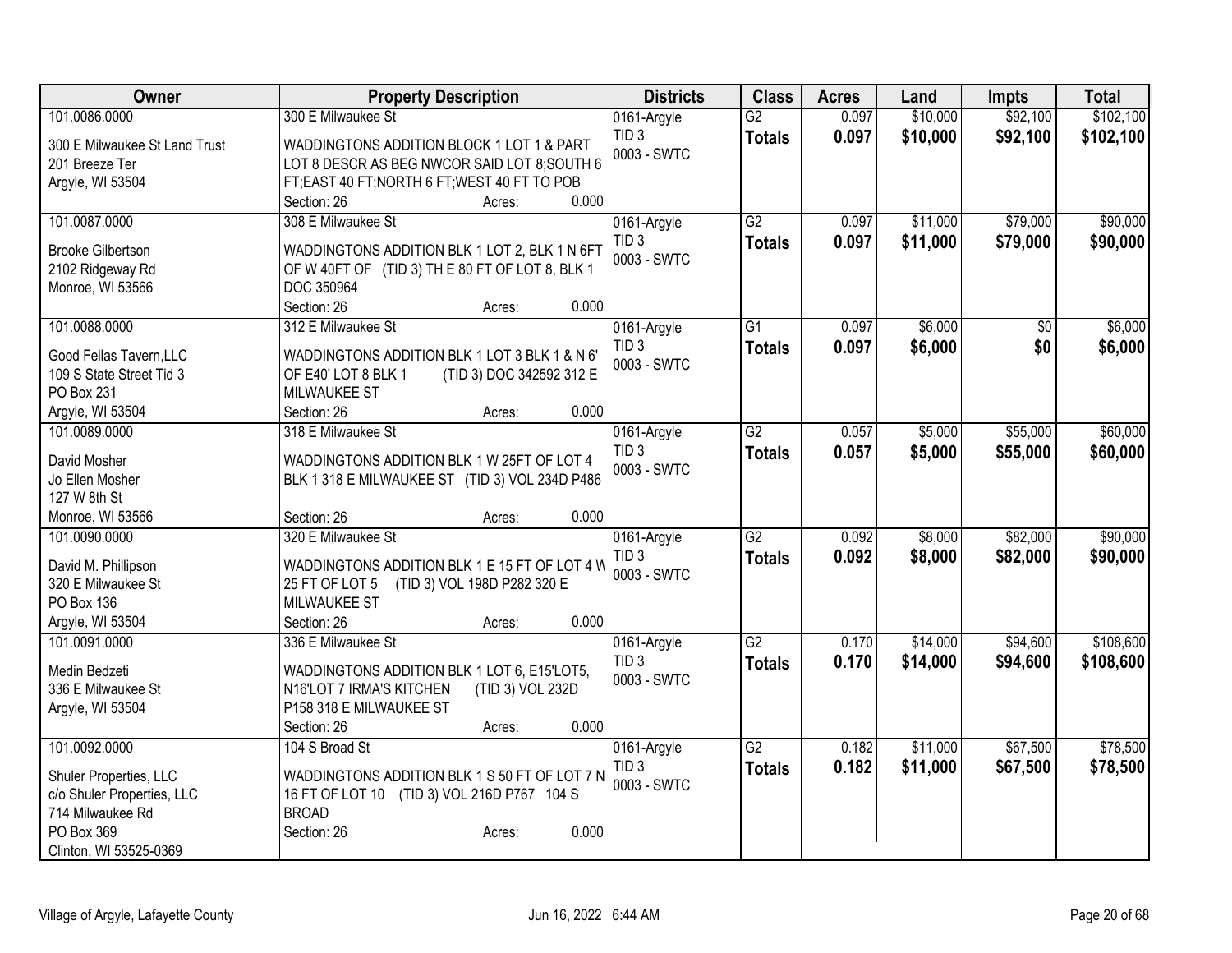| Owner                                 | <b>Property Description</b>                                                                   | <b>Districts</b> | <b>Class</b>    | <b>Acres</b> | Land     | <b>Impts</b> | <b>Total</b> |
|---------------------------------------|-----------------------------------------------------------------------------------------------|------------------|-----------------|--------------|----------|--------------|--------------|
| 101.0093.0000                         | 109 S State St                                                                                | 0161-Argyle      | $\overline{G2}$ | 0.114        | \$8,000  | \$96,800     | \$104,800    |
| Good Fellas Tavern, LLC               | WADDINGTONS ADDITION BLK 1 W 83FT OF S 60FT                                                   | TID <sub>3</sub> | <b>Totals</b>   | 0.114        | \$8,000  | \$96,800     | \$104,800    |
| 109 S State Street Tid 3              | (TID 3) DOC 335908 (SEE<br>OF LOT 8, BLK 1                                                    | 0003 - SWTC      |                 |              |          |              |              |
| PO Box 231                            | POS2248)                                                                                      |                  |                 |              |          |              |              |
| Argyle, WI 53504                      | 0.000<br>Section: 26<br>Acres:                                                                |                  |                 |              |          |              |              |
| 101.0094.0000                         | 113 S State St                                                                                | 0161-Argyle      | $\overline{G2}$ | 0.233        | \$12,000 | \$17,000     | \$29,000     |
|                                       |                                                                                               | TID <sub>3</sub> | <b>Totals</b>   | 0.233        | \$12,000 | \$17,000     | \$29,000     |
| Irvin G. Ganzhubner<br>201 S State St | WADDINGTONS ADDITION BLK 1 LOT 9 BLK 1, E<br>37FT OF S 60FT OF LOT 8<br>(TID 3) VOL 202D P185 | 0003 - SWTC      |                 |              |          |              |              |
| Argyle, WI 53504                      | 113 S STATE (SEE POS2248)                                                                     |                  |                 |              |          |              |              |
|                                       | 0.000<br>Section: 26<br>Acres:                                                                |                  |                 |              |          |              |              |
| 101.0095.0000                         | 108 S Broad St                                                                                | 0161-Argyle      | G1              | 0.138        | \$8,000  | \$59,000     | \$67,000     |
|                                       |                                                                                               | 0003 - SWTC      | <b>Totals</b>   | 0.138        | \$8,000  | \$59,000     | \$67,000     |
| Allan E. Wire                         | WADDINGTONS ADDITION BLK 1 S 50 FT OF LOT 10.                                                 |                  |                 |              |          |              |              |
| 108 S Broad St                        | BLK 1 108 S BROAD ST VOL 168D P125                                                            |                  |                 |              |          |              |              |
| PO Box 29                             |                                                                                               |                  |                 |              |          |              |              |
| Argyle, WI 53504                      | 0.000<br>Section: 26<br>Acres:                                                                |                  |                 |              |          |              |              |
| 101.0096.0000                         | 114 S Broad St                                                                                | 0161-Argyle      | G1              | 0.182        | \$11,000 | \$38,600     | \$49,600     |
| Carol J. Kraus                        | WADDINGTONS ADDITION BLOCK 1 E 1/2 OF LOTS                                                    | 0003 - SWTC      | <b>Totals</b>   | 0.182        | \$11,000 | \$38,600     | \$49,600     |
| PO Box 269                            | 11 & 14                                                                                       |                  |                 |              |          |              |              |
| Argyle, WI 53504                      |                                                                                               |                  |                 |              |          |              |              |
|                                       | 0.000<br>Section: 26<br>Acres:                                                                |                  |                 |              |          |              |              |
| 101.0097.0000                         | 307 Monroe St                                                                                 | 0161-Argyle      | $\overline{G1}$ | 0.192        | \$11,000 | \$115,000    | \$126,000    |
| Cody J. Langmeier                     | WADDINGTONS ADDITION BLK 1 W1/2 OF LOTS 11 &                                                  | 0003 - SWTC      | <b>Totals</b>   | 0.192        | \$11,000 | \$115,000    | \$126,000    |
| Abigail J. Langmeier                  | 14 BLOCK 1 & E 7FT OF LOT 13 BLOCK 1 DOC 350033                                               |                  |                 |              |          |              |              |
| 307 Monroe St                         |                                                                                               |                  |                 |              |          |              |              |
| Argyle, WI 53504                      | 0.000<br>Section: 26<br>Acres:                                                                |                  |                 |              |          |              |              |
| 101.0098.0000                         | 117 S State St                                                                                | 0161-Argyle      | $\overline{G1}$ | 0.182        | \$11,000 | \$65,600     | \$76,600     |
|                                       |                                                                                               | 0003 - SWTC      | <b>Totals</b>   | 0.182        | \$11,000 | \$65,600     | \$76,600     |
| Bradley V. Ostby                      | WADDINGTONS ADDITION BLK 1 LOT 12 BLK 1 117 S                                                 |                  |                 |              |          |              |              |
| Bernadette M. Ostby<br>117 S State St | STATE ST VOL 229D P205                                                                        |                  |                 |              |          |              |              |
| Argyle, WI 53504                      | 0.000<br>Section: 26<br>Acres:                                                                |                  |                 |              |          |              |              |
| 101.0099.0000                         | 121 S State St                                                                                | 0161-Argyle      | $\overline{G1}$ | 0.171        | \$9,000  | \$96,000     | \$105,000    |
|                                       |                                                                                               | 0003 - SWTC      | <b>Totals</b>   | 0.171        | \$9,000  | \$96,000     | \$105,000    |
| Dale A. Emberson                      | WADDINGTONS ADDITION BLK 1 LOT 13 BLK 1 EXC E                                                 |                  |                 |              |          |              |              |
| Patty L. Emberson                     | 7FT 121 S STATE ST VOL 212D P600                                                              |                  |                 |              |          |              |              |
| 121 S State St                        |                                                                                               |                  |                 |              |          |              |              |
| Argyle, WI 53504                      | 0.000<br>Section: 26<br>Acres:                                                                |                  |                 |              |          |              |              |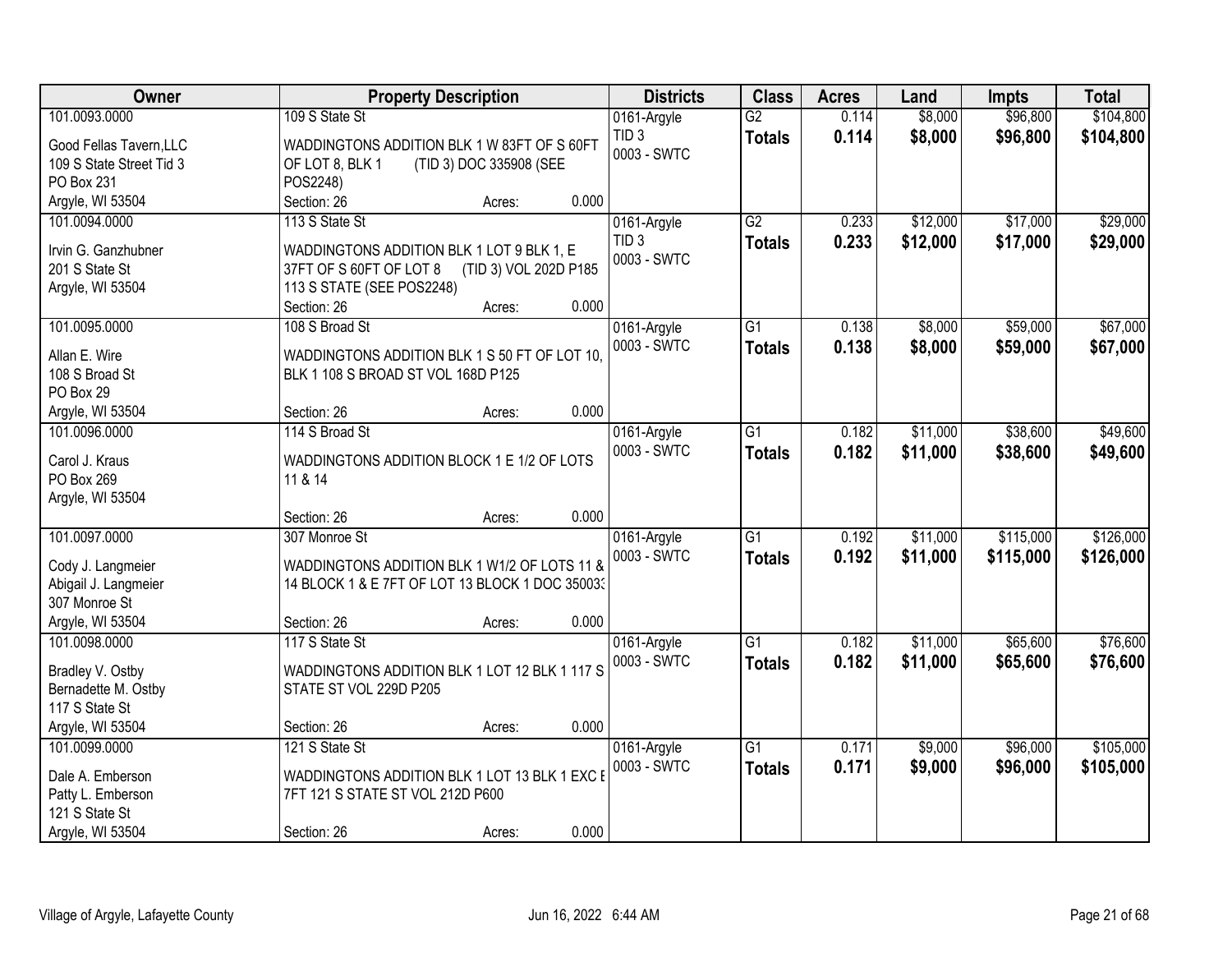| Owner                            | <b>Property Description</b>                       | <b>Districts</b> | <b>Class</b>    | <b>Acres</b> | Land            | <b>Impts</b>    | <b>Total</b>    |
|----------------------------------|---------------------------------------------------|------------------|-----------------|--------------|-----------------|-----------------|-----------------|
| 101.0100.0000                    | 402 E Milwaukee St                                | 0161-Argyle      | $\overline{G2}$ | 0.182        | \$11,000        | \$129,800       | \$140,800       |
| 402 E Milwaukee Street Trust     | WADDINGTONS ADDITION BLOCK 1 PART OF LOTS         | TID <sub>3</sub> | <b>Totals</b>   | 0.182        | \$11,000        | \$129,800       | \$140,800       |
| 201 Breeze Ter                   | 1, 2 & 3 DESCR AS COM NWCOR SAID LOT 1; SOUTH     | 0003 - SWTC      |                 |              |                 |                 |                 |
| Argyle, WI 53504                 | TO A POINT 43 FT SOUTH OF NWCOR SAID LOT          |                  |                 |              |                 |                 |                 |
|                                  | 0.000<br>Section: 26<br>Acres:                    |                  |                 |              |                 |                 |                 |
| 101.0100.1000                    | 103 S Broad St                                    | 0161-Argyle      | $\overline{G1}$ | 0.182        | \$11,000        | \$34,000        | \$45,000        |
| Regina Z. Nyhus                  | WADDINGTONS ADDITION BLK 2 S57 FT LOT 1.2 & 3     | TID <sub>3</sub> | <b>Totals</b>   | 0.182        | \$11,000        | \$34,000        | \$45,000        |
| 200 1st St                       | BLK 2 N 9FT OF LOT 8 BLK 2 (TID 3) VOL 238D P508  | 0003 - SWTC      |                 |              |                 |                 |                 |
| Argyle, WI 53504                 |                                                   |                  |                 |              |                 |                 |                 |
|                                  | 0.000<br>Section: 26<br>Acres:                    |                  |                 |              |                 |                 |                 |
| 101.0101.0000                    | 404 E Milwaukee St                                | 0161-Argyle      | X4              | 0.165        | \$0             | $\sqrt{6}$      | $\overline{50}$ |
|                                  | WADDINGTONS ADDITION BLK 2 LOT 1 CSM              | TID <sub>3</sub> | <b>Totals</b>   | 0.165        | \$0             | \$0             | \$0             |
| Argyle School Dist<br>PO Box 256 | 351, BEING PART OF LOTS 3,4 & 5 BLK 2 (TID 3) VOL | 0003 - SWTC      |                 |              |                 |                 |                 |
| Argyle, WI 53504                 | 229D P795 (SEE POS2223)                           |                  |                 |              |                 |                 |                 |
|                                  | 0.000<br>Section: 26<br>Acres:                    |                  |                 |              |                 |                 |                 |
| 101.0102.0000                    | 416 E Milwaukee St                                | 0161-Argyle      | G <sub>1</sub>  | 0.138        | \$9,000         | \$102,500       | \$111,500       |
|                                  |                                                   | 0003 - SWTC      | <b>Totals</b>   | 0.138        | \$9,000         | \$102,500       | \$111,500       |
| Roger A. Fischer                 | WADDINGTONS ADDITION BLK 2 E2 LOT 5 BLK 2,        |                  |                 |              |                 |                 |                 |
| 416 E Milwaukee St               | LOT 6 BLK 2 416 E MILWAUKEE ST VOL 229D P347      |                  |                 |              |                 |                 |                 |
| Argyle, WI 53504                 | 0.000<br>Section: 26                              |                  |                 |              |                 |                 |                 |
| 101.0104.0000                    | Acres:<br>109 S Broad St                          | 0161-Argyle      | X4              | 1.402        | $\overline{50}$ | $\overline{30}$ | $\overline{50}$ |
|                                  |                                                   | TID <sub>3</sub> |                 | 1.402        | \$0             | \$0             | \$0             |
| Village of Argyle                | WADDINGTONS ADDITION BLK 2 LOTS                   | 0003 - SWTC      | <b>Totals</b>   |              |                 |                 |                 |
| 401 E Milwaukee St               | 7,9,10,11,12,13,14 AND PART LOTS 3,4,5 & 8 AS     |                  |                 |              |                 |                 |                 |
| PO Box 246                       | DESCR IN DOC 356521                               |                  |                 |              |                 |                 |                 |
| Argyle, WI 53504                 | 0.000<br>Section: 26<br>Acres:                    |                  |                 |              |                 |                 |                 |
| 101.0105.0000                    | 502 E Milwaukee St                                | 0161-Argyle      | $\overline{G1}$ | 0.184        | \$12,000        | \$34,000        | \$46,000        |
| Brieanne Van De Graaff           | WADDINGTONS ADDITION BLOCK 3 LOTS 1 & 2           | 0003 - SWTC      | <b>Totals</b>   | 0.184        | \$12,000        | \$34,000        | \$46,000        |
| 3016 E Baltimore St              |                                                   |                  |                 |              |                 |                 |                 |
| Baltimore, MD 21224              |                                                   |                  |                 |              |                 |                 |                 |
|                                  | 0.000<br>Section: 26<br>Acres:                    |                  |                 |              |                 |                 |                 |
| 101.0106.0000                    | 514 E Milwaukee St                                | 0161-Argyle      | $\overline{G1}$ | 0.184        | \$12,000        | \$36,000        | \$48,000        |
| Cassidy L. Steiner               | WADDINGTONS ADDITION BLK 3 LOTS 3 & 4 BLK 3       | 0003 - SWTC      | <b>Totals</b>   | 0.184        | \$12,000        | \$36,000        | \$48,000        |
| 514 E Milwaukee St               | 514 E MILWAUKEE ST DOC 351233                     |                  |                 |              |                 |                 |                 |
| Argyle, WI 53504                 |                                                   |                  |                 |              |                 |                 |                 |
|                                  | 0.000<br>Section: 26<br>Acres:                    |                  |                 |              |                 |                 |                 |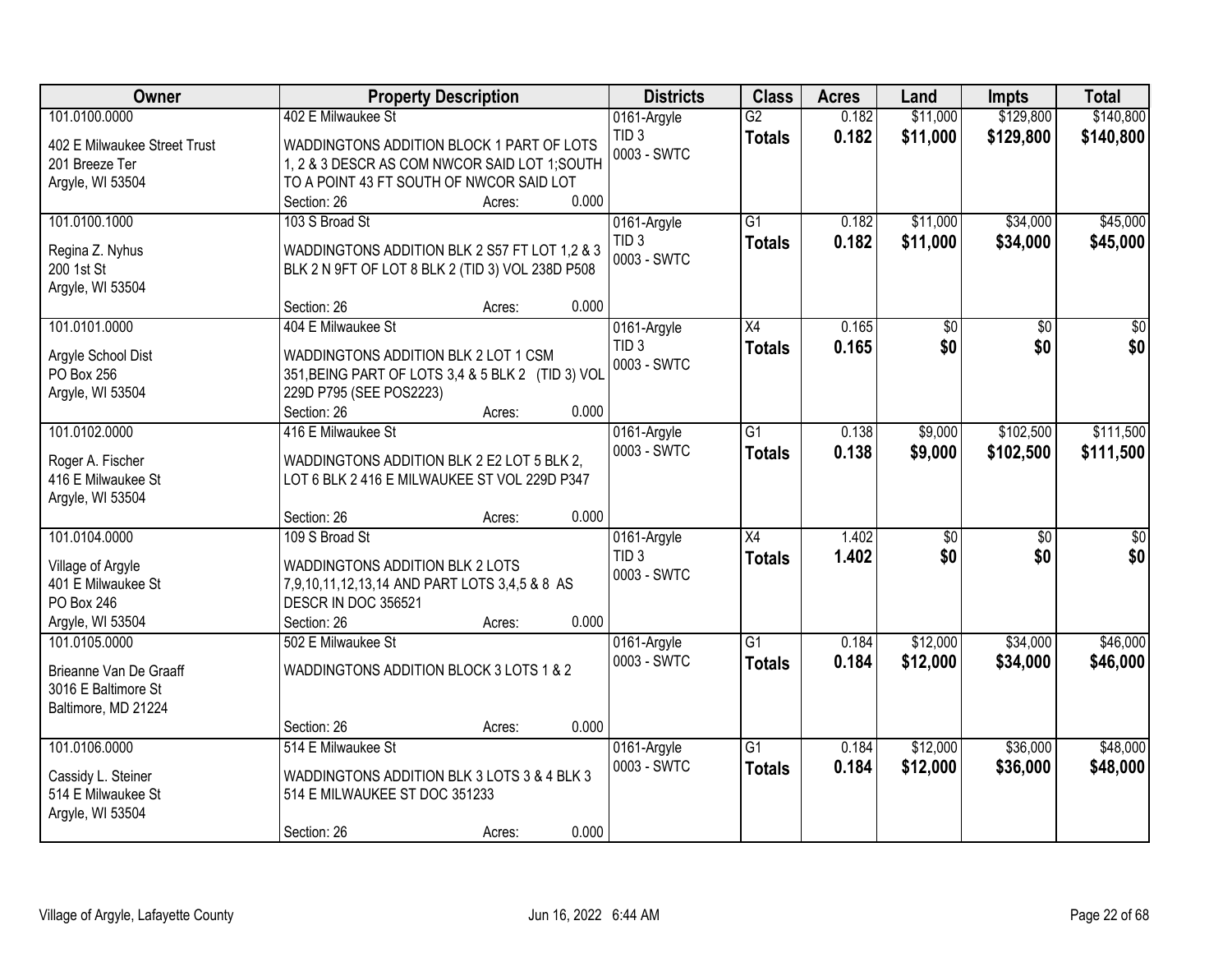| Owner                                  |                                                      | <b>Property Description</b> |       | <b>Districts</b> | <b>Class</b>    | <b>Acres</b> | Land     | <b>Impts</b> | <b>Total</b> |
|----------------------------------------|------------------------------------------------------|-----------------------------|-------|------------------|-----------------|--------------|----------|--------------|--------------|
| 101.0107.0000                          | 105 S Green St                                       |                             |       | 0161-Argyle      | $\overline{G1}$ | 0.152        | \$9,000  | \$47,000     | \$56,000     |
| Howard R. Muhasky                      | WADDINGTONS ADDITION BLK 3 W 100FT OF LOT 5          |                             |       | 0003 - SWTC      | <b>Totals</b>   | 0.152        | \$9,000  | \$47,000     | \$56,000     |
| Gail L. Muhasky                        | BLK 3 105 S GREEN ST DOC 334877                      |                             |       |                  |                 |              |          |              |              |
| 105 S Green St                         |                                                      |                             |       |                  |                 |              |          |              |              |
| Argyle, WI 53504                       | Section: 26                                          | Acres:                      | 0.000 |                  |                 |              |          |              |              |
| 101.0108.0000                          | 109 S Green St                                       |                             |       | 0161-Argyle      | $\overline{G1}$ | 0.161        | \$10,000 | \$37,300     | \$47,300     |
|                                        |                                                      |                             |       | 0003 - SWTC      | <b>Totals</b>   | 0.161        | \$10,000 | \$37,300     | \$47,300     |
| Slater Estates, LLC                    | WADDINGTONS ADDITION BLK 3 PT OF LOT 6 BLK 3         |                             |       |                  |                 |              |          |              |              |
| c/o Slater Estates, LLC                | COM AT NW COR LOT 6, E100', S26', E10', S40', W110', |                             |       |                  |                 |              |          |              |              |
| W9023 State Rd 81                      | N 66' TO POB DOC 344107<br>Section: 26               |                             | 0.000 |                  |                 |              |          |              |              |
| Argyle, WI 53504-9617<br>101.0109.0000 |                                                      | Acres:                      |       |                  | $\overline{G1}$ | 0.127        | \$7,000  | \$21,000     | \$28,000     |
|                                        | 106 S Lafayette St                                   |                             |       | 0161-Argyle      |                 |              |          |              |              |
| Kirk B. Wenger                         | WADDINGTONS ADDITION BLK 3 E 60FT OF LOT 5           |                             |       | 0003 - SWTC      | <b>Totals</b>   | 0.127        | \$7,000  | \$21,000     | \$28,000     |
| Gayle L. Wenger                        | BLK 3, E 60FT OF N 26FT LOT 6 BLK3 VOL 218D P221     |                             |       |                  |                 |              |          |              |              |
| 708 E Milwaukee St                     | 106 S LAFAYETTE ST                                   |                             |       |                  |                 |              |          |              |              |
| Argyle, WI 53504                       | Section: 26                                          | Acres:                      | 0.000 |                  |                 |              |          |              |              |
| 101.0110.0000                          | 110 S Lafayette St                                   |                             |       | 0161-Argyle      | $\overline{G1}$ | 0.046        | \$5,000  | \$52,000     | \$57,000     |
| Jenilyn Venden                         | WADDINGTONS ADDITION BLK 3 S 40FT OF E 50FT          |                             |       | 0003 - SWTC      | <b>Totals</b>   | 0.046        | \$5,000  | \$52,000     | \$57,000     |
| 110 S Lafayette St                     | OF LOT 6 BLK 3 VOL 219D P791 110 S LAFAYETTE ST      |                             |       |                  |                 |              |          |              |              |
| Argyle, WI 53504                       |                                                      |                             |       |                  |                 |              |          |              |              |
|                                        | Section: 26                                          | Acres:                      | 0.000 |                  |                 |              |          |              |              |
| 101.0111.0000                          | 511 Monroe St                                        |                             |       | 0161-Argyle      | $\overline{G2}$ | 0.244        | \$13,000 | \$107,000    | \$120,000    |
|                                        |                                                      |                             |       | 0003 - SWTC      | <b>Totals</b>   | 0.244        | \$13,000 | \$107,000    | \$120,000    |
| Derek S. Zimmerman                     | WADDINGTONS ADDITION BLK 3 E70 FT OF LOTS            |                             |       |                  |                 |              |          |              |              |
| Nicole E. Zimmerman                    | 7&8 BLK3 AND PT LYING BTWN LOT8 & EASTST DOC         |                             |       |                  |                 |              |          |              |              |
| 4855 Saints Rd                         | 335361<br>511 MONROE                                 |                             |       |                  |                 |              |          |              |              |
| Blanchardville, WI 53516               | Section: 26                                          | Acres:                      | 0.000 |                  |                 |              |          |              |              |
| 101.0112.0000                          | 501 Monroe St                                        |                             |       | 0161-Argyle      | $\overline{G1}$ | 0.273        | \$14,000 | \$65,000     | \$79,000     |
| Polly L. Prochaska                     | WADDINGTONS ADDITION BLOCK 3 WEST 90FT OF            |                             |       | 0003 - SWTC      | <b>Totals</b>   | 0.273        | \$14,000 | \$65,000     | \$79,000     |
| Meredith L. Dragovich                  | <b>LOTS 7 &amp; 8</b>                                |                             |       |                  |                 |              |          |              |              |
| 501 Monroe St                          |                                                      |                             |       |                  |                 |              |          |              |              |
| Argyle, WI 53504                       | Section: 26                                          | Acres:                      | 0.000 |                  |                 |              |          |              |              |
| 101.0112.1000                          | 103 S Lafayette St                                   |                             |       | 0161-Argyle      | $\overline{G1}$ | 0.037        | \$5,000  | \$47,000     | \$52,000     |
|                                        |                                                      |                             |       | 0003 - SWTC      | <b>Totals</b>   | 0.037        | \$5,000  | \$47,000     | \$52,000     |
| Vickie J. Novak                        | WADDINGTONS ADDITION BLK 4 S 25FT OF LOT 1           |                             |       |                  |                 |              |          |              |              |
| W9305 Lewis Rd                         | BLK 4 W 25FT OF S 25FT OF LOT 2 & A STRIP 20FT       |                             |       |                  |                 |              |          |              |              |
| Argyle, WI 53504                       | ON S SIDE VOL 213D P31                               |                             |       |                  |                 |              |          |              |              |
|                                        | Section: 26                                          | Acres:                      | 0.000 |                  |                 |              |          |              |              |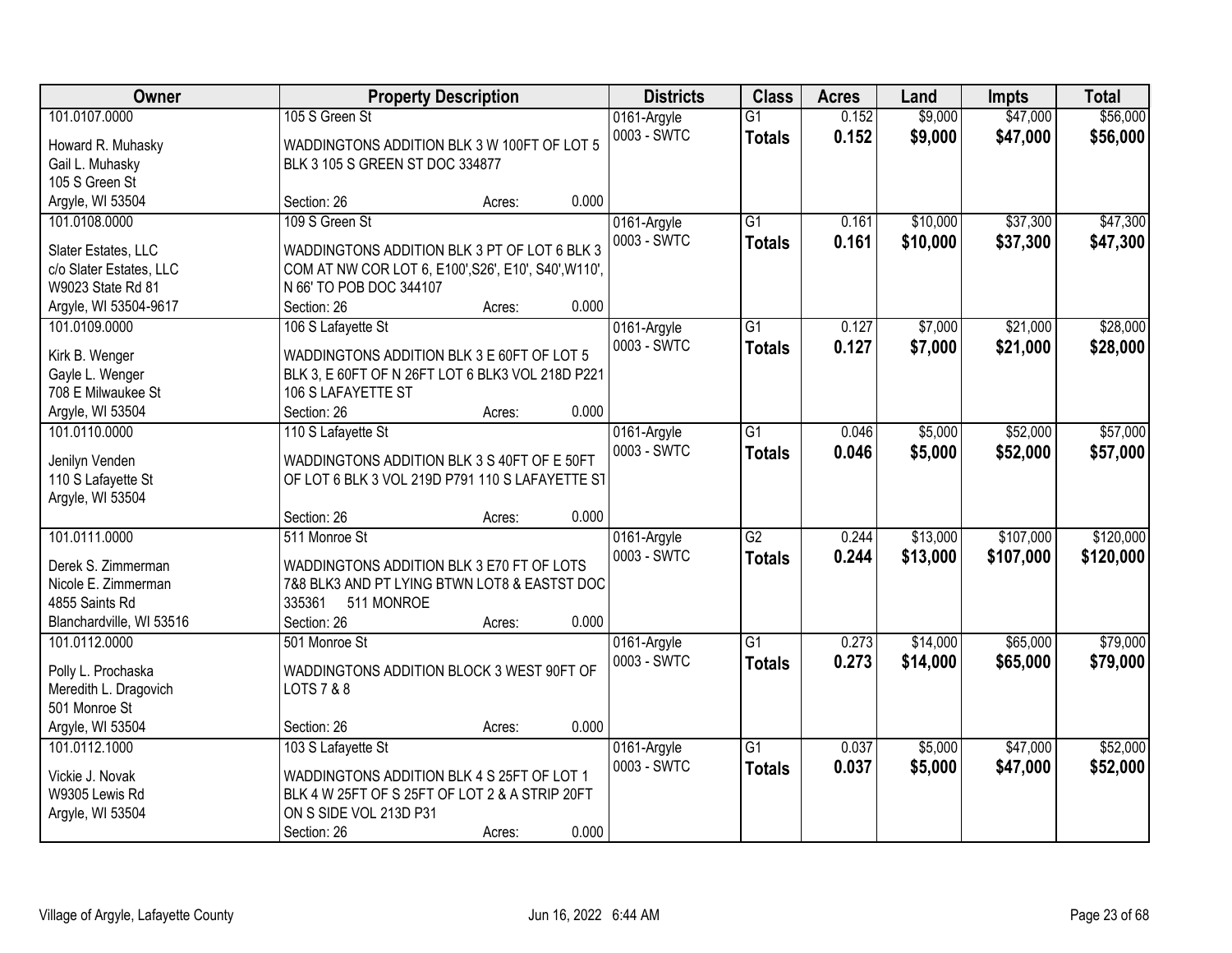| Owner                         | <b>Property Description</b>                     | <b>Districts</b> | <b>Class</b>    | <b>Acres</b> | Land            | <b>Impts</b> | <b>Total</b> |
|-------------------------------|-------------------------------------------------|------------------|-----------------|--------------|-----------------|--------------|--------------|
| 101.0113.0000                 | 602 E Milwaukee St                              | 0161-Argyle      | $\overline{G1}$ | 0.297        | \$14,000        | \$121,000    | \$135,000    |
| Philip N. Cline               | WADDINGTONS ADDITION BLK 4 N75 FT LOT 1, LOT    | 0003 - SWTC      | <b>Totals</b>   | 0.297        | \$14,000        | \$121,000    | \$135,000    |
| Christine K. Cline            | 2 EXC W25 FT OF S25 FT, LOT 3 & A STRIP 20FT ON |                  |                 |              |                 |              |              |
| 602 E Milwaukee St            | S OF SD LOTS VOL 228D P671 (SEE POS2225)        |                  |                 |              |                 |              |              |
| Argyle, WI 53504              | 0.000<br>Section: 26<br>Acres:                  |                  |                 |              |                 |              |              |
| 101.0114.0000                 | 606 E Milwaukee St                              | 0161-Argyle      | $\overline{G1}$ | 0.184        | \$10,000        | \$64,000     | \$74,000     |
|                               |                                                 | 0003 - SWTC      | <b>Totals</b>   | 0.184        | \$10,000        | \$64,000     | \$74,000     |
| Jay K. Leopold                | WADDINGTONS ADDITION BLK 4 LOT 4 BLK 4 & ALSO   |                  |                 |              |                 |              |              |
| Jeanne Leopold                | PRT STONE QUARRY AS DESCR IN VOL 204D P180      |                  |                 |              |                 |              |              |
| 606 Milwaukee St              | (SEE POS2906)                                   |                  |                 |              |                 |              |              |
| PO Box 234                    | 0.000<br>Section: 26<br>Acres:                  |                  |                 |              |                 |              |              |
| Argyle, WI 53504              |                                                 |                  |                 |              |                 |              |              |
| 101.0115.0000                 | 502 Monroe St                                   | 0161-Argyle      | $\overline{G1}$ | 0.288        | \$15,000        | \$80,000     | \$95,000     |
| Michelle Berget               | WADDINGTONS ADDITION BLK 5 W 95 FT OF LOTS      | 0003 - SWTC      | <b>Totals</b>   | 0.288        | \$15,000        | \$80,000     | \$95,000     |
| 502 Monroe St                 | 1&2 BLK 5 502 MONROE ST VOL 226D P428DOC        |                  |                 |              |                 |              |              |
| Argyle, WI 53504              | 368460                                          |                  |                 |              |                 |              |              |
|                               | 0.000<br>Section: 26<br>Acres:                  |                  |                 |              |                 |              |              |
| 101.0116.0000                 | 508 Monroe St                                   | 0161-Argyle      | $\overline{X4}$ | 0.165        | $\overline{50}$ | \$0          | $\sqrt{50}$  |
|                               |                                                 | 0003 - SWTC      | <b>Totals</b>   | 0.165        | \$0             | \$0          | \$0          |
| Yellowstone Luthern Cong      | WADDINGTONS ADDITION BLK 5 LOT 1 BLK 5 EXC      |                  |                 |              |                 |              |              |
| 508 Monroe St                 | THE W 95FT LOT 2 BLK 5 EXC THE W 95FT VOL 90D   |                  |                 |              |                 |              |              |
| Argyle, WI 53504              | P36 508 MONROE ST                               |                  |                 |              |                 |              |              |
|                               | 0.000<br>Section: 26<br>Acres:                  |                  |                 |              |                 |              |              |
| 101.0117.0000                 | 509 Mill St                                     | 0161-Argyle      | $\overline{G1}$ | 0.342        | \$14,000        | \$111,000    | \$125,000    |
| Lawrence S. Chenous           | WADDINGTONS ADDITION BLK 5 LOT 3 BLK 5 E2 OF    | 0003 - SWTC      | <b>Totals</b>   | 0.342        | \$14,000        | \$111,000    | \$125,000    |
| c/o Lawrence S. Chenous       | LOT 4 BLK 5 VOL 189D P411 509 MILL ST           |                  |                 |              |                 |              |              |
| 509 Mill St                   |                                                 |                  |                 |              |                 |              |              |
| Argyle, WI 53504-8920         | 0.000<br>Section: 26<br>Acres:                  |                  |                 |              |                 |              |              |
| 101.0118.0000                 | 503 Mill St                                     | 0161-Argyle      | $\overline{G1}$ | 0.121        | \$8,000         | \$42,000     | \$50,000     |
|                               |                                                 | 0003 - SWTC      |                 | 0.121        | \$8,000         | \$42,000     |              |
| Nancy J Dammen Trust et al    | WADDINGTONS ADDITION BLK 5 W1/2 OF LOT 4        |                  | <b>Totals</b>   |              |                 |              | \$50,000     |
| c/o Sylvan L & Nancy J Dammen | BLOCK 5 DOC 344016 503 MILL STREET              |                  |                 |              |                 |              |              |
| 3753 State Rd 81              |                                                 |                  |                 |              |                 |              |              |
| Argyle, WI 53504-9551         | 0.000<br>Section: 26<br>Acres:                  |                  |                 |              |                 |              |              |
| 101.0119.0000                 | 402 Monroe St                                   | 0161-Argyle      | $\overline{G1}$ | 0.212        | \$13,000        | \$65,000     | \$78,000     |
| Phillip L. Johnson            | WADDINGTONS ADDITION BLK 6 W 70FT OF LOT 1      | 0003 - SWTC      | <b>Totals</b>   | 0.212        | \$13,000        | \$65,000     | \$78,000     |
| 402 Monroe St                 | BLK 6 W 70FT OF LOT 4 BLK 6 VOL 185D P237 402   |                  |                 |              |                 |              |              |
|                               | <b>MONROE</b>                                   |                  |                 |              |                 |              |              |
| Argyle, WI 53504              | 0.000                                           |                  |                 |              |                 |              |              |
|                               | Section: 26<br>Acres:                           |                  |                 |              |                 |              |              |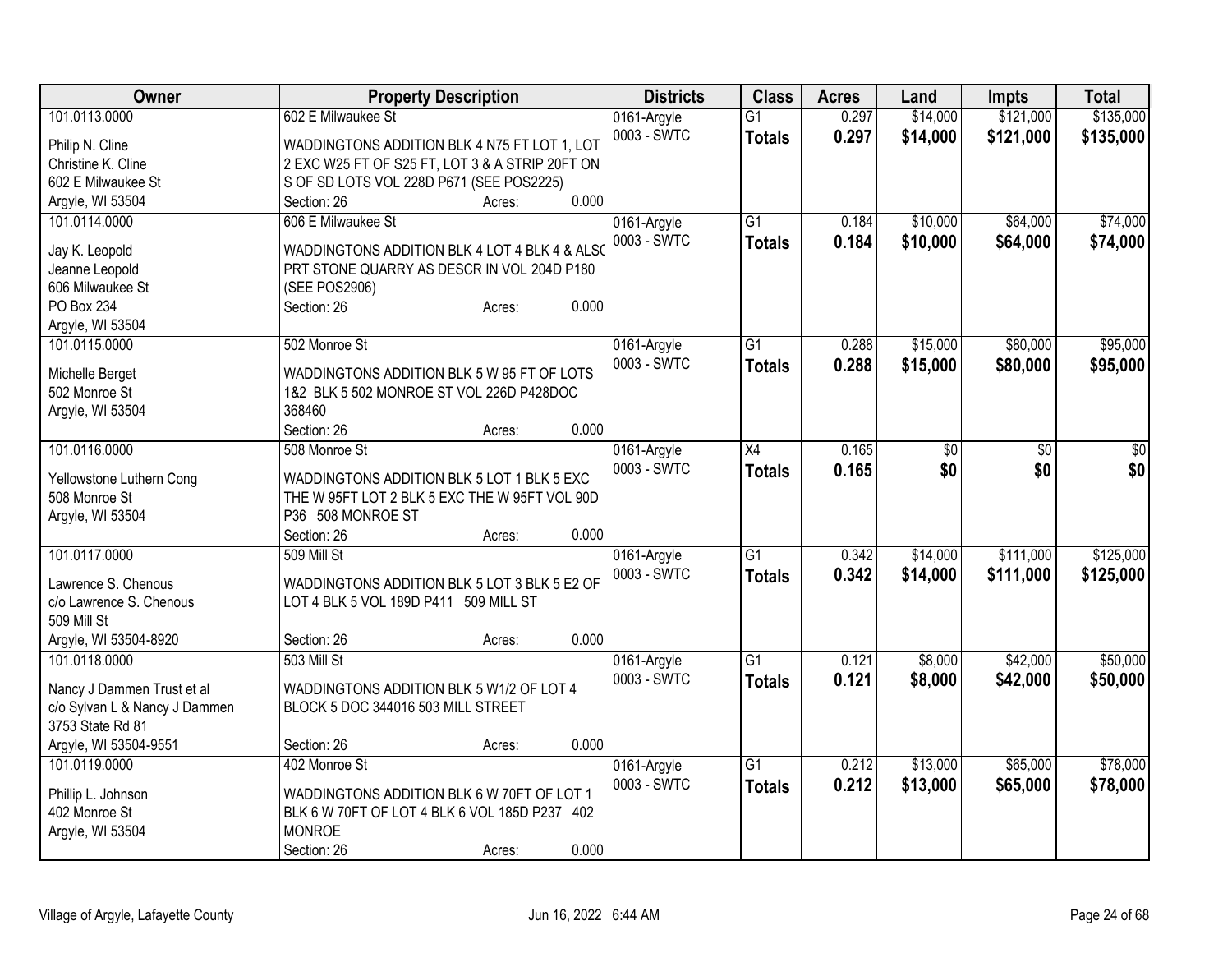| Owner                             | <b>Property Description</b>                   |        |       | <b>Districts</b> | <b>Class</b>    | <b>Acres</b> | Land     | <b>Impts</b> | <b>Total</b> |
|-----------------------------------|-----------------------------------------------|--------|-------|------------------|-----------------|--------------|----------|--------------|--------------|
| 101.0120.0000                     | 406 Monroe St                                 |        |       | 0161-Argyle      | $\overline{G1}$ | 0.152        | \$10,000 | \$87,000     | \$97,000     |
| Donald Weum                       | WADDINGTONS ADDITION BLK 6 E50 FT OF LOT 1    |        |       | 0003 - SWTC      | <b>Totals</b>   | 0.152        | \$10,000 | \$87,000     | \$97,000     |
| Vera Weum                         | BLK 6 E50 FT OF LOT 4 BLK 6 VOL 212D P240 406 |        |       |                  |                 |              |          |              |              |
| 406 Monroe St                     | <b>MONROE</b>                                 |        |       |                  |                 |              |          |              |              |
| Argyle, WI 53504                  | Section: 26                                   | Acres: | 0.000 |                  |                 |              |          |              |              |
| 101.0121.0000                     | 410 Monroe St                                 |        |       | 0161-Argyle      | $\overline{G1}$ | 0.182        | \$11,000 | \$74,400     | \$85,400     |
|                                   |                                               |        |       | 0003 - SWTC      | <b>Totals</b>   | 0.182        | \$11,000 | \$74,400     | \$85,400     |
| Amanda J. Braden                  | WADDINGTONS ADDITION BLOCK 6 W? OF LOTS 2 &   |        |       |                  |                 |              |          |              |              |
| 410 Monroe St<br>Argyle, WI 53504 | 3                                             |        |       |                  |                 |              |          |              |              |
|                                   | Section: 26                                   | Acres: | 0.000 |                  |                 |              |          |              |              |
| 101.0122.0000                     | 414 Monroe St                                 |        |       | 0161-Argyle      | G1              | 0.182        | \$11,000 | \$86,000     | \$97,000     |
|                                   |                                               |        |       | 0003 - SWTC      |                 | 0.182        | \$11,000 |              |              |
| Lucille H. Hill                   | WADDINGTONS ADDITION BLK 6 E2 OF LOTS 2 & 3   |        |       |                  | <b>Totals</b>   |              |          | \$86,000     | \$97,000     |
| 414 Monroe St                     | BLK 6 414 MONROE ST VOL 244D P950             |        |       |                  |                 |              |          |              |              |
| <b>PO Box 146</b>                 |                                               |        |       |                  |                 |              |          |              |              |
| Argyle, WI 53504                  | Section: 26                                   | Acres: | 0.000 |                  |                 |              |          |              |              |
| 101.0123.0000                     | 209 S Broad St                                |        |       | 0161-Argyle      | G1              | 0.182        | \$11,000 | \$76,000     | \$87,000     |
| Rebecca A. Vamstad                | WADDINGTONS ADDITION BLOCK 6 LOT 5            |        |       | 0003 - SWTC      | <b>Totals</b>   | 0.182        | \$11,000 | \$76,000     | \$87,000     |
| 209 S Broad St                    |                                               |        |       |                  |                 |              |          |              |              |
| Argyle, WI 53504                  |                                               |        |       |                  |                 |              |          |              |              |
|                                   | Section: 26                                   | Acres: | 0.000 |                  |                 |              |          |              |              |
| 101.0123.1000                     | 213 S Broad St                                |        |       | 0161-Argyle      | $\overline{G1}$ | 0.182        | \$11,000 | \$88,000     | \$99,000     |
|                                   |                                               |        |       | 0003 - SWTC      | <b>Totals</b>   | 0.182        | \$11,000 | \$88,000     | \$99,000     |
| Richard A. Phillipson             | WADDINGTONS ADDITION BLK 6 LOT 8 BLK 6 213 S  |        |       |                  |                 |              |          |              |              |
| 213 S Broad St                    | BROAD ST VOL 214D P614                        |        |       |                  |                 |              |          |              |              |
| PO Box 126                        |                                               |        |       |                  |                 |              |          |              |              |
| Argyle, WI 53504                  | Section: 26                                   | Acres: | 0.000 |                  |                 |              |          |              |              |
| 101.0124.0000                     | 208 S Green St                                |        |       | 0161-Argyle      | $\overline{G1}$ | 0.182        | \$11,000 | \$151,900    | \$162,900    |
| Kody A. Bartels                   | WADDINGTONS ADDITION BLK 6 LOT 6              |        |       | 0003 - SWTC      | <b>Totals</b>   | 0.182        | \$11,000 | \$151,900    | \$162,900    |
| 208 S Green St                    |                                               |        |       |                  |                 |              |          |              |              |
| Argyle, WI 53504                  |                                               |        |       |                  |                 |              |          |              |              |
|                                   | Section: 26                                   | Acres: | 0.000 |                  |                 |              |          |              |              |
| 101.0125.0000                     | 212 S Green St                                |        |       | 0161-Argyle      | $\overline{G1}$ | 0.182        | \$11,000 | \$104,000    | \$115,000    |
| Christina L. Wenger               | WADDINGTONS ADDITION BLOCK 6 LOT 7            |        |       | 0003 - SWTC      | <b>Totals</b>   | 0.182        | \$11,000 | \$104,000    | \$115,000    |
| Larry E. Phalin                   |                                               |        |       |                  |                 |              |          |              |              |
| 212 S Green St                    |                                               |        |       |                  |                 |              |          |              |              |
| Argyle, WI 53504                  | Section: 26                                   | Acres: | 0.000 |                  |                 |              |          |              |              |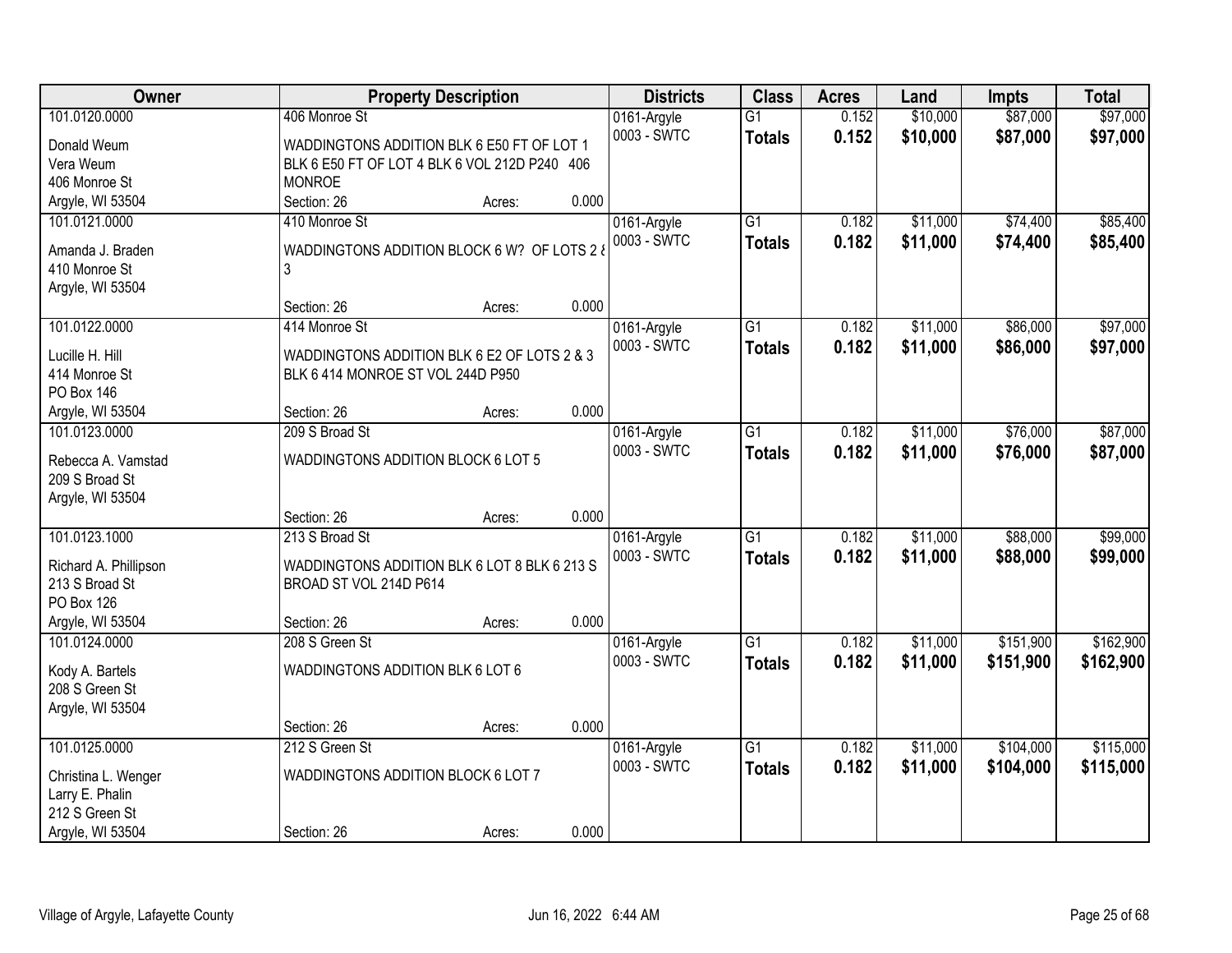| Owner                                     | <b>Property Description</b>                                                                     | <b>Districts</b> | <b>Class</b> | <b>Acres</b>    | Land  | Impts    | <b>Total</b> |           |
|-------------------------------------------|-------------------------------------------------------------------------------------------------|------------------|--------------|-----------------|-------|----------|--------------|-----------|
| 101.0126.0000                             | 201 S State St                                                                                  |                  | 0161-Argyle  | $\overline{G2}$ | 0.273 | \$14,000 | \$96,000     | \$110,000 |
| Irvin G. Ganzhubner                       | WADDINGTONS ADDITION BLK 7 LOT 1 & N 16FT                                                       |                  | 0003 - SWTC  | <b>Totals</b>   | 0.273 | \$14,000 | \$96,000     | \$110,000 |
| Mary Ellen Erb-Ganzhubner                 | LOT 4 BLK 7 201 S STATE ST DOC 339539 (SEE                                                      |                  |              |                 |       |          |              |           |
| 20241 Yellowstone Church Rd               | POS2247)                                                                                        |                  |              |                 |       |          |              |           |
| Blanchardville, WI 53516                  | Section: 26                                                                                     | 0.000<br>Acres:  |              |                 |       |          |              |           |
| 101.0126.1000                             | 207 S State St                                                                                  |                  | 0161-Argyle  | $\overline{G1}$ | 0.105 | \$7,000  | \$43,000     | \$50,000  |
|                                           |                                                                                                 |                  | 0003 - SWTC  | <b>Totals</b>   | 0.105 | \$7,000  | \$43,000     | \$50,000  |
| David M. Gabioud                          | WADDINGTONS ADDITION BLK 7 S 50FT LOT 4 BLK 7<br>N 5FT OF LOT 5 BLK 7 VOL 211D P130 207 S STATE |                  |              |                 |       |          |              |           |
| 17497 County Rd F<br>Darlington, WI 53530 |                                                                                                 |                  |              |                 |       |          |              |           |
|                                           | Section: 26                                                                                     | 0.000<br>Acres:  |              |                 |       |          |              |           |
| 101.0127.0000                             | 310 Monroe St                                                                                   |                  | 0161-Argyle  | $\overline{G1}$ | 0.336 | \$14,000 | \$117,800    | \$131,800 |
|                                           |                                                                                                 |                  | 0003 - SWTC  | <b>Totals</b>   | 0.336 | \$14,000 | \$117,800    | \$131,800 |
| Jamie J. Allen                            | WADDINGTONS ADDITION BLK 7 LOT 2 BLK 7 AND                                                      |                  |              |                 |       |          |              |           |
| Penny A. Allen                            | LOT 3 BLK 7 EXC S 27FT OF E 45FT LOT 3 VOL 217D                                                 |                  |              |                 |       |          |              |           |
| 310 Monroe St                             | P736 310 MONROE                                                                                 |                  |              |                 |       |          |              |           |
| Argyle, WI 53504                          | Section: 26                                                                                     | 0.000<br>Acres:  |              |                 |       |          |              |           |
| 101.0127.1000                             | 211 S State St                                                                                  |                  | 0161-Argyle  | G1              | 0.138 | \$7,000  | \$78,300     | \$85,300  |
| Michael J. Pittz                          | WADDINGTONS ADDITION BLOCK 7 THE NORT 55FT                                                      |                  | 0003 - SWTC  | <b>Totals</b>   | 0.138 | \$7,000  | \$78,300     | \$85,300  |
| 211 S State St                            | OF LOT 5 EXC THE NORTH 5FT THEREOF                                                              |                  |              |                 |       |          |              |           |
| Argyle, WI 53504                          |                                                                                                 |                  |              |                 |       |          |              |           |
|                                           | Section: 26                                                                                     | 0.000<br>Acres:  |              |                 |       |          |              |           |
| 101.0127.2000                             | 208 S Broad St                                                                                  |                  | 0161-Argyle  | $\overline{G1}$ | 0.256 | \$11,000 | \$95,000     | \$106,000 |
|                                           |                                                                                                 |                  | 0003 - SWTC  | <b>Totals</b>   | 0.256 | \$11,000 | \$95,000     | \$106,000 |
| Richard D. Lelle                          | WADDINGTONS ADDITION BLK 7 E 45FT OF S 27FT                                                     |                  |              |                 |       |          |              |           |
| Beverly J. Lelle<br>208 S Broad St        | OF LOT 3, LOT 6 BLK 7 VOL 236D P449                                                             |                  |              |                 |       |          |              |           |
| PO Box 15                                 | Section: 26                                                                                     | 0.000<br>Acres:  |              |                 |       |          |              |           |
| Argyle, WI 53504                          |                                                                                                 |                  |              |                 |       |          |              |           |
| 101.0128.0000                             | 215 S State St                                                                                  |                  | 0161-Argyle  | $\overline{G1}$ | 0.212 | \$12,000 | \$21,000     | \$33,000  |
|                                           |                                                                                                 |                  | 0003 - SWTC  | <b>Totals</b>   | 0.212 | \$12,000 | \$21,000     | \$33,000  |
| Philip L. Steiner                         | WADDINGTONS ADDITION BLK 7 LOT 5 EXC N55 FT                                                     |                  |              |                 |       |          |              |           |
| 201 N Broad St                            | BLK 7 LOT 8 BLK 7 VOL 206D P42                                                                  |                  |              |                 |       |          |              |           |
| Argyle, WI 53504                          |                                                                                                 |                  |              |                 |       |          |              |           |
|                                           | Section: 26                                                                                     | 0.000<br>Acres:  |              |                 |       |          |              |           |
| 101.0129.0000                             | 311 Mill St                                                                                     |                  | 0161-Argyle  | $\overline{G1}$ | 0.182 | \$11,000 | \$69,500     | \$80,500  |
| Colton R. Ploessl                         | WADDINGTONS ADDITION BLOCK 7 LOT 7                                                              |                  | 0003 - SWTC  | <b>Totals</b>   | 0.182 | \$11,000 | \$69,500     | \$80,500  |
| c/o Colton R. Ploessl                     |                                                                                                 |                  |              |                 |       |          |              |           |
| 311 Mill St                               |                                                                                                 |                  |              |                 |       |          |              |           |
| Argyle, WI 53504                          | Section: 26                                                                                     | 0.000<br>Acres:  |              |                 |       |          |              |           |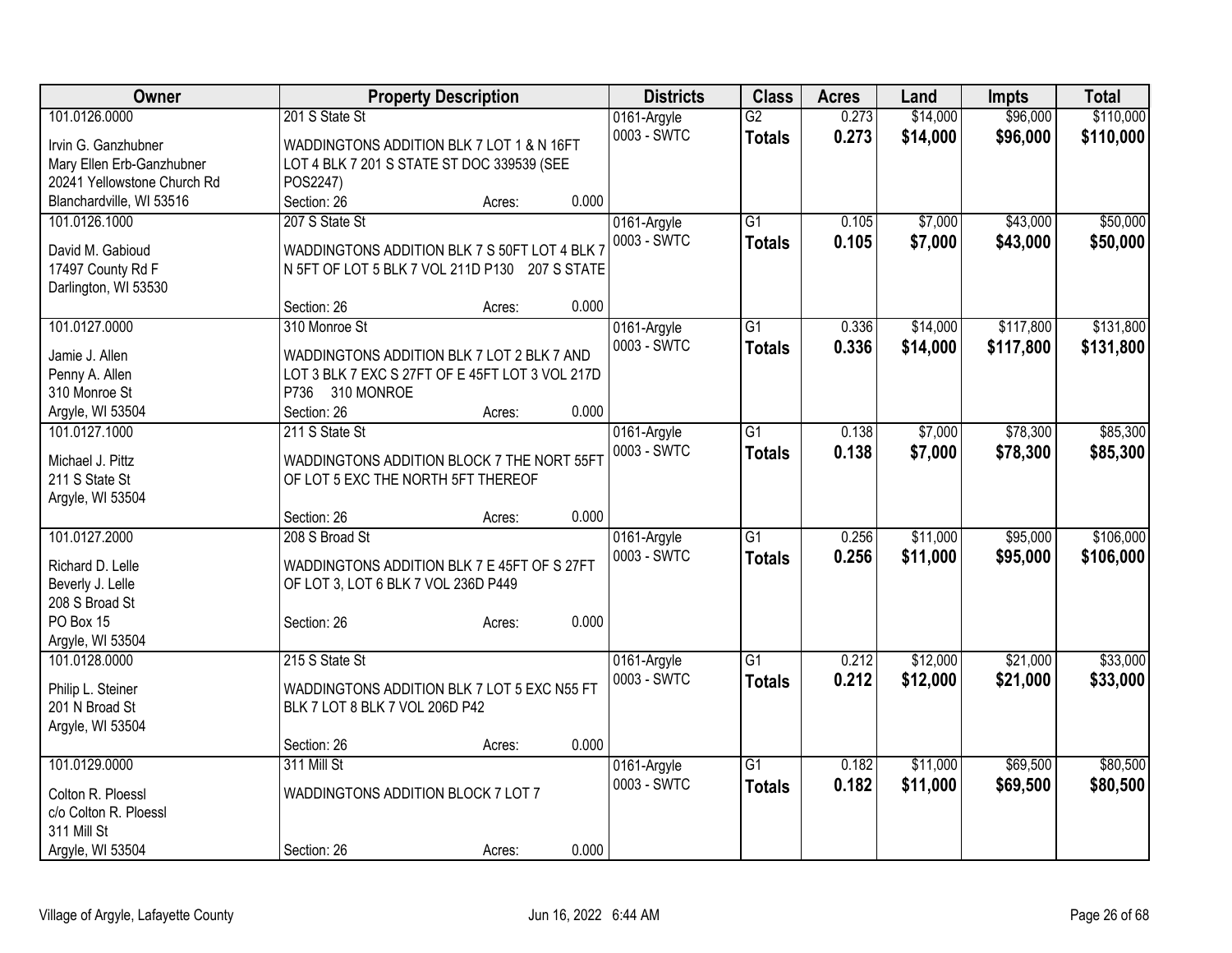| Owner                                 | <b>Property Description</b>                                         |        |       | <b>Districts</b>           | <b>Class</b>    | <b>Acres</b> | Land            | <b>Impts</b> | <b>Total</b> |
|---------------------------------------|---------------------------------------------------------------------|--------|-------|----------------------------|-----------------|--------------|-----------------|--------------|--------------|
| 101.0129.1000                         | 312 Mill St                                                         |        |       | 0161-Argyle                | $\overline{G1}$ | 0.242        | \$14,000        | \$68,000     | \$82,000     |
| Nathan M. Schlafli Sr                 | WADDINGTONS ADDITION BLK 8 E 80 FT LOT 2, BLK                       |        |       | 0003 - SWTC                | <b>Totals</b>   | 0.242        | \$14,000        | \$68,000     | \$82,000     |
| 312 Mill St                           | 8 E 80 FT LOT 3, BLK 8 DOC 350030                                   |        |       |                            |                 |              |                 |              |              |
| Argyle, WI 53504                      |                                                                     |        |       |                            |                 |              |                 |              |              |
|                                       | Section: 26                                                         | Acres: | 0.000 |                            |                 |              |                 |              |              |
| 101.0130.0000                         | 302 Mill St                                                         |        |       | 0161-Argyle                | $\overline{G2}$ | 0.457        | \$20,000        | \$82,400     | \$102,400    |
| Rbs Properties and Management, LLC    | WADDINGTONS ADDITION BLOCK 8 LOTS 1 & 4 EX E                        |        |       | 0003 - SWTC                | <b>Totals</b>   | 0.457        | \$20,000        | \$82,400     | \$102,400    |
| 1700 Puddledock Rd                    | 40', LOT 5, & LOT 8 EX S 16.5' IN BLOCK 8 DOC                       |        |       |                            |                 |              |                 |              |              |
| Argyle, WI 53504                      | 344429                                                              |        |       |                            |                 |              |                 |              |              |
|                                       | Section: 26                                                         | Acres: | 0.000 |                            |                 |              |                 |              |              |
| 101.0130.1000                         | 308 S Broad St                                                      |        |       | 0161-Argyle                | $\overline{G1}$ | 0.262        | \$15,000        | \$114,800    | \$129,800    |
|                                       |                                                                     |        |       | 0003 - SWTC                | <b>Totals</b>   | 0.262        | \$15,000        | \$114,800    | \$129,800    |
| Charles V. Bredeson                   | WADDINGTONS ADDITION BLK 8 LOT 6 & PART OF                          |        |       |                            |                 |              |                 |              |              |
| Ashley A. Bredeson                    | LOT 7 BLK 8 DOC 345541                                              |        |       |                            |                 |              |                 |              |              |
| 308 S Broad St<br>Argyle, WI 53504    | Section: 26                                                         | Acres: | 0.000 |                            |                 |              |                 |              |              |
| 101.0130.1100                         | <b>Mill St</b>                                                      |        |       |                            | $\overline{X4}$ | 0.074        | $\overline{50}$ | \$0          | \$0          |
|                                       |                                                                     |        |       | 0161-Argyle<br>0003 - SWTC |                 | 0.074        | \$0             | \$0          | \$0          |
| Village of Argyle                     | WADDINGTONS ADDITION BLK 8 S 1 RD LOT 8 &                           |        |       |                            | <b>Totals</b>   |              |                 |              |              |
| 401 E Milwaukee St                    | PART LOT 7                                                          |        |       |                            |                 |              |                 |              |              |
| PO Box 246                            |                                                                     |        |       |                            |                 |              |                 |              |              |
| Argyle, WI 53504                      | Section: 26                                                         | Acres: | 0.000 |                            |                 |              |                 |              |              |
| 101.0130.2000                         | 308 Mill St                                                         |        |       | 0161-Argyle                | $\overline{G1}$ | 0.242        | \$14,000        | \$133,900    | \$147,900    |
| Andrew T. Chenous                     | WADDINGTONS ADDITION BLK 8 W 40 FT OF LOTS 2                        |        |       | 0003 - SWTC                | <b>Totals</b>   | 0.242        | \$14,000        | \$133,900    | \$147,900    |
| Johanna M. Michael                    | & 3 BLK 8 E 40 FT OF LOTS 1 & 4 BLK 8 308 MILL ST                   |        |       |                            |                 |              |                 |              |              |
| 308 Mill St                           | VOL 239D P434                                                       |        |       |                            |                 |              |                 |              |              |
| Argyle, WI 53504                      | Section: 26                                                         | Acres: | 0.000 |                            |                 |              |                 |              |              |
| 101.0131.0000                         | 402 Mill St                                                         |        |       | 0161-Argyle                | $\overline{G1}$ | 0.182        | \$11,000        | \$23,000     | \$34,000     |
| Philip L. Steiner                     | WADDINGTONS ADDITION BLK 9 LOT 1 BLK 9 402                          |        |       | 0003 - SWTC                | <b>Totals</b>   | 0.182        | \$11,000        | \$23,000     | \$34,000     |
| 201 N Broad St                        | MILL ST DOC 349227                                                  |        |       |                            |                 |              |                 |              |              |
| Argyle, WI 53504                      |                                                                     |        |       |                            |                 |              |                 |              |              |
|                                       | Section: 26                                                         | Acres: | 0.000 |                            |                 |              |                 |              |              |
| 101.0131.1000                         | 414 Mill St                                                         |        |       | 0161-Argyle                | $\overline{G1}$ | 0.364        | \$16,000        | \$114,000    | \$130,000    |
|                                       |                                                                     |        |       | 0003 - SWTC                | <b>Totals</b>   | 0.364        | \$16,000        | \$114,000    | \$130,000    |
| Rick L. Steiner<br>Valerie L. Steiner | WADDINGTONS ADDITION BLK 9 LOTS 2 & 3 BLK 9<br><b>VOL 238D P338</b> |        |       |                            |                 |              |                 |              |              |
| 414 Mill St                           |                                                                     |        |       |                            |                 |              |                 |              |              |
| PO Box 98                             | Section: 26                                                         | Acres: | 0.000 |                            |                 |              |                 |              |              |
| Argyle, WI 53504                      |                                                                     |        |       |                            |                 |              |                 |              |              |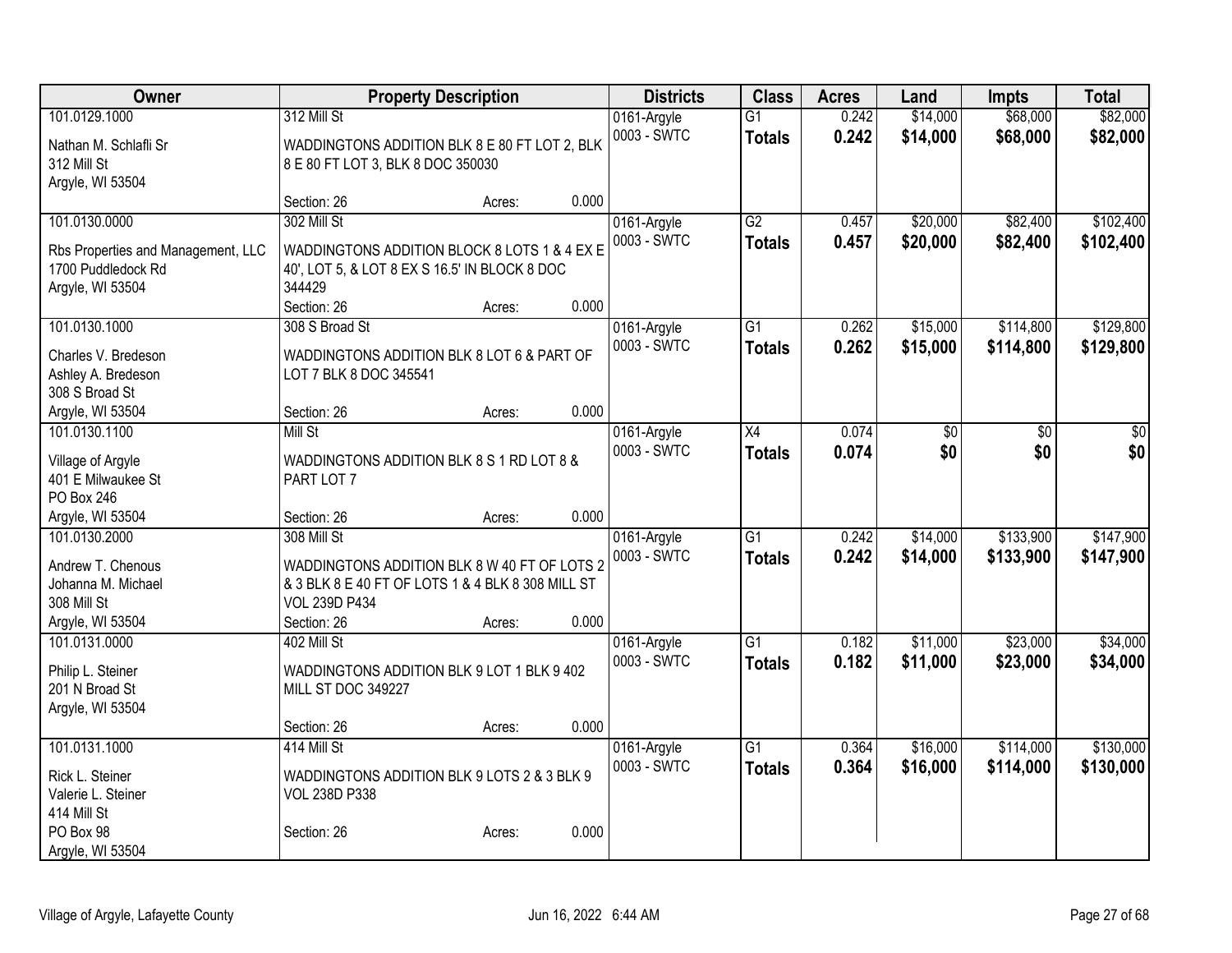| \$67,000<br>308 S Green St<br>\$11,000<br>101.0131.2000<br>0.182<br>0161-Argyle<br>$\overline{G1}$                                | \$78,000  |
|-----------------------------------------------------------------------------------------------------------------------------------|-----------|
| 0003 - SWTC<br>0.182<br>\$11,000<br>\$67,000<br><b>Totals</b><br>WADDINGTONS ADDITION BLK 9 LOT 6 BLK 9 308 S<br>Wayne Williams   | \$78,000  |
| Susan Williams<br>GREEN ST VOL 215D P456                                                                                          |           |
| 308 S Green St                                                                                                                    |           |
| 0.000<br>PO Box 277<br>Section: 26<br>Acres:                                                                                      |           |
| Argyle, WI 53504                                                                                                                  |           |
| \$11,000<br>\$88,900<br>101.0131.3000<br>309 S Broad St<br>G1<br>0.182<br>0161-Argyle                                             | \$99,900  |
| 0003 - SWTC<br>0.182<br>\$11,000<br>\$88,900<br><b>Totals</b><br>WADDINGTONS ADDITION BLOCK 9 LOT 5                               | \$99,900  |
| Travis L. Rowe                                                                                                                    |           |
| Brittany A. Rowe<br>309 S Broad St                                                                                                |           |
| 0.000<br>Argyle, WI 53504<br>Section: 26<br>Acres:                                                                                |           |
| \$74,000<br>101.0131.4000<br>307 S Broad St<br>$\overline{G1}$<br>\$11,000<br>0.182                                               | \$85,000  |
| 0161-Argyle<br>0003 - SWTC<br>0.182                                                                                               |           |
| \$11,000<br>\$74,000<br><b>Totals</b><br>WADDINGTONS ADDITION BLOCK 9 LOT 4<br>Cindi L. Berg                                      | \$85,000  |
| 1694 Puddledock Rd                                                                                                                |           |
| Argyle, WI 53504                                                                                                                  |           |
| 0.000<br>Section: 26<br>Acres:                                                                                                    |           |
| 313 S Broad St<br>\$69,300<br>101.0132.0000<br>$\overline{G1}$<br>0.992<br>\$13,000<br>0161-Argyle                                | \$82,300  |
| 0003 - SWTC<br>0.992<br>\$13,000<br>\$69,300<br><b>Totals</b><br>Camie S. Peterson<br>WADDINGTONS ADDITION BLK 9 LOT 8 BLK 9 AND  | \$82,300  |
| 313 S Broad St<br>TRACT DESC AS SQ EXC S150 FT & S80 FT VOL                                                                       |           |
| PO Box 361<br>234D P22 313 S BROAD                                                                                                |           |
| 0.000<br>Argyle, WI 53504<br>Section: 26<br>Acres:                                                                                |           |
| $\overline{G2}$<br>\$13,000<br>\$4,300<br>101.0132.1000<br>405 S Broad St<br>0161-Argyle<br>0.800                                 | \$17,300  |
| 0003 - SWTC<br>0.800<br>\$13,000<br>\$4,300<br><b>Totals</b>                                                                      | \$17,300  |
| Argyle Rod & Gun Club<br>WADDINGTONS ADDITION BLK 9 S150 FT OF TRACT                                                              |           |
| W9408 State Rd 81<br>DESC AS SQ RECORDED IN VOL 108D 499 (SEE                                                                     |           |
| PO Box 221<br>POS2222)                                                                                                            |           |
| 0.800<br>Argyle, WI 53504<br>Section: 26<br>Acres:                                                                                |           |
| \$87,900<br>401 S Broad St<br>$\overline{G1}$<br>\$12,000<br>101.0132.2000<br>0161-Argyle<br>0.441                                | \$99,900  |
| 0003 - SWTC<br>0.441<br>\$12,000<br>\$87,900<br><b>Totals</b><br>WADDINGTONS ADDITION PART OF BLK 9 DESC AS<br>John A. Witmer III | \$99,900  |
| 401 S Broad St<br>THE SQ COM AT A POINT ON SLI SW? SE? SEC 26 &                                                                   |           |
| Argyle, WI 53504<br>INTERSECTION OF ELI BROAD ST; NORTH 150 FT                                                                    |           |
| 0.000<br>Section: 26<br>Acres:                                                                                                    |           |
| 101.0132.3000<br>$\overline{G1}$<br>\$15,000<br>\$97,900<br>312 S Green St<br>0.275<br>0161-Argyle                                | \$112,900 |
| 0.275<br>0003 - SWTC<br>\$15,000<br>\$97,900<br><b>Totals</b><br>James L. Tylke<br>WADDINGTONS ADDITION BLOCK 9 LOT 7 & ALSO      | \$112,900 |
| PART SW? SE? SEC 26 COM SECOR LOT 7 BLOCK 9<br>Lynell I. Tylke                                                                    |           |
| 312 S Green St<br>WADDINGTONS ADD; SOUTH 34 FT; WEST 120                                                                          |           |
| 0.000<br>Argyle, WI 53504<br>Section: 26<br>Acres:                                                                                |           |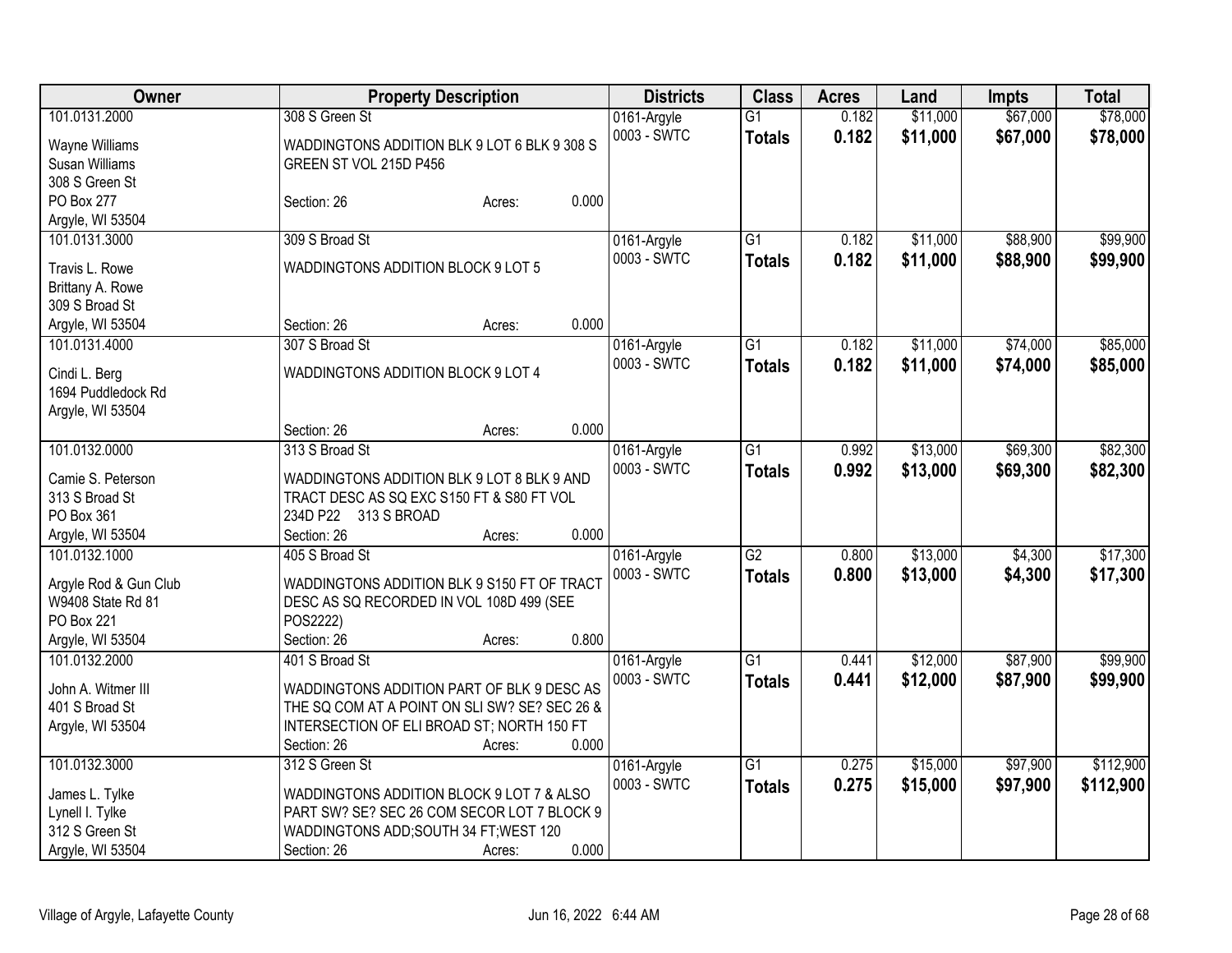| Owner                            | <b>Property Description</b>                    | <b>Districts</b>           | <b>Class</b>    | <b>Acres</b> | Land     | <b>Impts</b>      | <b>Total</b> |
|----------------------------------|------------------------------------------------|----------------------------|-----------------|--------------|----------|-------------------|--------------|
| 101.0133.0000                    | 304 S Lafayette St                             | 0161-Argyle                | $\overline{G1}$ | 0.182        | \$11,000 | \$127,200         | \$138,200    |
| <b>Matthew Pittz</b>             | WADDINGTONS ADDITION BLK 10 E2 OF LOT 1 BLK    | 0003 - SWTC                | <b>Totals</b>   | 0.182        | \$11,000 | \$127,200         | \$138,200    |
| 304 S Lafayette St               | 10 N2 OF E2 LOT 2 BLK 10 DOC 338135 304 S      |                            |                 |              |          |                   |              |
| Argyle, WI 53504                 | LAFAYETTE ST (SEE POS2274)                     |                            |                 |              |          |                   |              |
|                                  | 0.000<br>Section: 26<br>Acres:                 |                            |                 |              |          |                   |              |
| 101.0134.0000                    | 502 Mill St                                    | 0161-Argyle                | $\overline{G1}$ | 0.242        | \$14,000 | \$129,900         | \$143,900    |
| Courtney Bocklund                | WADDINGTONS ADDITION BLK 10 W2 OF LOTS 1 & 2   | 0003 - SWTC                | <b>Totals</b>   | 0.242        | \$14,000 | \$129,900         | \$143,900    |
| 502 Mill St                      |                                                |                            |                 |              |          |                   |              |
| Argyle, WI 53504                 |                                                |                            |                 |              |          |                   |              |
|                                  | 0.000<br>Section: 26<br>Acres:                 |                            |                 |              |          |                   |              |
| 101.0134.1000                    | Green St                                       | 0161-Argyle                | G1              | 0.121        | \$8,000  | \$14,400          | \$22,400     |
| Milford L. Paulson               | WADDINGTONS ADDITION BLK 10 W2 OF LOT 3 BLK    | 0003 - SWTC                | <b>Totals</b>   | 0.121        | \$8,000  | \$14,400          | \$22,400     |
| 503 E Milwaukee St               | 10 VOL 238D P732 (SEE POS2240)                 |                            |                 |              |          |                   |              |
| PO Box 83                        |                                                |                            |                 |              |          |                   |              |
| Argyle, WI 53504                 | 0.000<br>Section: 26<br>Acres:                 |                            |                 |              |          |                   |              |
| 101.0135.0000                    | 308 S Lafayette St                             | 0161-Argyle                | $\overline{G1}$ | 0.182        | \$11,000 | \$34,000          | \$45,000     |
| Philip L. Steiner                | WADDINGTONS ADDITION BLK 10 S2 OF E2 OF LOT    | 0003 - SWTC                | <b>Totals</b>   | 0.182        | \$11,000 | \$34,000          | \$45,000     |
| 201 N Broad St                   | 2 BLK 10 E2 OF LOT 3 BLK 10 VOL 193D P726      |                            |                 |              |          |                   |              |
| Argyle, WI 53504                 |                                                |                            |                 |              |          |                   |              |
|                                  | 0.000<br>Section: 26<br>Acres:                 |                            |                 |              |          |                   |              |
| 101.0136.0000                    | 402 S Lafayette St                             | 0161-Argyle                | $\overline{G1}$ | 0.303        | \$15,000 | \$46,900          | \$61,900     |
| Keith C. Hoffman                 | WADDINGTONS ADDITION BLK 10 LOT 4 BLK 10 EXC   | 0003 - SWTC                | <b>Totals</b>   | 0.303        | \$15,000 | \$46,900          | \$61,900     |
| Ryan T. Hoffman                  | W 60 FT LOT 5 BLK 10 EXC W 60 FT VOL 230D P753 |                            |                 |              |          |                   |              |
| 5321 Jefferson St                | 402 S LAFAYETTE ST (SEE POS2251)               |                            |                 |              |          |                   |              |
| PO Box 93                        | 0.000<br>Section: 26<br>Acres:                 |                            |                 |              |          |                   |              |
| Afton, WI 53501                  |                                                |                            |                 |              |          |                   |              |
| 101.0136.1000                    | Lafayette St                                   | 0161-Argyle<br>0003 - SWTC | G1              | 0.182        | \$7,000  | $\sqrt{6}$<br>\$0 | \$7,000      |
| Keith C. Hoffman                 | WADDINGTONS ADDITION BLK 10 W 60 FT OF LOTS    |                            | <b>Totals</b>   | 0.182        | \$7,000  |                   | \$7,000      |
| Ryan T. Hoffman                  | 4&5 BLK 10 VOL 230D P753                       |                            |                 |              |          |                   |              |
| 5321 Jefferson St                |                                                |                            |                 |              |          |                   |              |
| PO Box 93                        | 0.000<br>Section: 26<br>Acres:                 |                            |                 |              |          |                   |              |
| Afton, WI 53501<br>101.0137.0000 | 410 S Lafayette St                             |                            | G1              | 0.727        | \$20,000 | \$65,000          | \$85,000     |
|                                  |                                                | 0161-Argyle<br>0003 - SWTC | <b>Totals</b>   | 0.727        | \$20,000 | \$65,000          | \$85,000     |
| Virgil Wyttenbach                | WADDINGTONS ADDITION BLK 10 LOTS 6,7 & 8 BLK   |                            |                 |              |          |                   |              |
| 410 S Lafayette St               | 10 410 S LAFAYETTE ST VOL 172D P9              |                            |                 |              |          |                   |              |
| Argyle, WI 53504                 |                                                |                            |                 |              |          |                   |              |
|                                  | 0.000<br>Section: 26<br>Acres:                 |                            |                 |              |          |                   |              |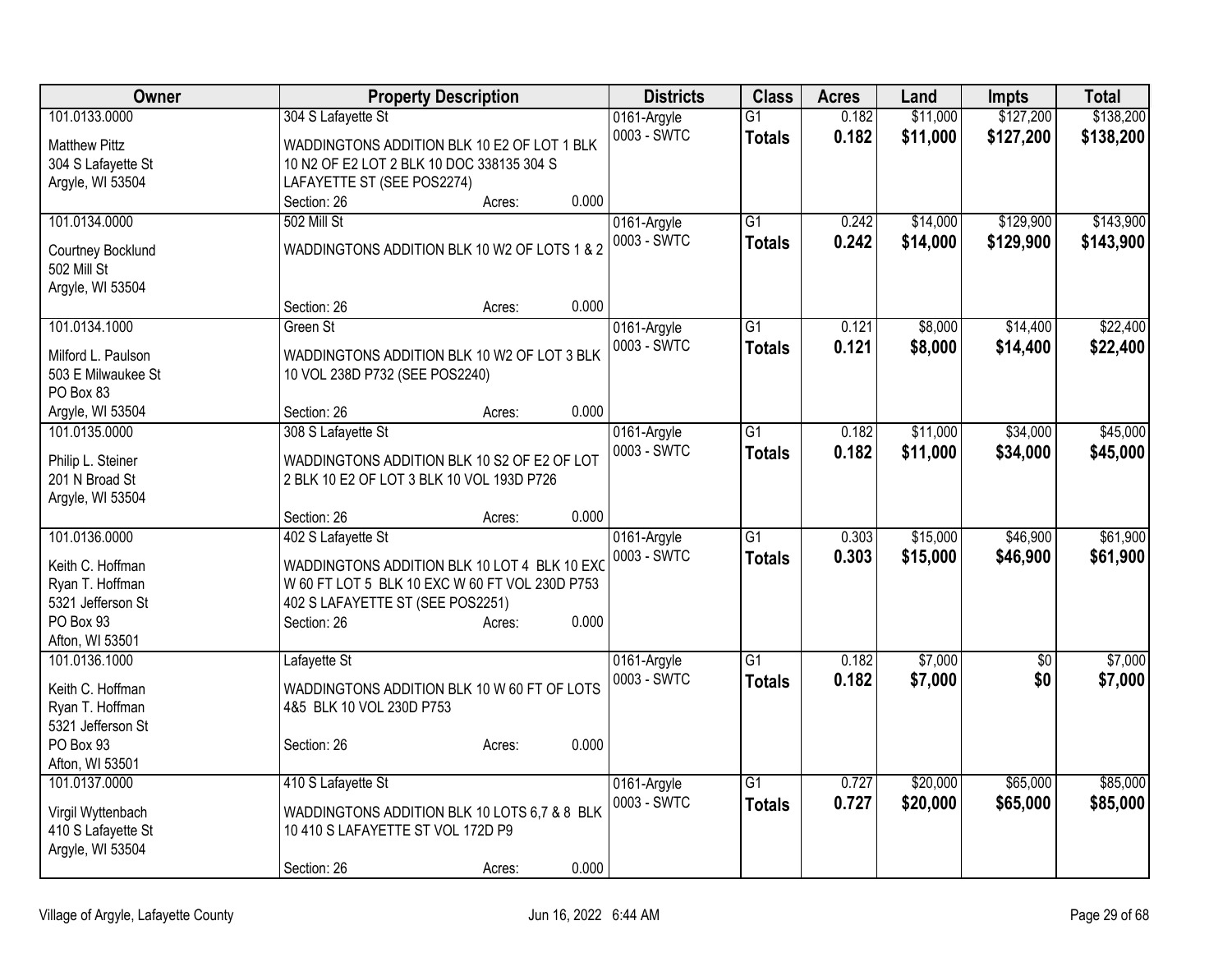| Owner                                        |                                                | <b>Property Description</b> |       | <b>Districts</b> | <b>Class</b>    | <b>Acres</b> | Land     | <b>Impts</b> | <b>Total</b> |
|----------------------------------------------|------------------------------------------------|-----------------------------|-------|------------------|-----------------|--------------|----------|--------------|--------------|
| 101.0137.1000                                | 301 S Lafayette St                             |                             |       | 0161-Argyle      | $\overline{G1}$ | 0.242        | \$14,000 | \$89,500     | \$103,500    |
| Svs Construction, LLC                        | WADDINGTONS ADDITION BLK 11 LOT 1 BLK 11 DOC   |                             |       | 0003 - SWTC      | <b>Totals</b>   | 0.242        | \$14,000 | \$89,500     | \$103,500    |
| c/o Svs Construction, LLC                    | 344708 301 S LAFAYETTE STREET                  |                             |       |                  |                 |              |          |              |              |
| W7527 Oak Ridge Dr                           |                                                |                             |       |                  |                 |              |          |              |              |
| Delavan, WI 53115-4107                       | Section: 26                                    | Acres:                      | 0.000 |                  |                 |              |          |              |              |
| 101.0138.0000                                | 303 S Lafayette St                             |                             |       | 0161-Argyle      | $\overline{G1}$ | 0.242        | \$14,000 | \$71,000     | \$85,000     |
|                                              |                                                |                             |       | 0003 - SWTC      | <b>Totals</b>   | 0.242        | \$14,000 | \$71,000     | \$85,000     |
| Douglas Gierhart et al                       | WADDINGTONS ADDITION BLK 11 LOT 2 BLK 11 DOC   |                             |       |                  |                 |              |          |              |              |
| c/o Elizabeth Fransen<br>2537 N Riverbend Rd | 348055 & DOC 348056                            |                             |       |                  |                 |              |          |              |              |
| Argyle, WI 53504-9539                        | Section: 26                                    | Acres:                      | 0.000 |                  |                 |              |          |              |              |
| 101.0138.1000                                | 305 S Lafayette St                             |                             |       | 0161-Argyle      | $\overline{G1}$ | 0.242        | \$14,000 | \$65,000     | \$79,000     |
|                                              |                                                |                             |       | 0003 - SWTC      |                 |              |          |              |              |
| Sarah C. Kloepping                           | WADDINGTONS ADDITION BLK 11 LOT 3 BLK 11 DOC   |                             |       |                  | <b>Totals</b>   | 0.242        | \$14,000 | \$65,000     | \$79,000     |
| 305 S Lafayette St                           | 349000 (SEE POS#1738)                          |                             |       |                  |                 |              |          |              |              |
| Argyle, WI 53504                             |                                                |                             |       |                  |                 |              |          |              |              |
|                                              | Section: 26                                    | Acres:                      | 0.000 |                  |                 |              |          |              |              |
| 101.0139.0000                                | 309 S Lafayette St                             |                             |       | 0161-Argyle      | $\overline{G1}$ | 0.242        | \$14,000 | \$77,500     | \$91,500     |
| Cuauhtemoc Cuevas                            | WADDINGTONS ADDITION BLK 11 LOT 4 BLK 11 309   |                             |       | 0003 - SWTC      | <b>Totals</b>   | 0.242        | \$14,000 | \$77,500     | \$91,500     |
| Irma Cuevas                                  | S LAFAYETTE ST VOL 227D P736-737               |                             |       |                  |                 |              |          |              |              |
| 309 S Lafayette St                           |                                                |                             |       |                  |                 |              |          |              |              |
| Argyle, WI 53504                             | Section: 26                                    | Acres:                      | 0.000 |                  |                 |              |          |              |              |
| 101.0140.0000                                | 313 S Lafayette St                             |                             |       | 0161-Argyle      | $\overline{G1}$ | 0.242        | \$14,000 | \$56,500     | \$70,500     |
|                                              |                                                |                             |       | 0003 - SWTC      | <b>Totals</b>   | 0.242        | \$14,000 | \$56,500     | \$70,500     |
| David D. Hendrickson                         | WADDINGTONS ADDITION BLK 11 LOT 5 BLK 11 313   |                             |       |                  |                 |              |          |              |              |
| Denise Hendrickson                           | S LAFAYETTE ST VOL 203D P239                   |                             |       |                  |                 |              |          |              |              |
| 313 S Lafayette St                           |                                                |                             | 0.000 |                  |                 |              |          |              |              |
| Argyle, WI 53504                             | Section: 26                                    | Acres:                      |       |                  |                 |              |          |              |              |
| 101.0141.0000                                | 409 S Lafayette St                             |                             |       | 0161-Argyle      | $\overline{G1}$ | 0.448        | \$18,000 | \$81,000     | \$99,000     |
| Kaitlyn L. Wirtz                             | WADDINGTONS ADDITION BLK 11 LOT 6 BLK 11 LOT   |                             |       | 0003 - SWTC      | <b>Totals</b>   | 0.448        | \$18,000 | \$81,000     | \$99,000     |
| Todd F. Wirtz Jr                             | 7 EXC S10 FT BLK 11 DOC 341611 409 S LAFAYETTE |                             |       |                  |                 |              |          |              |              |
| 409 S Lafayette St                           | ST (SEE POS2550)                               |                             |       |                  |                 |              |          |              |              |
| Argyle, WI 53504                             | Section: 26                                    | Acres:                      | 0.000 |                  |                 |              |          |              |              |
| 101.0142.0000                                | 413 S Lafayette St                             |                             |       | 0161-Argyle      | $\overline{G1}$ | 0.279        | \$15,000 | \$87,400     | \$102,400    |
| Jonathan L. Neff                             | WADDINGTONS ADDITION BLK 11 S 10FT OF LOT 7    |                             |       | 0003 - SWTC      | <b>Totals</b>   | 0.279        | \$15,000 | \$87,400     | \$102,400    |
| 413 S Lafayette St                           | BLK 11 LOT 8 BLK 11 VOL 239D P47               |                             |       |                  |                 |              |          |              |              |
| Argyle, WI 53504                             |                                                |                             |       |                  |                 |              |          |              |              |
|                                              | Section: 26                                    | Acres:                      | 0.000 |                  |                 |              |          |              |              |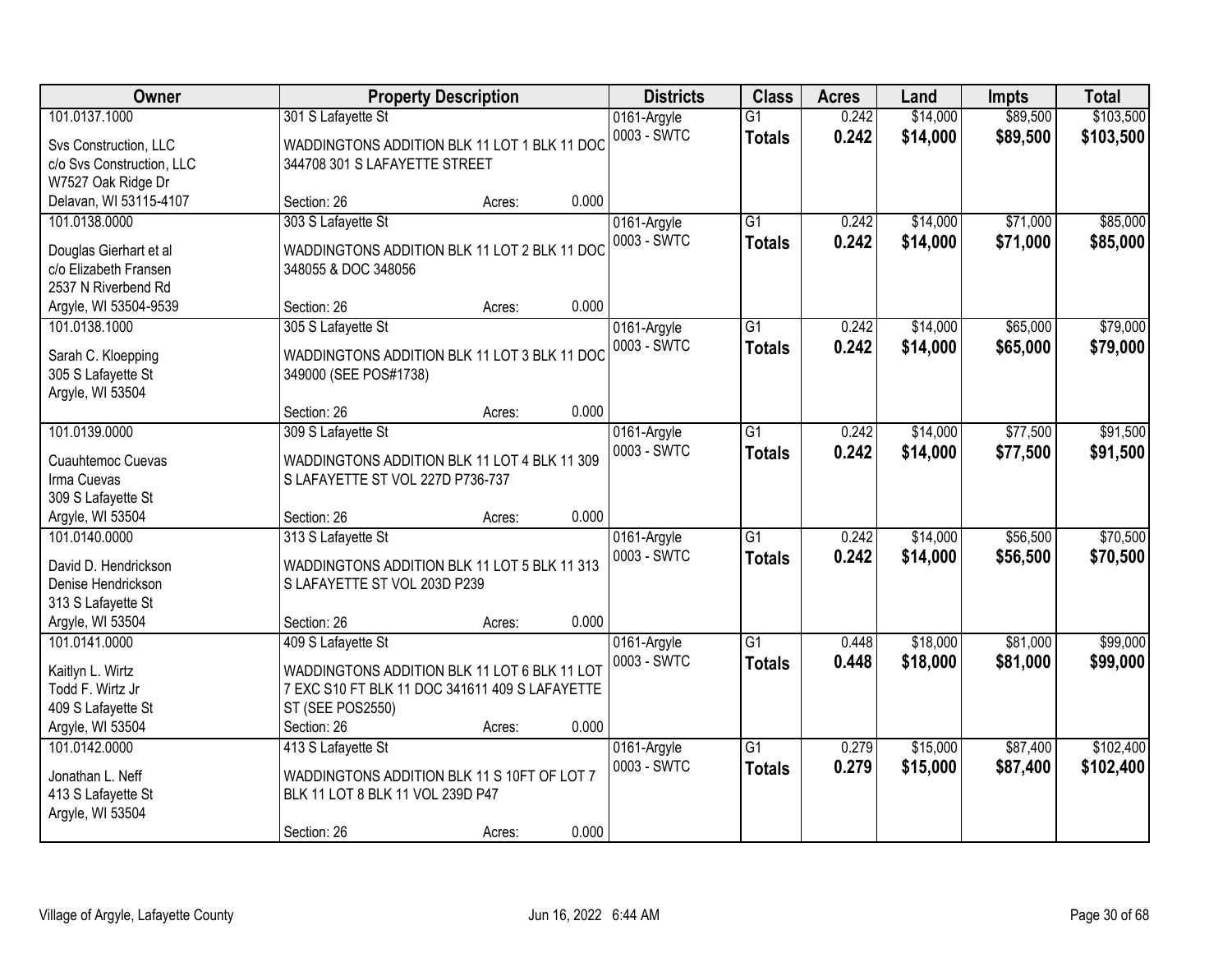| Owner                             |                                              | <b>Property Description</b> |       | <b>Districts</b>           | <b>Class</b>    | <b>Acres</b> | Land            | <b>Impts</b>    | Total            |
|-----------------------------------|----------------------------------------------|-----------------------------|-------|----------------------------|-----------------|--------------|-----------------|-----------------|------------------|
| 101.0143.0000                     | Lafayette St                                 |                             |       | 0161-Argyle                | X4              | 0.182        | $\overline{60}$ | $\overline{60}$ | $\overline{\$0}$ |
| Village of Argyle                 | SARDESONS 1ST ADD BLOCK 1 LOT 1              |                             |       | 0003 - SWTC                | <b>Totals</b>   | 0.182        | \$0             | \$0             | \$0              |
| 401 E Milwaukee St                |                                              |                             |       |                            |                 |              |                 |                 |                  |
| PO Box 246                        |                                              |                             |       |                            |                 |              |                 |                 |                  |
| Argyle, WI 53504                  | Section: 26                                  | Acres:                      | 0.000 |                            |                 |              |                 |                 |                  |
| 101.0144.0000                     | 410 Grant St                                 |                             |       | 0161-Argyle                | $\overline{G1}$ | 0.182        | \$11,000        | \$45,000        | \$56,000         |
| Betsy Gavigan                     | SARDESONS 1ST ADD BLOCK 1 E2 OF LOT 2 BLK 1  |                             |       | 0003 - SWTC                | <b>Totals</b>   | 0.182        | \$11,000        | \$45,000        | \$56,000         |
| 410 Grant St                      | E2 OF LOT 3 BLK 1 VOL 219D P831 410 GRANT ST |                             |       |                            |                 |              |                 |                 |                  |
| Argyle, WI 53504                  |                                              |                             |       |                            |                 |              |                 |                 |                  |
|                                   | Section: 26                                  | Acres:                      | 0.000 |                            |                 |              |                 |                 |                  |
| 101.0145.0000                     | 408 Grant St                                 |                             |       | 0161-Argyle                | $\overline{G1}$ | 0.182        | \$11,000        | \$94,000        | \$105,000        |
| Holly A. Erickson                 | SARDESONS 1ST ADD BLOCK 1 W2 OF LOT 2 BLK 1  |                             |       | 0003 - SWTC                | <b>Totals</b>   | 0.182        | \$11,000        | \$94,000        | \$105,000        |
| 408 Grant St                      | W2 OF LOT 3 BLK 1 VOL 233D P349 408 GRANT ST |                             |       |                            |                 |              |                 |                 |                  |
| PO Box 337                        |                                              |                             |       |                            |                 |              |                 |                 |                  |
| Argyle, WI 53504                  | Section: 26                                  | Acres:                      | 0.000 |                            |                 |              |                 |                 |                  |
| 101.0146.0000                     | 202 N Green St                               |                             |       | 0161-Argyle                | $\overline{G1}$ | 0.182        | \$11,000        | \$71,000        | \$82,000         |
|                                   |                                              |                             |       | 0003 - SWTC                | <b>Totals</b>   | 0.182        | \$11,000        | \$71,000        | \$82,000         |
| James Coffey                      | SARDESONS 1ST ADD BLOCK 2 LOT 1 BLK 2 202 N  |                             |       |                            |                 |              |                 |                 |                  |
| <b>Heather Coffey</b>             | GREEN ST VOL 243D P208                       |                             |       |                            |                 |              |                 |                 |                  |
| 202 N Green St<br>PO Box 53       | Section: 26                                  | Acres:                      | 0.000 |                            |                 |              |                 |                 |                  |
| Argyle, WI 53504                  |                                              |                             |       |                            |                 |              |                 |                 |                  |
| 101.0146.1000                     | 206 N Green St                               |                             |       | 0161-Argyle                | G1              | 0.182        | \$11,000        | \$72,000        | \$83,000         |
|                                   |                                              |                             |       | 0003 - SWTC                | <b>Totals</b>   | 0.182        | \$11,000        | \$72,000        | \$83,000         |
| Mickey D. Laborde                 | SARDESONS 1ST ADD BLOCK 2 LOT 2 BLK 2 206 N  |                             |       |                            |                 |              |                 |                 |                  |
| Allison J. Laborde                | GREEN ST DOC 331662                          |                             |       |                            |                 |              |                 |                 |                  |
| 206 N Green St                    |                                              |                             | 0.000 |                            |                 |              |                 |                 |                  |
| Argyle, WI 53504<br>101.0146.2000 | Section: 26<br>212 N Green St                | Acres:                      |       |                            | G1              | 0.182        | \$11,000        | \$86,000        | \$97,000         |
|                                   |                                              |                             |       | 0161-Argyle<br>0003 - SWTC | <b>Totals</b>   | 0.182        | \$11,000        | \$86,000        | \$97,000         |
| Rodney Hendrickson et al          | SARDESONS 1ST ADD BLOCK 2 LOT 3 BLK 2        |                             | 212   |                            |                 |              |                 |                 |                  |
| c/o Brandy Armendares (Armendarez | N GREEN VOL 237D P607                        |                             |       |                            |                 |              |                 |                 |                  |
| 212 N Green St                    |                                              |                             |       |                            |                 |              |                 |                 |                  |
| PO Box 223                        | Section: 26                                  | Acres:                      | 0.000 |                            |                 |              |                 |                 |                  |
| Argyle, WI 53504-0223             |                                              |                             |       |                            |                 |              |                 |                 |                  |
| 101.0147.0000                     | 214 N Green St                               |                             |       | 0161-Argyle                | G1              | 0.182        | \$11,000        | \$24,400        | \$35,400         |
| Elvira C. Romero                  | SARDESONS 1ST ADD BLOCK 2 LOT 4              |                             |       | 0003 - SWTC                | <b>Totals</b>   | 0.182        | \$11,000        | \$24,400        | \$35,400         |
| 214 N Green St                    |                                              |                             |       |                            |                 |              |                 |                 |                  |
| Argyle, WI 53504                  |                                              |                             |       |                            |                 |              |                 |                 |                  |
|                                   | Section: 26                                  | Acres:                      | 0.000 |                            |                 |              |                 |                 |                  |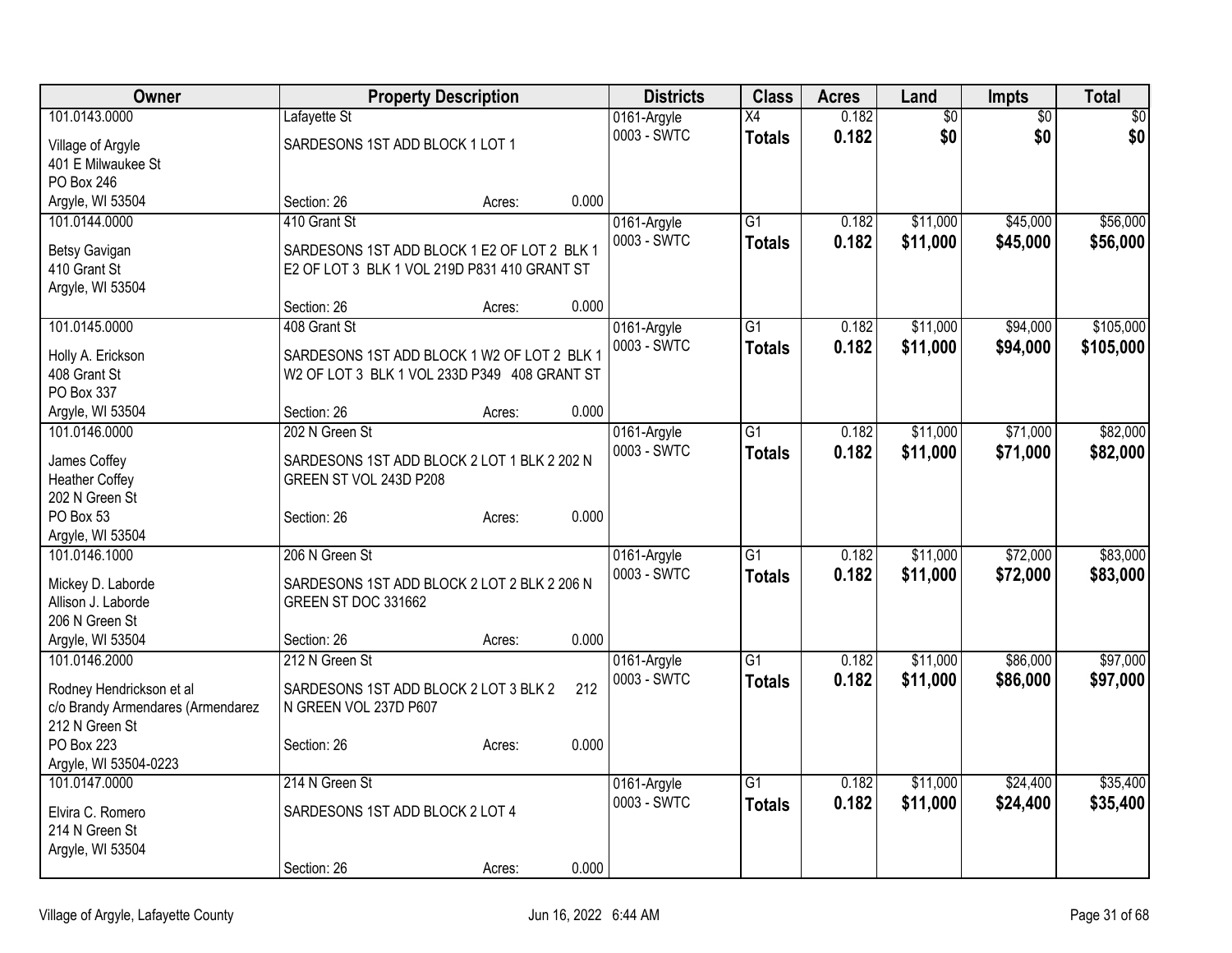| Owner                                                                    |                                                                                                               | <b>Property Description</b> |       | <b>Districts</b>           | <b>Class</b>                     | <b>Acres</b>   | Land                 | <b>Impts</b>         | <b>Total</b>         |
|--------------------------------------------------------------------------|---------------------------------------------------------------------------------------------------------------|-----------------------------|-------|----------------------------|----------------------------------|----------------|----------------------|----------------------|----------------------|
| 101.0148.0000                                                            | 213 N Broad St                                                                                                |                             |       | 0161-Argyle                | $\overline{G1}$                  | 0.182          | \$11,000             | \$94,800             | \$105,800            |
| Melissa A. Ritschard<br>213 N Broad St<br>Argyle, WI 53504               | SARDESONS 1ST ADD BLOCK 2 LOT 5 OF BLOCK 2<br>DOC 345345 213 N BROAD STREET                                   |                             |       | 0003 - SWTC                | <b>Totals</b>                    | 0.182          | \$11,000             | \$94,800             | \$105,800            |
|                                                                          | Section: 26                                                                                                   | Acres:                      | 0.000 |                            |                                  |                |                      |                      |                      |
| 101.0149.0000                                                            | 209 N Broad St                                                                                                |                             |       | 0161-Argyle                | $\overline{G1}$                  | 0.182          | \$11,000             | \$65,000             | \$76,000             |
| Philip L. Steiner<br>c/o Philip L. Steiner<br>201 N Broad St             | SARDESONS 1ST ADD BLOCK 2 LOT 6                                                                               |                             |       | 0003 - SWTC                | <b>Totals</b>                    | 0.182          | \$11,000             | \$65,000             | \$76,000             |
| Argyle, WI 53504                                                         | Section: 26                                                                                                   | Acres:                      | 0.000 |                            |                                  |                |                      |                      |                      |
| 101.0150.0000                                                            | 205 N Broad St                                                                                                |                             |       | 0161-Argyle                | G1                               | 0.182          | \$11,000             | \$132,000            | \$143,000            |
| Earl Jacobson<br>205 N Broad St<br>PO Box 69                             | SARDESONS 1ST ADD BLOCK 2 LOT 7                                                                               |                             |       | 0003 - SWTC                | <b>Totals</b>                    | 0.182          | \$11,000             | \$132,000            | \$143,000            |
| Argyle, WI 53504                                                         | Section: 26                                                                                                   | Acres:                      | 0.000 |                            |                                  |                |                      |                      |                      |
| 101.0151.0000                                                            | 201 N Broad St                                                                                                |                             |       | 0161-Argyle                | G1                               | 0.182          | \$11,000             | \$61,000             | \$72,000             |
| Philip L. Steiner<br>201 N Broad St<br>Argyle, WI 53504                  | SARDESONS 1ST ADD BLOCK 2 LOT 8 BLK 2 201 N<br>BROAD ST DOC 343146                                            |                             |       | 0003 - SWTC                | <b>Totals</b>                    | 0.182          | \$11,000             | \$61,000             | \$72,000             |
|                                                                          | Section: 26                                                                                                   | Acres:                      | 0.000 |                            |                                  |                |                      |                      |                      |
| 101.0152.0000<br>Nancy L. Severson<br>N6404 County Rd A                  | 407 Colfax St<br>SARDESONS 1ST ADD BLOCK 3 LOT 1, BLK 3 EXC W<br>66 FT LOT 2, BLK 3 EXC W 66 FT VOL 239D P475 |                             |       | 0161-Argyle<br>0003 - SWTC | $\overline{G1}$<br><b>Totals</b> | 0.164<br>0.164 | \$8,000<br>\$8,000   | \$41,000<br>\$41,000 | \$49,000<br>\$49,000 |
| Argyle, WI 53504                                                         |                                                                                                               |                             |       |                            |                                  |                |                      |                      |                      |
|                                                                          | Section: 26                                                                                                   | Acres:                      | 0.000 |                            |                                  |                |                      |                      |                      |
| 101.0152.1000<br>Albert V. Gard III<br>403 Colfax St<br>Argyle, WI 53504 | 403 Colfax St<br>SARDESONS 1ST ADD BLOCK 3 THE WEST 66 FT OF<br>LOTS 1 & 2                                    |                             |       | 0161-Argyle<br>0003 - SWTC | $\overline{G1}$<br><b>Totals</b> | 0.200<br>0.200 | \$12,000<br>\$12,000 | \$49,500<br>\$49,500 | \$61,500<br>\$61,500 |
|                                                                          | Section: 26                                                                                                   | Acres:                      | 0.000 |                            |                                  |                |                      |                      |                      |
| 101.0153.0000<br>Katie M. Zwicker<br>312 N Green St                      | 312 N Green St<br>SARDESONS 1ST ADD BLOCK 3 LOTS 3 & 4                                                        |                             |       | 0161-Argyle<br>0003 - SWTC | $\overline{G1}$<br><b>Totals</b> | 0.364<br>0.364 | \$16,000<br>\$16,000 | \$62,700<br>\$62,700 | \$78,700<br>\$78,700 |
| Argyle, WI 53504                                                         | Section: 26                                                                                                   | Acres:                      | 0.000 |                            |                                  |                |                      |                      |                      |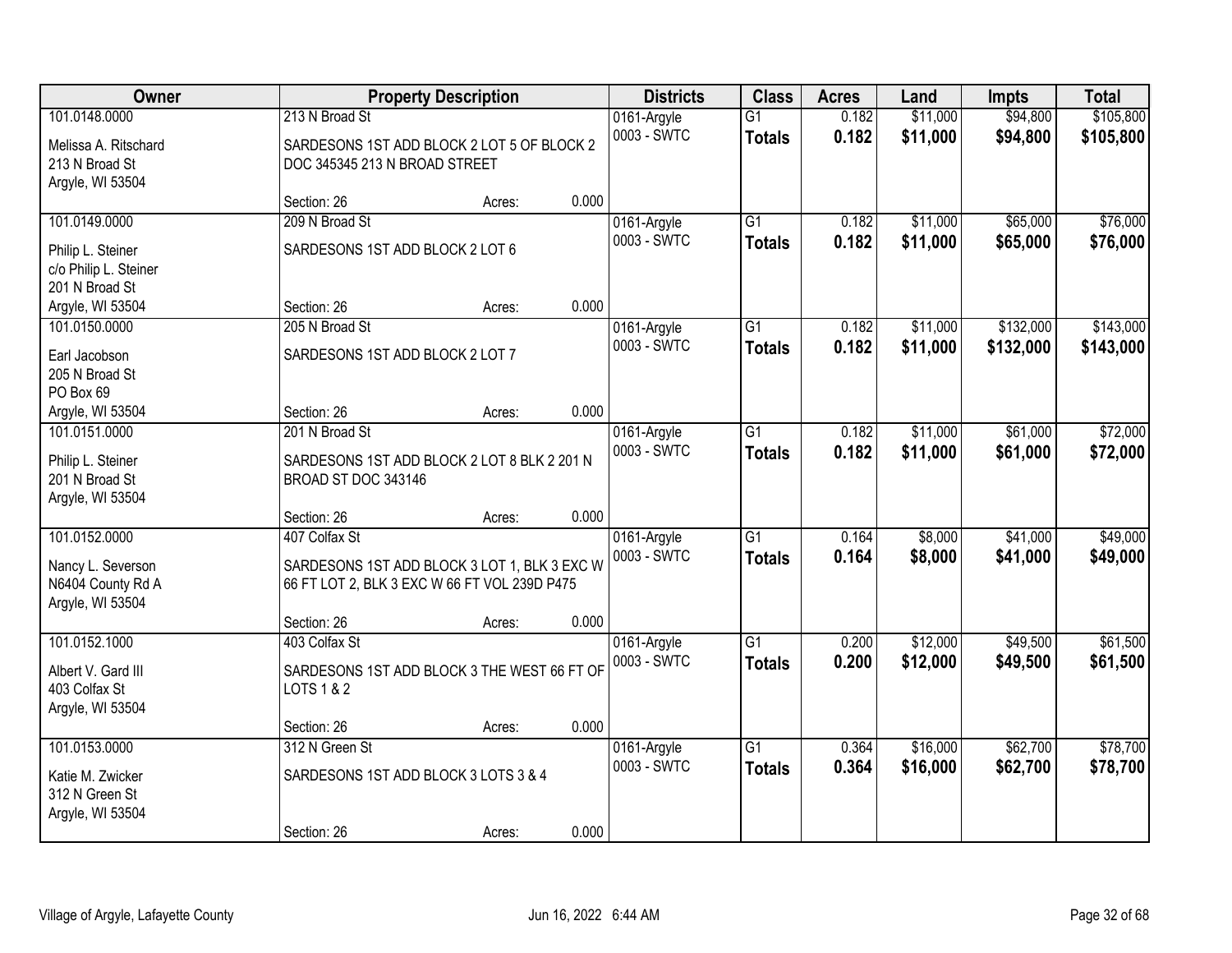| Owner                    | <b>Property Description</b>                    | <b>Districts</b> | <b>Class</b>    | <b>Acres</b> | Land     | <b>Impts</b> | <b>Total</b> |
|--------------------------|------------------------------------------------|------------------|-----------------|--------------|----------|--------------|--------------|
| 101.0154.0000            | 313 N Broad St                                 | 0161-Argyle      | $\overline{G1}$ | 0.361        | \$16,000 | \$86,800     | \$102,800    |
| <b>Richard Noble</b>     | SARDESONS 1ST ADD BLOCK 3 LOTS 5 & 6 BLK 3     | 0003 - SWTC      | <b>Totals</b>   | 0.361        | \$16,000 | \$86,800     | \$102,800    |
| Patricia Noble           | 313 BROAD ST VOL 232D P721                     |                  |                 |              |          |              |              |
| 313 N Broad St           |                                                |                  |                 |              |          |              |              |
| PO Box 225               | 0.000<br>Section: 26<br>Acres:                 |                  |                 |              |          |              |              |
| Argyle, WI 53504         |                                                |                  |                 |              |          |              |              |
| 101.0155.0000            | 307 N Broad St                                 | 0161-Argyle      | $\overline{G1}$ | 0.182        | \$11,000 | \$75,900     | \$86,900     |
| Robert Keough            | SARDESONS 1ST ADD BLOCK 3 LOT 7 BLK 3 307 N    | 0003 - SWTC      | <b>Totals</b>   | 0.182        | \$11,000 | \$75,900     | \$86,900     |
| 307 N Broad St           | BROAD ST VOL 206D P47                          |                  |                 |              |          |              |              |
| Argyle, WI 53504         |                                                |                  |                 |              |          |              |              |
|                          | 0.000<br>Section: 26<br>Acres:                 |                  |                 |              |          |              |              |
| 101.0156.0000            | 303 N Broad St                                 | 0161-Argyle      | $\overline{G1}$ | 0.212        | \$12,000 | \$11,000     | \$23,000     |
|                          |                                                | 0003 - SWTC      | <b>Totals</b>   | 0.212        | \$12,000 | \$11,000     | \$23,000     |
| Robert L. Berget         | SARDESONS 1ST ADD BLOCK 3 LOT 8, BLK 3 VOL     |                  |                 |              |          |              |              |
| 7360 Gant Rd             | 238D P488                                      |                  |                 |              |          |              |              |
| Blanchardville, WI 53516 | 0.000<br>Section: 26<br>Acres:                 |                  |                 |              |          |              |              |
| 101.0157.0000            | 106 N Lafayette St                             | 0161-Argyle      | $\overline{G1}$ | 0.206        | \$11,000 | \$142,400    | \$153,400    |
|                          |                                                | 0003 - SWTC      |                 | 0.206        | \$11,000 |              |              |
| Jesse H. Halvorsen       | SARDESONS 1ST ADD BLOCK 6 LOT 1 EXC COM        |                  | <b>Totals</b>   |              |          | \$142,400    | \$153,400    |
| Elizabeth M. Ritschard   | SWCOR LOT 1; NORTH 66 FT; EAST 45 FT; SOUTH 66 |                  |                 |              |          |              |              |
| 106 N Lafayette St       | FT; WEST 45 FT TO POB & ALSO PART LOT 2 DESCR  |                  |                 |              |          |              |              |
| Argyle, WI 53504         | Section: 26<br>0.000<br>Acres:                 |                  |                 |              |          |              |              |
| 101.0157.1000            | 502 Grant St                                   | 0161-Argyle      | $\overline{G1}$ | 0.303        | \$15,000 | \$40,000     | \$55,000     |
| Daniel D. Penniston      | SARDESONS 1ST ADD BLOCK 6 W 100 FT LOT 2, BLK  | 0003 - SWTC      | <b>Totals</b>   | 0.303        | \$15,000 | \$40,000     | \$55,000     |
| Karin B. Koehler         | 6 W 100 FT LOT 3, BLK 6 VOL 222D P485 502      |                  |                 |              |          |              |              |
| 502 Grant St             | <b>GRANT</b>                                   |                  |                 |              |          |              |              |
| PO Box 202               | 0.000<br>Section: 26<br>Acres:                 |                  |                 |              |          |              |              |
| Argyle, WI 53504         |                                                |                  |                 |              |          |              |              |
| 101.0157.2000            | Green St                                       | 0161-Argyle      | $\overline{G1}$ | 0.068        | \$6,000  | \$6,500      | \$12,500     |
| Milford L. Paulson       | SARDESONS 1ST ADD BLOCK 6 W 45FT OF LOT 1      | 0003 - SWTC      | <b>Totals</b>   | 0.068        | \$6,000  | \$6,500      | \$12,500     |
| 503 E Milwaukee St       | BLK 6 VOL 238D P732 N GREEN ST                 |                  |                 |              |          |              |              |
| PO Box 83                |                                                |                  |                 |              |          |              |              |
| Argyle, WI 53504         | 0.000<br>Section: 26<br>Acres:                 |                  |                 |              |          |              |              |
| 101.0158.0000            | 512 Grant St                                   | 0161-Argyle      | $\overline{G1}$ | 0.165        | \$10,000 | \$89,900     | \$99,900     |
|                          |                                                | 0003 - SWTC      | <b>Totals</b>   | 0.165        | \$10,000 | \$89,900     | \$99,900     |
| Ronald R. Nelson         | SARDESONS 1ST ADD BLOCK 6 E 60FT OF N 54FT     |                  |                 |              |          |              |              |
| 512 Grant St             | LOT 2 BLK6 E 60FT OF LOT 3 BLK 6 VOL 218D P907 |                  |                 |              |          |              |              |
| PO Box 332               | 512 GRANT                                      |                  |                 |              |          |              |              |
| Argyle, WI 53504         | 0.000<br>Section: 26<br>Acres:                 |                  |                 |              |          |              |              |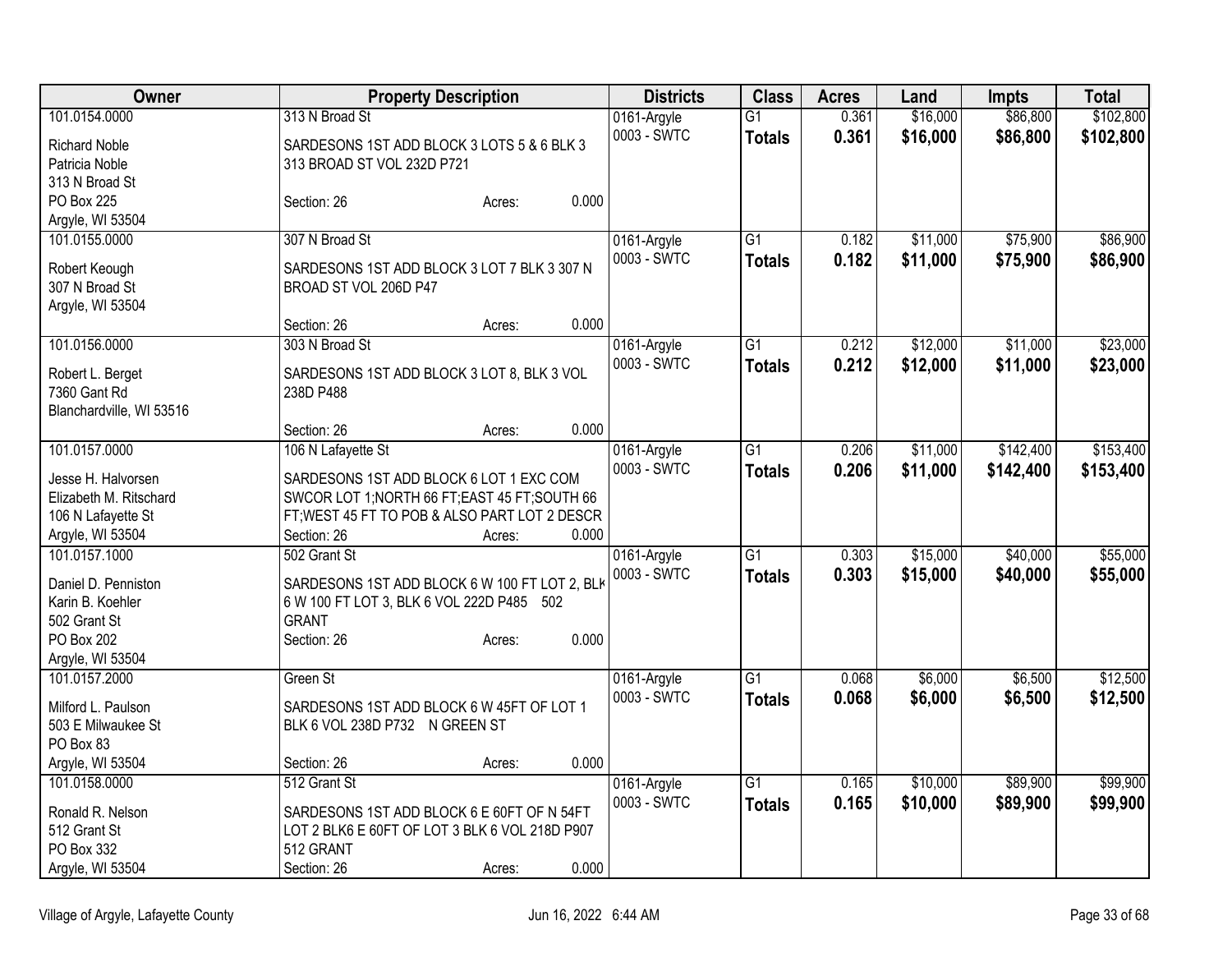| Owner                                 | <b>Property Description</b>                                                                 | <b>Districts</b> | <b>Class</b>    | <b>Acres</b> | Land     | <b>Impts</b> | <b>Total</b> |
|---------------------------------------|---------------------------------------------------------------------------------------------|------------------|-----------------|--------------|----------|--------------|--------------|
| 101.0159.0000                         | 107 N Lafayette St                                                                          | 0161-Argyle      | $\overline{G1}$ | 0.364        | \$16,000 | \$63,500     | \$79,500     |
| Joseph P. Koller                      | SARDESONS 1ST ADD BLOCK 7 LOTS 1 & 2                                                        | 0003 - SWTC      | <b>Totals</b>   | 0.364        | \$16,000 | \$63,500     | \$79,500     |
| c/o Joseph P. Koller                  |                                                                                             |                  |                 |              |          |              |              |
| 107 N Lafayette St                    |                                                                                             |                  |                 |              |          |              |              |
| Argyle, WI 53504                      | 0.000<br>Section: 26<br>Acres:                                                              |                  |                 |              |          |              |              |
| 101.0160.0000                         | 113 N Lafayette St                                                                          | 0161-Argyle      | $\overline{G1}$ | 0.182        | \$11,000 | \$65,800     | \$76,800     |
| David C. Soper                        | SARDESONS 1ST ADD BLOCK 7 LOT 3 BLK 7 113 N                                                 | 0003 - SWTC      | <b>Totals</b>   | 0.182        | \$11,000 | \$65,800     | \$76,800     |
| 113 N Lafayette St                    | LAFAYETTE ST VOL 238D P974                                                                  |                  |                 |              |          |              |              |
| Argyle, WI 53504                      |                                                                                             |                  |                 |              |          |              |              |
|                                       | 0.000<br>Section: 26<br>Acres:                                                              |                  |                 |              |          |              |              |
| 101.0161.0000                         | 509 Colfax St                                                                               | 0161-Argyle      | $\overline{G1}$ | 0.315        | \$15,000 | \$41,000     | \$56,000     |
|                                       |                                                                                             | 0003 - SWTC      | <b>Totals</b>   | 0.315        | \$15,000 | \$41,000     | \$56,000     |
| Perry N. Granberg                     | SARDESONS 2ND ADD BLOCK 4 E 100FT OF THE S<br>137FT OF BLK 4<br>509 COLFAX ST VOL 237D P187 |                  |                 |              |          |              |              |
| N6880 County Rd A<br>Argyle, WI 53504 |                                                                                             |                  |                 |              |          |              |              |
|                                       | 0.000<br>Section: 26<br>Acres:                                                              |                  |                 |              |          |              |              |
| 101.0162.0000                         | 501 Colfax St                                                                               | 0161-Argyle      | G1              | 0.189        | \$12,000 | \$76,800     | \$88,800     |
|                                       |                                                                                             | 0003 - SWTC      | <b>Totals</b>   | 0.189        | \$12,000 | \$76,800     | \$88,800     |
| Lauren R. Keegan                      | SARDESONS 2ND ADD BLOCK 4 PART LOTS 1 & 2                                                   |                  |                 |              |          |              |              |
| 501 Colfax St                         | DESCR AS: COM AT A POINT 50 FT EAST & 5 FT                                                  |                  |                 |              |          |              |              |
| Argyle, WI 53504                      | SOUTH OF SECOR BLOCK 3 IN SARDESON'S                                                        |                  |                 |              |          |              |              |
|                                       | 0.000<br>Section: 26<br>Acres:                                                              |                  |                 |              |          |              |              |
| 101.0163.0000                         | 312 N Lafayette St                                                                          | 0161-Argyle      | $\overline{G1}$ | 0.212        | \$13,000 | \$74,700     | \$87,700     |
| Tory L. Beckman                       | SARDESONS 2ND ADD BLOCK 4 COM NWCOR SAID                                                    | 0003 - SWTC      | <b>Totals</b>   | 0.212        | \$13,000 | \$74,700     | \$87,700     |
| Laura G. Wenger                       | BLOCK 4; EAST 90 FT TO POB; EAST 70 FT; SOUTH                                               |                  |                 |              |          |              |              |
| 312 N Lafayette St                    | 132 FT; WEST 70 FT; NORTH 132 FT TO POB                                                     |                  |                 |              |          |              |              |
| Argyle, WI 53504                      | 0.000<br>Section: 26<br>Acres:                                                              |                  |                 |              |          |              |              |
| 101.0163.1000                         | 506 North St                                                                                | 0161-Argyle      | G1              | 0.273        | \$15,000 | \$124,600    | \$139,600    |
| Jennifer E. Moen                      | SARDESONS 2ND ADD BLOCK 4 PART BLK 4 DESCR                                                  | 0003 - SWTC      | <b>Totals</b>   | 0.273        | \$15,000 | \$124,600    | \$139,600    |
| 506 North St                          | AS COM NW COR THEREOF; EAST 90 FEET; SOUTH                                                  |                  |                 |              |          |              |              |
| Argyle, WI 53504                      | 132 FEET; WEST 90 FEET; NORTH 132 FEET TO POB                                               |                  |                 |              |          |              |              |
|                                       | 0.000<br>Section: 26<br>Acres:                                                              |                  |                 |              |          |              |              |
| 101.0164.0000                         | 501 Grant St                                                                                | 0161-Argyle      | $\overline{G1}$ | 0.125        | \$10,000 | \$80,000     | \$90,000     |
| D David Shaw                          | SARDESONS 2ND ADD BLOCK 5 PTS LOT 1 & 2 COM                                                 | 0003 - SWTC      | <b>Totals</b>   | 0.125        | \$10,000 | \$80,000     | \$90,000     |
| Suzanne M. Shaw                       | SW COR LOT 1 TH N68 FT TH E80 FT TH S68 FT TH                                               |                  |                 |              |          |              |              |
| 1717 14th St                          | W80 FT VOL 216D P165 (SEE POS2231)                                                          |                  |                 |              |          |              |              |
| Monroe, WI 53566                      | 0.000<br>Section: 26<br>Acres:                                                              |                  |                 |              |          |              |              |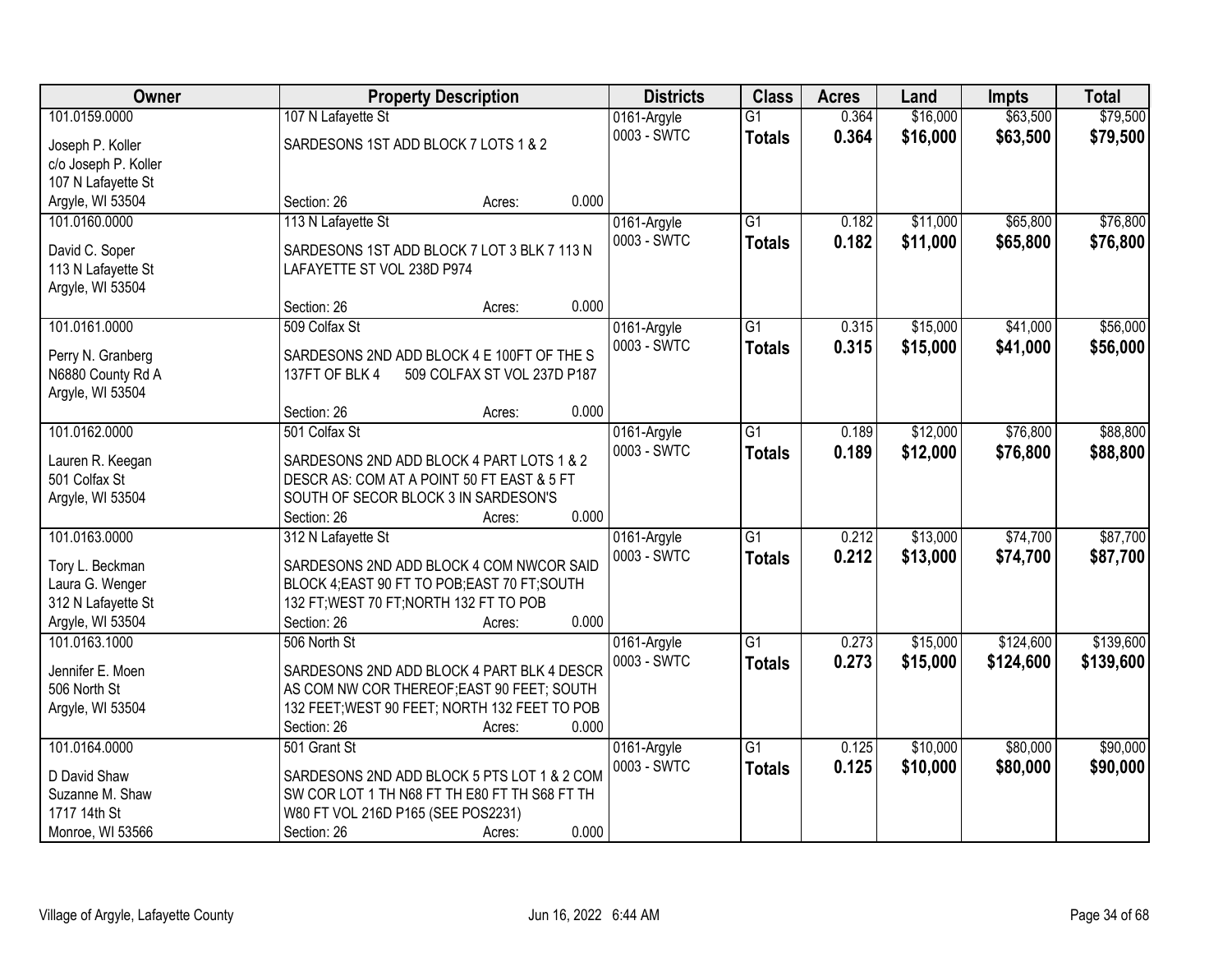| Owner                 | <b>Property Description</b>                   | <b>Districts</b> | <b>Class</b>    | <b>Acres</b> | Land     | Impts           | <b>Total</b> |
|-----------------------|-----------------------------------------------|------------------|-----------------|--------------|----------|-----------------|--------------|
| 101.0164.1000         | Green St                                      | 0161-Argyle      | $\overline{G1}$ | 0.294        | \$7,000  | $\overline{50}$ | \$7,000      |
| Timothy R. Phillipson | SARDESONS 2ND ADD BLOCK 5 PARTS OF LOTS       | 0003 - SWTC      | <b>Totals</b>   | 0.294        | \$7,000  | \$0             | \$7,000      |
| 1112 19th St          | 1,2,3, BLK 5 VOL 219D P665 210 N LAFAYETTE ST |                  |                 |              |          |                 |              |
| Monroe, WI 53566      | (SEE POS2231)                                 |                  |                 |              |          |                 |              |
|                       | 0.000<br>Section: 26<br>Acres:                |                  |                 |              |          |                 |              |
| 101.0165.0000         | 207 N Green St                                | 0161-Argyle      | $\overline{G1}$ | 0.179        | \$13,000 | \$62,000        | \$75,000     |
|                       |                                               | 0003 - SWTC      | <b>Totals</b>   | 0.179        | \$13,000 | \$62,000        | \$75,000     |
| Scott Busch           | SARDESONS 2ND ADD BLOCK 5 W79 FT OF N64 FT    |                  |                 |              |          |                 |              |
| 207 N Green St        | LOT 2 & PART LOT 3 DESCR AS COM               |                  |                 |              |          |                 |              |
| Argyle, WI 53504      | SWCOR; NORTH 33 FT; EAST 88 FT; SOUTH 16      |                  |                 |              |          |                 |              |
|                       | 0.000<br>Section: 26<br>Acres:                |                  |                 |              |          |                 |              |
| 101.0166.0000         | 214 N Lafayette St                            | 0161-Argyle      | $\overline{G1}$ | 0.182        | \$13,000 | \$99,000        | \$112,000    |
| Daniel T. Anderson    | SARDESONS 2ND ADD BLOCK 5 N2 OF THE E2 LOT    | 0003 - SWTC      | <b>Totals</b>   | 0.182        | \$13,000 | \$99,000        | \$112,000    |
| 214 N Lafayette St    | 3 BLK 5 E2 OF LOT 4 BLK 5 VOL 229D P180 214 N |                  |                 |              |          |                 |              |
| Argyle, WI 53504      | LAFAYETTE ST (SEE POS2231)                    |                  |                 |              |          |                 |              |
|                       | 0.000<br>Section: 26<br>Acres:                |                  |                 |              |          |                 |              |
| 101.0167.0000         | 502 Colfax St                                 | 0161-Argyle      | G1              | 0.182        | \$13,000 | \$62,000        | \$75,000     |
|                       |                                               | 0003 - SWTC      | <b>Totals</b>   | 0.182        | \$13,000 | \$62,000        | \$75,000     |
| Lisa Rosebrook        | SARDESONS 2ND ADD BLOCK 5 N2 OF W2 OF LOT 3   |                  |                 |              |          |                 |              |
| 502 Colfax St         | W2 OF LOT 4 BLK 5 DOC 330266<br>502 COLFAX    |                  |                 |              |          |                 |              |
| Argyle, WI 53504      | (SEE POS2231)                                 |                  |                 |              |          |                 |              |
|                       | 0.000<br>Section: 26<br>Acres:                |                  |                 |              |          |                 |              |
| 101.0168.0000         | 201 N Lafayette St                            | 0161-Argyle      | $\overline{G1}$ | 0.433        | \$18,000 | \$89,000        | \$107,000    |
| Dewayne W. Bredeson   | SARDESONS 2ND ADD BLOCK 8 PART OF BLK 8       | 0003 - SWTC      | <b>Totals</b>   | 0.433        | \$18,000 | \$89,000        | \$107,000    |
| Rusonda Bredeson      | DESC 201 N LAFAYETTE ST VOL 185D P322         |                  |                 |              |          |                 |              |
| 201 N Lafayette St    |                                               |                  |                 |              |          |                 |              |
| Argyle, WI 53504      | 0.000<br>Section: 26<br>Acres:                |                  |                 |              |          |                 |              |
| 101.0169.0000         | 600 Colfax St                                 | 0161-Argyle      | $\overline{G1}$ | 0.182        | \$11,000 | \$71,000        | \$82,000     |
| Cody J. Proctor       | SARDESONS 2ND ADD BLOCK 8 PART BLK 8 COM      | 0003 - SWTC      | <b>Totals</b>   | 0.182        | \$11,000 | \$71,000        | \$82,000     |
| 600 Colfax St         | NWCOR BLK 8; EAST 120FT;SOUTH 4-1/2RDS; WEST  |                  |                 |              |          |                 |              |
| PO Box 222            | 120FT; NORTH 4-1/2RDS TO POB ALSO DESCR AS    |                  |                 |              |          |                 |              |
| Argyle, WI 53504      | 0.000<br>Section: 26<br>Acres:                |                  |                 |              |          |                 |              |
| 101.0169.1000         | Colfax St                                     | 0161-Argyle      | $\overline{G1}$ | 0.204        | \$7,000  | $\overline{50}$ | \$7,000      |
|                       |                                               | 0003 - SWTC      |                 |              |          |                 |              |
| Dewayne W. Bredeson   | SARDESONS 2ND ADD BLOCK 8 SW4 OF N 9 RDS,     |                  | <b>Totals</b>   | 0.204        | \$7,000  | \$0             | \$7,000      |
| Rusonda Bredeson      | BLK 8 201 N LAFAYETTE ST VOL 174D P71 (SEE    |                  |                 |              |          |                 |              |
| 201 N Lafayette St    | POS2231)                                      |                  |                 |              |          |                 |              |
| Argyle, WI 53504      | 0.000<br>Section: 26<br>Acres:                |                  |                 |              |          |                 |              |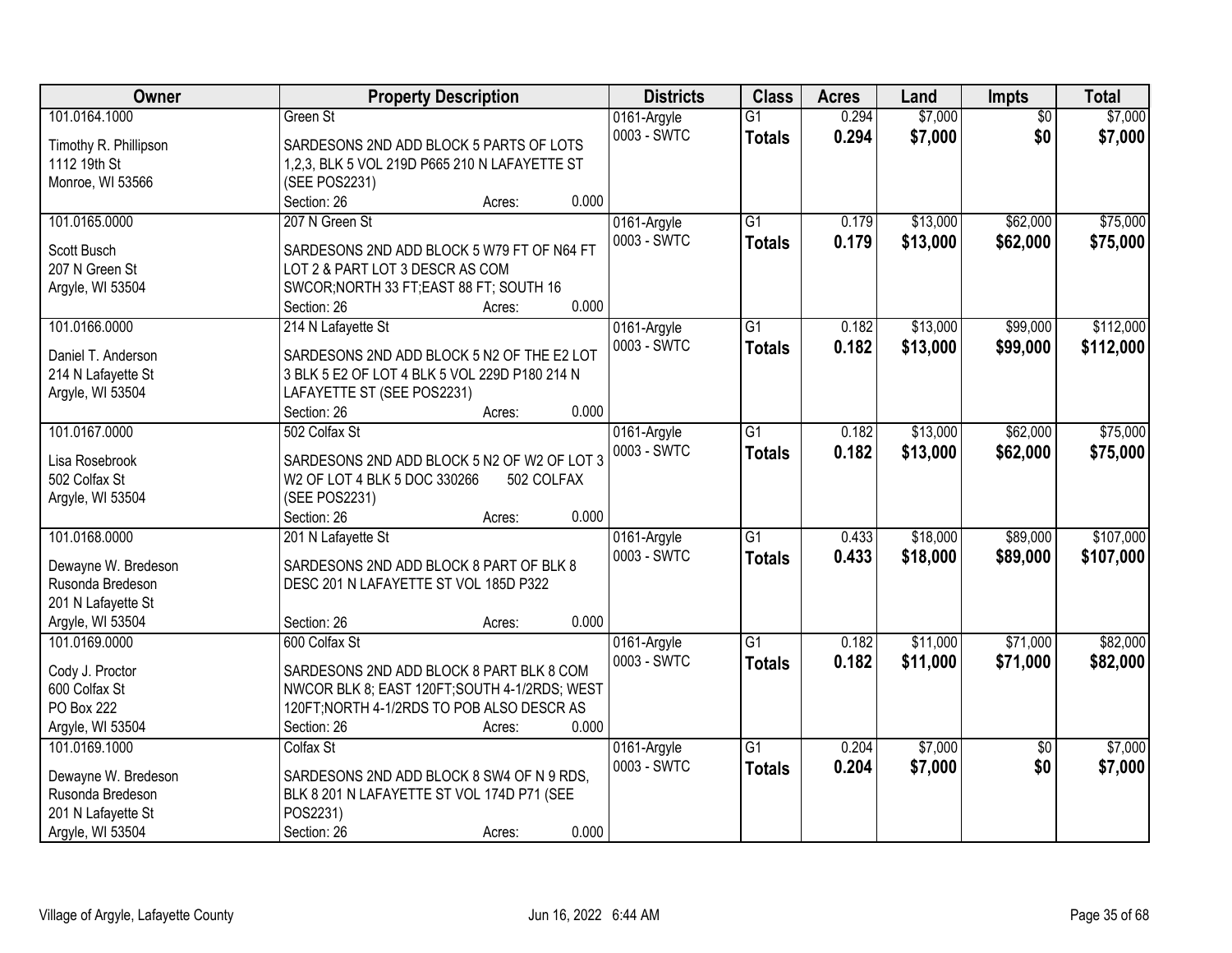| Owner                                       |                                                          | <b>Property Description</b> |       |                            | <b>Class</b>    | <b>Acres</b> | Land            | <b>Impts</b>    | <b>Total</b> |
|---------------------------------------------|----------------------------------------------------------|-----------------------------|-------|----------------------------|-----------------|--------------|-----------------|-----------------|--------------|
| 101.0170.0000                               | 610 Colfax St                                            |                             |       | 0161-Argyle                | $\overline{G1}$ | 0.204        | \$12,000        | \$100,000       | \$112,000    |
| Jamie J. Meyer et al                        | SARDESONS 2ND ADD BLOCK 8 N4 1/2 RDS OF E120             |                             |       | 0003 - SWTC                | <b>Totals</b>   | 0.204        | \$12,000        | \$100,000       | \$112,000    |
| c/o Shelley S. Meyer                        | FT BLK 8 DOC 343470 610 COLFAX STREET *(JOHN             |                             |       |                            |                 |              |                 |                 |              |
| C/O John D & Leah Meyer                     | & LEAH-LIFE ESTATE)                                      |                             |       |                            |                 |              |                 |                 |              |
| 610 Colfax St                               | Section: 26                                              | Acres:                      | 0.000 |                            |                 |              |                 |                 |              |
| Argyle, WI 53504-8914                       |                                                          |                             |       |                            |                 |              |                 |                 |              |
| 101.0170.1000                               | Colfax St                                                |                             |       | 0161-Argyle                | $\overline{G1}$ | 0.204        | \$7,000         | $\sqrt{6}$      | \$7,000      |
| Rusonda Bredeson                            | SARDESONS 2ND ADD BLOCK 8 SE4 OF N 9 RDS OF              |                             |       | 0003 - SWTC                | <b>Totals</b>   | 0.204        | \$7,000         | \$0             | \$7,000      |
| 201 N Lafayette St                          | BLK 8 VOL 174D P73                                       |                             |       |                            |                 |              |                 |                 |              |
| Argyle, WI 53504                            |                                                          |                             |       |                            |                 |              |                 |                 |              |
|                                             | Section: 26                                              | Acres:                      | 0.000 |                            |                 |              |                 |                 |              |
| 101.0171.0000                               | 613 Grant St                                             |                             |       | 0161-Argyle                | $\overline{G1}$ | 0.300        | \$14,000        | \$66,000        | \$80,000     |
|                                             |                                                          |                             |       | 0003 - SWTC                | <b>Totals</b>   | 0.300        | \$14,000        | \$66,000        | \$80,000     |
| Joseph M. Winsberg                          | SARDESONS 2ND ADD BLOCK 8 PART OF BLK 8                  |                             |       |                            |                 |              |                 |                 |              |
| 613 Grant St                                | DESC 613 GRANT ST VOL 239D P281 (SEE POS2229)            |                             |       |                            |                 |              |                 |                 |              |
| Argyle, WI 53504                            |                                                          |                             |       |                            |                 |              |                 |                 |              |
|                                             | Section: 26                                              | Acres:                      | 0.000 |                            |                 |              |                 |                 |              |
| 101.0172.0000                               | 611 Colfax St                                            |                             |       | 0161-Argyle                | $\overline{G1}$ | 0.212        | \$13,000        | \$43,500        | \$56,500     |
| Jo Anne M Nysted                            | SARDESONS 2ND ADD BLOCK 9 E4 RDS OF LOTS 1               |                             |       | 0003 - SWTC                | <b>Totals</b>   | 0.212        | \$13,000        | \$43,500        | \$56,500     |
| 611 Colfax St                               | & 2 BLK 9 611 COLFAX ST VOL 168D P71                     |                             |       |                            |                 |              |                 |                 |              |
| Argyle, WI 53504                            |                                                          |                             |       |                            |                 |              |                 |                 |              |
|                                             | Section: 26                                              | Acres:                      | 0.000 |                            |                 |              |                 |                 |              |
| 101.0173.0000                               | 607 Colfax St                                            |                             |       | 0161-Argyle                | G1              | 0.233        | \$13,000        | \$57,000        | \$70,000     |
|                                             |                                                          |                             |       | 0003 - SWTC                | <b>Totals</b>   | 0.233        | \$13,000        | \$57,000        | \$70,000     |
| Mitchell A. Berg                            | SARDESONS 2ND ADD BLOCK 9 W54' OF LOTS 1 & 2             |                             |       |                            |                 |              |                 |                 |              |
| C/O Alan & Cindi Berg<br>1694 Puddledock Rd | S56' OF E23' LOT 7 E 23' OF LOT 8 BLK 9 VOL 239D<br>P421 |                             |       |                            |                 |              |                 |                 |              |
|                                             |                                                          |                             | 0.000 |                            |                 |              |                 |                 |              |
| Argyle, WI 53504-9721<br>101.0174.0000      | Section: 26                                              | Acres:                      |       |                            | $\overline{G1}$ | 0.305        | \$13,000        | \$77,000        | \$90,000     |
|                                             | 301 N Lafayette St                                       |                             |       | 0161-Argyle<br>0003 - SWTC |                 |              |                 |                 |              |
| Wayne E. Berget                             | SARDESONS 2ND ADD BLOCK 9 PART OF LOTS 7 &               |                             |       |                            | <b>Totals</b>   | 0.305        | \$13,000        | \$77,000        | \$90,000     |
| 301 N Lafayette St                          | 8 BLK 9 301 N LAFAYETTE ST VOL 191D P707                 |                             |       |                            |                 |              |                 |                 |              |
| Argyle, WI 53504                            |                                                          |                             |       |                            |                 |              |                 |                 |              |
|                                             | Section: 26                                              | Acres:                      | 0.000 |                            |                 |              |                 |                 |              |
| 101.0175.0000                               | 311 N Lafayette St                                       |                             |       | 0161-Argyle                | $\overline{X4}$ | 0.749        | $\overline{50}$ | $\overline{30}$ | $\sqrt{30}$  |
| St Josephs Cong                             | SARDESONS 2ND ADD BLOCK 9 LOTS 3,4,5,6 AND               |                             |       | 0003 - SWTC                | <b>Totals</b>   | 0.749        | \$0             | \$0             | \$0          |
| 213 N Lafayette St                          | THE N 10FT OF LOT 7 BLK 9 VOL 49D, P568                  |                             |       |                            |                 |              |                 |                 |              |
| Argyle, WI 53504                            |                                                          |                             |       |                            |                 |              |                 |                 |              |
|                                             | Section: 26                                              | Acres:                      | 0.000 |                            |                 |              |                 |                 |              |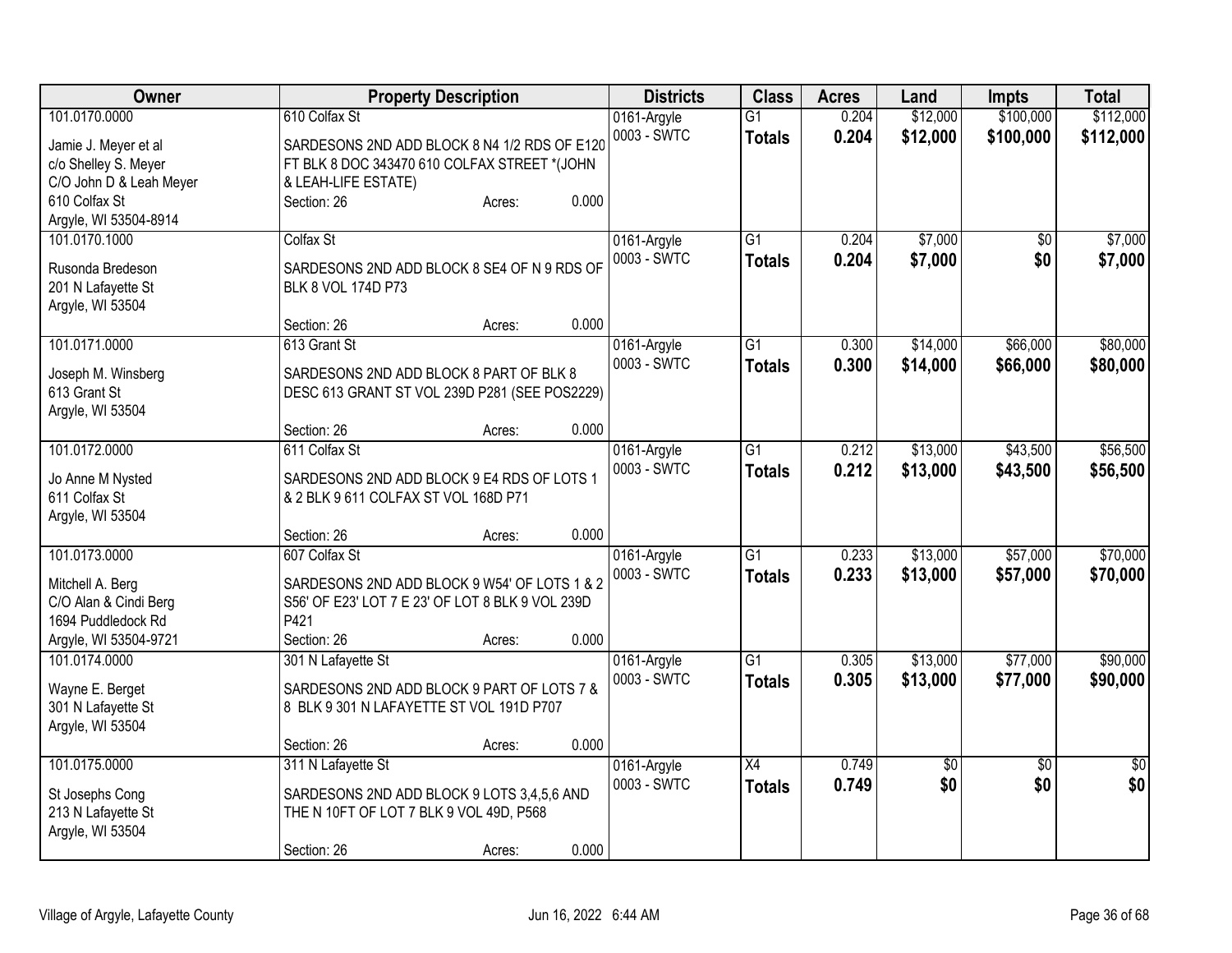| Owner                                                      | <b>Property Description</b>                                                            |                 | <b>Districts</b> | <b>Class</b>    | <b>Acres</b> | Land     | <b>Impts</b> | <b>Total</b> |
|------------------------------------------------------------|----------------------------------------------------------------------------------------|-----------------|------------------|-----------------|--------------|----------|--------------|--------------|
| 101.0176.0000                                              | 603 North St                                                                           |                 | 0161-Argyle      | $\overline{G1}$ | 0.579        | \$20,000 | \$66,000     | \$86,000     |
| Kurt D. Tollakson                                          | SARDESONS 2ND ADD BLOCK 10 LOTS 1 & 2 BLK 10                                           |                 | 0003 - SWTC      | <b>Totals</b>   | 0.579        | \$20,000 | \$66,000     | \$86,000     |
| Theresa K. Tollakson                                       | 603 NORTH ST VOL 217D P143                                                             |                 |                  |                 |              |          |              |              |
| 603 North St                                               |                                                                                        |                 |                  |                 |              |          |              |              |
| Argyle, WI 53504                                           | Section: 26                                                                            | 0.000<br>Acres: |                  |                 |              |          |              |              |
| 101.0177.0000                                              | 607 North St                                                                           |                 | 0161-Argyle      | $\overline{G1}$ | 0.514        | \$18,000 | \$71,000     | \$89,000     |
| John A. Wire                                               | SARDESONS 2ND ADD BLOCK 10 LOT 3 BLK 10 W2                                             |                 | 0003 - SWTC      | <b>Totals</b>   | 0.514        | \$18,000 | \$71,000     | \$89,000     |
| 607 North St                                               | OF LOT 4 BLK 10 VOL 233D P616 607 NORTH ST                                             |                 |                  |                 |              |          |              |              |
| PO Box 428                                                 |                                                                                        |                 |                  |                 |              |          |              |              |
| Argyle, WI 53504                                           | Section: 26                                                                            | 0.000<br>Acres: |                  |                 |              |          |              |              |
| 101.0178.0000                                              | 611 North St                                                                           |                 | 0161-Argyle      | $\overline{G1}$ | 0.514        | \$18,000 | \$63,500     | \$81,500     |
| Brian Treuthardt et al                                     | SARDESONS 2ND ADD BLOCK 10 LOT 5 & E2 LOT 4                                            |                 | 0003 - SWTC      | <b>Totals</b>   | 0.514        | \$18,000 | \$63,500     | \$81,500     |
| c/o Carl Treuthardt (Le                                    | BLK 10 611 NORTH ST VOL 219D P61                                                       |                 |                  |                 |              |          |              |              |
| C/O Robin Argue Poa                                        |                                                                                        |                 |                  |                 |              |          |              |              |
| 905 E Milwaukee St                                         | Section: 26                                                                            | 0.000<br>Acres: |                  |                 |              |          |              |              |
| Argyle, WI 53504-9778                                      |                                                                                        |                 |                  |                 |              |          |              |              |
| 101.0179.0000                                              | 703 North St                                                                           |                 | 0161-Argyle      | $\overline{G1}$ | 0.289        | \$15,000 | \$116,000    | \$131,000    |
| Steven E. Rosario                                          | SARDESONS 2ND ADD BLOCK 10 LOT 6                                                       |                 | 0003 - SWTC      | <b>Totals</b>   | 0.289        | \$15,000 | \$116,000    | \$131,000    |
| 703 North St                                               |                                                                                        |                 |                  |                 |              |          |              |              |
| Argyle, WI 53504-9745                                      |                                                                                        |                 |                  |                 |              |          |              |              |
|                                                            | Section: 26                                                                            | 0.000<br>Acres: |                  |                 |              |          |              |              |
| 101.0180.0000                                              | 707 North St                                                                           |                 | 0161-Argyle      | G1              | 0.368        | \$20,000 | \$87,000     | \$107,000    |
|                                                            |                                                                                        |                 | 0003 - SWTC      | <b>Totals</b>   | 0.368        | \$20,000 | \$87,000     | \$107,000    |
| Ruth M Rossing Trust<br>c/o Ruth M Rossing Revocable Trust | SARDESONS 2ND ADD BLOCK 10 LOT 7, BLK 10<br>ALSO COM NE COR SD LOT TH N 2RDS TH W 4RDS |                 |                  |                 |              |          |              |              |
| 707 North St                                               | TH S 2RDS TH E 4RDS TO POB                                                             | 707 NORTH ST    |                  |                 |              |          |              |              |
| Argyle, WI 53504                                           | Section: 26                                                                            | 0.000<br>Acres: |                  |                 |              |          |              |              |
| 101.0181.0000                                              | 709 North St                                                                           |                 | 0161-Argyle      | $\overline{G1}$ | 0.434        | \$20,000 | \$97,000     | \$117,000    |
|                                                            |                                                                                        |                 | 0003 - SWTC      | <b>Totals</b>   | 0.434        | \$20,000 | \$97,000     | \$117,000    |
| Victoria A. Tollakson et al                                | SARDESONS 2ND ADD BLOCK 10 LOT 8 BLK 10 709                                            |                 |                  |                 |              |          |              |              |
| c/o Neale A. Tollakson<br>709 North St                     | NORTH ST VOL 206D P942                                                                 |                 |                  |                 |              |          |              |              |
| PO Box 3                                                   | Section: 26                                                                            | 0.000<br>Acres: |                  |                 |              |          |              |              |
| Argyle, WI 53504-0003                                      |                                                                                        |                 |                  |                 |              |          |              |              |
| 101.0182.0000                                              | 313 East St                                                                            |                 | 0161-Argyle      | $\overline{G1}$ | 1.179        | \$22,000 | \$81,500     | \$103,500    |
|                                                            |                                                                                        |                 | 0003 - SWTC      | <b>Totals</b>   | 1.179        | \$22,000 | \$81,500     | \$103,500    |
| Bradley D. Lincoln                                         | SARDESONS 2ND ADD'N BLOCK 11 LOTS 2, 3, 4, & 5                                         |                 |                  |                 |              |          |              |              |
| 313 East St<br>Argyle, WI 53504                            | EX THE E 1/2 OF LOTS 2 & 3 DOC 344349 (SEE<br>POS2227 & POS2268)                       |                 |                  |                 |              |          |              |              |
|                                                            | Section: 26                                                                            | 0.000<br>Acres: |                  |                 |              |          |              |              |
|                                                            |                                                                                        |                 |                  |                 |              |          |              |              |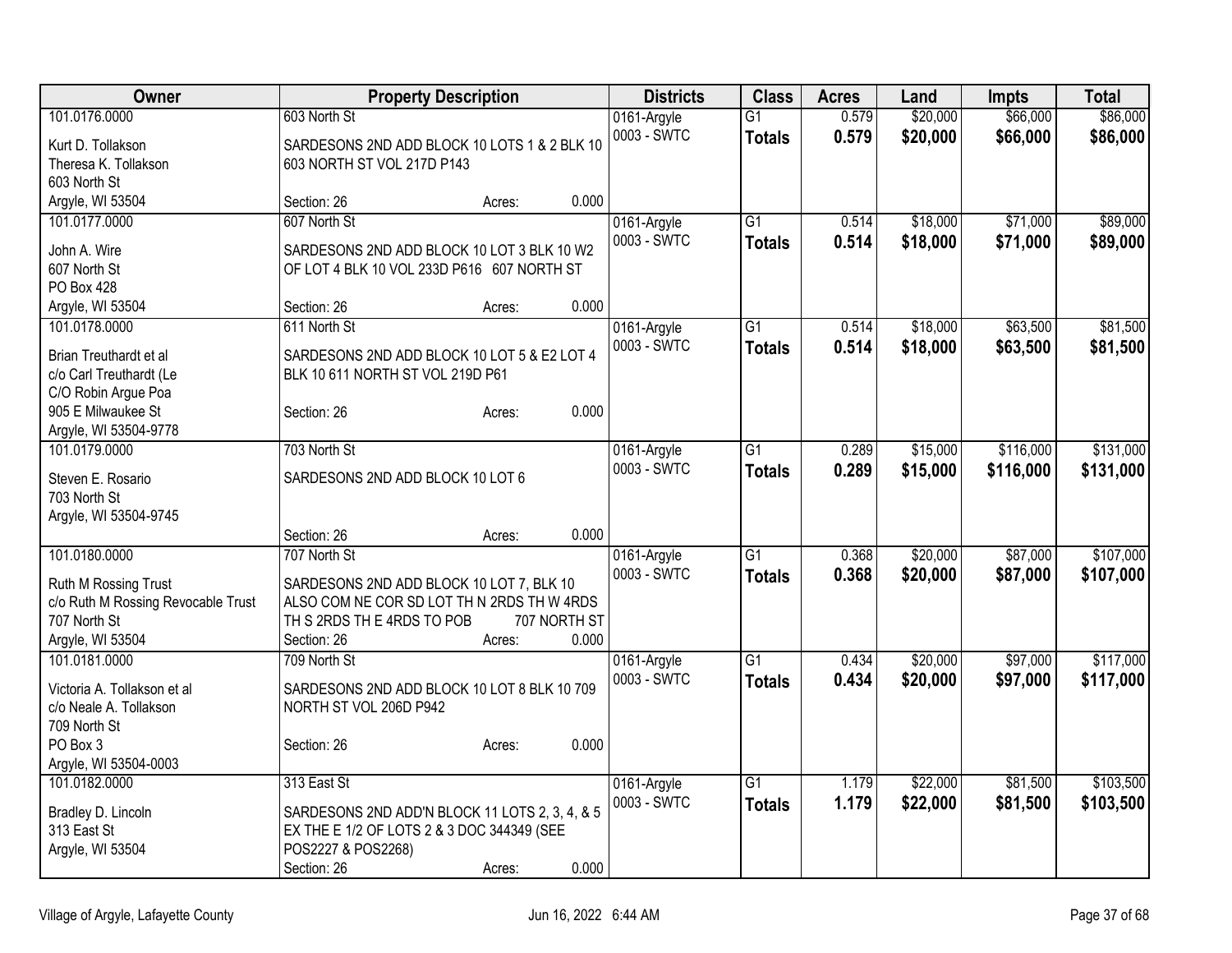| Owner                                  |                                                              | <b>Property Description</b> |            | <b>Districts</b>           | <b>Class</b>    | <b>Acres</b> | Land     | <b>Impts</b>    | <b>Total</b> |
|----------------------------------------|--------------------------------------------------------------|-----------------------------|------------|----------------------------|-----------------|--------------|----------|-----------------|--------------|
| 101.0182.1000                          | 302 Breeze Ter Ave                                           |                             |            | 0161-Argyle                | $\overline{G1}$ | 0.324        | \$18,000 | \$98,200        | \$116,200    |
| Kreg Waage                             | SARDESONS 2ND ADD BLOCK 11 LOTS E2 LOTS 2&3                  |                             |            | 0003 - SWTC                | <b>Totals</b>   | 0.324        | \$18,000 | \$98,200        | \$116,200    |
| Lesa Gribble                           | BLK11 VOL 233D P262 (SEE POS2227)                            |                             |            |                            |                 |              |          |                 |              |
| 302 Breeze Ter                         |                                                              |                             |            |                            |                 |              |          |                 |              |
| Argyle, WI 53504                       | Section: 26                                                  | Acres:                      | 0.000      |                            |                 |              |          |                 |              |
| 101.0183.0000                          | 503 N State St                                               |                             |            | 0161-Argyle                | $\overline{G1}$ | 0.310        | \$17,000 | \$54,000        | \$71,000     |
| Darlene Berg Trust et al               | STEALYS ADDITION BLOCK A LOT 1 BLK A DOC                     |                             |            | 0003 - SWTC                | <b>Totals</b>   | 0.310        | \$17,000 | \$54,000        | \$71,000     |
| c/o Russell E Berg & Dar Berg          | 349668 513 N STATE STREET                                    |                             |            |                            |                 |              |          |                 |              |
| 11625 Sth 11                           |                                                              |                             |            |                            |                 |              |          |                 |              |
| Gratiot, WI 53541                      | Section: 26                                                  | Acres:                      | 0.000      |                            |                 |              |          |                 |              |
| 101.0184.0000                          | 507 N State St                                               |                             |            | 0161-Argyle                | $\overline{G1}$ | 0.224        | \$13,000 | \$66,000        | \$79,000     |
|                                        |                                                              |                             |            | 0003 - SWTC                | <b>Totals</b>   | 0.224        | \$13,000 | \$66,000        | \$79,000     |
| Peter J. Emery<br>507 N State St       | STEALYS ADDITION BLOCK A SOUTH HALF OF LOT<br>$\overline{2}$ |                             |            |                            |                 |              |          |                 |              |
| Argyle, WI 53504                       |                                                              |                             |            |                            |                 |              |          |                 |              |
|                                        | Section: 26                                                  | Acres:                      | 0.000      |                            |                 |              |          |                 |              |
| 101.0184.1000                          | 509 N State St                                               |                             |            | 0161-Argyle                | G2              | 0.224        | \$13,000 | \$25,000        | \$38,000     |
|                                        |                                                              |                             |            | 0003 - SWTC                | <b>Totals</b>   | 0.224        | \$13,000 | \$25,000        | \$38,000     |
| Peter J. Emery                         | STEALYS ADDITION BLOCK A THE NORTH 1/2 OF                    |                             |            |                            |                 |              |          |                 |              |
| PO Box 342                             | LOT <sub>2</sub>                                             |                             |            |                            |                 |              |          |                 |              |
| Argyle, WI 53504                       | Section: 26                                                  |                             | 0.000      |                            |                 |              |          |                 |              |
| 101.0185.0000                          | State St                                                     | Acres:                      |            | 0161-Argyle                | $\overline{G1}$ | 0.689        | \$12,000 | $\overline{30}$ | \$12,000     |
|                                        |                                                              |                             |            | 0003 - SWTC                | <b>Totals</b>   | 0.689        | \$12,000 | \$0             | \$12,000     |
| Andergard LLC                          | STEALYS ADDITION BLOCK A LOTS 3,4,5 BLK A LOT                |                             |            |                            |                 |              |          |                 |              |
| c/o Andergard, LLC                     | 6 EXC S 3 RDS BLK A DOC 350814                               |                             | N BROAD ST |                            |                 |              |          |                 |              |
| C/O Susan Madson                       |                                                              |                             |            |                            |                 |              |          |                 |              |
| 919 Castle Stone pass                  | Section: 26                                                  | Acres:                      | 0.000      |                            |                 |              |          |                 |              |
| Verona, WI 53593-7856<br>101.0186.0000 | 510 N Broad St                                               |                             |            |                            | $\overline{G1}$ | 0.321        | \$16,000 | \$21,500        | \$37,500     |
|                                        |                                                              |                             |            | 0161-Argyle<br>0003 - SWTC |                 | 0.321        | \$16,000 | \$21,500        | \$37,500     |
| Nathan Schlafli                        | STEALYS ADDITION BLOCK A S 3RDS LOT 6 BLK A                  |                             |            |                            | <b>Totals</b>   |              |          |                 |              |
| 510 N Broad St                         | LOT 7 BLK A                                                  | 510 N BROAD VOL 195D P585   |            |                            |                 |              |          |                 |              |
| PO Box 71                              |                                                              |                             |            |                            |                 |              |          |                 |              |
| Argyle, WI 53504                       | Section: 26                                                  | Acres:                      | 0.000      |                            |                 |              |          |                 |              |
| 101.0187.0000                          | 502 N Broad St                                               |                             |            | 0161-Argyle                | $\overline{G1}$ | 0.209        | \$14,000 | \$46,000        | \$60,000     |
| Armin Wand Jr                          | STEALYS ADDITION BLOCK A LOT 8 BLK A 502 N                   |                             |            | 0003 - SWTC                | <b>Totals</b>   | 0.209        | \$14,000 | \$46,000        | \$60,000     |
| Barbara A. Wand                        | BROAD ST VOL 234D P509                                       |                             |            |                            |                 |              |          |                 |              |
| 502 N Broad St                         |                                                              |                             |            |                            |                 |              |          |                 |              |
| Argyle, WI 53504                       | Section: 26                                                  | Acres:                      | 0.000      |                            |                 |              |          |                 |              |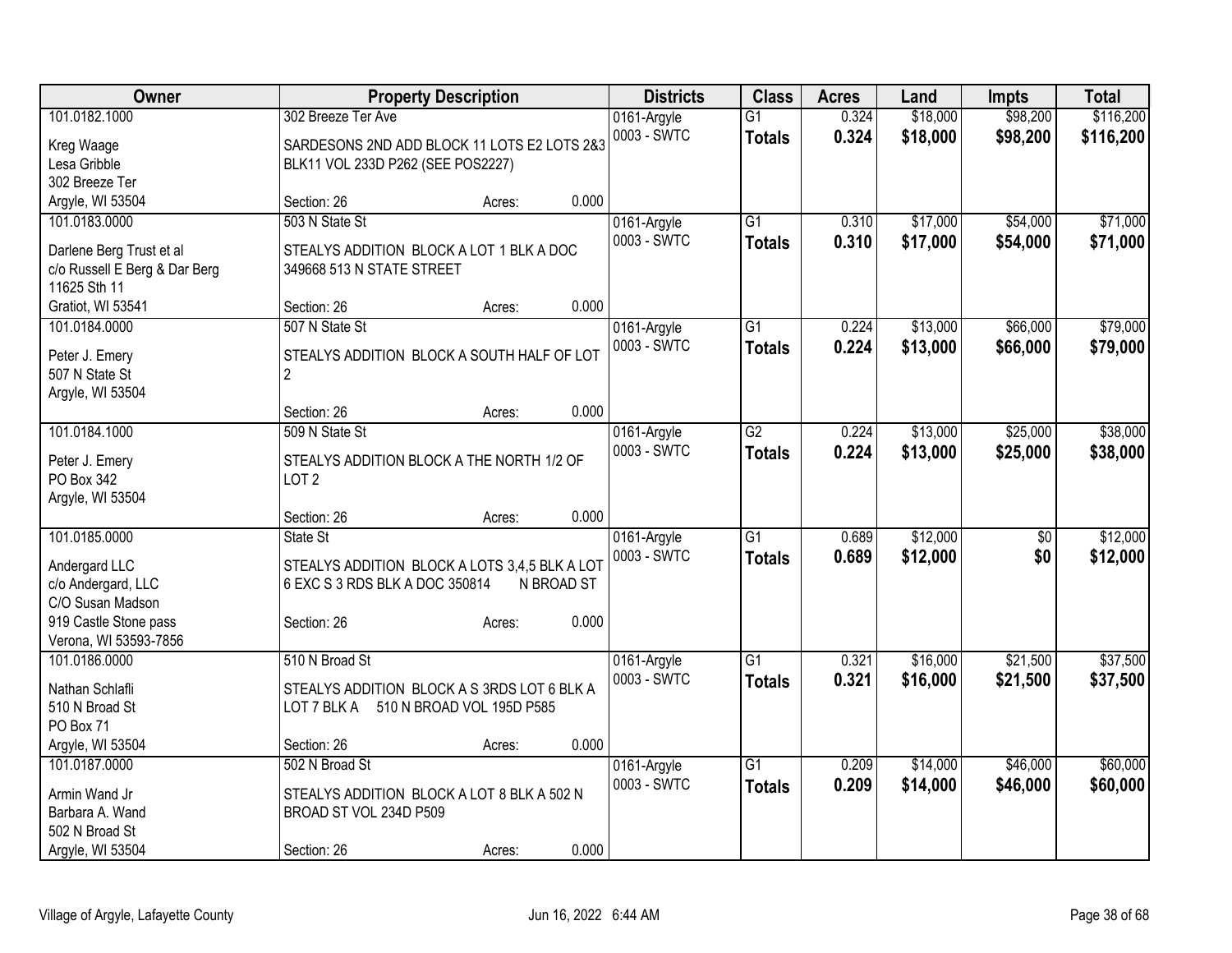| \$62,000<br>101.0188.0000<br>0.275<br>0161-Argyle<br>$\overline{G1}$<br>0003 - SWTC<br>0.275<br>\$15,000<br>\$47,000<br>\$62,000<br><b>Totals</b><br>STEALYS ADDITION BLOCK B LOT 1 BLK B 404 PARK<br>Stephen C. Ableman<br>Jennifer M. Detra<br>ST VOL 238D P877<br>404 Park St<br>0.000<br>Argyle, WI 53504<br>Section: 26<br>Acres:<br>511 N Broad St<br>\$17,000<br>\$67,200<br>\$84,200<br>101.0189.0000<br>0161-Argyle<br>G1<br>0.367<br>0.367<br>\$17,000<br>\$67,200<br>0003 - SWTC<br>\$84,200<br><b>Totals</b><br>Glenn J. Miller<br>STEALYS ADDITION BLOCK B LOT 2 & 3 BLK B 511 N<br>Laura S. Miller<br>BROAD ST DOC 337497<br>511 W Broad St<br>0.000<br>Argyle, WI 53504<br>Section: 26<br>Acres:<br>\$10,000<br><b>Broad St</b><br>\$10,000<br>101.0190.0000<br>0161-Argyle<br>G1<br>0.797<br>$\sqrt{6}$<br>0003 - SWTC<br>0.797<br>\$0<br>\$10,000<br>\$10,000<br><b>Totals</b><br>STEALYS ADDITION BLOCK B LOTS 4, 5, 6 & 7 BLK B<br>Andergard LLC<br>DOC 350814<br>c/o Andergard, LLC<br>N BROAD ST<br>C/O Susan Madson<br>0.000<br>919 Castle Stone pass<br>Section: 26<br>Acres:<br>Verona, WI 53593-7856<br>101.0191.0000<br>\$7,000<br>$\overline{G1}$<br>0.275<br>\$7,000<br><b>Broad St</b><br>0161-Argyle<br>\$0<br>0003 - SWTC<br>0.275<br>\$7,000<br>\$0<br>\$7,000<br><b>Totals</b><br>STEALYS ADDITION BLOCK B LOT 8, N2 LOT 9 BLK E<br>Glenn J. Miller<br>511 N BROAD ST DOC 337497<br>Laura S. Miller<br>511 W Broad St<br>0.000<br>Argyle, WI 53504<br>Section: 26<br>Acres:<br>\$4,000<br>\$4,000<br>101.0192.0000<br><b>Broad St</b><br>0161-Argyle<br>G1<br>0.275<br>$\sqrt[6]{3}$<br>0003 - SWTC<br>0.275<br>\$4,000<br>\$0<br>\$4,000<br><b>Totals</b><br>Glenn J. Miller<br>STEALYS ADDITION BLOCK B S2 LOT 9 BLK B, LOT<br>Laura S. Miller<br>10 BLK B 511 N BROAD ST DOC 337497<br>511 W Broad St<br>0.000<br>Argyle, WI 53504<br>Section: 26<br>Acres:<br>101.0193.0000<br>0161-Argyle<br>$\overline{X4}$<br>4.020<br>$\overline{60}$<br>$\overline{30}$<br><b>Broad St</b><br>$\sqrt{6}$<br>\$0<br>\$0<br>\$0<br>4.020<br>0003 - SWTC<br><b>Totals</b><br>STEALYS ADDITION BLOCK B PARK BLK OF<br>Village of Argyle | Owner              | <b>Property Description</b> | <b>Districts</b> | <b>Class</b> | <b>Acres</b> | Land     | <b>Impts</b> | <b>Total</b> |
|---------------------------------------------------------------------------------------------------------------------------------------------------------------------------------------------------------------------------------------------------------------------------------------------------------------------------------------------------------------------------------------------------------------------------------------------------------------------------------------------------------------------------------------------------------------------------------------------------------------------------------------------------------------------------------------------------------------------------------------------------------------------------------------------------------------------------------------------------------------------------------------------------------------------------------------------------------------------------------------------------------------------------------------------------------------------------------------------------------------------------------------------------------------------------------------------------------------------------------------------------------------------------------------------------------------------------------------------------------------------------------------------------------------------------------------------------------------------------------------------------------------------------------------------------------------------------------------------------------------------------------------------------------------------------------------------------------------------------------------------------------------------------------------------------------------------------------------------------------------------------------------------------------------------------------------------------------------------------------------------------------------------------------------------------------------------------------------------------------------------------------------------------------------|--------------------|-----------------------------|------------------|--------------|--------------|----------|--------------|--------------|
|                                                                                                                                                                                                                                                                                                                                                                                                                                                                                                                                                                                                                                                                                                                                                                                                                                                                                                                                                                                                                                                                                                                                                                                                                                                                                                                                                                                                                                                                                                                                                                                                                                                                                                                                                                                                                                                                                                                                                                                                                                                                                                                                                               |                    | 404 Park Ave                |                  |              |              | \$15,000 | \$47,000     |              |
|                                                                                                                                                                                                                                                                                                                                                                                                                                                                                                                                                                                                                                                                                                                                                                                                                                                                                                                                                                                                                                                                                                                                                                                                                                                                                                                                                                                                                                                                                                                                                                                                                                                                                                                                                                                                                                                                                                                                                                                                                                                                                                                                                               |                    |                             |                  |              |              |          |              |              |
|                                                                                                                                                                                                                                                                                                                                                                                                                                                                                                                                                                                                                                                                                                                                                                                                                                                                                                                                                                                                                                                                                                                                                                                                                                                                                                                                                                                                                                                                                                                                                                                                                                                                                                                                                                                                                                                                                                                                                                                                                                                                                                                                                               |                    |                             |                  |              |              |          |              |              |
|                                                                                                                                                                                                                                                                                                                                                                                                                                                                                                                                                                                                                                                                                                                                                                                                                                                                                                                                                                                                                                                                                                                                                                                                                                                                                                                                                                                                                                                                                                                                                                                                                                                                                                                                                                                                                                                                                                                                                                                                                                                                                                                                                               |                    |                             |                  |              |              |          |              |              |
|                                                                                                                                                                                                                                                                                                                                                                                                                                                                                                                                                                                                                                                                                                                                                                                                                                                                                                                                                                                                                                                                                                                                                                                                                                                                                                                                                                                                                                                                                                                                                                                                                                                                                                                                                                                                                                                                                                                                                                                                                                                                                                                                                               |                    |                             |                  |              |              |          |              |              |
|                                                                                                                                                                                                                                                                                                                                                                                                                                                                                                                                                                                                                                                                                                                                                                                                                                                                                                                                                                                                                                                                                                                                                                                                                                                                                                                                                                                                                                                                                                                                                                                                                                                                                                                                                                                                                                                                                                                                                                                                                                                                                                                                                               |                    |                             |                  |              |              |          |              |              |
|                                                                                                                                                                                                                                                                                                                                                                                                                                                                                                                                                                                                                                                                                                                                                                                                                                                                                                                                                                                                                                                                                                                                                                                                                                                                                                                                                                                                                                                                                                                                                                                                                                                                                                                                                                                                                                                                                                                                                                                                                                                                                                                                                               |                    |                             |                  |              |              |          |              |              |
|                                                                                                                                                                                                                                                                                                                                                                                                                                                                                                                                                                                                                                                                                                                                                                                                                                                                                                                                                                                                                                                                                                                                                                                                                                                                                                                                                                                                                                                                                                                                                                                                                                                                                                                                                                                                                                                                                                                                                                                                                                                                                                                                                               |                    |                             |                  |              |              |          |              |              |
|                                                                                                                                                                                                                                                                                                                                                                                                                                                                                                                                                                                                                                                                                                                                                                                                                                                                                                                                                                                                                                                                                                                                                                                                                                                                                                                                                                                                                                                                                                                                                                                                                                                                                                                                                                                                                                                                                                                                                                                                                                                                                                                                                               |                    |                             |                  |              |              |          |              |              |
|                                                                                                                                                                                                                                                                                                                                                                                                                                                                                                                                                                                                                                                                                                                                                                                                                                                                                                                                                                                                                                                                                                                                                                                                                                                                                                                                                                                                                                                                                                                                                                                                                                                                                                                                                                                                                                                                                                                                                                                                                                                                                                                                                               |                    |                             |                  |              |              |          |              |              |
|                                                                                                                                                                                                                                                                                                                                                                                                                                                                                                                                                                                                                                                                                                                                                                                                                                                                                                                                                                                                                                                                                                                                                                                                                                                                                                                                                                                                                                                                                                                                                                                                                                                                                                                                                                                                                                                                                                                                                                                                                                                                                                                                                               |                    |                             |                  |              |              |          |              |              |
|                                                                                                                                                                                                                                                                                                                                                                                                                                                                                                                                                                                                                                                                                                                                                                                                                                                                                                                                                                                                                                                                                                                                                                                                                                                                                                                                                                                                                                                                                                                                                                                                                                                                                                                                                                                                                                                                                                                                                                                                                                                                                                                                                               |                    |                             |                  |              |              |          |              |              |
|                                                                                                                                                                                                                                                                                                                                                                                                                                                                                                                                                                                                                                                                                                                                                                                                                                                                                                                                                                                                                                                                                                                                                                                                                                                                                                                                                                                                                                                                                                                                                                                                                                                                                                                                                                                                                                                                                                                                                                                                                                                                                                                                                               |                    |                             |                  |              |              |          |              |              |
|                                                                                                                                                                                                                                                                                                                                                                                                                                                                                                                                                                                                                                                                                                                                                                                                                                                                                                                                                                                                                                                                                                                                                                                                                                                                                                                                                                                                                                                                                                                                                                                                                                                                                                                                                                                                                                                                                                                                                                                                                                                                                                                                                               |                    |                             |                  |              |              |          |              |              |
|                                                                                                                                                                                                                                                                                                                                                                                                                                                                                                                                                                                                                                                                                                                                                                                                                                                                                                                                                                                                                                                                                                                                                                                                                                                                                                                                                                                                                                                                                                                                                                                                                                                                                                                                                                                                                                                                                                                                                                                                                                                                                                                                                               |                    |                             |                  |              |              |          |              |              |
|                                                                                                                                                                                                                                                                                                                                                                                                                                                                                                                                                                                                                                                                                                                                                                                                                                                                                                                                                                                                                                                                                                                                                                                                                                                                                                                                                                                                                                                                                                                                                                                                                                                                                                                                                                                                                                                                                                                                                                                                                                                                                                                                                               |                    |                             |                  |              |              |          |              |              |
|                                                                                                                                                                                                                                                                                                                                                                                                                                                                                                                                                                                                                                                                                                                                                                                                                                                                                                                                                                                                                                                                                                                                                                                                                                                                                                                                                                                                                                                                                                                                                                                                                                                                                                                                                                                                                                                                                                                                                                                                                                                                                                                                                               |                    |                             |                  |              |              |          |              |              |
|                                                                                                                                                                                                                                                                                                                                                                                                                                                                                                                                                                                                                                                                                                                                                                                                                                                                                                                                                                                                                                                                                                                                                                                                                                                                                                                                                                                                                                                                                                                                                                                                                                                                                                                                                                                                                                                                                                                                                                                                                                                                                                                                                               |                    |                             |                  |              |              |          |              |              |
|                                                                                                                                                                                                                                                                                                                                                                                                                                                                                                                                                                                                                                                                                                                                                                                                                                                                                                                                                                                                                                                                                                                                                                                                                                                                                                                                                                                                                                                                                                                                                                                                                                                                                                                                                                                                                                                                                                                                                                                                                                                                                                                                                               |                    |                             |                  |              |              |          |              |              |
|                                                                                                                                                                                                                                                                                                                                                                                                                                                                                                                                                                                                                                                                                                                                                                                                                                                                                                                                                                                                                                                                                                                                                                                                                                                                                                                                                                                                                                                                                                                                                                                                                                                                                                                                                                                                                                                                                                                                                                                                                                                                                                                                                               |                    |                             |                  |              |              |          |              |              |
|                                                                                                                                                                                                                                                                                                                                                                                                                                                                                                                                                                                                                                                                                                                                                                                                                                                                                                                                                                                                                                                                                                                                                                                                                                                                                                                                                                                                                                                                                                                                                                                                                                                                                                                                                                                                                                                                                                                                                                                                                                                                                                                                                               |                    |                             |                  |              |              |          |              |              |
|                                                                                                                                                                                                                                                                                                                                                                                                                                                                                                                                                                                                                                                                                                                                                                                                                                                                                                                                                                                                                                                                                                                                                                                                                                                                                                                                                                                                                                                                                                                                                                                                                                                                                                                                                                                                                                                                                                                                                                                                                                                                                                                                                               |                    |                             |                  |              |              |          |              |              |
|                                                                                                                                                                                                                                                                                                                                                                                                                                                                                                                                                                                                                                                                                                                                                                                                                                                                                                                                                                                                                                                                                                                                                                                                                                                                                                                                                                                                                                                                                                                                                                                                                                                                                                                                                                                                                                                                                                                                                                                                                                                                                                                                                               |                    |                             |                  |              |              |          |              |              |
|                                                                                                                                                                                                                                                                                                                                                                                                                                                                                                                                                                                                                                                                                                                                                                                                                                                                                                                                                                                                                                                                                                                                                                                                                                                                                                                                                                                                                                                                                                                                                                                                                                                                                                                                                                                                                                                                                                                                                                                                                                                                                                                                                               |                    |                             |                  |              |              |          |              |              |
|                                                                                                                                                                                                                                                                                                                                                                                                                                                                                                                                                                                                                                                                                                                                                                                                                                                                                                                                                                                                                                                                                                                                                                                                                                                                                                                                                                                                                                                                                                                                                                                                                                                                                                                                                                                                                                                                                                                                                                                                                                                                                                                                                               |                    |                             |                  |              |              |          |              |              |
|                                                                                                                                                                                                                                                                                                                                                                                                                                                                                                                                                                                                                                                                                                                                                                                                                                                                                                                                                                                                                                                                                                                                                                                                                                                                                                                                                                                                                                                                                                                                                                                                                                                                                                                                                                                                                                                                                                                                                                                                                                                                                                                                                               |                    |                             |                  |              |              |          |              |              |
|                                                                                                                                                                                                                                                                                                                                                                                                                                                                                                                                                                                                                                                                                                                                                                                                                                                                                                                                                                                                                                                                                                                                                                                                                                                                                                                                                                                                                                                                                                                                                                                                                                                                                                                                                                                                                                                                                                                                                                                                                                                                                                                                                               |                    |                             |                  |              |              |          |              |              |
|                                                                                                                                                                                                                                                                                                                                                                                                                                                                                                                                                                                                                                                                                                                                                                                                                                                                                                                                                                                                                                                                                                                                                                                                                                                                                                                                                                                                                                                                                                                                                                                                                                                                                                                                                                                                                                                                                                                                                                                                                                                                                                                                                               |                    |                             |                  |              |              |          |              |              |
|                                                                                                                                                                                                                                                                                                                                                                                                                                                                                                                                                                                                                                                                                                                                                                                                                                                                                                                                                                                                                                                                                                                                                                                                                                                                                                                                                                                                                                                                                                                                                                                                                                                                                                                                                                                                                                                                                                                                                                                                                                                                                                                                                               |                    |                             |                  |              |              |          |              |              |
|                                                                                                                                                                                                                                                                                                                                                                                                                                                                                                                                                                                                                                                                                                                                                                                                                                                                                                                                                                                                                                                                                                                                                                                                                                                                                                                                                                                                                                                                                                                                                                                                                                                                                                                                                                                                                                                                                                                                                                                                                                                                                                                                                               | 401 E Milwaukee St | STEALYS ADD VOL 57, P157    |                  |              |              |          |              |              |
| PO Box 246                                                                                                                                                                                                                                                                                                                                                                                                                                                                                                                                                                                                                                                                                                                                                                                                                                                                                                                                                                                                                                                                                                                                                                                                                                                                                                                                                                                                                                                                                                                                                                                                                                                                                                                                                                                                                                                                                                                                                                                                                                                                                                                                                    |                    |                             |                  |              |              |          |              |              |
| 0.000<br>Argyle, WI 53504<br>Section: 26<br>Acres:                                                                                                                                                                                                                                                                                                                                                                                                                                                                                                                                                                                                                                                                                                                                                                                                                                                                                                                                                                                                                                                                                                                                                                                                                                                                                                                                                                                                                                                                                                                                                                                                                                                                                                                                                                                                                                                                                                                                                                                                                                                                                                            |                    |                             |                  |              |              |          |              |              |
| X4<br>0.623<br>$\sqrt{50}$<br>101.0194.0000<br>417 Breeze Ter Ave<br>0161-Argyle<br>$\overline{60}$<br>$\overline{50}$                                                                                                                                                                                                                                                                                                                                                                                                                                                                                                                                                                                                                                                                                                                                                                                                                                                                                                                                                                                                                                                                                                                                                                                                                                                                                                                                                                                                                                                                                                                                                                                                                                                                                                                                                                                                                                                                                                                                                                                                                                        |                    |                             |                  |              |              |          |              |              |
| 0.623<br>\$0<br>\$0<br>\$0 <br>0003 - SWTC<br><b>Totals</b>                                                                                                                                                                                                                                                                                                                                                                                                                                                                                                                                                                                                                                                                                                                                                                                                                                                                                                                                                                                                                                                                                                                                                                                                                                                                                                                                                                                                                                                                                                                                                                                                                                                                                                                                                                                                                                                                                                                                                                                                                                                                                                   |                    |                             |                  |              |              |          |              |              |
| CONWAYS ADDITION BLOCK 1 LOTS 1,2,3 BLK 1 VOI<br>Village of Argyle<br>401 E Milwaukee St                                                                                                                                                                                                                                                                                                                                                                                                                                                                                                                                                                                                                                                                                                                                                                                                                                                                                                                                                                                                                                                                                                                                                                                                                                                                                                                                                                                                                                                                                                                                                                                                                                                                                                                                                                                                                                                                                                                                                                                                                                                                      |                    |                             |                  |              |              |          |              |              |
| 77D, P15<br>PO Box 246                                                                                                                                                                                                                                                                                                                                                                                                                                                                                                                                                                                                                                                                                                                                                                                                                                                                                                                                                                                                                                                                                                                                                                                                                                                                                                                                                                                                                                                                                                                                                                                                                                                                                                                                                                                                                                                                                                                                                                                                                                                                                                                                        |                    |                             |                  |              |              |          |              |              |
| 0.000<br>Argyle, WI 53504<br>Section: 26<br>Acres:                                                                                                                                                                                                                                                                                                                                                                                                                                                                                                                                                                                                                                                                                                                                                                                                                                                                                                                                                                                                                                                                                                                                                                                                                                                                                                                                                                                                                                                                                                                                                                                                                                                                                                                                                                                                                                                                                                                                                                                                                                                                                                            |                    |                             |                  |              |              |          |              |              |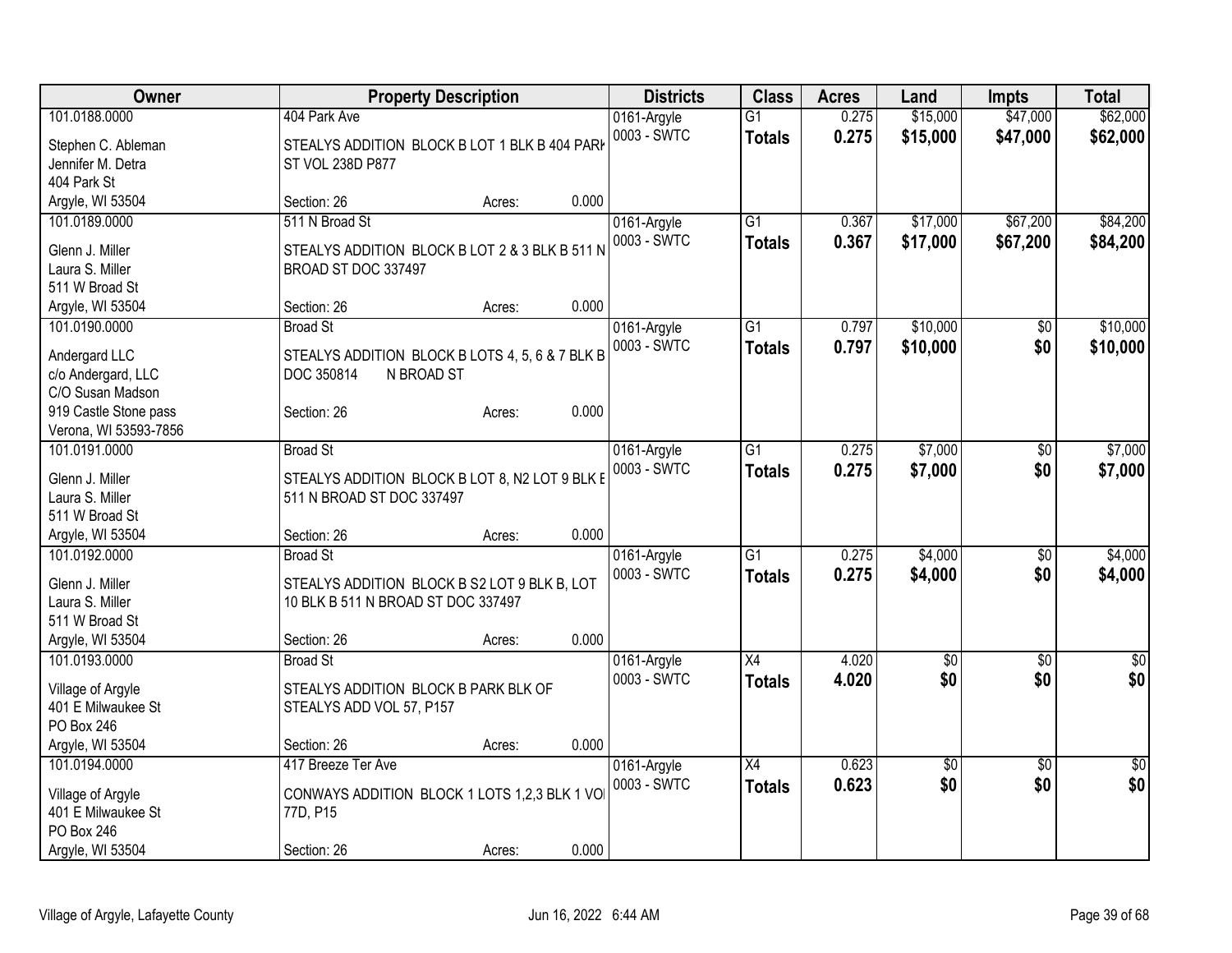| Owner                               | <b>Property Description</b>              |                 | <b>Districts</b> | <b>Class</b>    | <b>Acres</b> | Land     | <b>Impts</b>    | <b>Total</b> |
|-------------------------------------|------------------------------------------|-----------------|------------------|-----------------|--------------|----------|-----------------|--------------|
| 101.0195.0000                       | 313 Breeze Ter Ave                       |                 | 0161-Argyle      | $\overline{G1}$ | 0.200        | \$12,000 | \$97,000        | \$109,000    |
| Dana C. Wyttenbach                  | CONWAYS ADDITION BLOCK 2 LOT 1 BLK 2 313 |                 | 0003 - SWTC      | <b>Totals</b>   | 0.200        | \$12,000 | \$97,000        | \$109,000    |
| c/o Dana C. Wyttenbach              | BREEZE TERR DOC 338756                   |                 |                  |                 |              |          |                 |              |
| 313 Breeze Ter                      |                                          |                 |                  |                 |              |          |                 |              |
| Argyle, WI 53504                    | Section: 26                              | 0.000<br>Acres: |                  |                 |              |          |                 |              |
| 101.0195.1000                       | 307 Breeze Ter Ave                       |                 | 0161-Argyle      | $\overline{G1}$ | 0.200        | \$12,000 | \$90,500        | \$102,500    |
| Brandon W. Berget                   | CONWAYS ADDITION BLOCK 2 LOT 2 BLK 2 307 |                 | 0003 - SWTC      | <b>Totals</b>   | 0.200        | \$12,000 | \$90,500        | \$102,500    |
| 307 Breeze Ter                      | BREEZE TERR VOL 244D P758                |                 |                  |                 |              |          |                 |              |
| Argyle, WI 53504                    |                                          |                 |                  |                 |              |          |                 |              |
|                                     | Section: 26                              | 0.000<br>Acres: |                  |                 |              |          |                 |              |
| 101.0196.0000                       | 305 Breeze Ter Ave                       |                 | 0161-Argyle      | G1              | 0.200        | \$12,000 | \$54,000        | \$66,000     |
| Sarah K. Soper                      | CONWAYS ADDITION BLOCK 2 LOT 3 BLK 2 305 |                 | 0003 - SWTC      | <b>Totals</b>   | 0.200        | \$12,000 | \$54,000        | \$66,000     |
| 305 Breeze Ter                      | BREEZE TERR DOC 342498                   |                 |                  |                 |              |          |                 |              |
| Argyle, WI 53504                    |                                          |                 |                  |                 |              |          |                 |              |
|                                     | Section: 26                              | 0.000<br>Acres: |                  |                 |              |          |                 |              |
| 101.0197.0000                       | 303 Breeze Ter Ave                       |                 | 0161-Argyle      | G1              | 0.200        | \$12,000 | \$68,000        | \$80,000     |
|                                     |                                          |                 | 0003 - SWTC      | <b>Totals</b>   | 0.200        | \$12,000 | \$68,000        | \$80,000     |
| Dale A. Wilhelmson                  | CONWAYS ADDITION BLOCK 2 LOT 4 BLK 2 303 |                 |                  |                 |              |          |                 |              |
| 303 Breeze Ter                      | BREEZE TERR VOL 232D P155                |                 |                  |                 |              |          |                 |              |
| Argyle, WI 53504                    |                                          |                 |                  |                 |              |          |                 |              |
|                                     | Section: 26                              | 0.000<br>Acres: |                  |                 |              |          |                 |              |
| 101.0198.0000                       | 205 Breeze Ter Ave                       |                 | 0161-Argyle      | $\overline{G1}$ | 0.200        | \$12,000 | \$77,000        | \$89,000     |
| Elizabeth Gierhart                  | CONWAYS ADDITION BLOCK 2 LOT 6 BLK 2 205 |                 | 0003 - SWTC      | <b>Totals</b>   | 0.200        | \$12,000 | \$77,000        | \$89,000     |
| Delton N. Fransen                   | BREEZE TERR VOL 218D P31                 |                 |                  |                 |              |          |                 |              |
| 205 Breeze Ter                      |                                          |                 |                  |                 |              |          |                 |              |
| Argyle, WI 53504                    | Section: 26                              | 0.000<br>Acres: |                  |                 |              |          |                 |              |
| 101.0198.1000                       | <b>Breeze</b> Ter                        |                 | 0161-Argyle      | $\overline{G1}$ | 0.200        | \$7,000  | $\overline{50}$ | \$7,000      |
| Elizabeth Gierhart                  | CONWAY'S ADDITION BLK 2 LOT 5 BLK 2 205  |                 | 0003 - SWTC      | <b>Totals</b>   | 0.200        | \$7,000  | \$0             | \$7,000      |
| Delton N. Fransen                   | BREEZE TERR VOL 218D P31                 |                 |                  |                 |              |          |                 |              |
| 205 Breeze Ter                      |                                          |                 |                  |                 |              |          |                 |              |
| Argyle, WI 53504                    | Section: 26                              | 0.000<br>Acres: |                  |                 |              |          |                 |              |
| 101.0199.0000                       | 201 Breeze Ter Ave                       |                 | 0161-Argyle      | $\overline{G1}$ | 0.200        | \$12,000 | \$53,000        | \$65,000     |
|                                     | CONWAYS ADDITION BLOCK 2 LOT 7 BLK 2 201 |                 | 0003 - SWTC      | <b>Totals</b>   | 0.200        | \$12,000 | \$53,000        | \$65,000     |
| Hollis D. Kleier<br>Joyce M. Kleier | BREEZE TERR VOL 221D P397                |                 |                  |                 |              |          |                 |              |
| 201 Breeze Ter                      |                                          |                 |                  |                 |              |          |                 |              |
| Argyle, WI 53504                    | Section: 26                              | 0.000<br>Acres: |                  |                 |              |          |                 |              |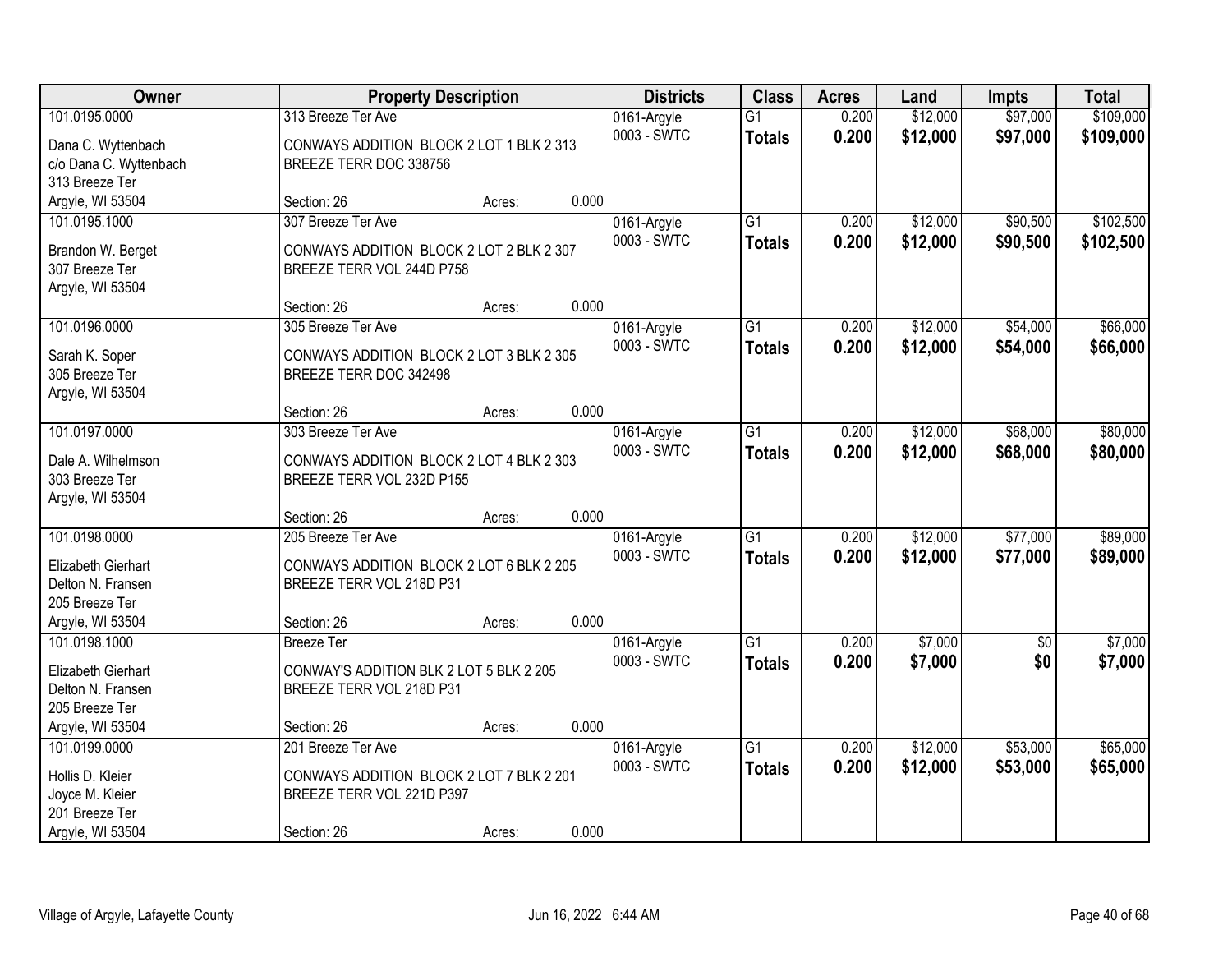| Owner                                      |                                              | <b>Property Description</b> |       | <b>Districts</b> | <b>Class</b>    | <b>Acres</b> | Land     | <b>Impts</b>    | <b>Total</b> |
|--------------------------------------------|----------------------------------------------|-----------------------------|-------|------------------|-----------------|--------------|----------|-----------------|--------------|
| 101.0200.0000                              | 117 Breeze Ter Ave                           |                             |       | 0161-Argyle      | $\overline{G1}$ | 0.252        | \$14,000 | \$74,900        | \$88,900     |
| Charles W. Tregembo                        | CONWAYS ADDITION BLOCK 2 S 1RD OF LOT 8 BLK  |                             |       | 0003 - SWTC      | <b>Totals</b>   | 0.252        | \$14,000 | \$74,900        | \$88,900     |
| Stacy A. Wahl                              | 2 LOT 9 BLK 2 117 BREEZE TER VOL 236D P90    |                             |       |                  |                 |              |          |                 |              |
| 117 Breeze Ter                             |                                              |                             |       |                  |                 |              |          |                 |              |
| Argyle, WI 53504                           | Section: 26                                  | Acres:                      | 0.000 |                  |                 |              |          |                 |              |
| 101.0202.0000                              | 809 North St                                 |                             |       | 0161-Argyle      | $\overline{G1}$ | 0.358        | \$16,000 | \$29,200        | \$45,200     |
| Kimberly R. Haynes                         | <b>GRANDVIEW ADDITION BLOCK 1 LOT 1</b>      |                             |       | 0003 - SWTC      | Totals          | 0.358        | \$16,000 | \$29,200        | \$45,200     |
| 809 North St                               |                                              |                             |       |                  |                 |              |          |                 |              |
| Argyle, WI 53504                           |                                              |                             |       |                  |                 |              |          |                 |              |
|                                            | Section: 26                                  | Acres:                      | 0.000 |                  |                 |              |          |                 |              |
| 101.0204.0000                              | 905 North St                                 |                             |       | 0161-Argyle      | G1              | 0.339        | \$16,000 | \$116,600       | \$132,600    |
|                                            |                                              |                             |       | 0003 - SWTC      | <b>Totals</b>   | 0.339        | \$16,000 | \$116,600       | \$132,600    |
| Ismael C. Hinojosa                         | GRANDVIEW ADDITION BLOCK 1 LOT 3 BLK 1 EXC N |                             |       |                  |                 |              |          |                 |              |
| Betty Jo Granberg-Hinojosa<br>905 North St | 50FT E16 FT OF S176 FT LOT 2 DOC 341613      |                             |       |                  |                 |              |          |                 |              |
| Argyle, WI 53504                           | Section: 26                                  | Acres:                      | 0.000 |                  |                 |              |          |                 |              |
| 101.0205.0000                              | 907 North St                                 |                             |       | 0161-Argyle      | G1              | 0.529        | \$20,000 | \$151,200       | \$171,200    |
|                                            |                                              |                             |       | 0003 - SWTC      | <b>Totals</b>   | 0.529        | \$20,000 | \$151,200       | \$171,200    |
| Jason A. Flannery                          | GRANDVIEW ADDITION BLOCK 1 LOT 4 & W2 LOT 5  |                             |       |                  |                 |              |          |                 |              |
| 907 North St                               | BLK 1 907 NORTH ST DOC 349674                |                             |       |                  |                 |              |          |                 |              |
| Argyle, WI 53504                           |                                              |                             |       |                  |                 |              |          |                 |              |
|                                            | Section: 26                                  | Acres:                      | 0.000 |                  |                 |              |          |                 |              |
| 101.0207.0000                              | 911 North St                                 |                             |       | 0161-Argyle      | $\overline{G1}$ | 0.532        | \$20,000 | \$122,500       | \$142,500    |
| Allan K. Olson                             | GRANDVIEW ADDITION BLOCK 1 E2 LOT 5 BLK 1,   |                             |       | 0003 - SWTC      | Totals          | 0.532        | \$20,000 | \$122,500       | \$142,500    |
| Ranee Lynn Olson                           | LOT 6 BLK 1 911 NORTH ST VOL 208D P488       |                             |       |                  |                 |              |          |                 |              |
| 911 North St                               |                                              |                             |       |                  |                 |              |          |                 |              |
| Argyle, WI 53504                           | Section: 26                                  | Acres:                      | 0.000 |                  |                 |              |          |                 |              |
| 101.0208.0000                              | 915 North St                                 |                             |       | 0161-Argyle      | $\overline{G1}$ | 0.354        | \$15,000 | \$78,000        | \$93,000     |
| Kathy J. Gouge                             | GRANDVIEW ADDITION BLOCK 1 LOT 7 BLK 1 915   |                             |       | 0003 - SWTC      | <b>Totals</b>   | 0.354        | \$15,000 | \$78,000        | \$93,000     |
| 915 North St                               | NORTH ST VOL 211D P122                       |                             |       |                  |                 |              |          |                 |              |
| Argyle, WI 53504                           |                                              |                             |       |                  |                 |              |          |                 |              |
|                                            | Section: 26                                  | Acres:                      | 0.000 |                  |                 |              |          |                 |              |
| 101.0209.0000                              | 318 Grandview Ave                            |                             |       | 0161-Argyle      | $\overline{G1}$ | 0.191        | \$11,000 | $\overline{50}$ | \$11,000     |
| Jon A. Hendrickson                         | <b>GRANDVIEW ADDITION BLOCK 2 LOT 1</b>      |                             |       | 0003 - SWTC      | <b>Totals</b>   | 0.191        | \$11,000 | \$0             | \$11,000     |
| c/o Jon A. Hendrickson                     |                                              |                             |       |                  |                 |              |          |                 |              |
| 316 Grandview Ave                          |                                              |                             |       |                  |                 |              |          |                 |              |
| Argyle, WI 53504                           | Section: 26                                  | Acres:                      | 0.000 |                  |                 |              |          |                 |              |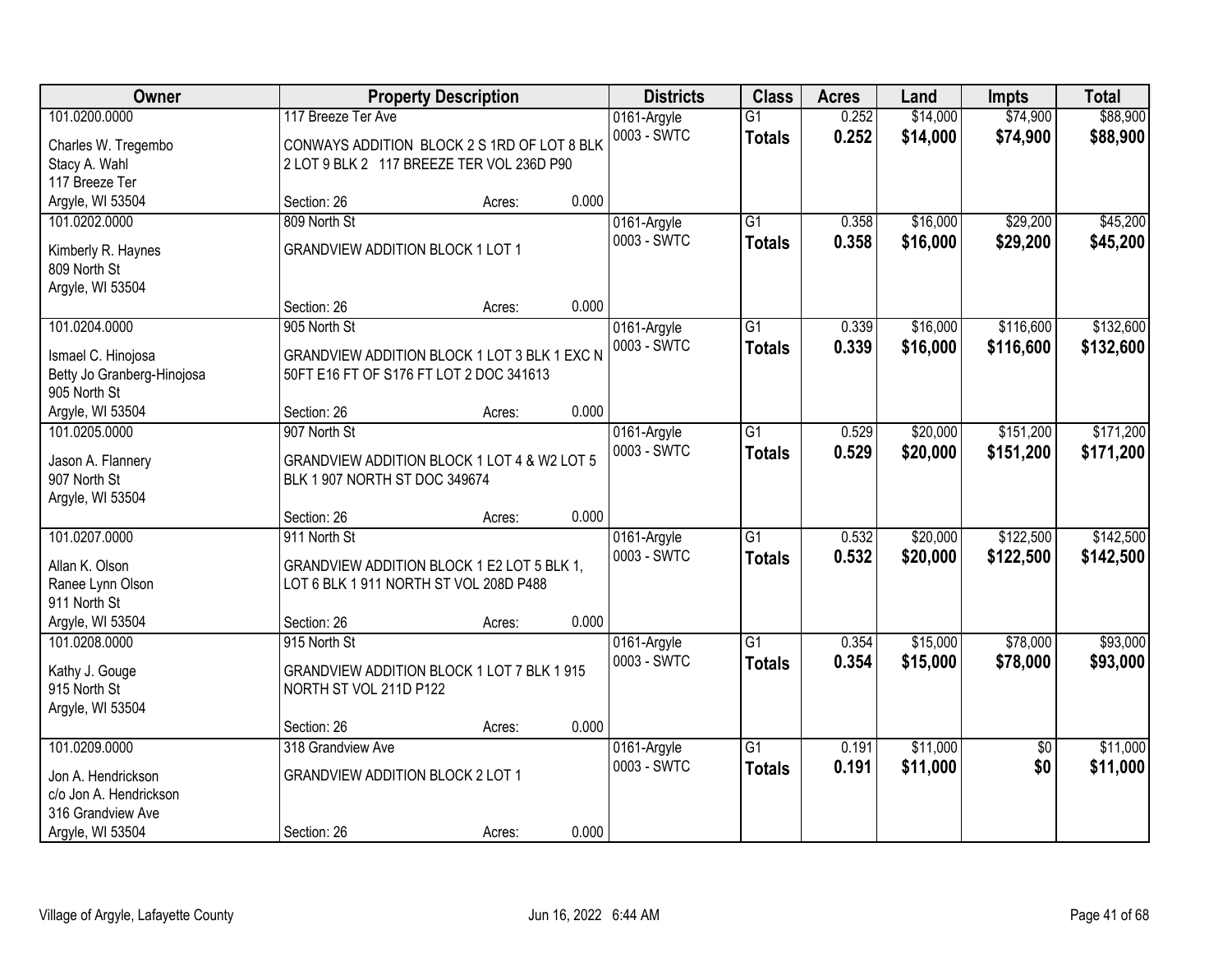| Owner                             | <b>Property Description</b>                |        |       | <b>Districts</b>           | <b>Class</b>    | <b>Acres</b> | Land     | <b>Impts</b> | <b>Total</b> |
|-----------------------------------|--------------------------------------------|--------|-------|----------------------------|-----------------|--------------|----------|--------------|--------------|
| 101.0209.1000                     | 316 Grandview Ave                          |        |       | 0161-Argyle                | $\overline{G1}$ | 0.191        | \$11,000 | \$107,500    | \$118,500    |
| Jon A. Hendrickson                | <b>GRANDVIEW ADDITION BLOCK 2 LOT 2</b>    |        |       | 0003 - SWTC                | <b>Totals</b>   | 0.191        | \$11,000 | \$107,500    | \$118,500    |
| c/o Jon A. Hendrickson            |                                            |        |       |                            |                 |              |          |              |              |
| 316 Grandview Ave                 |                                            |        |       |                            |                 |              |          |              |              |
| Argyle, WI 53504                  | Section: 26                                | Acres: | 0.000 |                            |                 |              |          |              |              |
| 101.0210.0000                     | 314 Grandview Ave                          |        |       | 0161-Argyle                | $\overline{G1}$ | 0.191        | \$11,000 | \$45,000     | \$56,000     |
| 314 Grandview Avenue Land Trust   | <b>GRANDVIEW ADDITION BLOCK 2 LOT 3</b>    |        |       | 0003 - SWTC                | <b>Totals</b>   | 0.191        | \$11,000 | \$45,000     | \$56,000     |
| 201 Breeze Ter                    |                                            |        |       |                            |                 |              |          |              |              |
| Argyle, WI 53504                  |                                            |        |       |                            |                 |              |          |              |              |
|                                   | Section: 26                                | Acres: | 0.000 |                            |                 |              |          |              |              |
| 101.0210.1000                     | 310 Grandview Ave                          |        |       | 0161-Argyle                | $\overline{G1}$ | 0.191        | \$11,000 | \$64,500     | \$75,500     |
|                                   |                                            |        |       | 0003 - SWTC                | <b>Totals</b>   | 0.191        | \$11,000 | \$64,500     | \$75,500     |
| Garret D. Crandall                | <b>GRANDVIEW ADDITION BLOCK 2 LOT 4</b>    |        |       |                            |                 |              |          |              |              |
| Jana D. Crandall                  |                                            |        |       |                            |                 |              |          |              |              |
| 310 Grandview Ave                 | Section: 26                                |        | 0.000 |                            |                 |              |          |              |              |
| Argyle, WI 53504<br>101.0211.0000 | 206 Grandview Ave                          | Acres: |       |                            | $\overline{G1}$ | 0.191        | \$11,000 | \$96,000     | \$107,000    |
|                                   |                                            |        |       | 0161-Argyle<br>0003 - SWTC |                 |              |          |              |              |
| Lavonne M. Penniston              | <b>GRANDVIEW ADDITION BLOCK 2 LOT 5</b>    |        |       |                            | <b>Totals</b>   | 0.191        | \$11,000 | \$96,000     | \$107,000    |
| 206 Grandview Ave                 |                                            |        |       |                            |                 |              |          |              |              |
| PO Box 252                        |                                            |        |       |                            |                 |              |          |              |              |
| Argyle, WI 53504                  | Section: 26                                | Acres: | 0.000 |                            |                 |              |          |              |              |
| 101.0212.0000                     | 206 Grandview Ave                          |        |       | 0161-Argyle                | $\overline{G1}$ | 0.191        | \$9,000  | \$6,400      | \$15,400     |
| Lavonne M. Penniston              | GRANDVIEW ADDITION BLOCK 2 LOT 6 BLK 2 206 |        |       | 0003 - SWTC                | <b>Totals</b>   | 0.191        | \$9,000  | \$6,400      | \$15,400     |
| 206 Grandview Ave                 | GRANDVIEW AVE VOL 244D P937                |        |       |                            |                 |              |          |              |              |
| PO Box 252                        |                                            |        |       |                            |                 |              |          |              |              |
| Argyle, WI 53504                  | Section: 26                                | Acres: | 0.000 |                            |                 |              |          |              |              |
| 101.0213.0000                     | 809 Highland St                            |        |       | 0161-Argyle                | $\overline{G1}$ | 0.191        | \$11,000 | \$52,600     | \$63,600     |
| Mark B. Scheppele                 | GRANDVIEW ADDITION BLOCK 2 LOT 7 BLK 2 809 |        |       | 0003 - SWTC                | <b>Totals</b>   | 0.191        | \$11,000 | \$52,600     | \$63,600     |
| Julie A. Scheppele                | HIGHLAND VOL 211D P968                     |        |       |                            |                 |              |          |              |              |
| 809 23rd St                       |                                            |        |       |                            |                 |              |          |              |              |
| Monroe, WI 53566                  | Section: 26                                | Acres: | 0.000 |                            |                 |              |          |              |              |
| 101.0213.1000                     | 321 Grandview Ave                          |        |       | 0161-Argyle                | G1              | 0.191        | \$11,000 | \$134,100    | \$145,100    |
|                                   |                                            |        |       | 0003 - SWTC                | <b>Totals</b>   | 0.191        | \$11,000 | \$134,100    | \$145,100    |
| Thomas G. Moore<br>Patricia Moore | <b>GRANDVIEW ADDITION BLOCK 3 LOT 1</b>    |        |       |                            |                 |              |          |              |              |
| 321 Grandview Ave                 |                                            |        |       |                            |                 |              |          |              |              |
| PO Box 104                        | Section: 26                                | Acres: | 0.000 |                            |                 |              |          |              |              |
| Argyle, WI 53504                  |                                            |        |       |                            |                 |              |          |              |              |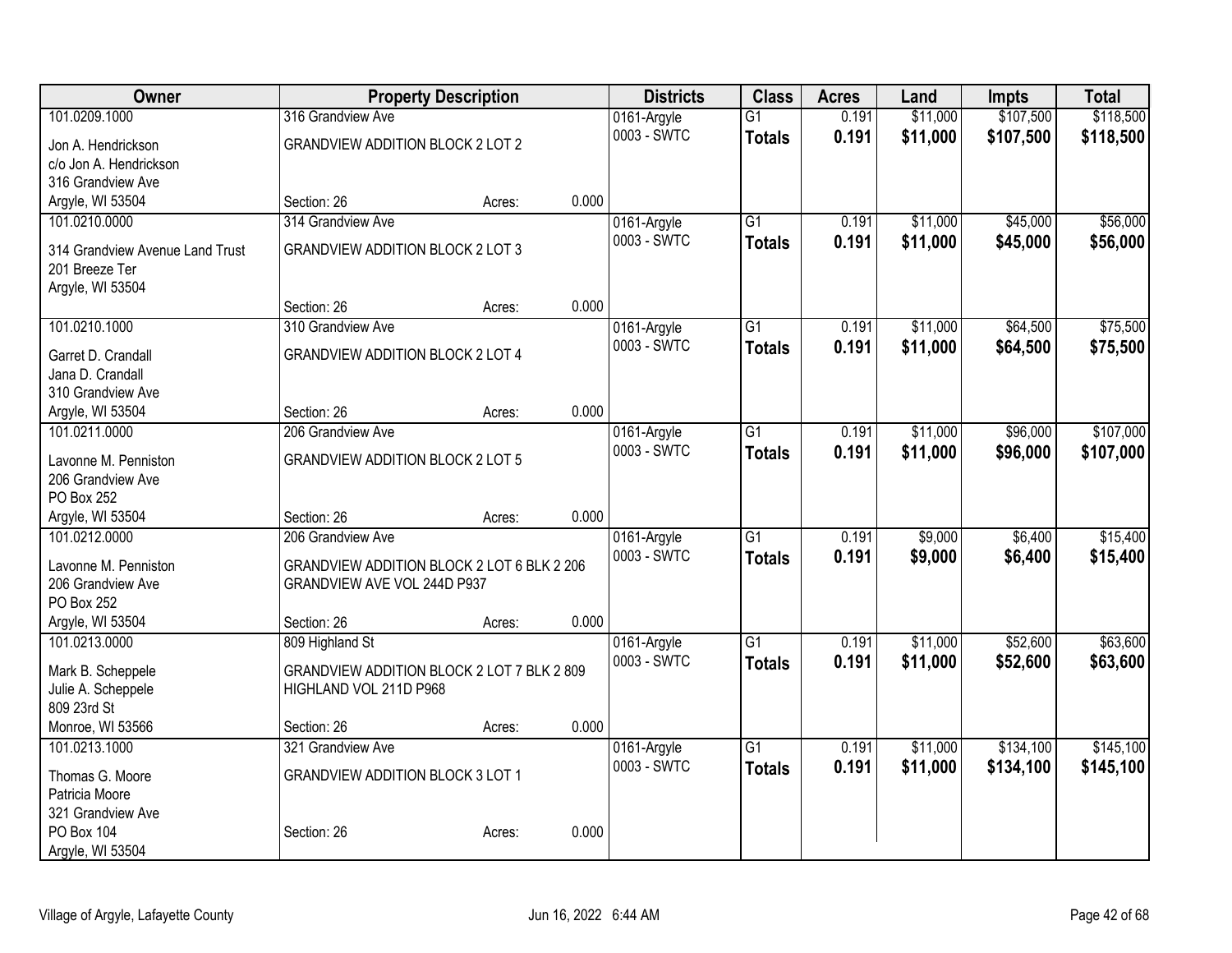| Owner                      | <b>Property Description</b>                    | <b>Districts</b> | <b>Class</b>    | <b>Acres</b> | Land     | <b>Impts</b>  | <b>Total</b> |
|----------------------------|------------------------------------------------|------------------|-----------------|--------------|----------|---------------|--------------|
| 101.0214.0000              | 212 N Fairview Ave                             | 0161-Argyle      | $\overline{G1}$ | 0.477        | \$20,000 | \$69,900      | \$89,900     |
| William C. Goepfert        | GRANDVIEW ADDITION BLOCK 3 LOTS 13 & 14 BLK 3  | 0003 - SWTC      | <b>Totals</b>   | 0.477        | \$20,000 | \$69,900      | \$89,900     |
| Carol E. Goepfert          | AND N2 LOT 12 BLK 3 VOL 231D P999 212 N        |                  |                 |              |          |               |              |
| 212 N Fairview Ave         | <b>FAIRVIEW AVE</b>                            |                  |                 |              |          |               |              |
| Argyle, WI 53504           | 0.000<br>Section: 26<br>Acres:                 |                  |                 |              |          |               |              |
| 101.0215.0000              | 313 Grandview Ave                              | 0161-Argyle      | G1              | 0.573        | \$17,000 | \$109,000     | \$126,000    |
|                            |                                                | 0003 - SWTC      | <b>Totals</b>   | 0.573        | \$17,000 | \$109,000     | \$126,000    |
| Tony G. Beckwith           | GRANDVIEW ADDITION BLOCK 3 S2 LOT 2, LOTS 3 &  |                  |                 |              |          |               |              |
| Barbara L. Travis-Beckwith | 4 BLK 3 313 GRANDVIEW AVE VOL 241D P606        |                  |                 |              |          |               |              |
| 313 Grandview Ave          |                                                |                  |                 |              |          |               |              |
| Argyle, WI 53504           | 0.000<br>Section: 26<br>Acres:                 |                  |                 |              |          |               |              |
| 101.0215.1000              | <b>Grandview Ave</b>                           | 0161-Argyle      | G1              | 0.100        | \$5,000  | $\sqrt{6}$    | \$5,000      |
| Thomas G. Moore            | GRANDVIEW ADDITION BLOCK 3 N? LOT 2 (SEE       | 0003 - SWTC      | <b>Totals</b>   | 0.100        | \$5,000  | \$0           | \$5,000      |
| Patricia Moore             | POS2264)                                       |                  |                 |              |          |               |              |
| 321 Grandview Ave          |                                                |                  |                 |              |          |               |              |
| <b>PO Box 104</b>          | 0.000<br>Section: 26<br>Acres:                 |                  |                 |              |          |               |              |
| Argyle, WI 53504           |                                                |                  |                 |              |          |               |              |
| 101.0216.0000              | 205 Grandview Ave                              | 0161-Argyle      | $\overline{G1}$ | 0.286        | \$14,000 | \$62,500      | \$76,500     |
| Keith A. Helfvogt          | (66)<br>GRANDVIEW ADDITION BLOCK 3 LOT 5 BLK 3 | 0003 - SWTC      | <b>Totals</b>   | 0.286        | \$14,000 | \$62,500      | \$76,500     |
| Halie A. Helfvogt          | X 126) VOL 235D P533 & 534                     |                  |                 |              |          |               |              |
| 205 Grandview Ave          |                                                |                  |                 |              |          |               |              |
| Argyle, WI 53504           | 0.000<br>Section: 26<br>Acres:                 |                  |                 |              |          |               |              |
| 101.0217.0000              | <b>Grandview Ave</b>                           | 0161-Argyle      | G1              | 0.145        | \$9,000  | $\sqrt[6]{3}$ | \$9,000      |
|                            |                                                | 0003 - SWTC      | <b>Totals</b>   | 0.145        | \$9,000  | \$0           | \$9,000      |
| Keith A. Helfvogt          | GRANDIVEW ADDITION BLOCK 3 N2 LOT 6 BLK 3      |                  |                 |              |          |               |              |
| Halie A. Helfvogt          | (33 X 126) VOL 235D P533 & 534                 |                  |                 |              |          |               |              |
| 205 Grandview Ave          |                                                |                  |                 |              |          |               |              |
| Argyle, WI 53504           | 0.000<br>Section: 26<br>Acres:                 |                  |                 |              |          |               |              |
| 101.0218.0000              | 201 Grandview Ave                              | 0161-Argyle      | $\overline{G1}$ | 0.286        | \$14,000 | \$118,000     | \$132,000    |
| <b>Gregory Rossing</b>     | GRANDVIEW ADDITION BLOCK 3 LOT 7 & S2 LOT 6    | 0003 - SWTC      | <b>Totals</b>   | 0.286        | \$14,000 | \$118,000     | \$132,000    |
| c/o Gregory C. Rossing     | BLK 3 VOL 235D P24                             |                  |                 |              |          |               |              |
| 201 Grandview Ave          |                                                |                  |                 |              |          |               |              |
| Argyle, WI 53504-9769      | 0.000<br>Section: 26<br>Acres:                 |                  |                 |              |          |               |              |
| 101.0218.1000              | 909 Highland St                                | 0161-Argyle      | $\overline{G1}$ | 0.191        | \$11,000 | \$76,000      | \$87,000     |
|                            |                                                | 0003 - SWTC      | <b>Totals</b>   | 0.191        | \$11,000 | \$76,000      | \$87,000     |
| Victor J. Weibel           | GRANDVIEW ADDITION BLOCK 3 LOT 8 BLK 3 909     |                  |                 |              |          |               |              |
| 909 Highland St            | HIGHLAND DOC 336055                            |                  |                 |              |          |               |              |
| PO Box 68                  |                                                |                  |                 |              |          |               |              |
| Argyle, WI 53504           | 0.000<br>Section: 26<br>Acres:                 |                  |                 |              |          |               |              |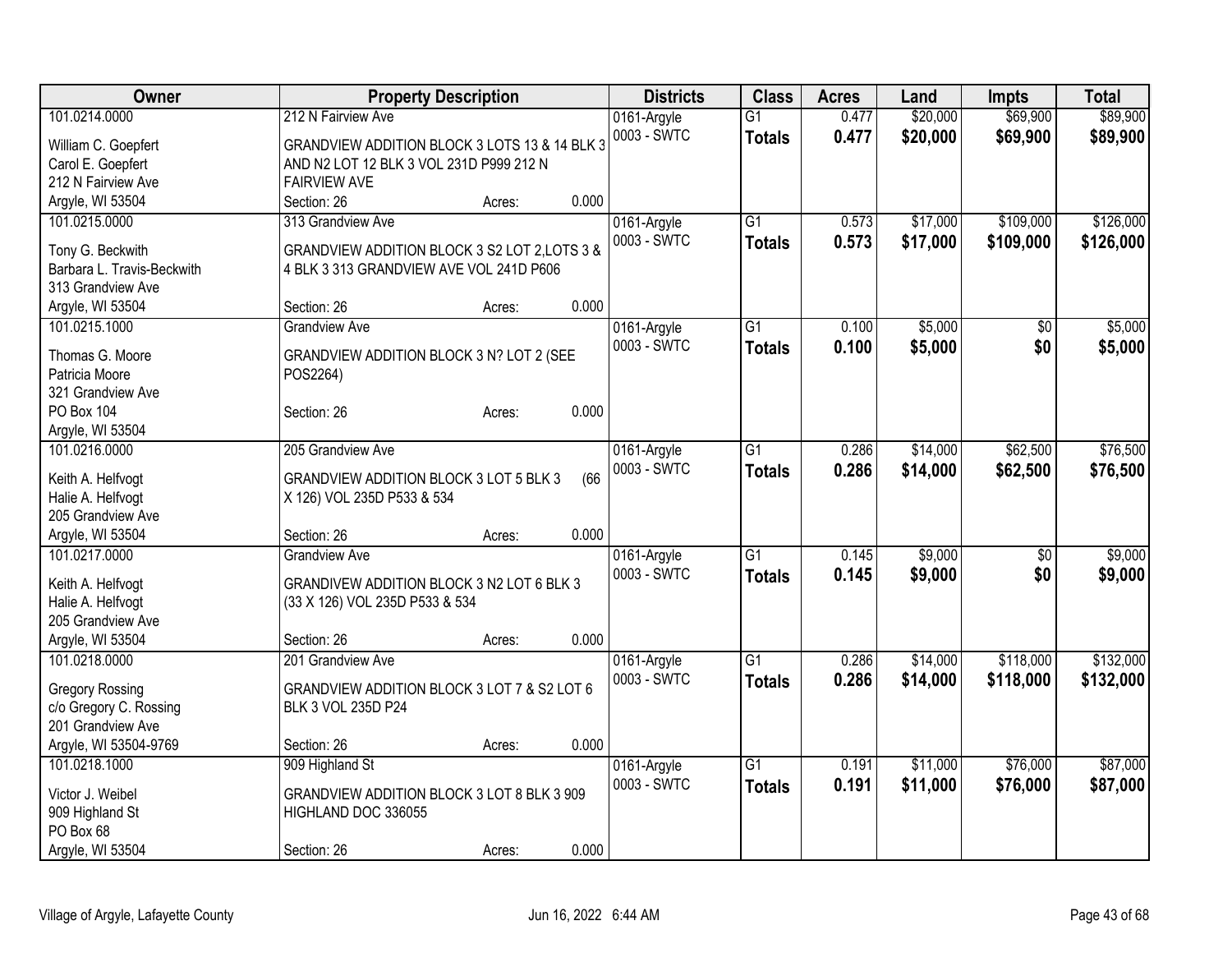| Owner                                 | <b>Property Description</b>                  |        |       | <b>Districts</b>           | <b>Class</b>    | <b>Acres</b> | Land            | <b>Impts</b>    | <b>Total</b>     |
|---------------------------------------|----------------------------------------------|--------|-------|----------------------------|-----------------|--------------|-----------------|-----------------|------------------|
| 101.0218.2000                         | 208 N Fairview Ave                           |        |       | 0161-Argyle                | $\overline{G1}$ | 0.286        | \$14,000        | \$70,000        | \$84,000         |
| Jean M. Hengstl                       | GRANDVIEW ADDITION BLOCK 3 LOT 11 BLK 3 S2   |        |       | 0003 - SWTC                | <b>Totals</b>   | 0.286        | \$14,000        | \$70,000        | \$84,000         |
| 1621 28th St S                        | LOT 12 BLK 3 VOL 244D P672                   |        |       |                            |                 |              |                 |                 |                  |
| La Crosse, WI 54601                   |                                              |        |       |                            |                 |              |                 |                 |                  |
|                                       | Section: 26                                  | Acres: | 0.000 |                            |                 |              |                 |                 |                  |
| 101.0218.3000                         | 204 N Fairview Ave                           |        |       | 0161-Argyle                | $\overline{G1}$ | 0.382        | \$18,000        | \$99,500        | \$117,500        |
| Richard F. Ploessl                    | GRANDVIEW ADDITION BLOCK 3 LOTS 9 & 10 OF    |        |       | 0003 - SWTC                | <b>Totals</b>   | 0.382        | \$18,000        | \$99,500        | \$117,500        |
| Laurie J. Ploessl                     | BLOCK 3 DOC 345277 204 N FAIRVIEW AVENUE     |        |       |                            |                 |              |                 |                 |                  |
| 204 N Fairview Ave                    |                                              |        |       |                            |                 |              |                 |                 |                  |
| Argyle, WI 53504                      | Section: 26                                  | Acres: | 0.000 |                            |                 |              |                 |                 |                  |
| 101.0219.0000                         | 808 Highland St                              |        |       | 0161-Argyle                | G1              | 0.269        | \$13,000        | \$62,000        | \$75,000         |
|                                       | GRANDVIEW ADDITION BLOCK 4 LOT 1 BLK 4 808   |        |       | 0003 - SWTC                | <b>Totals</b>   | 0.269        | \$13,000        | \$62,000        | \$75,000         |
| Roman P. Harris                       |                                              |        |       |                            |                 |              |                 |                 |                  |
| 808 Highland St                       | HIGHLAND VOL 233D P975 (55' X 213')          |        |       |                            |                 |              |                 |                 |                  |
| PO Box 313<br>Argyle, WI 53504        | Section: 26                                  | Acres: | 0.000 |                            |                 |              |                 |                 |                  |
| 101.0220.0000                         | 906 Highland St                              |        |       |                            | G1              | 0.293        | \$18,000        | \$76,000        | \$94,000         |
|                                       |                                              |        |       | 0161-Argyle<br>0003 - SWTC |                 |              |                 |                 |                  |
| <b>Timothy Olmstead</b>               | GRANDVIEW ADDITION BLOCK 4 LOT 2 BLK 4 LOT 3 |        |       |                            | <b>Totals</b>   | 0.293        | \$18,000        | \$76,000        | \$94,000         |
| 906 Highland St                       | EXC E 10FT BLK 4 VOL 204D P508 906 HIGHLAND  |        |       |                            |                 |              |                 |                 |                  |
| Argyle, WI 53504                      |                                              |        |       |                            |                 |              |                 |                 |                  |
|                                       | Section: 26                                  | Acres: | 0.000 |                            |                 |              |                 |                 |                  |
| 101.0221.0000                         | 118 N Fairview Ave                           |        |       | 0161-Argyle                | $\overline{X4}$ | 0.230        | $\overline{50}$ | $\overline{30}$ | $\overline{\$0}$ |
| Cornerstone Lutheran Church of Argyle | GRANDVIEW ADDITION BLOCK 4 LOT 5 & E 30FT OF |        |       | 0003 - SWTC                | Totals          | 0.230        | \$0             | \$0             | \$0              |
| c/o Cornerstone Lutheran Church       | N 70 1/2 FT LOT 4                            |        |       |                            |                 |              |                 |                 |                  |
| PO Box 164                            |                                              |        |       |                            |                 |              |                 |                 |                  |
| Argyle, WI 53504                      | Section: 26                                  | Acres: | 0.000 |                            |                 |              |                 |                 |                  |
| 101.0221.1000                         | 114 N Fairview Ave                           |        |       | 0161-Argyle                | $\overline{G1}$ | 0.526        | \$17,000        | \$103,000       | \$120,000        |
|                                       |                                              |        |       | 0003 - SWTC                | <b>Totals</b>   | 0.526        | \$17,000        | \$103,000       | \$120,000        |
| Randall D. Martin                     | GRANDVIEW ADDITION BLOCK 4 LOT 6 BLK 4 & N   |        |       |                            |                 |              |                 |                 |                  |
| Diane K. Martin                       | 30FT LOT 7 LOT 4 EXC E 30FT OF N70.5FT AND E |        |       |                            |                 |              |                 |                 |                  |
| 114 N Fairview Ave                    | 10FT LOT 3 BLK 4 DOC 348718                  |        |       |                            |                 |              |                 |                 |                  |
| Argyle, WI 53504                      | Section: 26                                  | Acres: | 0.000 |                            |                 |              |                 |                 |                  |
| 101.0222.0000                         | 102 N Fairview Ave                           |        |       | 0161-Argyle                | $\overline{G1}$ | 0.585        | \$20,000        | \$136,600       | \$156,600        |
| Lynn D Rossing Trust et al            | GRANDVIEW ADDITION BLOCK 4 THE SOUTH 149 FT  |        |       | 0003 - SWTC                | <b>Totals</b>   | 0.585        | \$20,000        | \$136,600       | \$156,600        |
| c/o Garry & Lynn Rossing Trust        | OF LOTS 10, 11 & 12                          |        |       |                            |                 |              |                 |                 |                  |
| 6845 SW 4th Ave                       |                                              |        |       |                            |                 |              |                 |                 |                  |
| Portland, OR 97219-2215               | Section: 26                                  | Acres: | 0.000 |                            |                 |              |                 |                 |                  |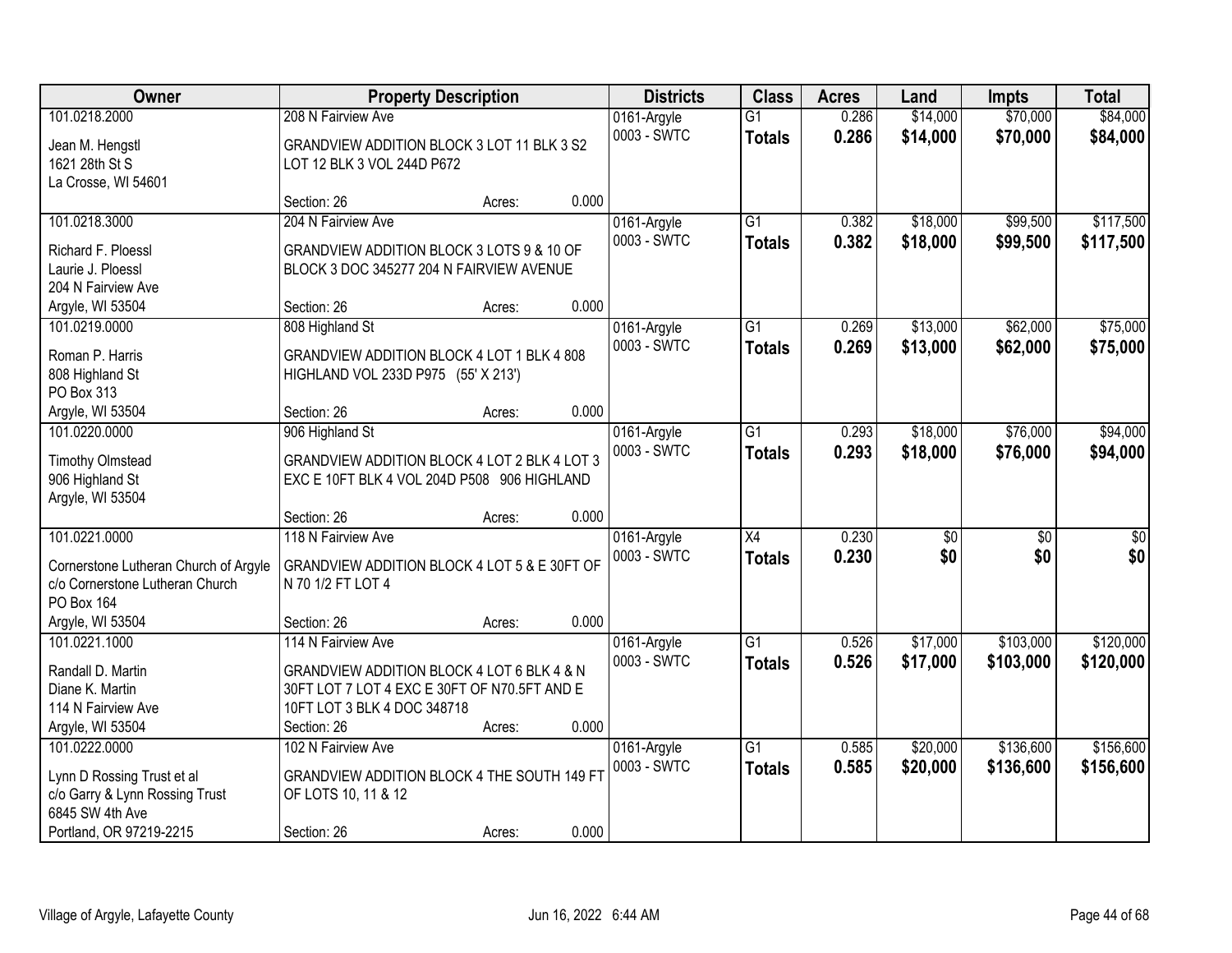| Owner                                   | <b>Property Description</b>                                                                  |                             | <b>Districts</b> | <b>Class</b>    | <b>Acres</b> | Land     | <b>Impts</b> | <b>Total</b> |
|-----------------------------------------|----------------------------------------------------------------------------------------------|-----------------------------|------------------|-----------------|--------------|----------|--------------|--------------|
| 101.0222.1000                           | 110 N Fairview Ave                                                                           |                             | 0161-Argyle      | $\overline{G1}$ | 0.555        | \$18,000 | \$105,400    | \$123,400    |
| Bernadette A. Thompson                  | GRANDVIEW ADDITION BLOCK 4 LOT 7 BLK 4 EXC N                                                 |                             | 0003 - SWTC      | <b>Totals</b>   | 0.555        | \$18,000 | \$105,400    | \$123,400    |
| 110 N Fairview Ave                      | 30FT LOT 8 BLK 4 110 FAIRVIEW VOL 217D P922                                                  |                             |                  |                 |              |          |              |              |
| Argyle, WI 53504                        |                                                                                              |                             |                  |                 |              |          |              |              |
|                                         | Section: 26                                                                                  | Acres:                      | 0.000            |                 |              |          |              |              |
| 101.0223.0000                           | 913 E Milwaukee St                                                                           |                             | 0161-Argyle      | $\overline{G1}$ | 0.306        | \$14,000 | \$76,000     | \$90,000     |
| Andrew L. Schild                        | <b>GRANDVIEW ADDITION BLOCK 4 LOT 9</b>                                                      |                             | 0003 - SWTC      | <b>Totals</b>   | 0.306        | \$14,000 | \$76,000     | \$90,000     |
| 913 E Milwaukee St                      |                                                                                              |                             |                  |                 |              |          |              |              |
| Argyle, WI 53504                        |                                                                                              |                             |                  |                 |              |          |              |              |
|                                         | Section: 26                                                                                  | Acres:                      | 0.000            |                 |              |          |              |              |
| 101.0224.1000                           | 106 N Fairview Ave                                                                           |                             | 0161-Argyle      | $\overline{G1}$ | 0.334        | \$16,000 | \$139,000    | \$155,000    |
| David O. Everson                        | GRANDVIEW ADDITION BLOCK 4 N 85 FT LOTS 10,                                                  |                             | 0003 - SWTC      | <b>Totals</b>   | 0.334        | \$16,000 | \$139,000    | \$155,000    |
| Mary L. Everson                         | 11 & 12 BLK 4                                                                                | 106 FAIRVIEW AVE DOC 330046 |                  |                 |              |          |              |              |
| 106 Fairview Ave                        |                                                                                              |                             |                  |                 |              |          |              |              |
| <b>PO Box 251</b>                       | Section: 26                                                                                  | Acres:                      | 0.000            |                 |              |          |              |              |
| Argyle, WI 53504                        |                                                                                              |                             |                  |                 |              |          |              |              |
| 101.0225.0000                           | 804 Highland St                                                                              |                             | 0161-Argyle      | $\overline{G1}$ | 0.490        | \$13,500 | \$75,000     | \$88,500     |
|                                         |                                                                                              |                             | 0003 - SWTC      | <b>Totals</b>   | 0.490        | \$13,500 | \$75,000     | \$88,500     |
| Todd A. Wells                           | GRANDVIEW ADDITION BLOCK 4 LOT 13 & PART NET                                                 |                             |                  |                 |              |          |              |              |
| Rosemarie J. Wells<br>5813 Whiteside Rd | SE? DESCR AS COM SECOR SEC 26;ALG SEC LI<br>N0?48'23"W 1869.10';S89?56'40"W 1057.67' ALG SLI |                             |                  |                 |              |          |              |              |
| Argyle, WI 53504-8936                   | Section: 26                                                                                  | Acres:                      | 0.490            |                 |              |          |              |              |
| 101.0226.0000                           | 802 E Milwaukee St                                                                           |                             | 0161-Argyle      | $\overline{G1}$ | 0.138        | \$8,000  | \$64,500     | \$72,500     |
|                                         |                                                                                              |                             | 0003 - SWTC      |                 | 0.138        | \$8,000  | \$64,500     | \$72,500     |
| Larry A. Erickson                       | ERICKSONS ADDITION BLOCK 1 LOT 1 BLK 1 802                                                   |                             |                  | <b>Totals</b>   |              |          |              |              |
| Lauri A. Erickson                       | MILWAUKEE ST VOL 210D P391                                                                   |                             |                  |                 |              |          |              |              |
| 802 E Milwaukee St                      |                                                                                              |                             |                  |                 |              |          |              |              |
| Argyle, WI 53504                        | Section: 26                                                                                  | Acres:                      | 0.000            |                 |              |          |              |              |
| 101.0227.0000                           | 804 E Milwaukee St                                                                           |                             | 0161-Argyle      | $\overline{G1}$ | 0.138        | \$8,000  | \$82,000     | \$90,000     |
| Randall D. Martin et al                 | ERICKSONS ADDITION BLOCK 1 LOT 2 BLK 1 804                                                   |                             | 0003 - SWTC      | <b>Totals</b>   | 0.138        | \$8,000  | \$82,000     | \$90,000     |
| 114 N Fairview Ave                      | EAST MILWAUKEE STREET VOL 237D P236                                                          |                             |                  |                 |              |          |              |              |
| Argyle, WI 53504                        |                                                                                              |                             |                  |                 |              |          |              |              |
|                                         | Section: 26                                                                                  | Acres:                      | 0.000            |                 |              |          |              |              |
| 101.0228.0000                           | 810 E Milwaukee St                                                                           |                             | 0161-Argyle      | $\overline{G1}$ | 0.138        | \$8,000  | \$112,500    | \$120,500    |
| Shirley J. Canon                        | ERICKSONS ADDITION BLOCK 1 LOT 3 BLK 1 810                                                   |                             | 0003 - SWTC      | <b>Totals</b>   | 0.138        | \$8,000  | \$112,500    | \$120,500    |
| 810 E Milwaukee St                      | MILWAUKEE ST VOL 242D P642                                                                   |                             |                  |                 |              |          |              |              |
| Argyle, WI 53504                        |                                                                                              |                             |                  |                 |              |          |              |              |
|                                         | Section: 26                                                                                  | Acres:                      | 0.000            |                 |              |          |              |              |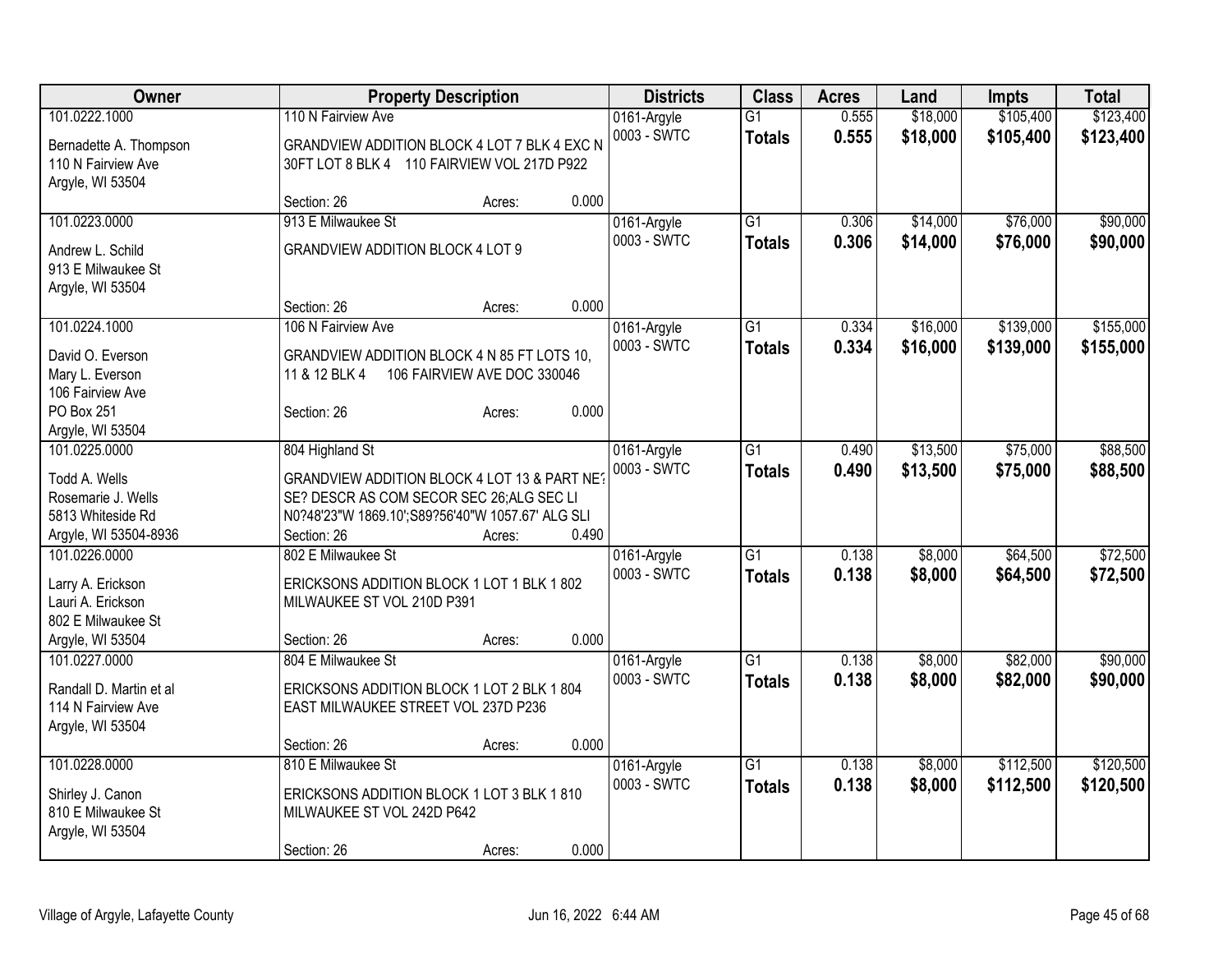| Owner                          | <b>Property Description</b>                    |        |       | <b>Districts</b>           | <b>Class</b>    | <b>Acres</b> | Land     | <b>Impts</b> | <b>Total</b> |
|--------------------------------|------------------------------------------------|--------|-------|----------------------------|-----------------|--------------|----------|--------------|--------------|
| 101.0228.1000                  | 902 E Milwaukee St                             |        |       | 0161-Argyle                | $\overline{G1}$ | 0.253        | \$15,000 | \$105,400    | \$120,400    |
| Beverly J. Gertsch             | ERICKSONS ADDITION BLOCK 1 LOT 4 & ALSO        |        |       | 0003 - SWTC                | <b>Totals</b>   | 0.253        | \$15,000 | \$105,400    | \$120,400    |
| 902 E Milwaukee St             | INCLUDING PART SE4 SE4 BEG NECOR LOT 4; EAST   |        |       |                            |                 |              |          |              |              |
| Argyle, WI 53504               | 42 FT; SOUTH 120 FT; WEST 42 FT TO SECOR LOT   |        |       |                            |                 |              |          |              |              |
|                                | Section: 26                                    | Acres: | 0.250 |                            |                 |              |          |              |              |
| 101.0229.0100                  | 909 Elm St                                     |        |       | 0161-Argyle                | $\overline{G1}$ | 0.240        | \$14,000 | \$116,500    | \$130,500    |
| Joseph A. Schutte              | BLUFF VIEW ADDITION LOT 1 BLK 1 DOC 343368 909 |        |       | 0003 - SWTC                | <b>Totals</b>   | 0.240        | \$14,000 | \$116,500    | \$130,500    |
| c/o Joseph A. Schutte          | <b>ELM STREET</b>                              |        |       |                            |                 |              |          |              |              |
| 909 Elm St                     |                                                |        |       |                            |                 |              |          |              |              |
| Argyle, WI 53504               | Section: 26                                    | Acres: | 0.240 |                            |                 |              |          |              |              |
| 101.0229.0200                  | 907 Elm St                                     |        |       | 0161-Argyle                | $\overline{G1}$ | 0.237        | \$14,000 | \$106,000    | \$120,000    |
|                                | BLUFF VIEW ADDITION LOT 2                      |        |       | 0003 - SWTC                | <b>Totals</b>   | 0.237        | \$14,000 | \$106,000    | \$120,000    |
| Randall A. Berg<br>907 Elm St  |                                                |        |       |                            |                 |              |          |              |              |
| Argyle, WI 53504               |                                                |        |       |                            |                 |              |          |              |              |
|                                | Section: 26                                    | Acres: | 0.000 |                            |                 |              |          |              |              |
| 101.0229.0300                  | 905 Elm St                                     |        |       | 0161-Argyle                | G1              | 0.237        | \$14,000 | \$111,000    | \$125,000    |
|                                |                                                |        |       | 0003 - SWTC                | <b>Totals</b>   | 0.237        | \$14,000 | \$111,000    | \$125,000    |
| David J. Johnson               | BLUFF VIEW ADDITION LOT 3 VOL 228D P402        |        | 905   |                            |                 |              |          |              |              |
| 905 Elm St<br>Argyle, WI 53504 | <b>ELM ST</b>                                  |        |       |                            |                 |              |          |              |              |
|                                | Section: 26                                    | Acres: | 0.000 |                            |                 |              |          |              |              |
| 101.0229.0400                  | 903 Elm St                                     |        |       | 0161-Argyle                | $\overline{G1}$ | 0.237        | \$14,000 | \$115,000    | \$129,000    |
|                                |                                                |        |       | 0003 - SWTC                | <b>Totals</b>   | 0.237        | \$14,000 | \$115,000    | \$129,000    |
| Jerome H. Tollakson            | BLUFF VIEW ADDITION LOT 4 DOC 343642 903 ELM   |        |       |                            |                 |              |          |              |              |
| W9080 Puddledock Rd            | <b>STREET</b>                                  |        |       |                            |                 |              |          |              |              |
| Argyle, WI 53504               |                                                |        | 0.000 |                            |                 |              |          |              |              |
| 101.0229.0500                  | Section: 26<br>901 Elm St                      | Acres: |       |                            | $\overline{G1}$ | 0.237        | \$14,000 | \$93,000     | \$107,000    |
|                                |                                                |        |       | 0161-Argyle<br>0003 - SWTC | <b>Totals</b>   | 0.237        | \$14,000 | \$93,000     | \$107,000    |
| Alice A Olson Trust et al      | BLUFF VIEW ADDITION LOT 5 VOL 242D P389        |        | 901   |                            |                 |              |          |              |              |
| c/o The Olson Living Trust     | <b>ELM ST</b>                                  |        |       |                            |                 |              |          |              |              |
| <b>PO Box 294</b>              |                                                |        |       |                            |                 |              |          |              |              |
| Argyle, WI 53504-0294          | Section: 26                                    | Acres: | 0.000 |                            |                 |              |          |              |              |
| 101.0229.0600                  | 902 Elm St                                     |        |       | 0161-Argyle                | $\overline{G1}$ | 0.237        | \$14,000 | \$101,000    | \$115,000    |
| Lance A. Rossing               | BLUFF VIEW ADDITION LOT 6 VOL 243D P652        |        |       | 0003 - SWTC                | <b>Totals</b>   | 0.237        | \$14,000 | \$101,000    | \$115,000    |
| Michelle M. Carroll            |                                                |        |       |                            |                 |              |          |              |              |
| 902 Elm St                     |                                                |        |       |                            |                 |              |          |              |              |
| Argyle, WI 53504               | Section: 26                                    | Acres: | 0.000 |                            |                 |              |          |              |              |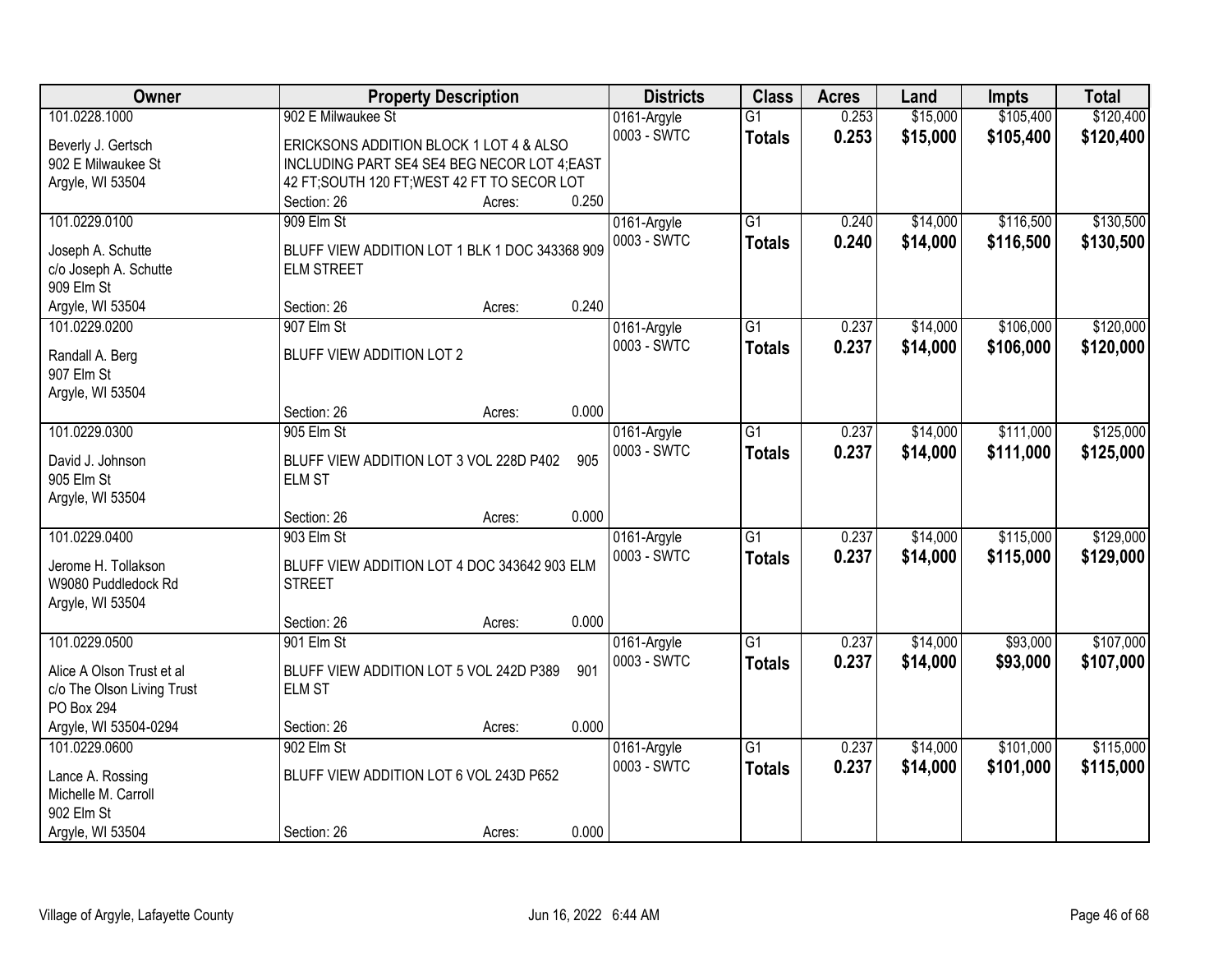| Owner                    |                                                | <b>Property Description</b> |       | <b>Districts</b> | <b>Class</b>    | <b>Acres</b> | Land     | <b>Impts</b> | <b>Total</b> |
|--------------------------|------------------------------------------------|-----------------------------|-------|------------------|-----------------|--------------|----------|--------------|--------------|
| 101.0229.0700            | 904 Elm St                                     |                             |       | 0161-Argyle      | $\overline{G1}$ | 0.229        | \$14,000 | \$128,700    | \$142,700    |
| Theodore T. Williams     | BLUFF VIEW ADDITION LOT 7 EXC E 3.34 FT VOL    |                             |       | 0003 - SWTC      | <b>Totals</b>   | 0.229        | \$14,000 | \$128,700    | \$142,700    |
| Fritzi R. Williams       | 212D P99 904 ELM ST (SEE POS2221)              |                             |       |                  |                 |              |          |              |              |
| 904 Elm St               |                                                |                             |       |                  |                 |              |          |              |              |
| PO Box 236               | Section: 26                                    | Acres:                      | 0.000 |                  |                 |              |          |              |              |
| Argyle, WI 53504         |                                                |                             |       |                  |                 |              |          |              |              |
| 101.0229.0800            | 906 Elm St                                     |                             |       | 0161-Argyle      | G1              | 0.229        | \$14,000 | \$96,000     | \$110,000    |
| Melanie Carius           | BLUFF VIEW ADDITION W 79.33 FT LOT 8 E 3.34 FT |                             |       | 0003 - SWTC      | <b>Totals</b>   | 0.229        | \$14,000 | \$96,000     | \$110,000    |
| 906 Elm St               | LOT 7 DOC 338605                               |                             |       |                  |                 |              |          |              |              |
| Argyle, WI 53504         |                                                |                             |       |                  |                 |              |          |              |              |
|                          | Section: 26                                    | Acres:                      | 0.000 |                  |                 |              |          |              |              |
| 101.0229.0900            | 908 Elm St                                     |                             |       | 0161-Argyle      | $\overline{G1}$ | 0.229        | \$14,000 | \$100,000    | \$114,000    |
| Lawrence S. Chenous      | BLUFF VIEW ADDITION W 76 FT OF LOT 9 E 6.67 FT |                             |       | 0003 - SWTC      | <b>Totals</b>   | 0.229        | \$14,000 | \$100,000    | \$114,000    |
| Susan L. Eastman         | LOT 8 DOC 330043                               | 908 ELM ST                  |       |                  |                 |              |          |              |              |
| 509 Mill St              |                                                |                             |       |                  |                 |              |          |              |              |
| Argyle, WI 53504-8920    | Section: 26                                    | Acres:                      | 0.000 |                  |                 |              |          |              |              |
| 101.0229.1000            | 210 S Fairview Ave                             |                             |       | 0161-Argyle      | $\overline{G1}$ | 0.259        | \$15,000 | \$124,200    | \$139,200    |
| Terry R. Nelson          | BLUFF VIEW ADDITION LOT 10, E 10 FT LOT 9 210  |                             |       | 0003 - SWTC      | <b>Totals</b>   | 0.259        | \$15,000 | \$124,200    | \$139,200    |
| 210 S Fairview Ave       | FAIRVIEW AVE VOL 202D P118                     |                             |       |                  |                 |              |          |              |              |
| Argyle, WI 53504         |                                                |                             |       |                  |                 |              |          |              |              |
|                          | Section: 26                                    | Acres:                      | 0.000 |                  |                 |              |          |              |              |
| 101.0229.1100            | 212 S Fairview Ave                             |                             |       | 0161-Argyle      | $\overline{G1}$ | 0.275        | \$15,000 | \$137,000    | \$152,000    |
| Jeannine Nelson Trust    | BLUFF VIEW ADDITION LOT 11 212 S FAIRVIEW VOL  |                             |       | 0003 - SWTC      | <b>Totals</b>   | 0.275        | \$15,000 | \$137,000    | \$152,000    |
| C/O Brian Nelson         | 214D P402                                      |                             |       |                  |                 |              |          |              |              |
| 5489 Midland Rd          |                                                |                             |       |                  |                 |              |          |              |              |
| Mazomanie, WI 53560-9582 | Section: 26                                    | Acres:                      | 0.000 |                  |                 |              |          |              |              |
| 101.0229.1200            | 907 Bluff Vw Ct                                |                             |       | 0161-Argyle      | G1              | 0.275        | \$15,000 | \$151,000    | \$166,000    |
| Brenda A. Lantz          | BLUFF VIEW ADDITION LOT 12 907 BLUFFVIEW CT    |                             |       | 0003 - SWTC      | <b>Totals</b>   | 0.275        | \$15,000 | \$151,000    | \$166,000    |
| 907 Bluffview Ct         | <b>VOL 230D P413</b>                           |                             |       |                  |                 |              |          |              |              |
| Argyle, WI 53504         |                                                |                             |       |                  |                 |              |          |              |              |
|                          | Section: 26                                    | Acres:                      | 0.000 |                  |                 |              |          |              |              |
| 101.0229.1300            | 905 Bluff Vw Ct                                |                             |       | 0161-Argyle      | G1              | 0.304        | \$15,000 | \$123,000    | \$138,000    |
| John K. Mathys           | BLUFF VIEW ADDITION LOTS 13, 14, 15 & 16 905   |                             |       | 0003 - SWTC      | <b>Totals</b>   | 0.304        | \$15,000 | \$123,000    | \$138,000    |
| Karen S. Mathys          | BLUFFVIEW CT VOL 184D P86                      |                             |       |                  |                 |              |          |              |              |
| 905 Bluff View Ct        |                                                |                             |       |                  |                 |              |          |              |              |
| PO Box 375               | Section: 26                                    | Acres:                      | 0.000 |                  |                 |              |          |              |              |
| Argyle, WI 53504         |                                                |                             |       |                  |                 |              |          |              |              |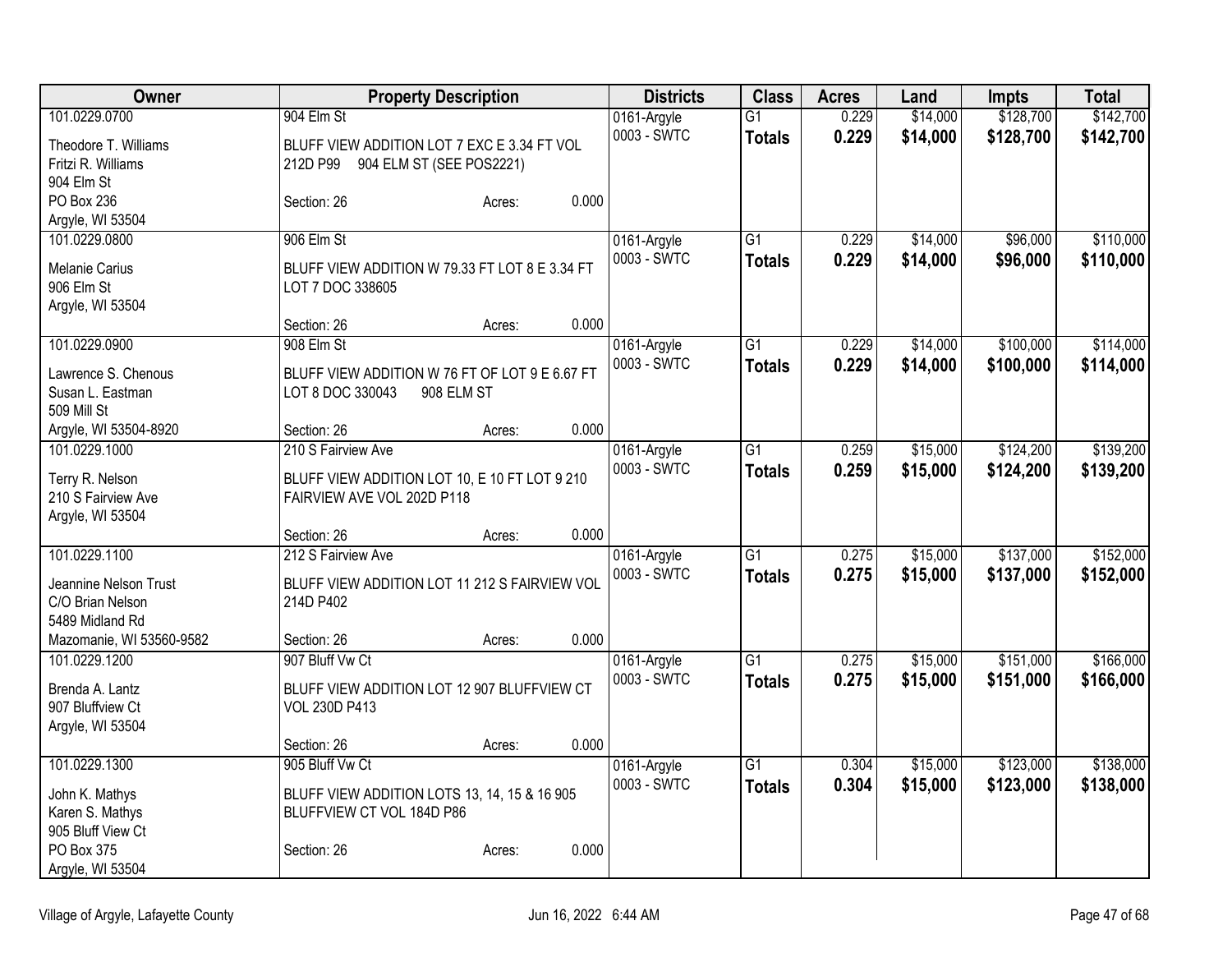| Owner                                       | <b>Property Description</b>                    | <b>Districts</b> | <b>Class</b>    | <b>Acres</b> | Land     | Impts           | <b>Total</b>    |
|---------------------------------------------|------------------------------------------------|------------------|-----------------|--------------|----------|-----------------|-----------------|
| 101.0229.1700                               | <b>Bluffview Ct</b>                            | 0161-Argyle      | $\overline{G1}$ | 0.560        | \$10,000 | $\overline{50}$ | \$10,000        |
| John K. Mathys                              | BLUFF VIEW ADDITION LOT 17 905 BLUFFVIEW CT    | 0003 - SWTC      | <b>Totals</b>   | 0.560        | \$10,000 | \$0             | \$10,000        |
| Karen S. Mathys                             | <b>VOL 197D P38</b>                            |                  |                 |              |          |                 |                 |
| 905 Bluff View Ct                           |                                                |                  |                 |              |          |                 |                 |
| PO Box 375                                  | Section: 26<br>Acres:                          | 0.000            |                 |              |          |                 |                 |
| Argyle, WI 53504                            |                                                |                  |                 |              |          |                 |                 |
| 101.0229.1800                               | 906 Bluff Vw Ct                                | 0161-Argyle      | G1              | 1.129        | \$19,000 | \$151,000       | \$170,000       |
| Michael A. Pederson                         | BLUFF VIEW ADDITION LOTS 18 & 19 906           | 0003 - SWTC      | <b>Totals</b>   | 1.129        | \$19,000 | \$151,000       | \$170,000       |
| Connie R. Pederson                          | BLUFFVIEW CT VOL 201D P698                     |                  |                 |              |          |                 |                 |
| 906 Bluff View Ct                           |                                                |                  |                 |              |          |                 |                 |
| Argyle, WI 53504                            | Section: 26<br>Acres:                          | 0.000            |                 |              |          |                 |                 |
| 101.0230.0000                               | Puddle Dock Rd                                 | 0161-Argyle      | $\overline{G4}$ | 36.650       | \$10,600 | \$0             | \$10,600        |
|                                             |                                                | 0003 - SWTC      | <b>Totals</b>   | 36.650       | \$10,600 | \$0             | \$10,600        |
| Rbs Properties and Management, LLC          | LOT 1 CSM #347 EXC CSM #606 PART OF S2 SE4     |                  |                 |              |          |                 |                 |
| 1700 Puddledock Rd                          | SEC 25 & PART OF W2 SW4 SEC 26 VOL 236D P989   |                  |                 |              |          |                 |                 |
| Argyle, WI 53504                            | EXC PUDDLEDOCK RD (SEE POS2208)                |                  |                 |              |          |                 |                 |
|                                             | Section: 26<br>Acres:                          | 36.650           |                 |              |          |                 |                 |
| 101.0230.1000                               | 1750 W Puddledock Rd                           | 0161-Argyle      | G2              | 3.295        | \$21,400 | \$318,600       | \$340,000       |
| James W. Curran Jr                          | S25 T3 R5 LOT 1 CSM 606 PART OF SW4 SEC 25 &   | 0003 - SWTC      | G4              | 6.205        | \$1,800  | \$0             | \$1,800         |
| Susan E. Curran                             | PART OF SE4 SEC 26 VOL 232D P686 & DOC 336616  |                  | <b>Totals</b>   | 9.500        | \$23,200 | \$318,600       | \$341,800       |
| W8850 Davis Rd                              | (SEE POS2208)                                  |                  |                 |              |          |                 |                 |
| Browntown, WI 53522                         | Section: 26<br>Acres:                          | 9.500            |                 |              |          |                 |                 |
| 101.0230.2000                               | Puddle Dock Rd                                 | 0161-Argyle      | $\overline{G5}$ | 3.930        | \$5,900  | \$0             | \$5,900         |
|                                             |                                                | 0003 - SWTC      | <b>Totals</b>   | 3.930        | \$5,900  | \$0             | \$5,900         |
| John B. Soper                               | S26 T3 R5 PART OF SE4 SE4 507 NORTH ST VOL     |                  |                 |              |          |                 |                 |
| 507 North St                                | 213D P523 (SEE POS2246)                        |                  |                 |              |          |                 |                 |
| PO Box 418                                  |                                                |                  |                 |              |          |                 |                 |
| Argyle, WI 53504                            | Section: 26<br>Acres:                          | 3.930            |                 |              |          |                 |                 |
| 101.0232.0000                               | <b>Breeze Ter</b>                              | 0161-Argyle      | $\overline{G2}$ | 2.700        | \$10,800 | $\overline{50}$ | \$10,800        |
| C & P Industries, LLC                       | LOT 1 CSM #146 EXC THAT PART AS DESCR IN DOC   | 0003 - SWTC      | <b>Totals</b>   | 2.700        | \$10,800 | \$0             | \$10,800        |
| c/o C & P Industries, LLC                   | 342802                                         |                  |                 |              |          |                 |                 |
| 515 Breeze Ter                              |                                                |                  |                 |              |          |                 |                 |
| Argyle, WI 53504-8910                       | Section: 26<br>Acres:                          | 2.700            |                 |              |          |                 |                 |
| 101.0233.1000                               | 515 Breeze Ter Ave                             | 0161-Argyle      | $\overline{G3}$ | 4.910        | \$0      | $\overline{50}$ | $\overline{50}$ |
|                                             |                                                | 0003 - SWTC      | <b>Totals</b>   | 4.910        | \$0      | \$0             | \$0             |
| C & P Industries, LLC                       | LOT 1 CSM 348 PART NE4 & SE4 & PART LOTS 2 & 3 |                  |                 |              |          |                 |                 |
| c/o C & P Industries, LLC<br>515 Breeze Ter | GRANDVIEW ADD DOC 342802 515 BREEZE            |                  |                 |              |          |                 |                 |
|                                             | TERR/811 NORTH ST (SEE POS2228 & POS2244)      | 4.910            |                 |              |          |                 |                 |
| Argyle, WI 53504-8910                       | Section: 26<br>Acres:                          |                  |                 |              |          |                 |                 |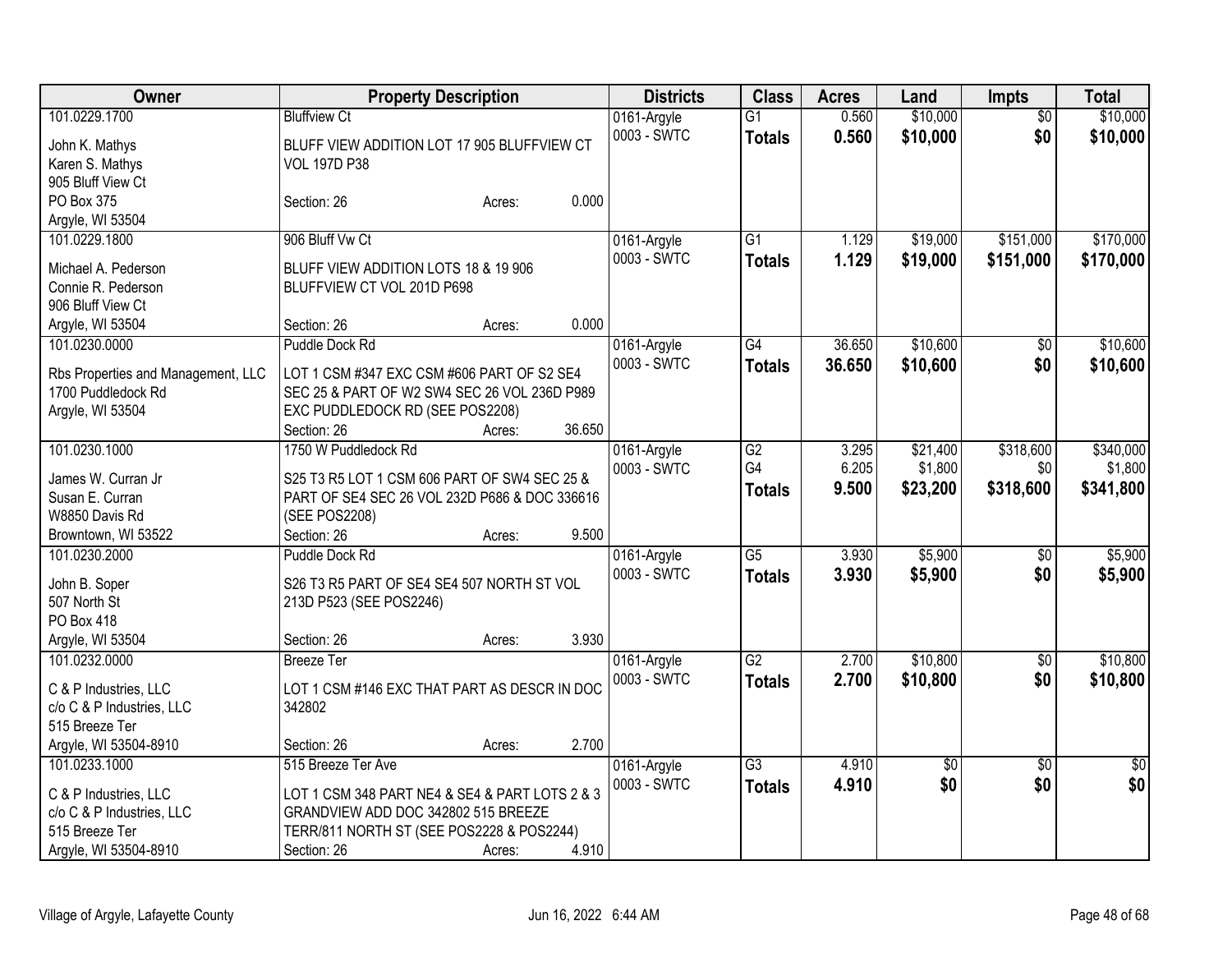| Owner                              | <b>Property Description</b>                       | <b>Districts</b> | <b>Class</b>    | <b>Acres</b> | Land     | <b>Impts</b>    | <b>Total</b> |
|------------------------------------|---------------------------------------------------|------------------|-----------------|--------------|----------|-----------------|--------------|
| 101.0233.1200                      | 601 Breeze Ter Ave                                | 0161-Argyle      | $\overline{G2}$ | 6.000        | \$30,000 | $\overline{50}$ | \$30,000     |
| John B. Soper                      | LOT 2 CSM #348 PART OF SW4 NE4 VOL 232D P362      | 0003 - SWTC      | <b>Totals</b>   | 6.000        | \$30,000 | \$0             | \$30,000     |
| Marsha A. Soper                    | (SEE POS2244 & POS2249)                           |                  |                 |              |          |                 |              |
| 507 North St                       |                                                   |                  |                 |              |          |                 |              |
| PO Box 418                         | 6.000<br>Section: 26<br>Acres:                    |                  |                 |              |          |                 |              |
| Argyle, WI 53504                   |                                                   |                  |                 |              |          |                 |              |
| 101.0234.0000                      | Park Ave                                          | 0161-Argyle      | G1              | 2.400        | \$9,500  | \$4,500         | \$14,000     |
| Ruth M Rossing Trust               | LOT 1 CSM #69 EXC COM SWCOR LOT 1;N89.14.42E      | 0003 - SWTC      | <b>Totals</b>   | 2.400        | \$9,500  | \$4,500         | \$14,000     |
| c/o Ruth M Rossing Revocable Trust | 379.50'; NORTH 49.50'; S89.14.42W 379.50'; SOUTH  |                  |                 |              |          |                 |              |
| 707 North St                       | 49.50' TO POB & ALSO INCLUDING 2RDS LYING N OF    |                  |                 |              |          |                 |              |
| Argyle, WI 53504                   | 2.400<br>Section: 26<br>Acres:                    |                  |                 |              |          |                 |              |
| 101.0235.0000                      | 509 North St                                      | 0161-Argyle      | G1              | 0.320        | \$11,900 | \$1,500         | \$13,400     |
|                                    |                                                   | 0003 - SWTC      | <b>Totals</b>   | 0.320        | \$11,900 | \$1,500         | \$13,400     |
| John B. Soper                      | S26 T3 R5 UNPLATTED PART OF NW4 SE4 507           |                  |                 |              |          |                 |              |
| Marsha A. Soper                    | NORTH ST VOL 210D P123                            |                  |                 |              |          |                 |              |
| 507 North St                       |                                                   |                  |                 |              |          |                 |              |
| PO Box 418                         | 0.320<br>Section: 26<br>Acres:                    |                  |                 |              |          |                 |              |
| Argyle, WI 53504                   |                                                   |                  |                 |              |          |                 |              |
| 101.0236.0000                      | 505 North St                                      | 0161-Argyle      | $\overline{G1}$ | 1.910        | \$22,000 | \$146,000       | \$168,000    |
| Jerry Wyttenbach                   | LOT 1 CSM 70 & ALSO PART LOT 1 CSM 69 DESCR       | 0003 - SWTC      | <b>Totals</b>   | 1.910        | \$22,000 | \$146,000       | \$168,000    |
| Sharon Wyttenbach                  | AS COM SWCOR SD CSM #69;N89.14.42E                |                  |                 |              |          |                 |              |
| 505 North St                       | 379.50'; NORTH 49.50'; S89.14. 42W 379.50'; SOUTH |                  |                 |              |          |                 |              |
| PO Box 244                         | 1.910<br>Section: 26<br>Acres:                    |                  |                 |              |          |                 |              |
| Argyle, WI 53504                   |                                                   |                  |                 |              |          |                 |              |
| 101.0236.1000                      | 507 North St                                      | 0161-Argyle      | G1              | 0.440        | \$18,000 | \$128,900       | \$146,900    |
| John B. Soper                      | LOT 2 CSM #70 PART OF NW4 SE4 507 NORTH ST        | 0003 - SWTC      | <b>Totals</b>   | 0.440        | \$18,000 | \$128,900       | \$146,900    |
| Marsha A. Soper                    | <b>VOL 198D P306</b>                              |                  |                 |              |          |                 |              |
| 507 North St                       |                                                   |                  |                 |              |          |                 |              |
| PO Box 418                         | 0.440<br>Section: 26<br>Acres:                    |                  |                 |              |          |                 |              |
| Argyle, WI 53504                   |                                                   |                  |                 |              |          |                 |              |
| 101.0237.0000                      | 413 N Broad St                                    | 0161-Argyle      | G1              | 0.200        | \$12,000 | \$81,700        | \$93,700     |
|                                    |                                                   | 0003 - SWTC      | <b>Totals</b>   | 0.200        | \$12,000 | \$81,700        | \$93,700     |
| William Hartwig et al              | S26 T3 R5 UNPLATTED COM 3 RD S SW COR BLK B       |                  |                 |              |          |                 |              |
| 413 N Broad St                     | STEALEYS ADD S 4 RD E 8 RD N 4 RD W 8 RD DOC      |                  |                 |              |          |                 |              |
| Argyle, WI 53504                   | 347745<br>0.200<br>Section: 26                    |                  |                 |              |          |                 |              |
|                                    | Acres:                                            |                  |                 |              |          |                 |              |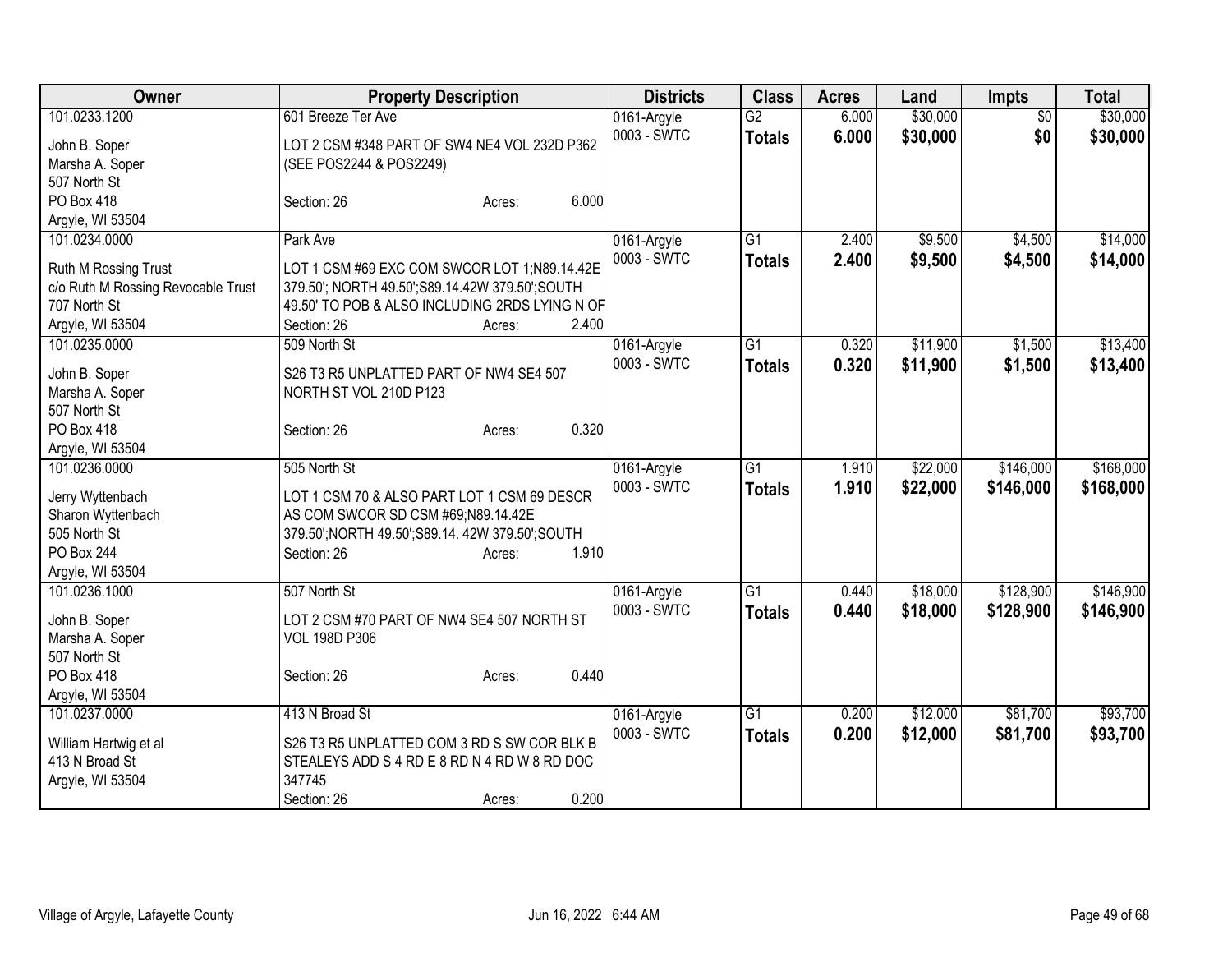| Owner                                 |                                                   | <b>Property Description</b>   |       | <b>Districts</b>           | <b>Class</b>    | <b>Acres</b> | Land     | <b>Impts</b> | <b>Total</b> |
|---------------------------------------|---------------------------------------------------|-------------------------------|-------|----------------------------|-----------------|--------------|----------|--------------|--------------|
| 101.0238.0000                         | 409 N Broad St                                    |                               |       | 0161-Argyle                | $\overline{G1}$ | 0.200        | \$12,000 | \$98,000     | \$110,000    |
| Harlan B. Erickson                    | S26 T3 R5 UNPLATTED PART NW4 NE4 409 N            |                               |       | 0003 - SWTC                | <b>Totals</b>   | 0.200        | \$12,000 | \$98,000     | \$110,000    |
| 409 N Broad St                        | BROAD ST VOL 214D P941                            |                               |       |                            |                 |              |          |              |              |
| Argyle, WI 53504                      |                                                   |                               |       |                            |                 |              |          |              |              |
|                                       | Section: 26                                       | Acres:                        | 0.200 |                            |                 |              |          |              |              |
| 101.0239.0000                         | 403 North St                                      |                               |       | 0161-Argyle                | $\overline{G1}$ | 0.250        | \$13,000 | \$92,300     | \$105,300    |
|                                       |                                                   |                               |       | 0003 - SWTC                | <b>Totals</b>   | 0.250        | \$13,000 | \$92,300     | \$105,300    |
| Tara Keegan                           | S26 T3 R5 UNPLATTED PART OF NW4 SE4 403           |                               |       |                            |                 |              |          |              |              |
| 403 North St                          | NORTH ST DOC 337354                               |                               |       |                            |                 |              |          |              |              |
| Argyle, WI 53504                      |                                                   |                               | 0.250 |                            |                 |              |          |              |              |
|                                       | Section: 26<br>414 N Broad St                     | Acres:                        |       |                            |                 |              |          |              |              |
| 101.0240.0000                         |                                                   |                               |       | 0161-Argyle                | $\overline{G1}$ | 0.320        | \$15,000 | \$20,000     | \$35,000     |
| John K. Mathys et al                  | S26 T3 R5                                         | OUTLOTS PART OF NW4 SE4 414 N |       | 0003 - SWTC                | <b>Totals</b>   | 0.320        | \$15,000 | \$20,000     | \$35,000     |
| c/o John K & Scott A Mathys           | BROAD ST VOL 209D P572                            |                               |       |                            |                 |              |          |              |              |
| C/O John Mathys                       |                                                   |                               |       |                            |                 |              |          |              |              |
| 16581 County Rd N                     | Section: 26                                       | Acres:                        | 0.320 |                            |                 |              |          |              |              |
| Blanchardville, WI 53516-9314         |                                                   |                               |       |                            |                 |              |          |              |              |
| 101.0241.0000                         | <b>Broad St</b>                                   |                               |       | 0161-Argyle                | $\overline{G1}$ | 0.190        | \$8,000  | \$0          | \$8,000      |
|                                       | PART NW? SE? COM 12.50 RDS EAST & 6.50 RDS        |                               |       | 0003 - SWTC                | <b>Totals</b>   | 0.190        | \$8,000  | \$0          | \$8,000      |
| Gerald L. Thompson<br>Ann K. Thompson | SOUTH OF NWCOR NW? SE? SEC 26; SOUTH 6.50         |                               |       |                            |                 |              |          |              |              |
| 312 N Broad St                        | RDS; EAST 4.75 RDS TO STREET; NORTH 6.50 RDS;     |                               |       |                            |                 |              |          |              |              |
| Argyle, WI 53504                      | Section: 26                                       | Acres:                        | 0.190 |                            |                 |              |          |              |              |
| 101.0242.0000                         | 411 N State St                                    |                               |       |                            | $\overline{G1}$ | 0.200        | \$12,000 | \$92,400     | \$104,400    |
|                                       |                                                   |                               |       | 0161-Argyle<br>0003 - SWTC |                 |              |          |              |              |
| Colin A. Rear                         | PART NW4 SE4                                      |                               |       |                            | <b>Totals</b>   | 0.200        | \$12,000 | \$92,400     | \$104,400    |
| 411 N State St                        |                                                   |                               |       |                            |                 |              |          |              |              |
| Argyle, WI 53504                      |                                                   |                               |       |                            |                 |              |          |              |              |
|                                       | Section: 26                                       | Acres:                        | 0.200 |                            |                 |              |          |              |              |
| 101.0242.1000                         | 415 N State St                                    |                               |       | 0161-Argyle                | $\overline{G1}$ | 0.180        | \$11,000 | \$93,000     | \$104,000    |
| Raymond K. Moore                      | PART NW? SE? BEG NWCOR NW? SE? SEC 26;EAST        |                               |       | 0003 - SWTC                | <b>Totals</b>   | 0.180        | \$11,000 | \$93,000     | \$104,000    |
| Holly L. Whittaker                    | 9-1/3 RDS; SOUTH 53-1/2 FT; WEST 9-1/3 RDS; NORTH |                               |       |                            |                 |              |          |              |              |
| 415 N State St                        | 53-1/2 FT TO POB                                  |                               |       |                            |                 |              |          |              |              |
| Argyle, WI 53504                      | Section: 26                                       | Acres:                        | 0.180 |                            |                 |              |          |              |              |
| 101.0243.0000                         | 407 N State St                                    |                               |       | 0161-Argyle                | $\overline{G1}$ | 0.430        | \$18,000 | \$60,000     | \$78,000     |
|                                       |                                                   |                               |       | 0003 - SWTC                | <b>Totals</b>   | 0.430        | \$18,000 | \$60,000     | \$78,000     |
| Lucas O. Granberg                     | S26 T3 R5 UNPLATTED PART OF NW4 SE4 407 N         |                               |       |                            |                 |              |          |              |              |
| Rebecca K. Groth                      | STATE ST VOL 225D P695 (SEE POS2252)              |                               |       |                            |                 |              |          |              |              |
| 407 N State St                        |                                                   |                               |       |                            |                 |              |          |              |              |
| Argyle, WI 53504                      | Section: 26                                       | Acres:                        | 0.430 |                            |                 |              |          |              |              |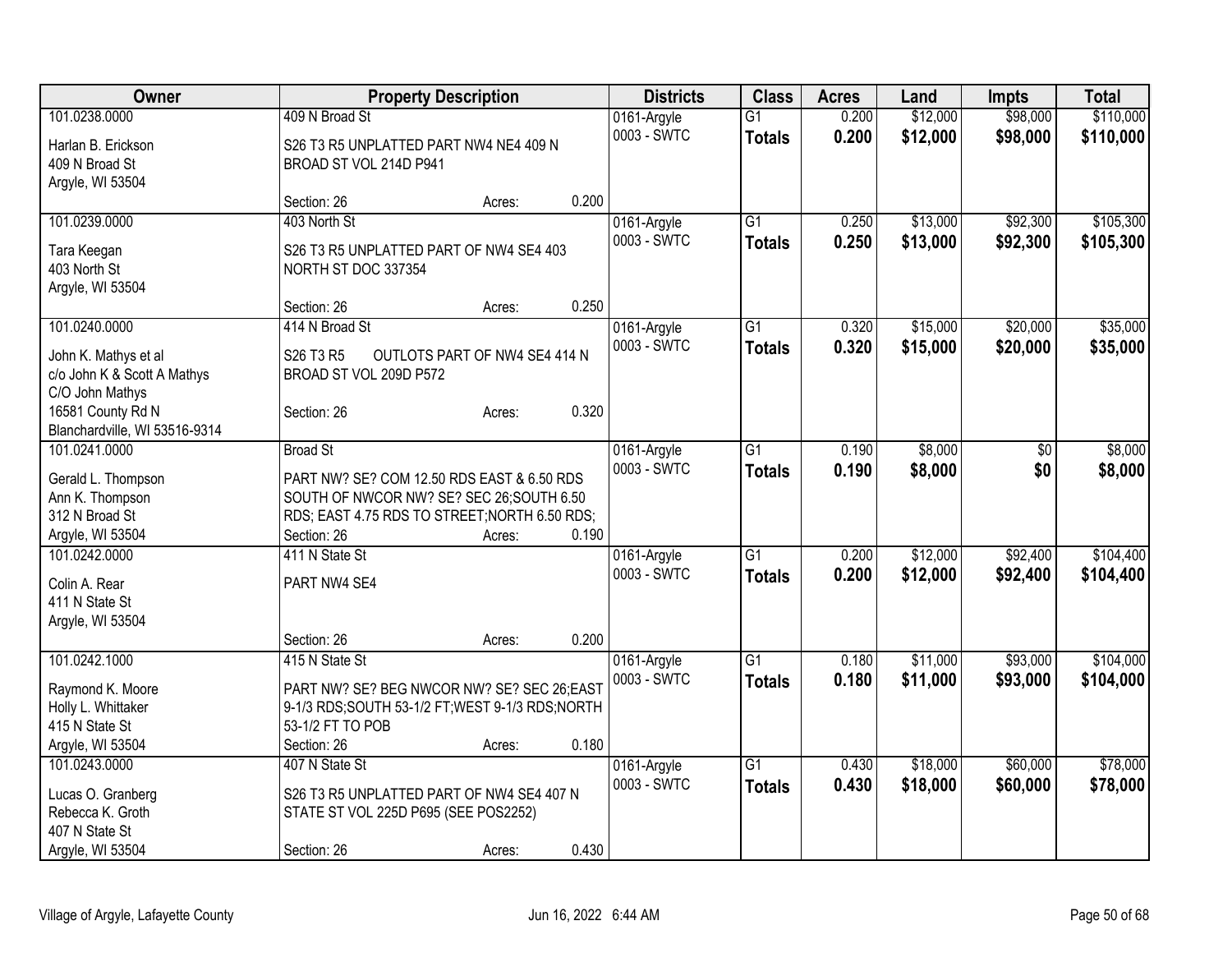| Owner                 | <b>Property Description</b>                        | <b>Districts</b> | <b>Class</b>    | <b>Acres</b> | Land            | <b>Impts</b>    | <b>Total</b> |
|-----------------------|----------------------------------------------------|------------------|-----------------|--------------|-----------------|-----------------|--------------|
| 101.0244.0000         | 500 N State St                                     | 0161-Argyle      | $\overline{X4}$ | 20.000       | $\overline{50}$ | $\overline{50}$ | $\sqrt{30}$  |
| Village of Argyle     | S26 T3 R5 UNPLATTED S 28 RDS OF SE4 NW4 VOL        | 0003 - SWTC      | <b>Totals</b>   | 20.000       | \$0             | \$0             | \$0          |
| 401 E Milwaukee St    | 145 P570 & 235D P307                               |                  |                 |              |                 |                 |              |
| PO Box 246            |                                                    |                  |                 |              |                 |                 |              |
| Argyle, WI 53504      | 20.000<br>Section: 26<br>Acres:                    |                  |                 |              |                 |                 |              |
| 101.0244.1000         | 14665 Sth 78                                       | 0161-Argyle      | $\overline{X4}$ | 12.720       | $\overline{50}$ | $\overline{30}$ | $\sqrt{50}$  |
| Argyle School Dist    | S26 T3 R5 PART SE4 NW4 & SW4 NE4 COM SECOR         | 0003 - SWTC      | <b>Totals</b>   | 12.720       | \$0             | \$0             | \$0          |
| PO Box 256            | NE4 SE4 NW4; WEST 1294.05'; N41.54.00E 710.9';     |                  |                 |              |                 |                 |              |
| Argyle, WI 53504      | S87.46.00E 856.49' TO C/L ROAD; S03.56.00W 497.14' |                  |                 |              |                 |                 |              |
|                       | 12.720<br>Section: 26<br>Acres:                    |                  |                 |              |                 |                 |              |
| 101.0245.0000         | State Highway 78                                   | 0161-Argyle      | G4              | 9.000        | \$2,600         | \$0             | \$2,600      |
|                       |                                                    | 0003 - SWTC      | <b>Totals</b>   | 9.000        | \$2,600         | \$0             | \$2,600      |
| Adam S. Rossing       | PART NE4 SW4 LYING IN THE FOLLOWING: BEG           |                  |                 |              |                 |                 |              |
| 14965 Valley Rd       | NWCOR N2 SW4 SEC 26; EAST 132 RDS, M/L; SOUTH      |                  |                 |              |                 |                 |              |
| Argyle, WI 53504      | 17 RDS; EAST 12 RDS; SOUTH 2 RDS; WEST 17          |                  |                 |              |                 |                 |              |
|                       | 9.000<br>Section: 26<br>Acres:                     |                  |                 |              |                 |                 |              |
| 101.0245.1000         | State Highway 78                                   | 0161-Argyle      | G1              | 1.200        | \$2,000         | \$0             | \$2,000      |
| John M. Leigh         | S26 T3 R5 UNPLATTED 198FT W OF LOTS 6 & 7 BLK1     | 0003 - SWTC      | <b>Totals</b>   | 1.200        | \$2,000         | \$0             | \$2,000      |
| Cathy J. Leigh        | ORIG PLAT VOL 236D P99                             |                  |                 |              |                 |                 |              |
| 402 N State St        |                                                    |                  |                 |              |                 |                 |              |
| Argyle, WI 53504      | 1.200<br>Section: 26<br>Acres:                     |                  |                 |              |                 |                 |              |
| 101.0246.0000         | State Highway 78                                   | 0161-Argyle      | $\overline{G1}$ | 1.750        | \$2,000         | $\overline{50}$ | \$2,000      |
|                       |                                                    | 0003 - SWTC      | <b>Totals</b>   | 1.750        | \$2,000         | \$0             | \$2,000      |
| John M. Leigh         | S26 T3 R5 280.5FT W OF LOTS 6&7 BLK 2 ORIG PLAT    |                  |                 |              |                 |                 |              |
| Cathy J. Leigh        | <b>VOL 236D P99</b>                                |                  |                 |              |                 |                 |              |
| 402 N State St        |                                                    |                  |                 |              |                 |                 |              |
| Argyle, WI 53504      | 1.750<br>Section: 26<br>Acres:                     |                  |                 |              |                 |                 |              |
| 101.0247.0000         | State Highway 78                                   | 0161-Argyle      | $\overline{G4}$ | 4.170        | \$1,200         | $\sqrt{6}$      | \$1,200      |
| Adam S. Rossing       | PART NE4 SW4 LYING IN THE FOLLOWING: BEG           | 0003 - SWTC      | <b>Totals</b>   | 4.170        | \$1,200         | \$0             | \$1,200      |
| 14965 Valley Rd       | NWCOR N2 SW4 SEC 26; EAST 132 RDS, M/L; SOUTH      |                  |                 |              |                 |                 |              |
| Argyle, WI 53504      | 17 RDS; EAST 12 RDS; SOUTH 2 RDS; WEST 17          |                  |                 |              |                 |                 |              |
|                       | 4.170<br>Section: 26<br>Acres:                     |                  |                 |              |                 |                 |              |
| 101.0248.0000         | State Highway 78                                   | 0161-Argyle      | $\overline{G1}$ | 3.200        | \$4,800         | $\overline{50}$ | \$4,800      |
|                       | S26 T3 R5<br>OUTLOTS PART OF NE4 SW4 VOL           | 0003 - SWTC      | <b>Totals</b>   | 3.200        | \$4,800         | \$0             | \$4,800      |
| Gregory C. Rossing    |                                                    |                  |                 |              |                 |                 |              |
| 201 Grandview Ave     | 237D P317 & 239D P319                              |                  |                 |              |                 |                 |              |
| Argyle, WI 53504-9769 | 0.000<br>Section: 26<br>Acres:                     |                  |                 |              |                 |                 |              |
|                       |                                                    |                  |                 |              |                 |                 |              |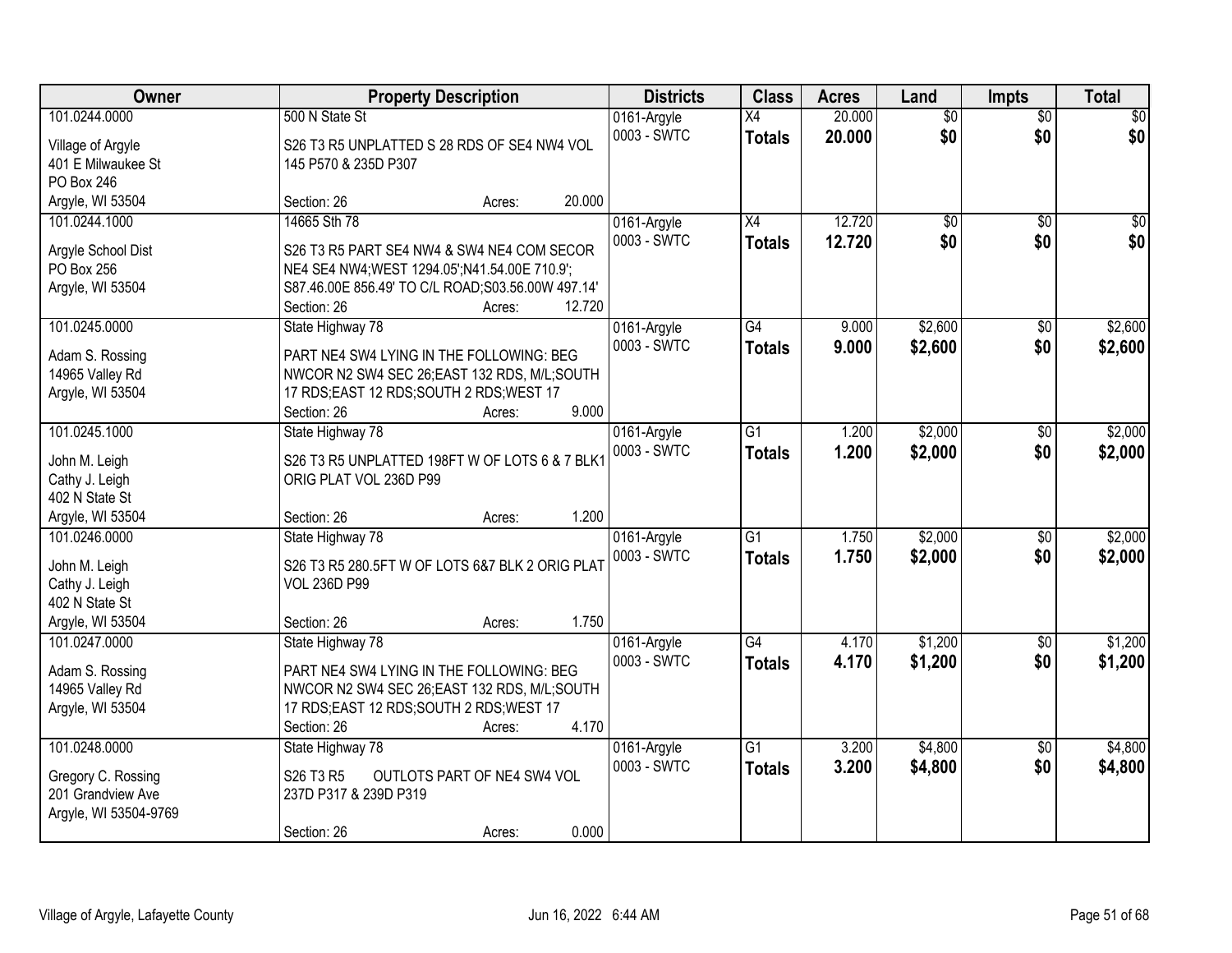| Owner                                     | <b>Property Description</b>                                                                 | <b>Districts</b> | <b>Class</b>           | <b>Acres</b> | Land            | <b>Impts</b>    | <b>Total</b>     |
|-------------------------------------------|---------------------------------------------------------------------------------------------|------------------|------------------------|--------------|-----------------|-----------------|------------------|
| 101.0249.0000                             | 105 E Milwaukee St                                                                          | 0161-Argyle      | $\overline{\text{X2}}$ | 0.390        | $\overline{50}$ | $\overline{50}$ | \$0              |
| State of Wisconsin                        | S <sub>26</sub> T <sub>3</sub> R <sub>5</sub><br>UNPLATTED THAT PART NE4 SW4                | 0003 - SWTC      | <b>Totals</b>          | 0.390        | \$0             | \$0             | \$0              |
| Dept of Transportation                    | DESC TAVERN - MAIN ST VOL 221D P147-149 105 E                                               |                  |                        |              |                 |                 |                  |
| 2101 Wright St                            | <b>MILWAUKEE ST</b>                                                                         |                  |                        |              |                 |                 |                  |
| Madison, WI 53704                         | 0.000<br>Section: 26<br>Acres:                                                              |                  |                        |              |                 |                 |                  |
| 101.0250.0000                             | Milwaukee St                                                                                | 0161-Argyle      | $\overline{\text{X3}}$ | 0.050        | $\overline{50}$ | $\overline{50}$ | \$0              |
|                                           |                                                                                             | 0003 - SWTC      | <b>Totals</b>          | 0.050        | \$0             | \$0             | \$0              |
| Lafayette County Highway Dept             | S26 T3 R5<br>OUTLOTS THAT PART NE4 SW4 AS                                                   |                  |                        |              |                 |                 |                  |
| 12016 Hill St                             | DESC VOL 90D, P253                                                                          |                  |                        |              |                 |                 |                  |
| Darlington, WI 53530                      |                                                                                             |                  |                        |              |                 |                 |                  |
|                                           | 0.050<br>Section: 26<br>Acres:                                                              |                  |                        |              |                 |                 |                  |
| 101.0251.0000                             | Milwaukee St                                                                                | 0161-Argyle      | X4                     | 1.000        | \$0             | \$0             | $\overline{\$0}$ |
| Village of Argyle                         | S26 T3 R5<br>OUTLOTS THAT PART NE4 SW4                                                      | 0003 - SWTC      | <b>Totals</b>          | 1.000        | \$0             | \$0             | \$0              |
| 401 E Milwaukee St                        | LYING BETWEEN DARLINGTON ROAD & RIVER E OF                                                  |                  |                        |              |                 |                 |                  |
| PO Box 246                                | RR VOL 59, P219                                                                             |                  |                        |              |                 |                 |                  |
| Argyle, WI 53504                          | 1.000<br>Section: 26<br>Acres:                                                              |                  |                        |              |                 |                 |                  |
| 101.0252.0000                             | 100 W Milwaukee St                                                                          | 0161-Argyle      | $\overline{G2}$        | 1.140        | \$22,000        | \$59,600        | \$81,600         |
|                                           |                                                                                             | 0003 - SWTC      | <b>Totals</b>          | 1.140        | \$22,000        | \$59,600        | \$81,600         |
| Blanchardville Co-Op Oil<br>401 S Main St | S26 T3 R5 PART OF NESW & SESW COM S1/4 COR<br>SEC 26;S89.56.09W 404.93' ALG SLI SEC 26;N29. |                  |                        |              |                 |                 |                  |
| PO Box 88                                 | 34.54W 892.27' TO POB (BEING ON ELY ROW                                                     |                  |                        |              |                 |                 |                  |
| Blanchardville, WI 53516                  | 1.140<br>Section: 26<br>Acres:                                                              |                  |                        |              |                 |                 |                  |
| 101.0252.1000                             | 108 W Milwaukee St                                                                          | 0161-Argyle      | $\overline{G2}$        | 0.850        | \$15,000        | $\overline{60}$ | \$15,000         |
|                                           |                                                                                             | 0003 - SWTC      | <b>Totals</b>          | 0.850        | \$15,000        | \$0             | \$15,000         |
| Blanchardville Co-Op Oil                  | LOTS 1 & 3 OF CSM #275 BEING A PART OF NESW &                                               |                  |                        |              |                 |                 |                  |
| 401 S Main St                             | SESW 108 W MILWAUKEE ST VOL 223D P622                                                       |                  |                        |              |                 |                 |                  |
| PO Box 88                                 |                                                                                             |                  |                        |              |                 |                 |                  |
| Blanchardville, WI 53516                  | 0.850<br>Section: 26<br>Acres:                                                              |                  |                        |              |                 |                 |                  |
| 101.0252.2000                             | Milwaukee St                                                                                | 0161-Argyle      | X4                     | 1.310        | $\sqrt{6}$      | $\overline{50}$ | $\overline{\$0}$ |
| Village of Argyle                         | S26 T3 R5 UNPLATTED PART OF NESW & SESW                                                     | 0003 - SWTC      | <b>Totals</b>          | 1.310        | \$0             | \$0             | \$0              |
| 401 E Milwaukee St                        | COM S1/4 COR SEC 26;S89.56.09W                                                              |                  |                        |              |                 |                 |                  |
| PO Box 246                                | 404.93';N29.34.54W 892.27' TO POB (BEING ON ELY                                             |                  |                        |              |                 |                 |                  |
| Argyle, WI 53504                          | 1.310<br>Section: 26<br>Acres:                                                              |                  |                        |              |                 |                 |                  |
| 101.0253.0000                             | 108 W Milwaukee St                                                                          | 0161-Argyle      | G2                     | 0.200        | \$40,000        | \$426,000       | \$466,000        |
|                                           |                                                                                             | 0003 - SWTC      | <b>Totals</b>          | 0.200        | \$40,000        | \$426,000       | \$466,000        |
| Blanchardville Co-Op Oil                  | LOT 1 CSM #220 (INCLUDES LOT 1 CSM #172 & LOT                                               |                  |                        |              |                 |                 |                  |
| 401 S Main St                             | 2 CSM #275) BEING A PART OF NE4 SW4 VOL 219D                                                |                  |                        |              |                 |                 |                  |
| PO Box 88                                 | P771                                                                                        |                  |                        |              |                 |                 |                  |
| Blanchardville, WI 53516                  | 0.200<br>Section: 26<br>Acres:                                                              |                  |                        |              |                 |                 |                  |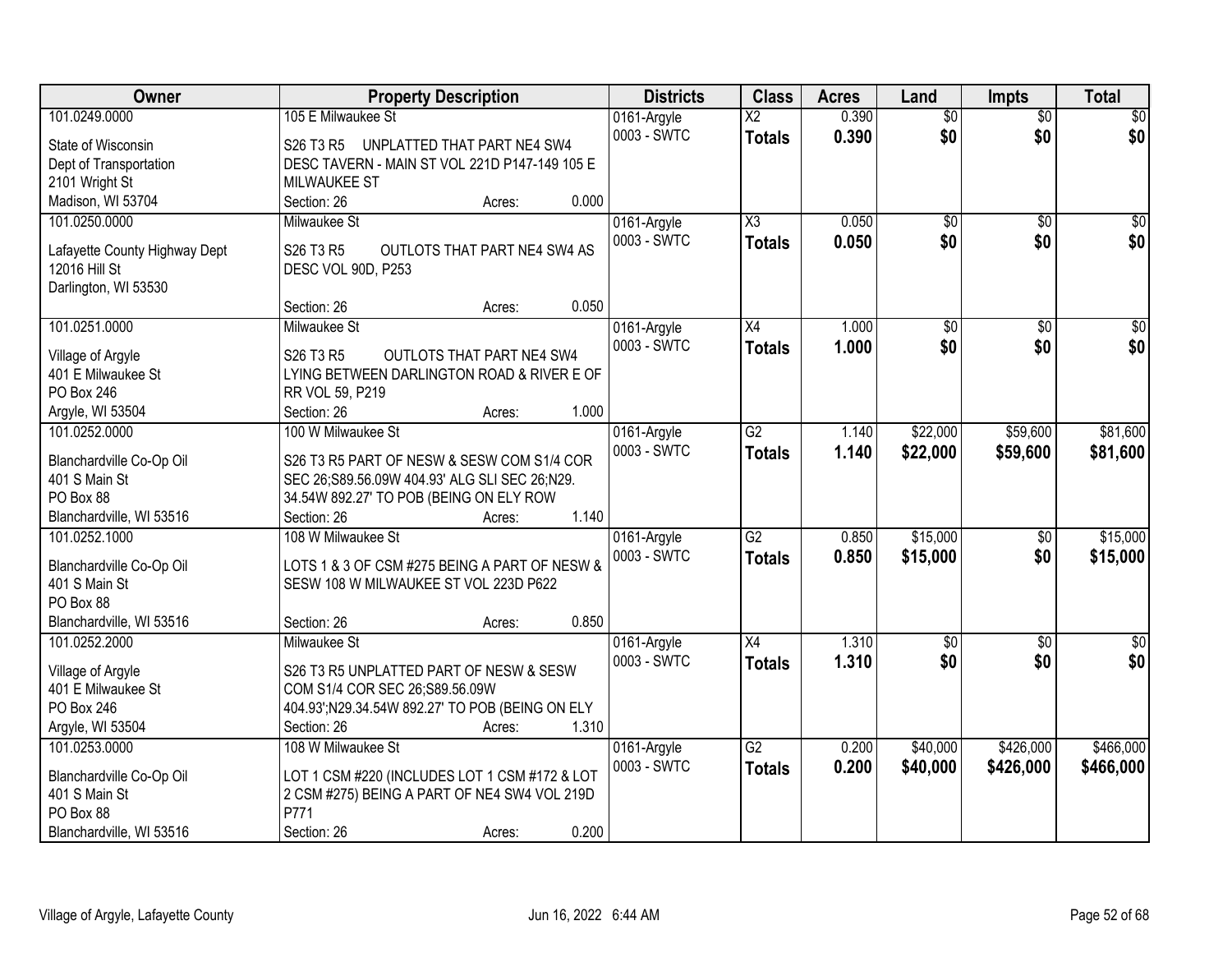| Owner                                         | <b>Property Description</b>                                                    | <b>Districts</b> | <b>Class</b>    | <b>Acres</b> | Land            | <b>Impts</b>    | <b>Total</b>    |
|-----------------------------------------------|--------------------------------------------------------------------------------|------------------|-----------------|--------------|-----------------|-----------------|-----------------|
| 101.0254.0000                                 | 100 River St                                                                   | 0161-Argyle      | X4              | 0.190        | $\overline{60}$ | $\overline{50}$ | \$0             |
| Village of Argyle                             | S26 T3 R5<br>OUTLOTS PART OF SE4 SW4 DESC                                      | 0003 - SWTC      | <b>Totals</b>   | 0.190        | \$0             | \$0             | \$0             |
| 401 E Milwaukee St                            | VOL 59, P219                                                                   |                  |                 |              |                 |                 |                 |
| PO Box 246                                    |                                                                                |                  |                 |              |                 |                 |                 |
| Argyle, WI 53504                              | 0.190<br>Section: 26<br>Acres:                                                 |                  |                 |              |                 |                 |                 |
| 101.0255.0000                                 | 102 River St                                                                   | 0161-Argyle      | G2              | 0.340        | \$8,700         | \$11,600        | \$20,300        |
| Bradley V. Ostby                              | S26 T3 R5<br>OUTLOTS PART OF SE4 SW4 VOL                                       | TID <sub>3</sub> | <b>Totals</b>   | 0.340        | \$8,700         | \$11,600        | \$20,300        |
| Bernadette M. Ostby                           | 233D P232 EXC<br>(TID 3) 102 RIVER (WAREHOUSE)                                 | 0003 - SWTC      |                 |              |                 |                 |                 |
| 117 S State St                                |                                                                                |                  |                 |              |                 |                 |                 |
| Argyle, WI 53504                              | Section: 26<br>0.340<br>Acres:                                                 |                  |                 |              |                 |                 |                 |
| 101.0255.1000                                 | Milwaukee St                                                                   | 0161-Argyle      | X4              | 0.210        | \$0             | \$0             | $\overline{50}$ |
| Village of Argyle                             | (TID 3) DOC 332078<br>S26 T3 R5 PART OF SW4                                    | TID <sub>3</sub> | <b>Totals</b>   | 0.210        | \$0             | \$0             | \$0             |
| 401 E Milwaukee St                            |                                                                                | 0003 - SWTC      |                 |              |                 |                 |                 |
| PO Box 246                                    |                                                                                |                  |                 |              |                 |                 |                 |
| Argyle, WI 53504                              | 0.210<br>Section: 26<br>Acres:                                                 |                  |                 |              |                 |                 |                 |
| 101.0256.0000                                 | 104 E Milwaukee St                                                             | 0161-Argyle      | X4              | 0.190        | \$0             | $\sqrt[6]{3}$   | $\sqrt{50}$     |
|                                               |                                                                                | TID <sub>3</sub> | <b>Totals</b>   | 0.190        | \$0             | \$0             | \$0             |
| Argyle Lodge 178 F & Am<br>104 E Milwaukee St | S26 T3 R5<br>OUTLOTS PART OF SE4 SW4 DESC                                      | 0003 - SWTC      |                 |              |                 |                 |                 |
| PO Box 156                                    | VOL 68D, P151<br>(TID 3)                                                       |                  |                 |              |                 |                 |                 |
| Argyle, WI 53504                              | 0.000<br>Section: 26<br>Acres:                                                 |                  |                 |              |                 |                 |                 |
| 101.0257.0000                                 | 108 E Milwaukee St                                                             | 0161-Argyle      | $\overline{G2}$ | 0.110        | \$10,000        | \$146,600       | \$156,600       |
|                                               |                                                                                | TID <sub>3</sub> | <b>Totals</b>   | 0.110        | \$10,000        | \$146,600       | \$156,600       |
| Rbs Properties and Management, LLC            | S26 T3 R5 UNPLATTED PART OF SE4 SW4 108 E                                      | 0003 - SWTC      |                 |              |                 |                 |                 |
| 1700 Puddledock Rd                            | MILWAUKEE ST (TID 3) VOL 236D P989                                             |                  |                 |              |                 |                 |                 |
| Argyle, WI 53504                              | 0.110<br>Section: 26                                                           |                  |                 |              |                 |                 |                 |
| 101.0258.0000                                 | Acres:<br>102 South St                                                         | 0161-Argyle      | $\overline{G1}$ | 0.300        | \$17,000        | \$50,000        | \$67,000        |
|                                               |                                                                                | 0003 - SWTC      | <b>Totals</b>   | 0.300        | \$17,000        | \$50,000        | \$67,000        |
| Matthew D. Martin                             | S26 T3 R5 UNPLATTED PART OF SE4 SW4 102                                        |                  |                 |              |                 |                 |                 |
| 102 South St                                  | SOUTH ST DOC 339318                                                            |                  |                 |              |                 |                 |                 |
| PO Box 351                                    |                                                                                |                  |                 |              |                 |                 |                 |
| Argyle, WI 53504                              | 0.300<br>Section: 26<br>Acres:                                                 |                  |                 |              |                 |                 |                 |
| 101.0259.0000                                 | 106 South St                                                                   | 0161-Argyle      | $\overline{G1}$ | 0.330        | \$10,000        | \$89,100        | \$99,100        |
| Harlan B. Erickson                            | OUTLOTS PART SE4 SW4 VOL 244D<br>S <sub>26</sub> T <sub>3</sub> R <sub>5</sub> | 0003 - SWTC      | <b>Totals</b>   | 0.330        | \$10,000        | \$89,100        | \$99,100        |
| 409 N Broad St                                | P841 OLD METHODIST CHURCH                                                      |                  |                 |              |                 |                 |                 |
| Argyle, WI 53504                              |                                                                                |                  |                 |              |                 |                 |                 |
|                                               | 0.330<br>Section: 26<br>Acres:                                                 |                  |                 |              |                 |                 |                 |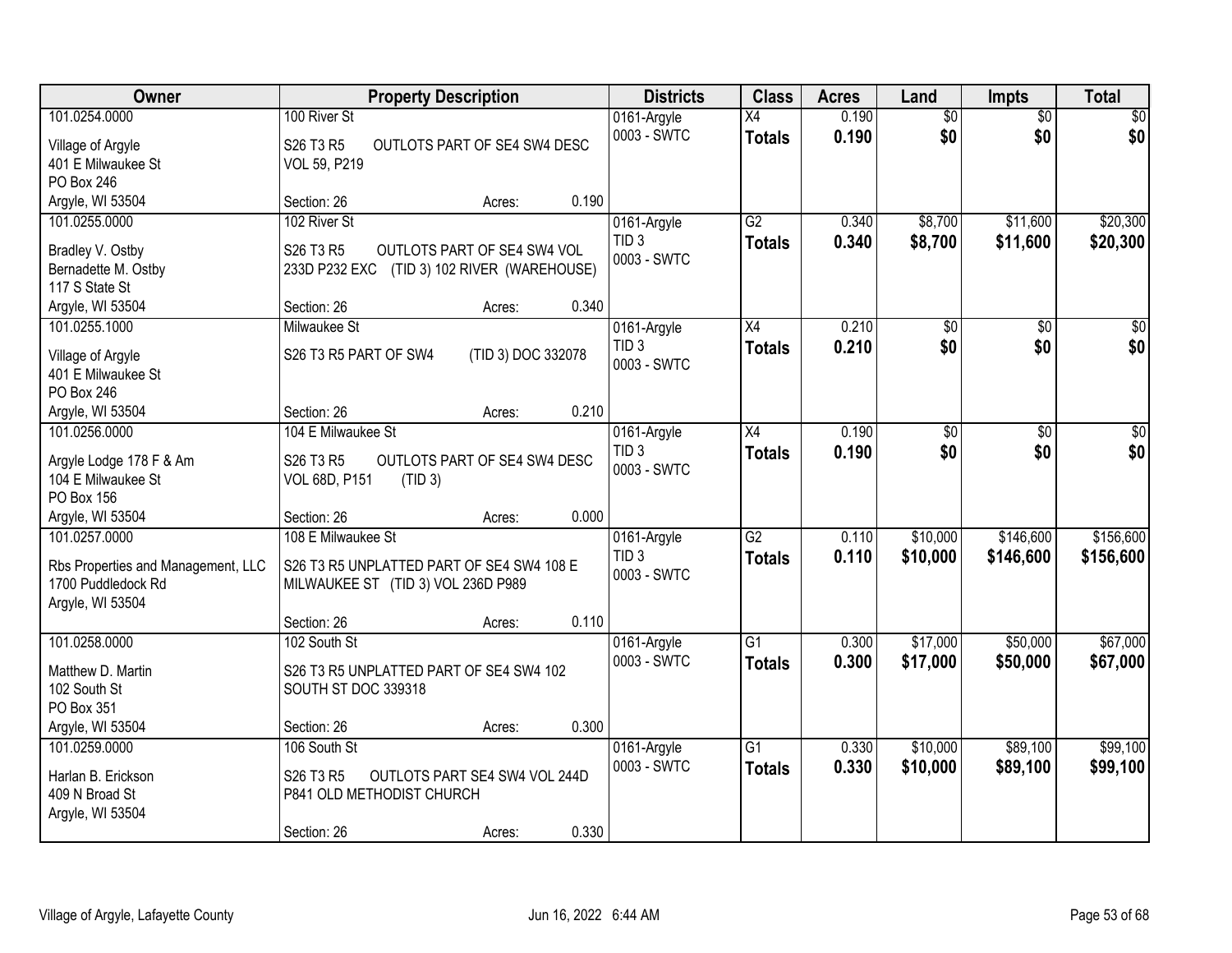| Owner                     | <b>Property Description</b>                  |                                |       | <b>Districts</b> | <b>Class</b>    | <b>Acres</b> | Land            | Impts     | <b>Total</b> |
|---------------------------|----------------------------------------------|--------------------------------|-------|------------------|-----------------|--------------|-----------------|-----------|--------------|
| 101.0260.0000             | 109 River St                                 |                                |       | 0161-Argyle      | $\overline{G2}$ | 1.220        | \$25,000        | \$77,500  | \$102,500    |
| Dennis E. Lancaster       | S26 T3 R5 UNPLATTED PART OF SE4 SW4 109      |                                |       | TID <sub>3</sub> | <b>Totals</b>   | 1.220        | \$25,000        | \$77,500  | \$102,500    |
| Anne M. Lancaster         | <b>RIVER ST</b><br>(TID 3) VOL 242D P765     |                                |       | 0003 - SWTC      |                 |              |                 |           |              |
| 3775 Fritzges Rd          |                                              |                                |       |                  |                 |              |                 |           |              |
| South Wayne, WI 53587     | Section: 26                                  | Acres:                         | 1.220 |                  |                 |              |                 |           |              |
| 101.0260.1000             | South St                                     |                                |       | 0161-Argyle      | X4              | 0.050        | $\overline{50}$ | \$0       | $\sqrt{50}$  |
| Village of Argyle         | S26 T3 R5 UNPLATTED PART OF SE4 SW4 VOL 238D |                                |       | 0003 - SWTC      | <b>Totals</b>   | 0.050        | \$0             | \$0       | \$0          |
| 401 E Milwaukee St        | P972 (BOAT LANDING) (SEE POS2265)            |                                |       |                  |                 |              |                 |           |              |
| PO Box 246                |                                              |                                |       |                  |                 |              |                 |           |              |
| Argyle, WI 53504          | Section: 26                                  | Acres:                         | 0.050 |                  |                 |              |                 |           |              |
| 101.0261.0000             | 202 South St                                 |                                |       | 0161-Argyle      | G1              | 0.240        | \$14,000        | \$114,300 | \$128,300    |
| Daniel R. Koch            | S26 T3 R5 UNPLATTED PART OF SE4 SW4 202      |                                |       | 0003 - SWTC      | <b>Totals</b>   | 0.240        | \$14,000        | \$114,300 | \$128,300    |
| Mandy K. Koch             | SOUTH ST VOL 235D P84 & 244D P962 (SEE       |                                |       |                  |                 |              |                 |           |              |
| 202 South St              | POS2262)                                     |                                |       |                  |                 |              |                 |           |              |
| PO Box 152                | Section: 26                                  | Acres:                         | 0.240 |                  |                 |              |                 |           |              |
| Argyle, WI 53504          |                                              |                                |       |                  |                 |              |                 |           |              |
| 101.0262.0000             | 206 South St                                 |                                |       | 0161-Argyle      | $\overline{G1}$ | 0.170        | \$11,000        | \$58,000  | \$69,000     |
| Tina M. Swingen et al     | S26 T3 R5 OUTLOTS PART OF SE4 SW4 206        |                                |       | 0003 - SWTC      | <b>Totals</b>   | 0.170        | \$11,000        | \$58,000  | \$69,000     |
| c/o Tina M. Bonjour N/K/A | SOUTH ST VOL 219D P847                       |                                |       |                  |                 |              |                 |           |              |
| 206 South St              |                                              |                                |       |                  |                 |              |                 |           |              |
| Argyle, WI 53504-8903     | Section: 26                                  | Acres:                         | 0.170 |                  |                 |              |                 |           |              |
| 101.0263.0000             | South St                                     |                                |       | 0161-Argyle      | $\overline{X4}$ | 1.770        | $\overline{50}$ | \$0       | \$0          |
| Village of Argyle         | S26 T3 R5 UNPLATTED PART OF SE4 SW4 VOL 173D |                                |       | 0003 - SWTC      | <b>Totals</b>   | 1.770        | \$0             | \$0       | \$0          |
| 401 E Milwaukee St        | P500 & 169D P449 (SEWER PLANT)               |                                |       |                  |                 |              |                 |           |              |
| PO Box 246                |                                              |                                |       |                  |                 |              |                 |           |              |
| Argyle, WI 53504          | Section: 26                                  | Acres:                         | 0.000 |                  |                 |              |                 |           |              |
| 101.0263.1100             | 210 South St                                 |                                |       | 0161-Argyle      | G1              | 0.230        | \$13,000        | \$46,000  | \$59,000     |
| Ricky K. Butler           | S26 T3 R5 UNPLATTED PART OF SE4 SW4          |                                |       | 0003 - SWTC      | <b>Totals</b>   | 0.230        | \$13,000        | \$46,000  | \$59,000     |
| Diane M. Butler           | (100X100) 210 SOUTH ST VOL 207D P687         |                                |       |                  |                 |              |                 |           |              |
| 210 South St              |                                              |                                |       |                  |                 |              |                 |           |              |
| PO Box 417                | Section: 26                                  | Acres:                         | 0.230 |                  |                 |              |                 |           |              |
| Argyle, WI 53504          |                                              |                                |       |                  |                 |              |                 |           |              |
| 101.0264.0000             | 110 Railroad St                              |                                |       | 0161-Argyle      | $\overline{G2}$ | 0.140        | \$8,000         | \$10,000  | \$18,000     |
| Blanchardville Co-Op Oil  | S26 T3 R5                                    | <b>OUTLOTS PART OF SE4 SW4</b> |       | 0003 - SWTC      | <b>Totals</b>   | 0.140        | \$8,000         | \$10,000  | \$18,000     |
| 401 S Main St             | RAILROAD ST VOL 88D P293 (SEE POS2270)       |                                |       |                  |                 |              |                 |           |              |
| PO Box 88                 |                                              |                                |       |                  |                 |              |                 |           |              |
| Blanchardville, WI 53516  | Section: 26                                  | Acres:                         | 0.140 |                  |                 |              |                 |           |              |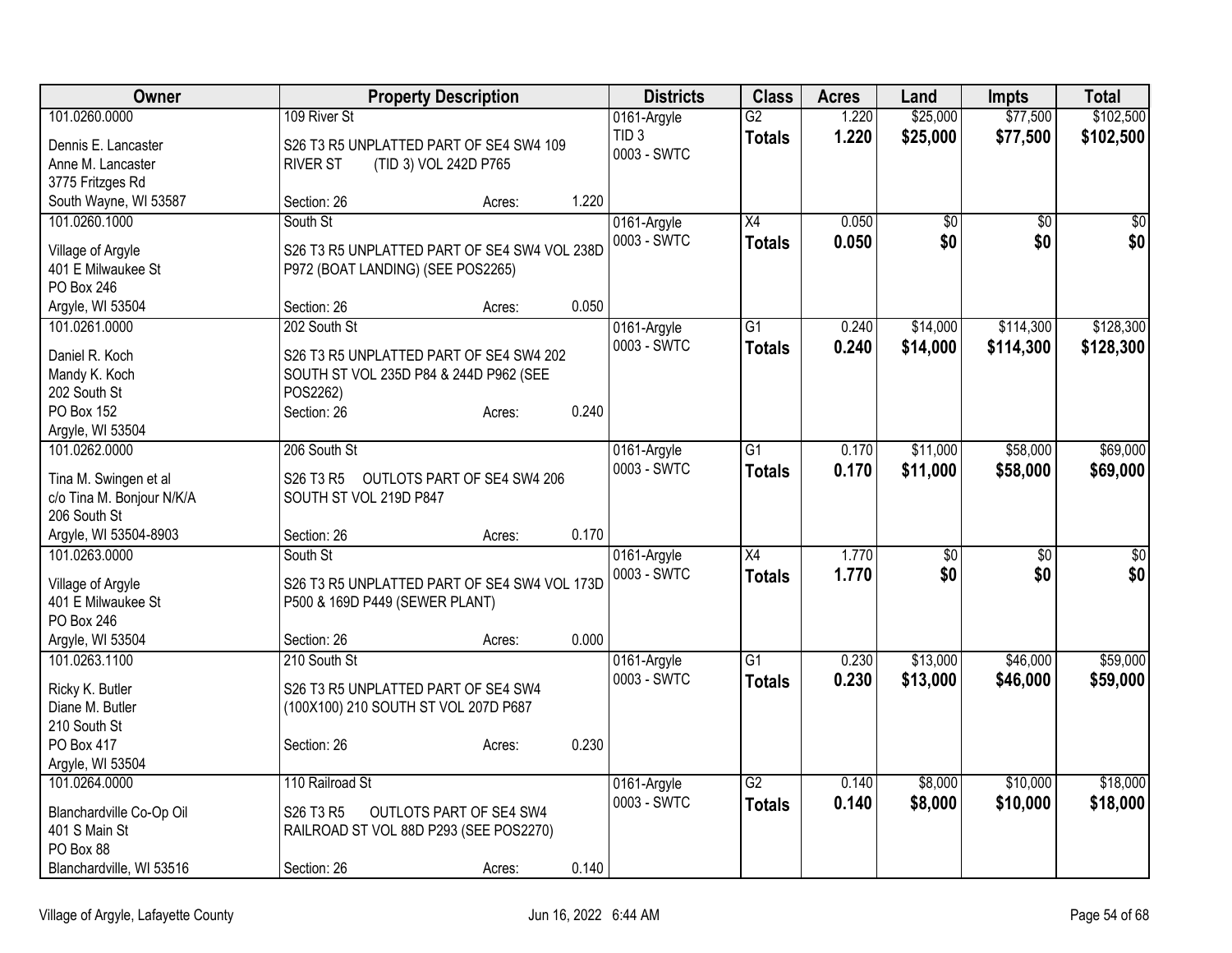| Owner                             | <b>Property Description</b>                   | <b>Districts</b>           | <b>Class</b>    | <b>Acres</b> | Land     | <b>Impts</b>    | <b>Total</b> |
|-----------------------------------|-----------------------------------------------|----------------------------|-----------------|--------------|----------|-----------------|--------------|
| 101.0265.0000                     | Railroad St                                   | 0161-Argyle                | $\overline{G5}$ | 3.580        | \$5,300  | $\overline{50}$ | \$5,300      |
| Wirth Family Investments, LLC     | S26 T3 R5 UNPLATTED PART OF SE4 SW4; DOC      | 0003 - SWTC                | <b>Totals</b>   | 3.580        | \$5,300  | \$0             | \$5,300      |
| W6497 County Hwy C                | 367613 (SEE POS2270)                          |                            |                 |              |          |                 |              |
| Monticello, WI 53570              |                                               |                            |                 |              |          |                 |              |
|                                   | 3.580<br>Section: 26<br>Acres:                |                            |                 |              |          |                 |              |
| 101.0266.0000                     | State St                                      | 0161-Argyle                | G4              | 2.000        | \$600    | \$0             | \$600        |
| Nicholas Gilbertson               | S24 RDS OF SE4 SW4 W OF RIVER                 | 0003 - SWTC                | G <sub>5</sub>  | 2.000        | \$3,000  | \$0             | \$3,000      |
| 209 Galena St                     |                                               |                            | <b>Totals</b>   | 4.000        | \$3,600  | \$0             | \$3,600      |
| Argyle, WI 53504                  |                                               |                            |                 |              |          |                 |              |
|                                   | 4.000<br>Section: 26<br>Acres:                |                            |                 |              |          |                 |              |
| 101.0266.1000                     | State St                                      | 0161-Argyle                | $\overline{G5}$ | 3.190        | \$4,800  | \$0             | \$4,800      |
|                                   | S26 T3 R5 UNPLATTED PORTION OF ABANDONED      | 0003 - SWTC                | <b>Totals</b>   | 3.190        | \$4,800  | \$0             | \$4,800      |
| James A. Pittz<br>Pamela Pittz    | ICC RR ROW S26 & 35-3-5 VOL 240D P803 S STATE |                            |                 |              |          |                 |              |
| 401 S State St                    | <b>ST</b>                                     |                            |                 |              |          |                 |              |
| PO Box 284                        | Section: 26<br>3.190<br>Acres:                |                            |                 |              |          |                 |              |
| Argyle, WI 53504                  |                                               |                            |                 |              |          |                 |              |
| 101.0267.0000                     | 401 S State St                                | 0161-Argyle                | G4              | 6.500        | \$1,900  | \$0             | \$1,900      |
|                                   |                                               | 0003 - SWTC                | G7              | 2.000        | \$15,000 | \$75,500        | \$90,500     |
| James A. Pittz                    | S35 T3 R5<br>OUTLOTS PART OF N2 NE4 NW4       |                            | <b>Totals</b>   | 8.500        | \$16,900 | \$75,500        | \$92,400     |
| Pamela Pittz                      | LYING E OF RIVER EXC RR VOL 240D P803 S STATE |                            |                 |              |          |                 |              |
| 401 S State St                    | <b>ST</b>                                     |                            |                 |              |          |                 |              |
| <b>PO Box 284</b>                 | 8.500<br>Section: 35<br>Acres:                |                            |                 |              |          |                 |              |
| Argyle, WI 53504<br>101.0268.0000 | State St                                      |                            | $\overline{X4}$ | 2.000        |          |                 |              |
|                                   |                                               | 0161-Argyle<br>0003 - SWTC |                 |              | \$0      | \$0             | \$0          |
| Argyle Cemetery Trustees Assn     | S26 T3 R5<br>OUTLOTS THAT PART SW4 SE4 AS     |                            | <b>Totals</b>   | 2.000        | \$0      | \$0             | \$0          |
| Unknown                           | DESC VOL SD, P280                             |                            |                 |              |          |                 |              |
| Argyle, WI 53504                  |                                               |                            |                 |              |          |                 |              |
|                                   | 2.000<br>Section: 26<br>Acres:                |                            |                 |              |          |                 |              |
| 101.0269.0000                     | Lafayette St                                  | 0161-Argyle                | G4              | 10.000       | \$2,900  | \$0             | \$2,900      |
| James A. Pittz                    | OUTLOTS NW4 NW4 NE4 S35-3-5 S<br>S35 T3 R5    | 0003 - SWTC                | <b>Totals</b>   | 10.000       | \$2,900  | \$0             | \$2,900      |
| Pamela Pittz                      | STATE ST VOL 240D P803                        |                            |                 |              |          |                 |              |
| 401 S State St                    |                                               |                            |                 |              |          |                 |              |
| PO Box 284                        | 10.000<br>Section: 35<br>Acres:               |                            |                 |              |          |                 |              |
| Argyle, WI 53504                  |                                               |                            |                 |              |          |                 |              |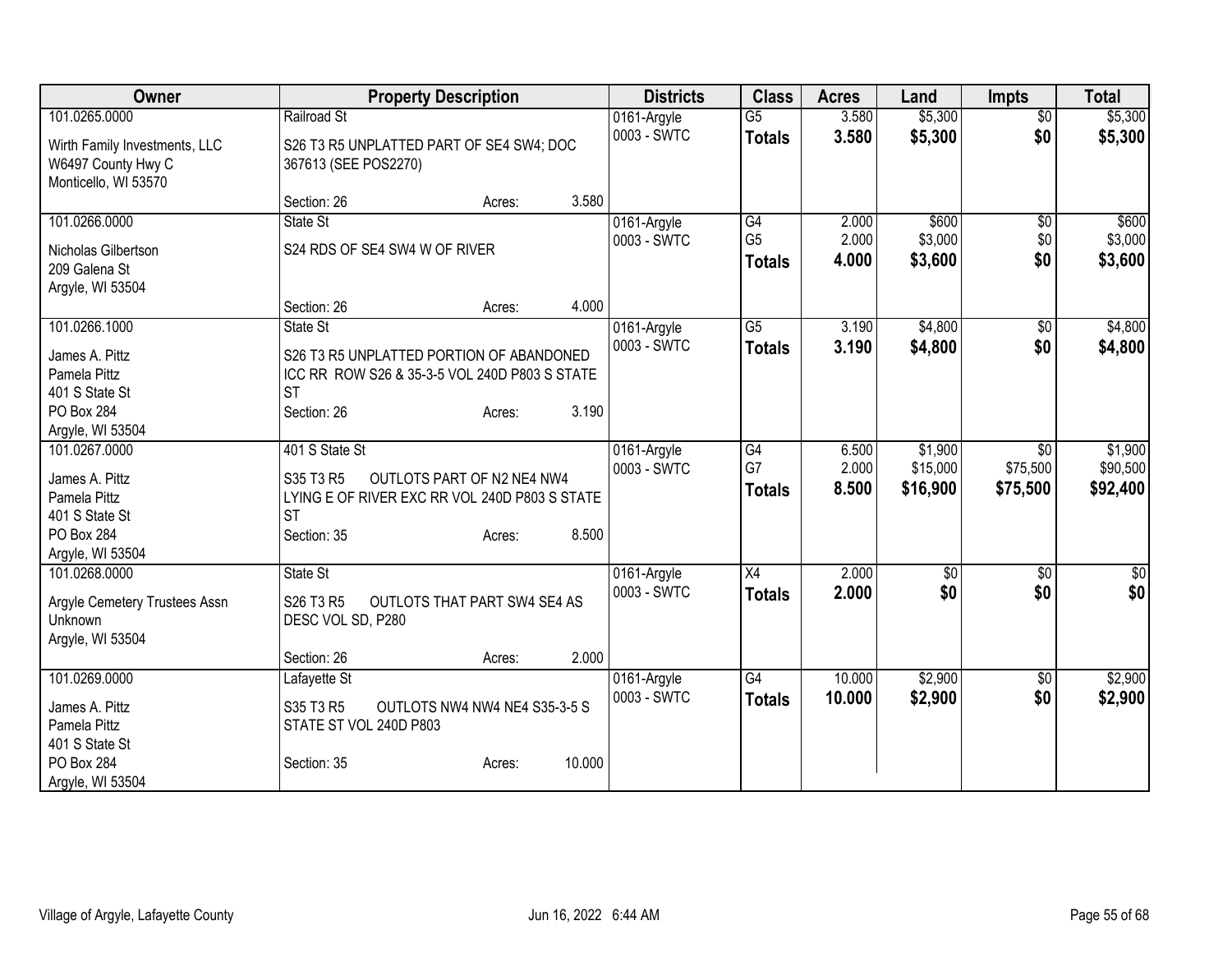| Owner                                              |                                               | <b>Property Description</b> |       | <b>Districts</b> | <b>Class</b>        | <b>Acres</b> | Land            | Impts           | <b>Total</b> |
|----------------------------------------------------|-----------------------------------------------|-----------------------------|-------|------------------|---------------------|--------------|-----------------|-----------------|--------------|
| 101.0270.0000                                      | 602 S Lafayette St                            |                             |       | 0161-Argyle      | $\overline{G1}$     | 3.300        | \$22,000        | \$47,000        | \$69,000     |
| Kim A. Gutzmer                                     | S35 T3 R5 UNPLATTED PART OF NW4 NE4 DESC 602  |                             |       | 0003 - SWTC      | <b>Totals</b>       | 3.300        | \$22,000        | \$47,000        | \$69,000     |
| 602 S Lafayette St                                 | S LAFAYETTE ST DOC 332966                     |                             |       |                  |                     |              |                 |                 |              |
| Argyle, WI 53504                                   |                                               |                             |       |                  |                     |              |                 |                 |              |
|                                                    | Section: 35                                   | Acres:                      | 3.300 |                  |                     |              |                 |                 |              |
| 101.0270.1000                                      | Lafayette St                                  |                             |       | 0161-Argyle      | $\overline{G5}$     | 3.030        | \$4,500         | $\overline{50}$ | \$4,500      |
| Samuel C. Hanson                                   | S35 T3 R5                                     | OUTLOTS PART OF NW4 NE4 S   |       | 0003 - SWTC      | <b>Totals</b>       | 3.030        | \$4,500         | \$0             | \$4,500      |
| 3492 Kipfer Ln                                     | LAFAYETTE ST VOL 114D P216 (SEE POS2298)      |                             |       |                  |                     |              |                 |                 |              |
| Blanchardville, WI 53516                           |                                               |                             |       |                  |                     |              |                 |                 |              |
|                                                    | Section: 35                                   | Acres:                      | 3.030 |                  |                     |              |                 |                 |              |
| 101.0270.2000                                      | 512 S Lafayette St                            |                             |       | 0161-Argyle      | $\overline{G1}$     | 0.170        | \$9,000         | \$26,000        | \$35,000     |
| Virginia Swingen                                   | S35 T3 R5 UNPLATTED LOT DESC 60'X129' IN NWNE |                             |       | 0003 - SWTC      | <b>Totals</b>       | 0.170        | \$9,000         | \$26,000        | \$35,000     |
| 209 N State St                                     | DOC 343444                                    |                             |       |                  |                     |              |                 |                 |              |
| Argyle, WI 53504                                   |                                               |                             |       |                  |                     |              |                 |                 |              |
|                                                    | Section: 35                                   | Acres:                      | 0.170 |                  |                     |              |                 |                 |              |
| 101.0270.3000                                      | 515 S Lafayette St Unit 601                   |                             |       | 0161-Argyle      | $\overline{\chi_3}$ | 1.000        | $\overline{50}$ | \$0             | \$0          |
| Lafayette County Housing Authority                 | S35 T3 R5 UNPLATTED PART OF THE NW4 NE4 VOL   |                             |       | 0003 - SWTC      | <b>Totals</b>       | 1.000        | \$0             | \$0             | \$0          |
| c/o Lafayette County Housing                       | 191D, P22                                     |                             |       |                  |                     |              |                 |                 |              |
| 729 Clay St                                        |                                               |                             |       |                  |                     |              |                 |                 |              |
| Darlington, WI 53530                               | Section: 35                                   | Acres:                      | 1.000 |                  |                     |              |                 |                 |              |
| 101.0271.0000                                      | 506 S Lafayette St                            |                             |       | 0161-Argyle      | $\overline{G1}$     | 0.340        | \$15,000        | \$73,000        | \$88,000     |
| Jerry L. Gutzmer                                   | S35 T3 R5 UNPLATTED PART OF NW4 NE4 DESC 506  |                             |       | 0003 - SWTC      | <b>Totals</b>       | 0.340        | \$15,000        | \$73,000        | \$88,000     |
| Connie J. Gutzmer                                  | S LAFAYETTE ST VOL 236D P844                  |                             |       |                  |                     |              |                 |                 |              |
| 506 S Lafayette St                                 |                                               |                             |       |                  |                     |              |                 |                 |              |
| Argyle, WI 53504                                   | Section: 35                                   | Acres:                      | 0.340 |                  |                     |              |                 |                 |              |
| 101.0272.0000                                      | 712 Maple St                                  |                             |       | 0161-Argyle      | $\overline{G1}$     | 2.760        | \$22,000        | \$61,100        | \$83,100     |
| John P. Van De Graaff                              | PART OF NW NE COM 335 FT & 6 IN EAST OF       |                             |       | 0003 - SWTC      | <b>Totals</b>       | 2.760        | \$22,000        | \$61,100        | \$83,100     |
| c/o John P. Van De Graaff                          | NWCOR NE NW NE; SOUTH 296 FT; EAST 26 FT;     |                             |       |                  |                     |              |                 |                 |              |
| 712 Maple St                                       | SOUTH 100 FT; EAST 298 FT & 6 IN TO ELI       |                             |       |                  |                     |              |                 |                 |              |
| Argyle, WI 53504                                   | Section: 35                                   | Acres:                      | 2.760 |                  |                     |              |                 |                 |              |
| 101.0272.1000                                      | Maple St                                      |                             |       | 0161-Argyle      | $\overline{G1}$     | 0.320        | \$2,600         | $\overline{50}$ | \$2,600      |
|                                                    | OUTLOT 1 CSM 882                              |                             |       | 0003 - SWTC      | <b>Totals</b>       | 0.320        | \$2,600         | \$0             | \$2,600      |
| John P. Van De Graaff<br>c/o John P. Van De Graaff |                                               |                             |       |                  |                     |              |                 |                 |              |
| 712 Maple St                                       |                                               |                             |       |                  |                     |              |                 |                 |              |
| Argyle, WI 53504                                   | Section: 35                                   | Acres:                      | 0.320 |                  |                     |              |                 |                 |              |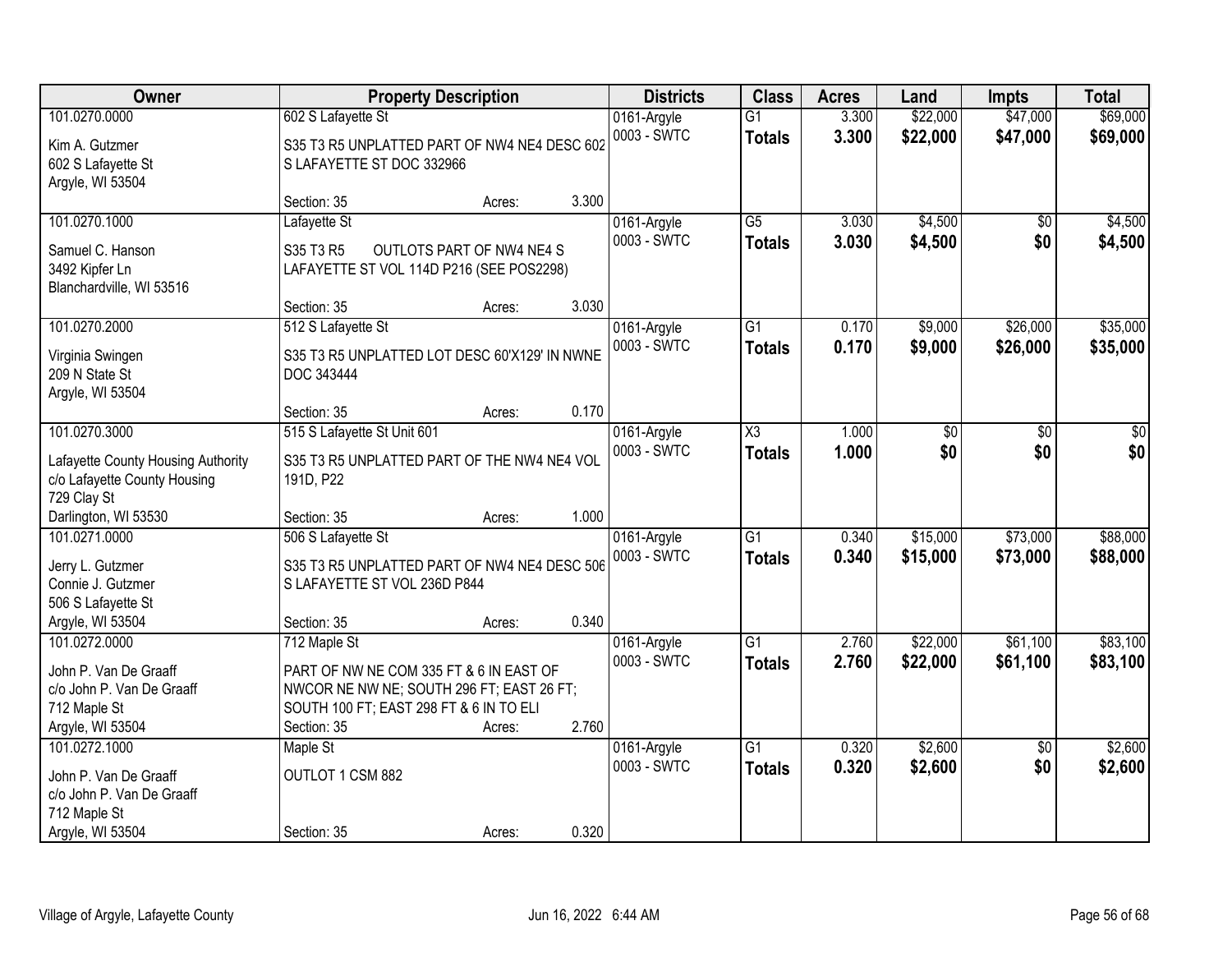| \$20,000<br>\$90,000<br>\$110,000<br>101.0273.0000<br>710 Monroe St<br>4.124<br>$\overline{G1}$<br>0161-Argyle<br>0003 - SWTC<br>\$20,000<br>4.124<br>\$90,000<br>\$110,000<br><b>Totals</b><br>S26 T3 R5 UNPLATTED PART OF SW4 SE4 710<br>Jean M. Hengstl<br>1621 28th St S<br>MONROE ST VOL 215D P368 (SEE POS2271)<br>La Crosse, WI 54601<br>0.000<br>Section: 26<br>Acres:<br>\$12,000<br>\$12,000<br>101.0273.1000<br>Oak St<br>$\overline{G1}$<br>1.950<br>0161-Argyle<br>\$0 |
|-------------------------------------------------------------------------------------------------------------------------------------------------------------------------------------------------------------------------------------------------------------------------------------------------------------------------------------------------------------------------------------------------------------------------------------------------------------------------------------|
|                                                                                                                                                                                                                                                                                                                                                                                                                                                                                     |
|                                                                                                                                                                                                                                                                                                                                                                                                                                                                                     |
|                                                                                                                                                                                                                                                                                                                                                                                                                                                                                     |
|                                                                                                                                                                                                                                                                                                                                                                                                                                                                                     |
|                                                                                                                                                                                                                                                                                                                                                                                                                                                                                     |
|                                                                                                                                                                                                                                                                                                                                                                                                                                                                                     |
| 0003 - SWTC<br>\$12,000<br>\$0<br>\$12,000<br>1.950<br><b>Totals</b><br>LOT 3 CSM 325<br>Amylynne Santiago Volker                                                                                                                                                                                                                                                                                                                                                                   |
| Sean Volker                                                                                                                                                                                                                                                                                                                                                                                                                                                                         |
| 400 Oak St                                                                                                                                                                                                                                                                                                                                                                                                                                                                          |
| 1.950<br>Argyle, WI 53504<br>Section: 26<br>Acres:                                                                                                                                                                                                                                                                                                                                                                                                                                  |
| $\overline{G1}$<br>\$159,900<br>\$171,900<br>101.0273.1100<br>400 Oak St<br>0.797<br>\$12,000<br>0161-Argyle                                                                                                                                                                                                                                                                                                                                                                        |
| 0003 - SWTC<br>0.797<br>\$12,000<br>\$159,900<br>\$171,900<br><b>Totals</b>                                                                                                                                                                                                                                                                                                                                                                                                         |
| LOT 2 CSM 325<br>Amylynne Santiago Volker                                                                                                                                                                                                                                                                                                                                                                                                                                           |
| Sean Volker<br>400 Oak St                                                                                                                                                                                                                                                                                                                                                                                                                                                           |
| 0.800<br>Argyle, WI 53504<br>Section: 26<br>Acres:                                                                                                                                                                                                                                                                                                                                                                                                                                  |
| Oak St<br>$\overline{G1}$<br>\$5,000<br>\$5,000<br>101.0273.1200<br>0.305<br>0161-Argyle<br>$\sqrt{6}$                                                                                                                                                                                                                                                                                                                                                                              |
| 0003 - SWTC<br>0.305<br>\$5,000<br>\$0<br>\$5,000                                                                                                                                                                                                                                                                                                                                                                                                                                   |
| Totals<br>Jean M. Hengstl<br>LOT 1 CSM 325 VOL 74 B&C P189                                                                                                                                                                                                                                                                                                                                                                                                                          |
| 1621 28th St S                                                                                                                                                                                                                                                                                                                                                                                                                                                                      |
| La Crosse, WI 54601                                                                                                                                                                                                                                                                                                                                                                                                                                                                 |
| 0.000<br>Section: 26<br>Acres:                                                                                                                                                                                                                                                                                                                                                                                                                                                      |
| \$18,400<br>101.0274.0000<br>$\overline{G1}$<br>0.205<br>\$13,000<br>\$5,400<br>402 Oak St<br>0161-Argyle                                                                                                                                                                                                                                                                                                                                                                           |
| 0.205<br>0003 - SWTC<br>\$13,000<br>\$18,400<br><b>Totals</b><br>\$5,400<br>Todd A. Rear<br>S26 T3 R5 UNPLATTED PART OF SW4 SE4 DOC                                                                                                                                                                                                                                                                                                                                                 |
| Colleen P. Rear<br>344466 402 OAK STREET                                                                                                                                                                                                                                                                                                                                                                                                                                            |
| 412 Oak St                                                                                                                                                                                                                                                                                                                                                                                                                                                                          |
| PO Box 374<br>0.000<br>Section: 26<br>Acres:                                                                                                                                                                                                                                                                                                                                                                                                                                        |
| Argyle, WI 53504                                                                                                                                                                                                                                                                                                                                                                                                                                                                    |
| \$129,900<br>101.0275.0000<br>412 Oak St<br>0.750<br>\$16,000<br>\$113,900<br>G1<br>0161-Argyle                                                                                                                                                                                                                                                                                                                                                                                     |
| 0003 - SWTC<br>0.750<br>\$16,000<br>\$113,900<br>\$129,900<br><b>Totals</b><br>Todd A. Rear<br>S26 T3 R5 UNPLATTED PART OF SW4 SE4 VOL 222D                                                                                                                                                                                                                                                                                                                                         |
| P367<br>Colleen P. Rear                                                                                                                                                                                                                                                                                                                                                                                                                                                             |
| 412 Oak St                                                                                                                                                                                                                                                                                                                                                                                                                                                                          |
| PO Box 374<br>0.750<br>Section: 26<br>Acres:                                                                                                                                                                                                                                                                                                                                                                                                                                        |
| Argyle, WI 53504                                                                                                                                                                                                                                                                                                                                                                                                                                                                    |
| 101.0276.0000<br>602 Monroe St<br>$\overline{G1}$<br>\$16,000<br>\$45,000<br>\$61,000<br>0161-Argyle<br>0.400                                                                                                                                                                                                                                                                                                                                                                       |
| 0003 - SWTC<br>0.400<br>\$16,000<br>\$45,000<br>Totals<br>\$61,000<br>Casey J. Gunser<br>PART SW? SE? COM NWCOR BLOCK 11 J.S.                                                                                                                                                                                                                                                                                                                                                       |
| 602 Monroe St<br>WADDINGTON'S ADD; NORTH 105 FT TO POB; EAST                                                                                                                                                                                                                                                                                                                                                                                                                        |
| 160 FT; NORTH TO MILWAUKEE RD; NWLY ALG SLI<br>Argyle, WI 53504                                                                                                                                                                                                                                                                                                                                                                                                                     |
| Section: 26<br>0.400<br>Acres:                                                                                                                                                                                                                                                                                                                                                                                                                                                      |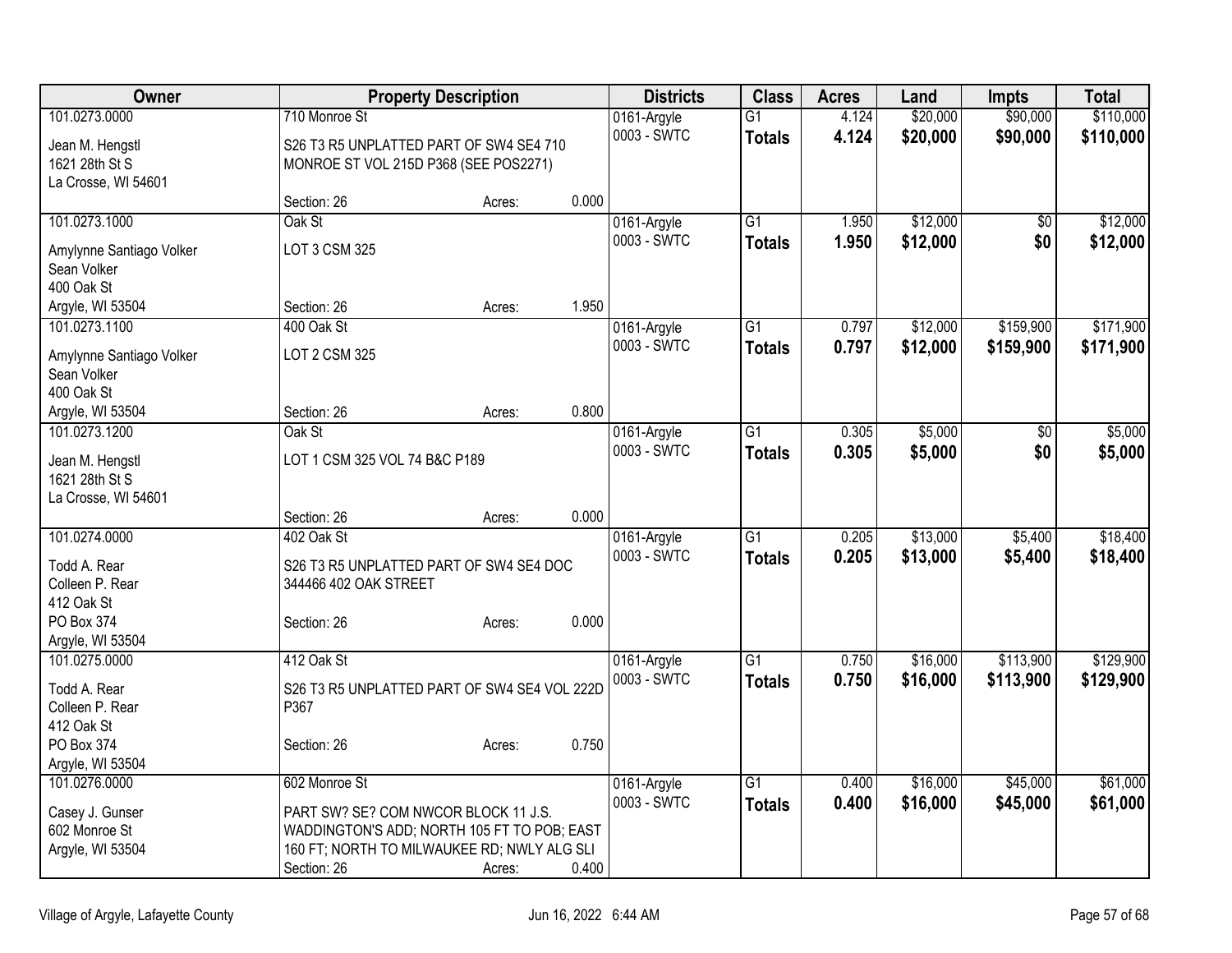| Owner                  | <b>Property Description</b>                    |                 | <b>Districts</b> | <b>Class</b>    | <b>Acres</b> | Land            | <b>Impts</b>    | <b>Total</b>    |
|------------------------|------------------------------------------------|-----------------|------------------|-----------------|--------------|-----------------|-----------------|-----------------|
| 101.0277.0000          | 213 S Lafayette St                             |                 | 0161-Argyle      | $\overline{G1}$ | 0.190        | \$11,000        | \$77,000        | \$88,000        |
| Jeffrey L. Dammen      | S26 T3 R5 UNPLATTED PART SW4 SE4 213 S         |                 | 0003 - SWTC      | <b>Totals</b>   | 0.190        | \$11,000        | \$77,000        | \$88,000        |
| Mary Jo Dammen         | LAFAYETTE ST VOL 242D P405                     |                 |                  |                 |              |                 |                 |                 |
| 3381 State Rd 81       |                                                |                 |                  |                 |              |                 |                 |                 |
| Argyle, WI 53504       | Section: 26                                    | 0.190<br>Acres: |                  |                 |              |                 |                 |                 |
| 101.0278.0000          | 802 Monroe St                                  |                 | 0161-Argyle      | $\overline{G1}$ | 0.500        | \$18,800        | \$20,000        | \$38,800        |
|                        |                                                |                 | 0003 - SWTC      | <b>Totals</b>   | 0.500        | \$18,800        | \$20,000        | \$38,800        |
| Regina Z. Nyhus        | S26 T3 R5 PRT SESE COM POINT IN C/L MILWAUKEE  |                 |                  |                 |              |                 |                 |                 |
| 200 1st St             | RD 38-1/2' EAST WLI SESE; SOUTH 10-1/2RDS; E   |                 |                  |                 |              |                 |                 |                 |
| Argyle, WI 53504       | 9-3/4RDS; NORTH 6-1/2RDS TO C/L MILWAUKEE      |                 |                  |                 |              |                 |                 |                 |
|                        | Section: 26                                    | 0.500<br>Acres: |                  |                 |              |                 |                 |                 |
| 101.0279.0000          | 401 Oak St                                     |                 | 0161-Argyle      | $\overline{G1}$ | 0.500        | \$20,200        | \$125,000       | \$145,200       |
| Bryan R. Krahenbuhl    | S26 T3 R5 PRT SESE COM 22' EAST SW COR         |                 | 0003 - SWTC      | <b>Totals</b>   | 0.500        | \$20,200        | \$125,000       | \$145,200       |
| Jada L. Berget         | SESE; EAST 10-3/4RDS; N TO SLI OF PCL DESCR IN |                 |                  |                 |              |                 |                 |                 |
| 401 Oak St             | VOL 169D P569; WEST 10-3/4RDS; SOUTH TO POB    |                 |                  |                 |              |                 |                 |                 |
| Argyle, WI 53504       | Section: 26                                    | 0.500<br>Acres: |                  |                 |              |                 |                 |                 |
| 101.0279.1000          | 403 Oak St                                     |                 | 0161-Argyle      | $\overline{G1}$ | 0.536        | \$22,000        | \$106,000       | \$128,000       |
|                        |                                                |                 | 0003 - SWTC      | <b>Totals</b>   | 0.536        | \$22,000        | \$106,000       | \$128,000       |
| Jeffrey J. Penniston   | S26 T3 R5 PART OF THE SESE DOC 344213 403 OAK  |                 |                  |                 |              |                 |                 |                 |
| Sherry K. Penniston    | <b>STREET</b>                                  |                 |                  |                 |              |                 |                 |                 |
| 403 Oak St             |                                                |                 |                  |                 |              |                 |                 |                 |
| Argyle, WI 53504       | Section: 26                                    | 0.000<br>Acres: |                  |                 |              |                 |                 |                 |
| 101.0279.2000          | 405 Oak St                                     |                 | 0161-Argyle      | $\overline{G1}$ | 0.550        | \$22,000        | \$139,000       | \$161,000       |
| Judith A. Zurfluh      | PART SE? SE? COM 22 FT EAST OF SWCOR SE? SE    |                 | 0003 - SWTC      | <b>Totals</b>   | 0.550        | \$22,000        | \$139,000       | \$161,000       |
| 405 Oak St             | SEC 26, BEING POB; EAST 177.38 FT; NORTH 132   |                 |                  |                 |              |                 |                 |                 |
| Argyle, WI 53504       | FT; WEST 177.38 FT; SOUTH 132 FT TO POB        |                 |                  |                 |              |                 |                 |                 |
|                        | Section: 26                                    | 0.550<br>Acres: |                  |                 |              |                 |                 |                 |
| 101.0280.0000          | Milwaukee St                                   |                 | 0161-Argyle      | $\overline{G1}$ | 1.750        | \$17,000        | $\sqrt{6}$      | \$17,000        |
|                        |                                                |                 | 0003 - SWTC      | <b>Totals</b>   | 1.750        | \$17,000        | \$0             | \$17,000        |
| Bryan R. Krahenbuhl    | S26 T3 R5 UNPLATTED PART OF SESE DOC 344232    |                 |                  |                 |              |                 |                 |                 |
| Jada L. Berget         | <b>HWY 81 E</b>                                |                 |                  |                 |              |                 |                 |                 |
| 401 Oak St             |                                                |                 |                  |                 |              |                 |                 |                 |
| Argyle, WI 53504       | Section: 26                                    | 1.750<br>Acres: |                  |                 |              |                 |                 |                 |
| 101.0280.1000          |                                                |                 | 0161-Argyle      | X4              | 2.000        | $\overline{60}$ | $\overline{30}$ | $\overline{50}$ |
| State of Wisconsin     | S26 T3 R5 UNPLATTED PART OF SE4 SE4 DESC VOL   |                 | 0003 - SWTC      | <b>Totals</b>   | 2.000        | \$0             | \$0             | \$0             |
| Dept of Transportation | 186D 196                                       |                 |                  |                 |              |                 |                 |                 |
| 2101 Wright St         |                                                |                 |                  |                 |              |                 |                 |                 |
| Madison, WI 53704      | Section: 26                                    | 0.000<br>Acres: |                  |                 |              |                 |                 |                 |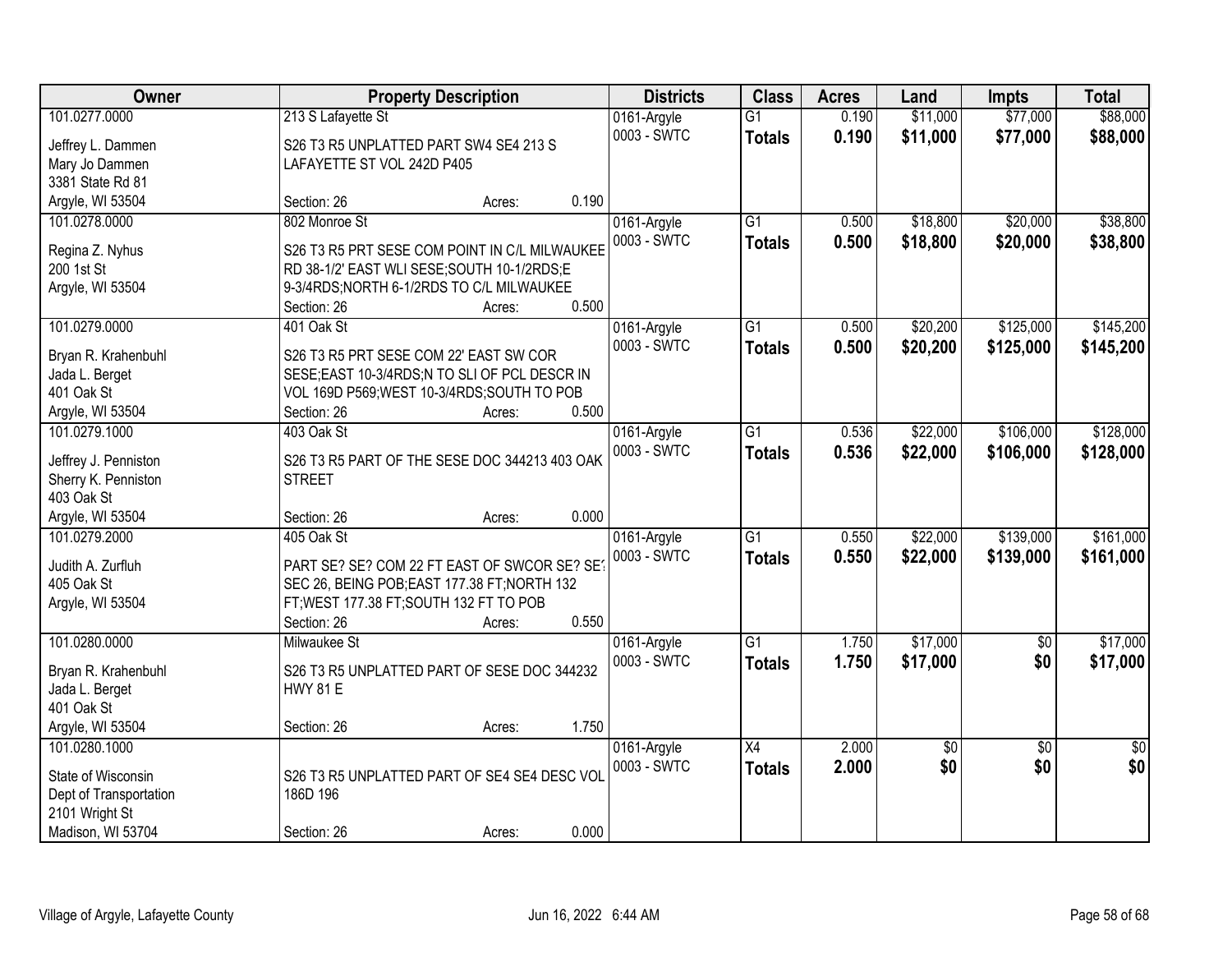| Owner                           | <b>Property Description</b>                  |        |       | <b>Districts</b>           | <b>Class</b>    | <b>Acres</b> | Land     | <b>Impts</b>    | <b>Total</b> |
|---------------------------------|----------------------------------------------|--------|-------|----------------------------|-----------------|--------------|----------|-----------------|--------------|
| 101.0281.1000                   | 906 E Milwaukee St                           |        |       | 0161-Argyle                | $\overline{G1}$ | 0.250        | \$14,000 | \$85,900        | \$99,900     |
| Jeffrey P. Zwicker              | S26 T3 R5 UNPLATTED PART OF SE4 SE4 906      |        |       | 0003 - SWTC                | <b>Totals</b>   | 0.250        | \$14,000 | \$85,900        | \$99,900     |
| Kristy J. Zwicker               | MILWAUKEE ST DOC 342054                      |        |       |                            |                 |              |          |                 |              |
| 906 E Milwaukee St              |                                              |        |       |                            |                 |              |          |                 |              |
| Argyle, WI 53504                | Section: 26                                  | Acres: | 0.250 |                            |                 |              |          |                 |              |
| 101.0281.1100                   | 910 E Milwaukee St                           |        |       | 0161-Argyle                | G1              | 0.380        | \$19,000 | \$129,000       | \$148,000    |
|                                 |                                              |        |       | 0003 - SWTC                | <b>Totals</b>   | 0.380        | \$19,000 | \$129,000       | \$148,000    |
| Virgil Hendrickson              | S26 T3 R5 UNPLATTED PART OF SE4 SE4 910 E    |        |       |                            |                 |              |          |                 |              |
| Wilma Hendrickson               | MILWAUKEE ST VOL 188D P560                   |        |       |                            |                 |              |          |                 |              |
| 910 E Milwaukee St<br>PO Box 38 | Section: 26                                  |        | 0.380 |                            |                 |              |          |                 |              |
| Argyle, WI 53504                |                                              | Acres: |       |                            |                 |              |          |                 |              |
| 101.0281.3000                   | <b>Milwaukee St</b>                          |        |       | 0161-Argyle                | $\overline{G5}$ | 3.100        | \$4,700  | \$0             | \$4,700      |
|                                 |                                              |        |       | 0003 - SWTC                |                 | 3.100        | \$4,700  | \$0             |              |
| Argyle Rod & Gun Club           | S26 T3 R5 PART OF SE4 SE4 VOL 227D P728 (SEE |        |       |                            | <b>Totals</b>   |              |          |                 | \$4,700      |
| W9408 State Rd 81               | POS2263)                                     |        |       |                            |                 |              |          |                 |              |
| <b>PO Box 221</b>               |                                              |        |       |                            |                 |              |          |                 |              |
| Argyle, WI 53504                | Section: 26                                  | Acres: | 3.100 |                            |                 |              |          |                 |              |
| 101.0282.0000                   | Milwaukee St                                 |        |       | 0161-Argyle                | G5              | 6.510        | \$3,300  | \$0             | \$3,300      |
| <b>Brian Treuthardt</b>         | S35 T3 R5 UNPLATTED PART OF NE4 NE4 (IN      |        |       | 0003 - SWTC                | <b>Totals</b>   | 6.510        | \$3,300  | \$0             | \$3,300      |
| 1777 State Rd 81                | VILLAGE) E OF CREEK VOL 210D P209            |        |       |                            |                 |              |          |                 |              |
| Argyle, WI 53504                |                                              |        |       |                            |                 |              |          |                 |              |
|                                 | Section: 35                                  | Acres: | 6.510 |                            |                 |              |          |                 |              |
| 101.0282.1000                   | Milwaukee St                                 |        |       | 0161-Argyle                | $\overline{G5}$ | 1.390        | \$2,100  | $\sqrt[6]{}$    | \$2,100      |
|                                 |                                              |        |       | 0003 - SWTC                | <b>Totals</b>   | 1.390        | \$2,100  | \$0             | \$2,100      |
| Argyle Rod & Gun Club           | S35 T3 R5 PART OF NE4 NE4 VOL 227D P728 (SEE |        |       |                            |                 |              |          |                 |              |
| W9408 State Rd 81               | POS2263)                                     |        |       |                            |                 |              |          |                 |              |
| <b>PO Box 221</b>               |                                              |        |       |                            |                 |              |          |                 |              |
| Argyle, WI 53504                | Section: 35                                  | Acres: | 1.390 |                            |                 |              |          |                 |              |
| 101.0283.0000                   | 511 Oak St                                   |        |       | 0161-Argyle<br>0003 - SWTC | $\overline{G1}$ | 2.000        | \$22,000 | \$58,000        | \$80,000     |
| Donna J. Muralt                 | S35 T3 R5 UNPLATTED PART OF NE4 NE4 511 OAK  |        |       |                            | <b>Totals</b>   | 2.000        | \$22,000 | \$58,000        | \$80,000     |
| 17001 Jacobson Ln               | ST VOL 231D P53                              |        |       |                            |                 |              |          |                 |              |
| Argyle, WI 53504                |                                              |        |       |                            |                 |              |          |                 |              |
|                                 | Section: 35                                  | Acres: | 2.000 |                            |                 |              |          |                 |              |
| 101.0283.1000                   | Milwaukee St                                 |        |       | 0161-Argyle                | $\overline{G5}$ | 0.418        | \$600    | $\overline{50}$ | \$600        |
| Thomas J. Rear                  | S35 T3 R5 UNPLATTED PT NE4 NE4 LOT 132'X138' |        |       | 0003 - SWTC                | <b>Totals</b>   | 0.418        | \$600    | \$0             | \$600        |
| 13840 Oak St                    | <b>VOL 220D P666</b>                         |        |       |                            |                 |              |          |                 |              |
| Argyle, WI 53504                |                                              |        |       |                            |                 |              |          |                 |              |
|                                 | Section: 35                                  | Acres: | 0.000 |                            |                 |              |          |                 |              |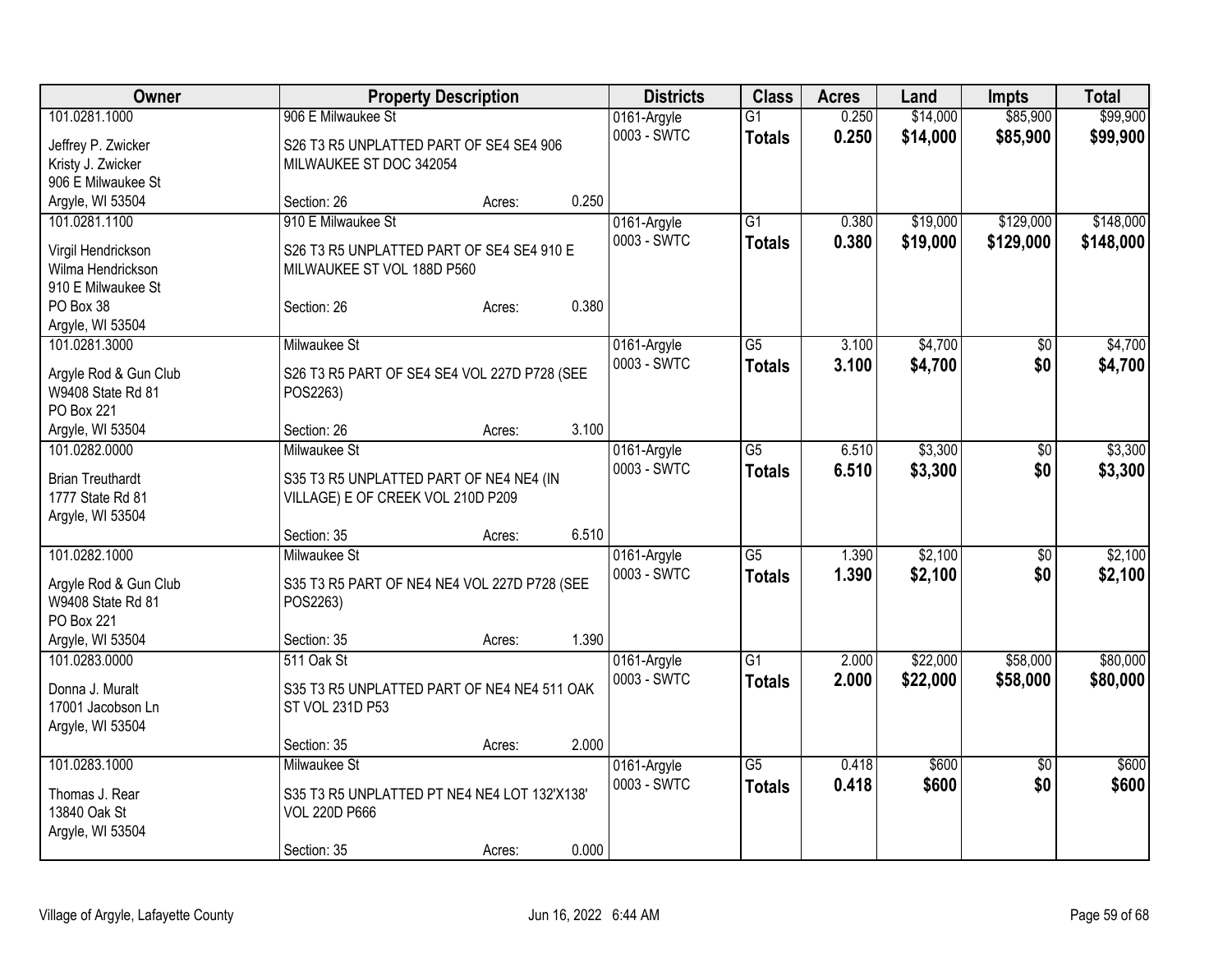| \$786,700<br>\$816,700<br>101.0286.0000<br>321 E Milwaukee St<br>$\overline{G2}$<br>\$30,000<br>0161-Argyle<br>0.014<br>0003 - SWTC<br>0.014<br>\$30,000<br>\$786,700<br>\$816,700<br><b>Totals</b><br>S26 T3 R5 UNPLATTED PART OF NW4 SE4 DESC 321<br>First National Bank & Trust Company<br>345 E Grand Ave<br>E MILWAUKEE ST VOL 241D P595 (SEE POS2905)<br>Beloit, WI 53511<br>0.000<br>Section: 26<br>Acres:<br>321 E Milwaukee St<br>G2<br>\$22,000<br>\$22,000<br>101.0288.0000<br>0161-Argyle<br>0.228<br>$\overline{50}$<br>0.228<br>0003 - SWTC<br>\$22,000<br>\$0<br>\$22,000<br><b>Totals</b><br>First National Bank & Trust Company<br>S26 T3 R5 UNPLATTED E64 FT OF S20 FT LOT 1<br>345 E Grand Ave<br>BLK1 BELKNAPS ADD, ALSO PT OF NW4 SE4/ 321 E<br>Beloit, WI 53511<br>MILWAUKEE ST VOL 241D P595 (SEE POS2905)<br>0.000<br>Section: 26<br>Acres:<br>\$11,000<br>\$65,000<br>\$76,000<br>101.0289.0000<br>329 E Milwaukee St<br>G2<br>0.090<br>0161-Argyle<br>0003 - SWTC<br>\$11,000<br>\$65,000<br>0.090<br>\$76,000<br><b>Totals</b><br>S26 T3 R5<br>OUTLOTS COM SW COR NW4 SE4 S<br>Wisconsin Postal Holdings, LLC<br>75 Columbia Ave<br>33' E 273' N66' POB W53' N 120' E 53' S 120' TO POB<br>POST OFF. 329 MILWAUKEE ST DOC 367180<br>Cedarhurst, WI 11516<br>0.090<br>Section: 26<br>Acres:<br>101.0290.0000<br>0.229<br>$\sqrt{50}$<br>401 E Milwaukee St<br>\$0<br>0161-Argyle<br>X4<br>$\sqrt{6}$<br>0.229<br>\$0<br>\$0<br>\$0<br>0003 - SWTC<br><b>Totals</b><br>S26 T3 R5<br>OUTLOTS THAT PART NW4 SE4 AS<br>Village of Argyle<br>401 E Milwaukee St<br>DESC VOL 78D, P473<br>PO Box 246<br>0.000<br>Argyle, WI 53504<br>Section: 26<br>Acres:<br>101.0290.1000<br>101 N Broad St<br>$\overline{X4}$<br>0.130<br>$\overline{50}$<br>$\overline{30}$<br>$\overline{50}$<br>0161-Argyle<br>0.130<br>\$0<br>\$0<br>\$0<br>0003 - SWTC<br><b>Totals</b><br>S26 T3 R5 UNPLATTED PART OF NW4 SE4 AS DESC<br>Village of Argyle<br>401 E Milwaukee St<br>VOL 154D, P387,389<br>PO Box 246<br>0.000<br>Argyle, WI 53504<br>Section: 26<br>Acres:<br>$\overline{G1}$<br>\$11,000<br>\$71,000<br>\$82,000<br>101.0291.0000<br>105 N Broad St<br>0161-Argyle<br>0.180<br>0003 - SWTC<br>0.180<br>\$11,000<br>\$71,000<br>\$82,000<br><b>Totals</b><br>PART OF NW4 SE4 DESC IN DOC 276986 BEING<br>Michael A. Jones<br>PART LOT 1 CSM #122 105 N BROAD ST VOL 223D<br>Patricia L. Jones | Owner | <b>Property Description</b> | <b>Districts</b> | <b>Class</b> | <b>Acres</b> | Land | <b>Impts</b> | <b>Total</b> |
|------------------------------------------------------------------------------------------------------------------------------------------------------------------------------------------------------------------------------------------------------------------------------------------------------------------------------------------------------------------------------------------------------------------------------------------------------------------------------------------------------------------------------------------------------------------------------------------------------------------------------------------------------------------------------------------------------------------------------------------------------------------------------------------------------------------------------------------------------------------------------------------------------------------------------------------------------------------------------------------------------------------------------------------------------------------------------------------------------------------------------------------------------------------------------------------------------------------------------------------------------------------------------------------------------------------------------------------------------------------------------------------------------------------------------------------------------------------------------------------------------------------------------------------------------------------------------------------------------------------------------------------------------------------------------------------------------------------------------------------------------------------------------------------------------------------------------------------------------------------------------------------------------------------------------------------------------------------------------------------------------------------------------------------------------------------------------------------------------------------------------------------------------------------------------------------------------------------------------------------------------------------------------------------------------------------------------------------------------------------------------------------------------------|-------|-----------------------------|------------------|--------------|--------------|------|--------------|--------------|
|                                                                                                                                                                                                                                                                                                                                                                                                                                                                                                                                                                                                                                                                                                                                                                                                                                                                                                                                                                                                                                                                                                                                                                                                                                                                                                                                                                                                                                                                                                                                                                                                                                                                                                                                                                                                                                                                                                                                                                                                                                                                                                                                                                                                                                                                                                                                                                                                            |       |                             |                  |              |              |      |              |              |
|                                                                                                                                                                                                                                                                                                                                                                                                                                                                                                                                                                                                                                                                                                                                                                                                                                                                                                                                                                                                                                                                                                                                                                                                                                                                                                                                                                                                                                                                                                                                                                                                                                                                                                                                                                                                                                                                                                                                                                                                                                                                                                                                                                                                                                                                                                                                                                                                            |       |                             |                  |              |              |      |              |              |
|                                                                                                                                                                                                                                                                                                                                                                                                                                                                                                                                                                                                                                                                                                                                                                                                                                                                                                                                                                                                                                                                                                                                                                                                                                                                                                                                                                                                                                                                                                                                                                                                                                                                                                                                                                                                                                                                                                                                                                                                                                                                                                                                                                                                                                                                                                                                                                                                            |       |                             |                  |              |              |      |              |              |
|                                                                                                                                                                                                                                                                                                                                                                                                                                                                                                                                                                                                                                                                                                                                                                                                                                                                                                                                                                                                                                                                                                                                                                                                                                                                                                                                                                                                                                                                                                                                                                                                                                                                                                                                                                                                                                                                                                                                                                                                                                                                                                                                                                                                                                                                                                                                                                                                            |       |                             |                  |              |              |      |              |              |
|                                                                                                                                                                                                                                                                                                                                                                                                                                                                                                                                                                                                                                                                                                                                                                                                                                                                                                                                                                                                                                                                                                                                                                                                                                                                                                                                                                                                                                                                                                                                                                                                                                                                                                                                                                                                                                                                                                                                                                                                                                                                                                                                                                                                                                                                                                                                                                                                            |       |                             |                  |              |              |      |              |              |
|                                                                                                                                                                                                                                                                                                                                                                                                                                                                                                                                                                                                                                                                                                                                                                                                                                                                                                                                                                                                                                                                                                                                                                                                                                                                                                                                                                                                                                                                                                                                                                                                                                                                                                                                                                                                                                                                                                                                                                                                                                                                                                                                                                                                                                                                                                                                                                                                            |       |                             |                  |              |              |      |              |              |
|                                                                                                                                                                                                                                                                                                                                                                                                                                                                                                                                                                                                                                                                                                                                                                                                                                                                                                                                                                                                                                                                                                                                                                                                                                                                                                                                                                                                                                                                                                                                                                                                                                                                                                                                                                                                                                                                                                                                                                                                                                                                                                                                                                                                                                                                                                                                                                                                            |       |                             |                  |              |              |      |              |              |
|                                                                                                                                                                                                                                                                                                                                                                                                                                                                                                                                                                                                                                                                                                                                                                                                                                                                                                                                                                                                                                                                                                                                                                                                                                                                                                                                                                                                                                                                                                                                                                                                                                                                                                                                                                                                                                                                                                                                                                                                                                                                                                                                                                                                                                                                                                                                                                                                            |       |                             |                  |              |              |      |              |              |
|                                                                                                                                                                                                                                                                                                                                                                                                                                                                                                                                                                                                                                                                                                                                                                                                                                                                                                                                                                                                                                                                                                                                                                                                                                                                                                                                                                                                                                                                                                                                                                                                                                                                                                                                                                                                                                                                                                                                                                                                                                                                                                                                                                                                                                                                                                                                                                                                            |       |                             |                  |              |              |      |              |              |
|                                                                                                                                                                                                                                                                                                                                                                                                                                                                                                                                                                                                                                                                                                                                                                                                                                                                                                                                                                                                                                                                                                                                                                                                                                                                                                                                                                                                                                                                                                                                                                                                                                                                                                                                                                                                                                                                                                                                                                                                                                                                                                                                                                                                                                                                                                                                                                                                            |       |                             |                  |              |              |      |              |              |
|                                                                                                                                                                                                                                                                                                                                                                                                                                                                                                                                                                                                                                                                                                                                                                                                                                                                                                                                                                                                                                                                                                                                                                                                                                                                                                                                                                                                                                                                                                                                                                                                                                                                                                                                                                                                                                                                                                                                                                                                                                                                                                                                                                                                                                                                                                                                                                                                            |       |                             |                  |              |              |      |              |              |
|                                                                                                                                                                                                                                                                                                                                                                                                                                                                                                                                                                                                                                                                                                                                                                                                                                                                                                                                                                                                                                                                                                                                                                                                                                                                                                                                                                                                                                                                                                                                                                                                                                                                                                                                                                                                                                                                                                                                                                                                                                                                                                                                                                                                                                                                                                                                                                                                            |       |                             |                  |              |              |      |              |              |
|                                                                                                                                                                                                                                                                                                                                                                                                                                                                                                                                                                                                                                                                                                                                                                                                                                                                                                                                                                                                                                                                                                                                                                                                                                                                                                                                                                                                                                                                                                                                                                                                                                                                                                                                                                                                                                                                                                                                                                                                                                                                                                                                                                                                                                                                                                                                                                                                            |       |                             |                  |              |              |      |              |              |
|                                                                                                                                                                                                                                                                                                                                                                                                                                                                                                                                                                                                                                                                                                                                                                                                                                                                                                                                                                                                                                                                                                                                                                                                                                                                                                                                                                                                                                                                                                                                                                                                                                                                                                                                                                                                                                                                                                                                                                                                                                                                                                                                                                                                                                                                                                                                                                                                            |       |                             |                  |              |              |      |              |              |
|                                                                                                                                                                                                                                                                                                                                                                                                                                                                                                                                                                                                                                                                                                                                                                                                                                                                                                                                                                                                                                                                                                                                                                                                                                                                                                                                                                                                                                                                                                                                                                                                                                                                                                                                                                                                                                                                                                                                                                                                                                                                                                                                                                                                                                                                                                                                                                                                            |       |                             |                  |              |              |      |              |              |
|                                                                                                                                                                                                                                                                                                                                                                                                                                                                                                                                                                                                                                                                                                                                                                                                                                                                                                                                                                                                                                                                                                                                                                                                                                                                                                                                                                                                                                                                                                                                                                                                                                                                                                                                                                                                                                                                                                                                                                                                                                                                                                                                                                                                                                                                                                                                                                                                            |       |                             |                  |              |              |      |              |              |
|                                                                                                                                                                                                                                                                                                                                                                                                                                                                                                                                                                                                                                                                                                                                                                                                                                                                                                                                                                                                                                                                                                                                                                                                                                                                                                                                                                                                                                                                                                                                                                                                                                                                                                                                                                                                                                                                                                                                                                                                                                                                                                                                                                                                                                                                                                                                                                                                            |       |                             |                  |              |              |      |              |              |
|                                                                                                                                                                                                                                                                                                                                                                                                                                                                                                                                                                                                                                                                                                                                                                                                                                                                                                                                                                                                                                                                                                                                                                                                                                                                                                                                                                                                                                                                                                                                                                                                                                                                                                                                                                                                                                                                                                                                                                                                                                                                                                                                                                                                                                                                                                                                                                                                            |       |                             |                  |              |              |      |              |              |
|                                                                                                                                                                                                                                                                                                                                                                                                                                                                                                                                                                                                                                                                                                                                                                                                                                                                                                                                                                                                                                                                                                                                                                                                                                                                                                                                                                                                                                                                                                                                                                                                                                                                                                                                                                                                                                                                                                                                                                                                                                                                                                                                                                                                                                                                                                                                                                                                            |       |                             |                  |              |              |      |              |              |
|                                                                                                                                                                                                                                                                                                                                                                                                                                                                                                                                                                                                                                                                                                                                                                                                                                                                                                                                                                                                                                                                                                                                                                                                                                                                                                                                                                                                                                                                                                                                                                                                                                                                                                                                                                                                                                                                                                                                                                                                                                                                                                                                                                                                                                                                                                                                                                                                            |       |                             |                  |              |              |      |              |              |
|                                                                                                                                                                                                                                                                                                                                                                                                                                                                                                                                                                                                                                                                                                                                                                                                                                                                                                                                                                                                                                                                                                                                                                                                                                                                                                                                                                                                                                                                                                                                                                                                                                                                                                                                                                                                                                                                                                                                                                                                                                                                                                                                                                                                                                                                                                                                                                                                            |       |                             |                  |              |              |      |              |              |
|                                                                                                                                                                                                                                                                                                                                                                                                                                                                                                                                                                                                                                                                                                                                                                                                                                                                                                                                                                                                                                                                                                                                                                                                                                                                                                                                                                                                                                                                                                                                                                                                                                                                                                                                                                                                                                                                                                                                                                                                                                                                                                                                                                                                                                                                                                                                                                                                            |       |                             |                  |              |              |      |              |              |
|                                                                                                                                                                                                                                                                                                                                                                                                                                                                                                                                                                                                                                                                                                                                                                                                                                                                                                                                                                                                                                                                                                                                                                                                                                                                                                                                                                                                                                                                                                                                                                                                                                                                                                                                                                                                                                                                                                                                                                                                                                                                                                                                                                                                                                                                                                                                                                                                            |       |                             |                  |              |              |      |              |              |
|                                                                                                                                                                                                                                                                                                                                                                                                                                                                                                                                                                                                                                                                                                                                                                                                                                                                                                                                                                                                                                                                                                                                                                                                                                                                                                                                                                                                                                                                                                                                                                                                                                                                                                                                                                                                                                                                                                                                                                                                                                                                                                                                                                                                                                                                                                                                                                                                            |       |                             |                  |              |              |      |              |              |
|                                                                                                                                                                                                                                                                                                                                                                                                                                                                                                                                                                                                                                                                                                                                                                                                                                                                                                                                                                                                                                                                                                                                                                                                                                                                                                                                                                                                                                                                                                                                                                                                                                                                                                                                                                                                                                                                                                                                                                                                                                                                                                                                                                                                                                                                                                                                                                                                            |       |                             |                  |              |              |      |              |              |
|                                                                                                                                                                                                                                                                                                                                                                                                                                                                                                                                                                                                                                                                                                                                                                                                                                                                                                                                                                                                                                                                                                                                                                                                                                                                                                                                                                                                                                                                                                                                                                                                                                                                                                                                                                                                                                                                                                                                                                                                                                                                                                                                                                                                                                                                                                                                                                                                            |       |                             |                  |              |              |      |              |              |
|                                                                                                                                                                                                                                                                                                                                                                                                                                                                                                                                                                                                                                                                                                                                                                                                                                                                                                                                                                                                                                                                                                                                                                                                                                                                                                                                                                                                                                                                                                                                                                                                                                                                                                                                                                                                                                                                                                                                                                                                                                                                                                                                                                                                                                                                                                                                                                                                            |       |                             |                  |              |              |      |              |              |
|                                                                                                                                                                                                                                                                                                                                                                                                                                                                                                                                                                                                                                                                                                                                                                                                                                                                                                                                                                                                                                                                                                                                                                                                                                                                                                                                                                                                                                                                                                                                                                                                                                                                                                                                                                                                                                                                                                                                                                                                                                                                                                                                                                                                                                                                                                                                                                                                            |       |                             |                  |              |              |      |              |              |
| P914<br>105 S Broad St                                                                                                                                                                                                                                                                                                                                                                                                                                                                                                                                                                                                                                                                                                                                                                                                                                                                                                                                                                                                                                                                                                                                                                                                                                                                                                                                                                                                                                                                                                                                                                                                                                                                                                                                                                                                                                                                                                                                                                                                                                                                                                                                                                                                                                                                                                                                                                                     |       |                             |                  |              |              |      |              |              |
| 0.180<br>Argyle, WI 53504<br>Section: 26<br>Acres:                                                                                                                                                                                                                                                                                                                                                                                                                                                                                                                                                                                                                                                                                                                                                                                                                                                                                                                                                                                                                                                                                                                                                                                                                                                                                                                                                                                                                                                                                                                                                                                                                                                                                                                                                                                                                                                                                                                                                                                                                                                                                                                                                                                                                                                                                                                                                         |       |                             |                  |              |              |      |              |              |
| 109 N Broad St<br>$\overline{G1}$<br>\$11,000<br>\$57,000<br>\$68,000<br>101.0292.0000<br>0161-Argyle<br>0.170                                                                                                                                                                                                                                                                                                                                                                                                                                                                                                                                                                                                                                                                                                                                                                                                                                                                                                                                                                                                                                                                                                                                                                                                                                                                                                                                                                                                                                                                                                                                                                                                                                                                                                                                                                                                                                                                                                                                                                                                                                                                                                                                                                                                                                                                                             |       |                             |                  |              |              |      |              |              |
| 0003 - SWTC<br>0.170<br>\$11,000<br>\$57,000<br>\$68,000<br><b>Totals</b>                                                                                                                                                                                                                                                                                                                                                                                                                                                                                                                                                                                                                                                                                                                                                                                                                                                                                                                                                                                                                                                                                                                                                                                                                                                                                                                                                                                                                                                                                                                                                                                                                                                                                                                                                                                                                                                                                                                                                                                                                                                                                                                                                                                                                                                                                                                                  |       |                             |                  |              |              |      |              |              |
| S26 T3 R5 UNPLATTED PART OF NW4 SE4 VOL 242D<br>Richard D. Saalsaa et al                                                                                                                                                                                                                                                                                                                                                                                                                                                                                                                                                                                                                                                                                                                                                                                                                                                                                                                                                                                                                                                                                                                                                                                                                                                                                                                                                                                                                                                                                                                                                                                                                                                                                                                                                                                                                                                                                                                                                                                                                                                                                                                                                                                                                                                                                                                                   |       |                             |                  |              |              |      |              |              |
| 109 N Broad St<br>P362<br>PO Box 31                                                                                                                                                                                                                                                                                                                                                                                                                                                                                                                                                                                                                                                                                                                                                                                                                                                                                                                                                                                                                                                                                                                                                                                                                                                                                                                                                                                                                                                                                                                                                                                                                                                                                                                                                                                                                                                                                                                                                                                                                                                                                                                                                                                                                                                                                                                                                                        |       |                             |                  |              |              |      |              |              |
| 0.170<br>Argyle, WI 53504<br>Section: 26<br>Acres:                                                                                                                                                                                                                                                                                                                                                                                                                                                                                                                                                                                                                                                                                                                                                                                                                                                                                                                                                                                                                                                                                                                                                                                                                                                                                                                                                                                                                                                                                                                                                                                                                                                                                                                                                                                                                                                                                                                                                                                                                                                                                                                                                                                                                                                                                                                                                         |       |                             |                  |              |              |      |              |              |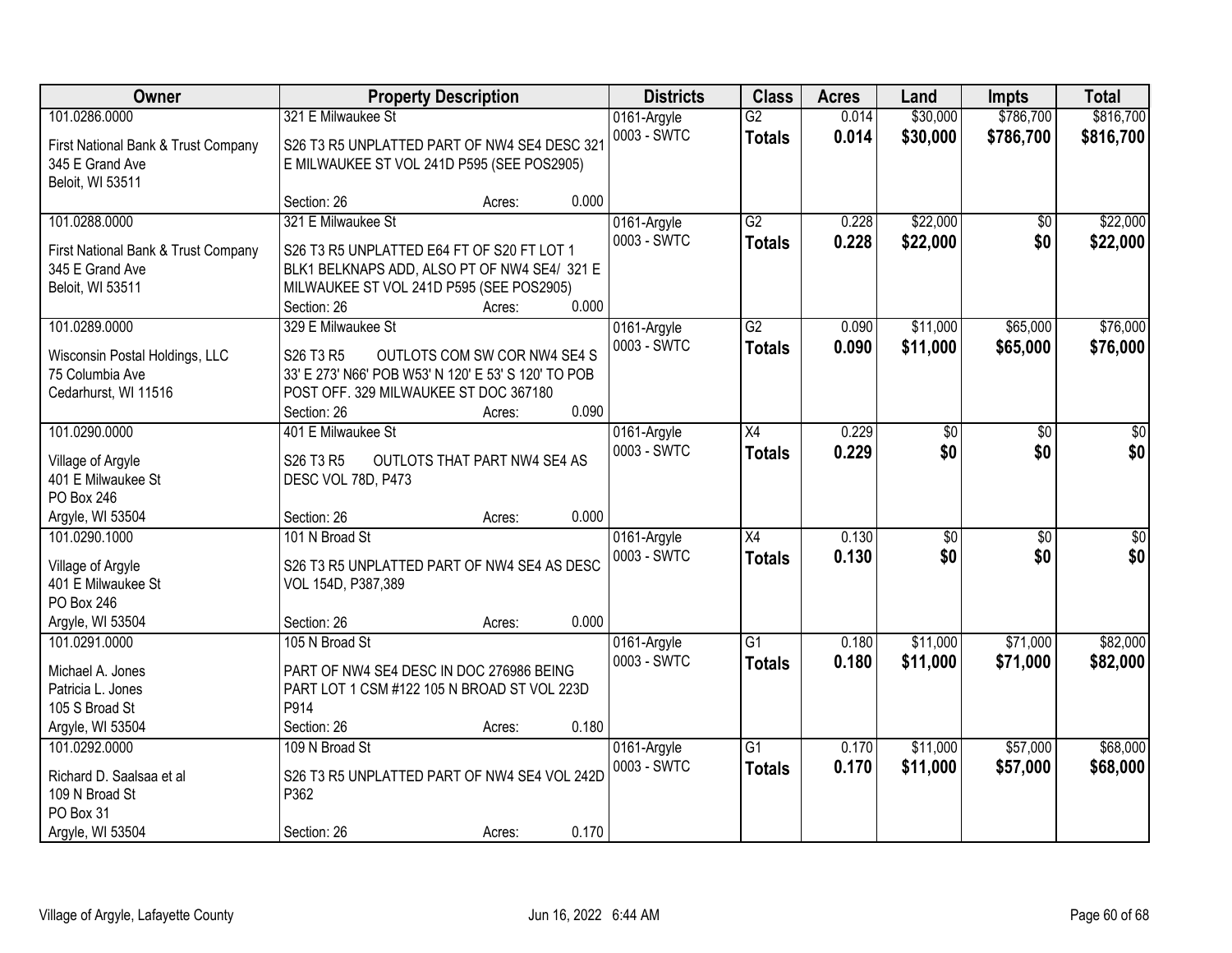| Owner                                  | <b>Property Description</b>                  |                 | <b>Districts</b> | <b>Class</b>    | <b>Acres</b> | Land     | <b>Impts</b> | <b>Total</b> |
|----------------------------------------|----------------------------------------------|-----------------|------------------|-----------------|--------------|----------|--------------|--------------|
| 101.0293.0000                          | 113 N Broad St                               |                 | 0161-Argyle      | $\overline{G1}$ | 0.190        | \$11,000 | \$85,000     | \$96,000     |
| Irma M. Collins                        | S26 T3 R5 UNPLATTED PART OF NW4 SE4 113 N    |                 | 0003 - SWTC      | <b>Totals</b>   | 0.190        | \$11,000 | \$85,000     | \$96,000     |
| 113 N Broad St                         | BROAD ST VOL 243D P286                       |                 |                  |                 |              |          |              |              |
| <b>PO Box 425</b>                      |                                              |                 |                  |                 |              |          |              |              |
| Argyle, WI 53504                       | Section: 26                                  | 0.190<br>Acres: |                  |                 |              |          |              |              |
| 101.0294.0000                          | 405 E Milwaukee St                           |                 | 0161-Argyle      | $\overline{G1}$ | 0.180        | \$11,000 | \$73,700     | \$84,700     |
| Heather Phillipson                     | PART OF NWSE & ALSO WEST 5' OF SOUTH 70' LOT |                 | 0003 - SWTC      | <b>Totals</b>   | 0.180        | \$11,000 | \$73,700     | \$84,700     |
| 405 E Milwaukee St                     | 1 CSM #183 AS DESCR IN DOC 305632 VOL 234D   |                 |                  |                 |              |          |              |              |
| Argyle, WI 53504                       | P541 405 E MILWAUKEE ST (SEE POS2219)        |                 |                  |                 |              |          |              |              |
|                                        | Section: 26                                  | 0.180<br>Acres: |                  |                 |              |          |              |              |
| 101.0295.0000                          | 409 E Milwaukee St                           |                 | 0161-Argyle      | $\overline{G2}$ | 0.250        | \$16,000 | \$144,000    | \$160,000    |
|                                        |                                              |                 | 0003 - SWTC      |                 | 0.250        | \$16,000 | \$144,000    | \$160,000    |
| Brian K Pederson Properties, LLC et al | LOT 1 CSM #183 EXC WEST 5' OF SOUTH 70'      |                 |                  | <b>Totals</b>   |              |          |              |              |
| c/o Brian K and Jill A Pederson        | THEREOF (BEING PART OF NW4 SE4) DOC 350275   |                 |                  |                 |              |          |              |              |
| W8596 County Rd C                      |                                              |                 |                  |                 |              |          |              |              |
| PO Box 130                             | Section: 26                                  | 0.250<br>Acres: |                  |                 |              |          |              |              |
| Argyle, WI 53504-0130                  |                                              |                 |                  |                 |              |          |              |              |
| 101.0296.0000                          | 419 E Milwaukee St                           |                 | 0161-Argyle      | G <sub>1</sub>  | 0.400        | \$20,000 | \$90,000     | \$110,000    |
| Steven J. Mick                         | S26 T3 R5<br>OUTLOTS PART OF NW4 SE4 419 E   |                 | 0003 - SWTC      | <b>Totals</b>   | 0.400        | \$20,000 | \$90,000     | \$110,000    |
| Sheryl Demario Mick                    | MILWAUKEE ST VOL 218D P404                   |                 |                  |                 |              |          |              |              |
| 419 E Milwaukee St                     |                                              |                 |                  |                 |              |          |              |              |
| PO Box 292                             | Section: 26                                  | 0.400<br>Acres: |                  |                 |              |          |              |              |
| Argyle, WI 53504                       |                                              |                 |                  |                 |              |          |              |              |
| 101.0297.0000                          | 503 E Milwaukee St                           |                 | 0161-Argyle      | G1              | 0.330        | \$16,000 | \$94,000     | \$110,000    |
|                                        |                                              |                 | 0003 - SWTC      | <b>Totals</b>   | 0.330        | \$16,000 | \$94,000     | \$110,000    |
| Milford L. Paulson                     | S26 T3 R5 UNPLATTED PART OF NW4 SE4 VOL 238D |                 |                  |                 |              |          |              |              |
| 503 E Milwaukee St                     | P732 (SEE POS2224)                           |                 |                  |                 |              |          |              |              |
| PO Box 83                              |                                              |                 |                  |                 |              |          |              |              |
| Argyle, WI 53504                       | Section: 26                                  | 0.330<br>Acres: |                  |                 |              |          |              |              |
| 101.0298.0000                          | 513 E Milwaukee St                           |                 | 0161-Argyle      | G1              | 0.330        | \$16,000 | \$84,000     | \$100,000    |
| Terri J. Olson                         | PART NW? SE? COM SWCOR NW? SE? SEC 26;EAST   |                 | 0003 - SWTC      | <b>Totals</b>   | 0.330        | \$16,000 | \$84,000     | \$100,000    |
| N667 Green Valley Rd                   | 789 FT TO A POINT WHICH IS 33 FT NORTH OF    |                 |                  |                 |              |          |              |              |
| Browntown, WI 53522                    | NECOR BLOCK 3 WADDINGTON'S ADD; NORTH 33 FT  |                 |                  |                 |              |          |              |              |
|                                        | Section: 26                                  | 0.330<br>Acres: |                  |                 |              |          |              |              |
| 101.0299.0000                          | 101 N Lafayette St                           |                 | 0161-Argyle      | $\overline{G1}$ | 0.470        | \$20,000 | \$67,000     | \$87,000     |
|                                        |                                              |                 | 0003 - SWTC      | <b>Totals</b>   | 0.470        | \$20,000 | \$67,000     | \$87,000     |
| David Rossing                          | S26 T3 R5 UNPLATTED PART OF NW4 SE4 101 N    |                 |                  |                 |              |          |              |              |
| 101 N Lafayette St                     | LAFAYETTE ST VOL 219D P117                   |                 |                  |                 |              |          |              |              |
| PO Box 267                             |                                              |                 |                  |                 |              |          |              |              |
| Argyle, WI 53504                       | Section: 26                                  | 0.470<br>Acres: |                  |                 |              |          |              |              |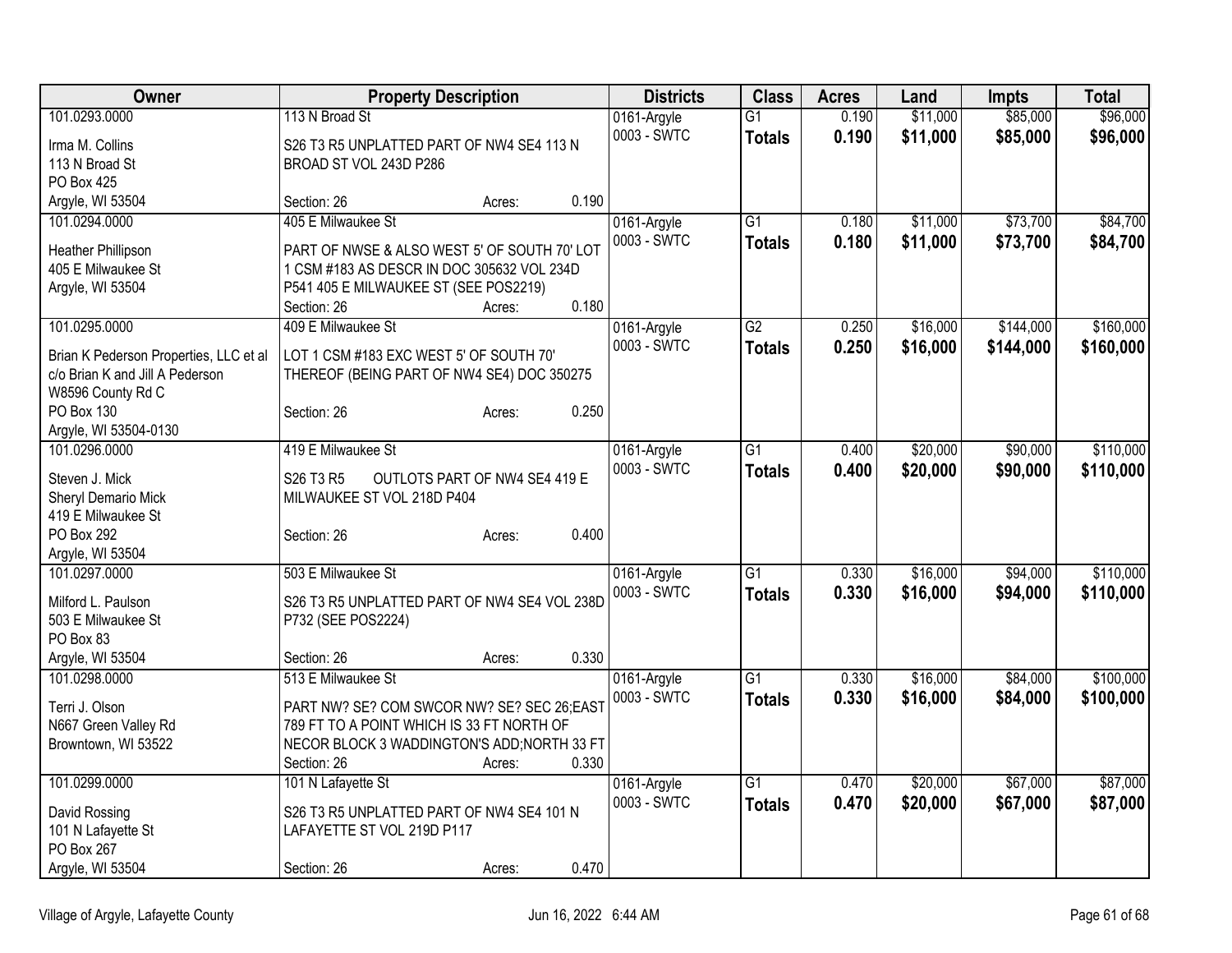| Owner                                                                          |                                                                                                                                                       | <b>Property Description</b> |       | <b>Districts</b>           | <b>Class</b>                     | <b>Acres</b>   | Land                 | <b>Impts</b>           | <b>Total</b>           |
|--------------------------------------------------------------------------------|-------------------------------------------------------------------------------------------------------------------------------------------------------|-----------------------------|-------|----------------------------|----------------------------------|----------------|----------------------|------------------------|------------------------|
| 101.0300.0000                                                                  | 100 East St                                                                                                                                           |                             |       | 0161-Argyle                | $\overline{X4}$                  | 0.190          | $\overline{50}$      | $\overline{50}$        | $\sqrt{50}$            |
| Trustees of Luth Church<br>100 East St<br>Argyle, WI 53504                     | LOT 2 CSM 501 OUTLOTS PART OF NW4 SE4 VOL 62<br>P240                                                                                                  |                             |       | 0003 - SWTC                | <b>Totals</b>                    | 0.190          | \$0                  | \$0                    | \$0                    |
|                                                                                | Section: 26                                                                                                                                           | Acres:                      | 0.190 |                            |                                  |                |                      |                        |                        |
| 101.0300.1000                                                                  | 605 E Milwaukee St                                                                                                                                    |                             |       | 0161-Argyle                | $\overline{G1}$                  | 0.220          | \$13,000             | \$100,800              | \$113,800              |
| Paul L. Metz<br>Kelsey L. Achterberg<br>605 E Milwaukee St                     | LOT 1 CSM 501                                                                                                                                         |                             | 0.220 | 0003 - SWTC                | <b>Totals</b>                    | 0.220          | \$13,000             | \$100,800              | \$113,800              |
| Argyle, WI 53504<br>101.0301.0000                                              | Section: 26<br>104 East St                                                                                                                            | Acres:                      |       |                            | G1                               | 0.170          | \$9,000              | \$79,000               | \$88,000               |
| Mikayla K. Grinnell<br>104 East St<br>Argyle, WI 53504                         | COM SECOR LOT 1 BLK 7 OF JAMES SARDESON'S<br>ADD; NLY ALG ELI SAID LOT 1, 66FT M/L TO SWCOR<br>LAND CONVEYED BY HELENA ROSSING TO OLAI<br>Section: 26 | Acres:                      | 0.170 | 0161-Argyle<br>0003 - SWTC | <b>Totals</b>                    | 0.170          | \$9,000              | \$79,000               | \$88,000               |
| 101.0302.0000                                                                  | 108 East St                                                                                                                                           |                             |       | 0161-Argyle                | G1                               | 0.170          | \$9,000              | \$66,000               | \$75,000               |
| Jerome M. Hassenfelt<br>Ruth A. Hassenfelt<br>108 East St                      | S26 T3 R5 UNPLATTED PART OF NW4 SE4 108 EAST<br>ST VOL 208D P321                                                                                      |                             |       | 0003 - SWTC                | <b>Totals</b>                    | 0.170          | \$9,000              | \$66,000               | \$75,000               |
| Argyle, WI 53504                                                               | Section: 26                                                                                                                                           | Acres:                      | 0.170 |                            |                                  |                |                      |                        |                        |
| 101.0303.0000<br><b>Richard Flannery</b><br>12579 North Rd<br>Argyle, WI 53504 | 112 East St<br>S26 T3 R5 UNPLATTED PART OF NW4 SE4 112 EAST<br>ST VOL 229D P368                                                                       |                             |       | 0161-Argyle<br>0003 - SWTC | $\overline{G1}$<br><b>Totals</b> | 0.170<br>0.170 | \$9,000<br>\$9,000   | \$74,000<br>\$74,000   | \$83,000<br>\$83,000   |
|                                                                                | Section: 26                                                                                                                                           | Acres:                      | 0.000 |                            |                                  |                |                      |                        |                        |
| 101.0304.0000<br>Jacob A. Costello<br>Samantha D. Costello<br>213 East St      | 213 East St<br>PART NW? SE? AS DESCR IN DOC 356337                                                                                                    |                             |       | 0161-Argyle<br>0003 - SWTC | $\overline{G1}$<br><b>Totals</b> | 0.460<br>0.460 | \$20,000<br>\$20,000 | \$45,000<br>\$45,000   | \$65,000<br>\$65,000   |
| Argyle, WI 53504                                                               | Section: 26                                                                                                                                           | Acres:                      | 0.460 |                            |                                  |                |                      |                        |                        |
| 101.0304.1000                                                                  | 200 Breeze Ter Ave                                                                                                                                    |                             |       | 0161-Argyle<br>0003 - SWTC | $\overline{G1}$<br><b>Totals</b> | 0.540<br>0.540 | \$22,000<br>\$22,000 | \$133,000<br>\$133,000 | \$155,000<br>\$155,000 |
| Janet K. Flannery<br>Mark R. Flannery                                          | PART NW4 SE4 COM SECOR LOT 1 BLOCK 11 OF<br>SARDESON'S 2ND ADD; WEST 108 FT; SOUTH 218                                                                |                             |       |                            |                                  |                |                      |                        |                        |
| 200 Breeze Ter                                                                 | FT;EAST 108 FT;NORTH 218 FT TO POB (S/LIFE                                                                                                            |                             |       |                            |                                  |                |                      |                        |                        |
| Argyle, WI 53504                                                               | Section: 26                                                                                                                                           | Acres:                      | 0.540 |                            |                                  |                |                      |                        |                        |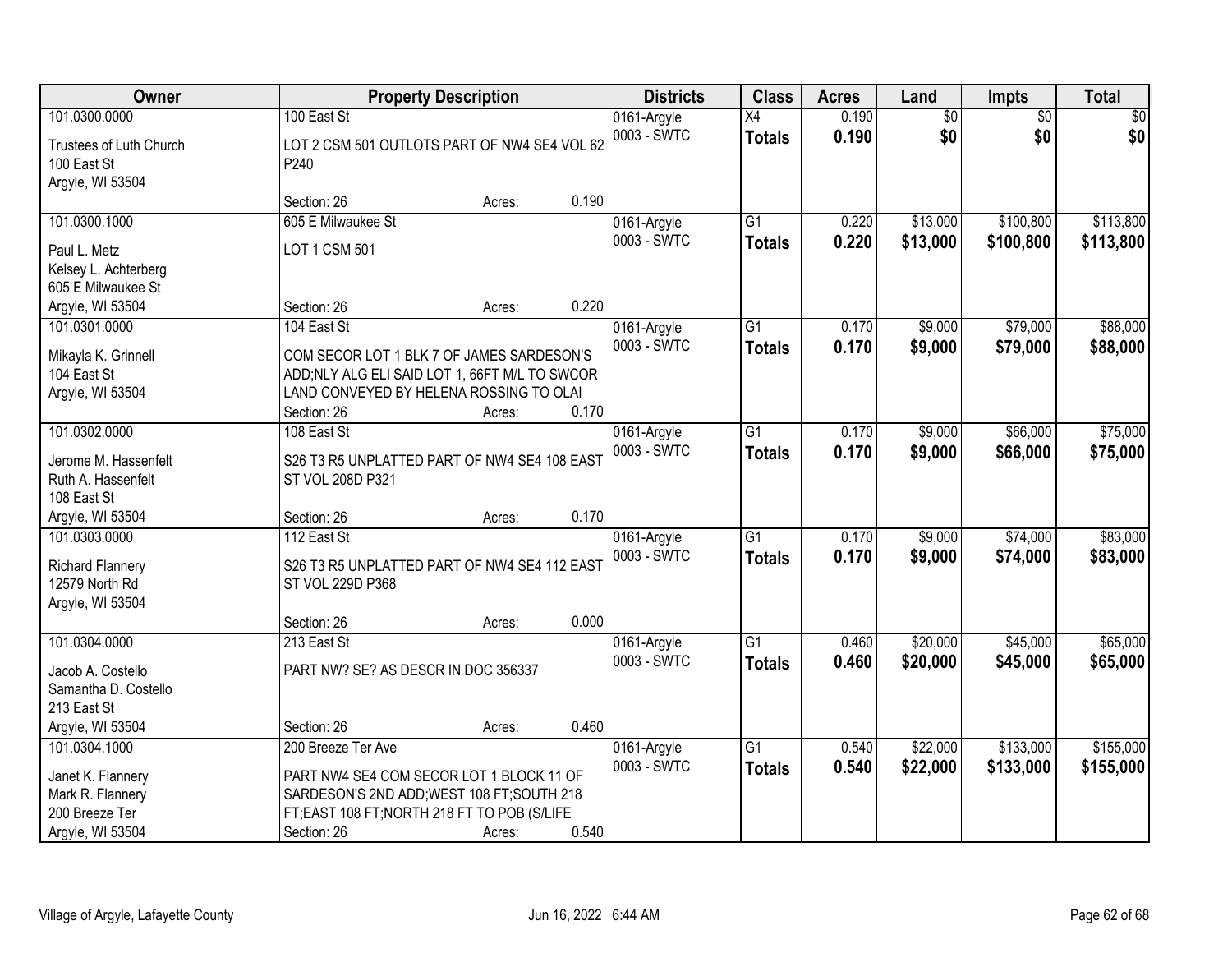| Owner                  |                                               | <b>Property Description</b>     |       | <b>Districts</b>           | <b>Class</b>                     | <b>Acres</b>   | Land                 | <b>Impts</b>         | <b>Total</b>           |
|------------------------|-----------------------------------------------|---------------------------------|-------|----------------------------|----------------------------------|----------------|----------------------|----------------------|------------------------|
| 101.0305.0000          | 205 East St                                   |                                 |       | 0161-Argyle<br>0003 - SWTC | $\overline{G1}$                  | 0.250<br>0.250 | \$13,000<br>\$13,000 | \$49,000<br>\$49,000 | \$62,000<br>\$62,000   |
| Tracy W. Smith         | S26 T3 R5 UNPLATTED PART OF NW4 SE4 205 EAST  |                                 |       |                            | <b>Totals</b>                    |                |                      |                      |                        |
| Elaine Smith           | ST VOL 203D P113                              |                                 |       |                            |                                  |                |                      |                      |                        |
| 205 East St            |                                               |                                 |       |                            |                                  |                |                      |                      |                        |
| Argyle, WI 53504       | Section: 26                                   | Acres:                          | 0.250 |                            |                                  |                |                      |                      |                        |
| 101.0306.0000          | 201 East St                                   |                                 |       | 0161-Argyle<br>0003 - SWTC | $\overline{G1}$<br><b>Totals</b> | 0.260<br>0.260 | \$13,000<br>\$13,000 | \$98,400<br>\$98,400 | \$111,400<br>\$111,400 |
| Tommy James Heath      | S26 T3 R5 UNPLATTED PART NWSE COM NECOR       |                                 |       |                            |                                  |                |                      |                      |                        |
| 201 East St            | BLK 7 JAMES SARDESON'S ADD; EAST 22RDS & 12FT |                                 |       |                            |                                  |                |                      |                      |                        |
| Argyle, WI 53504       | TO POB; NORTH 56FT; WEST 13RDS; SOUTH 56FT;   |                                 |       |                            |                                  |                |                      |                      |                        |
|                        | Section: 26                                   | Acres:                          | 0.260 |                            |                                  |                |                      |                      |                        |
| 101.0307.0000          | 109 East St                                   |                                 |       | 0161-Argyle                | G1                               | 0.200          | \$12,000             | \$49,500             | \$61,500               |
| Lenore Johnson et al   | S26 T3 R5 UNPLATTED PART OF NW4 SE4 VOL 227D  |                                 |       | 0003 - SWTC                | <b>Totals</b>                    | 0.200          | \$12,000             | \$49,500             | \$61,500               |
| c/o Lenore Johnson (Le | P343                                          |                                 |       |                            |                                  |                |                      |                      |                        |
| 109 East St            |                                               |                                 |       |                            |                                  |                |                      |                      |                        |
| Argyle, WI 53504-8946  | Section: 26                                   | Acres:                          | 0.200 |                            |                                  |                |                      |                      |                        |
| 101.0308.0000          | 105 East St                                   |                                 |       | 0161-Argyle                | G1                               | 0.300          | \$15,000             | \$58,000             | \$73,000               |
|                        |                                               |                                 |       | 0003 - SWTC                | <b>Totals</b>                    | 0.300          | \$15,000             | \$58,000             | \$73,000               |
| Herman E. Beutel       | S26 T3 R5                                     | OUTLOTS PART OF NW4 SE4 105     |       |                            |                                  |                |                      |                      |                        |
| 105 East St            | EAST ST (156.75' X 95') VOL 234D P724         |                                 |       |                            |                                  |                |                      |                      |                        |
| Argyle, WI 53504       |                                               |                                 |       |                            |                                  |                |                      |                      |                        |
|                        | Section: 26                                   | Acres:                          | 0.300 |                            |                                  |                |                      |                      |                        |
| 101.0309.0000          | 101 East St                                   |                                 |       | 0161-Argyle                | $\overline{G1}$                  | 0.160          | \$10,000             | \$92,000             | \$102,000              |
| John M. Flanagan       | S <sub>26</sub> T <sub>3</sub> R <sub>5</sub> | OUTLOTS PART OF NW4 SE4 101     |       | 0003 - SWTC                | <b>Totals</b>                    | 0.160          | \$10,000             | \$92,000             | \$102,000              |
| Ruth A. Flanagan       | EAST ST VOL 210D P558                         |                                 |       |                            |                                  |                |                      |                      |                        |
| 101 East St            |                                               |                                 |       |                            |                                  |                |                      |                      |                        |
| Argyle, WI 53504       | Section: 26                                   | Acres:                          | 0.160 |                            |                                  |                |                      |                      |                        |
| 101.0310.0000          | 701 E Milwaukee St                            |                                 |       | 0161-Argyle                | $\overline{G1}$                  | 0.320          | \$15,000             | \$52,000             | \$67,000               |
|                        |                                               |                                 |       | 0003 - SWTC                | <b>Totals</b>                    | 0.320          | \$15,000             | \$52,000             | \$67,000               |
| Shane D. Johnson       | PART NW4 SE4 AS DESCR IN DOC 358853           |                                 |       |                            |                                  |                |                      |                      |                        |
| 701 E Milwaukee St     |                                               |                                 |       |                            |                                  |                |                      |                      |                        |
| Argyle, WI 53504       |                                               |                                 |       |                            |                                  |                |                      |                      |                        |
|                        | Section: 26                                   | Acres:                          | 0.320 |                            |                                  |                |                      |                      |                        |
| 101.0311.0000          | 705 E Milwaukee St                            |                                 |       | 0161-Argyle                | $\overline{G1}$                  | 0.270          | \$13,000             | \$41,000             | \$54,000               |
| Scott A. Kraft         | S26 T3 R5                                     | OUTLOTS THAT PART NW4 SE4 705 E |       | 0003 - SWTC                | <b>Totals</b>                    | 0.270          | \$13,000             | \$41,000             | \$54,000               |
| Kelly J. Kraft         | MILWAUKEE ST VOL 211D P352                    |                                 |       |                            |                                  |                |                      |                      |                        |
| 705 E Milwaukee St     |                                               |                                 |       |                            |                                  |                |                      |                      |                        |
| Argyle, WI 53504       | Section: 26                                   | Acres:                          | 0.270 |                            |                                  |                |                      |                      |                        |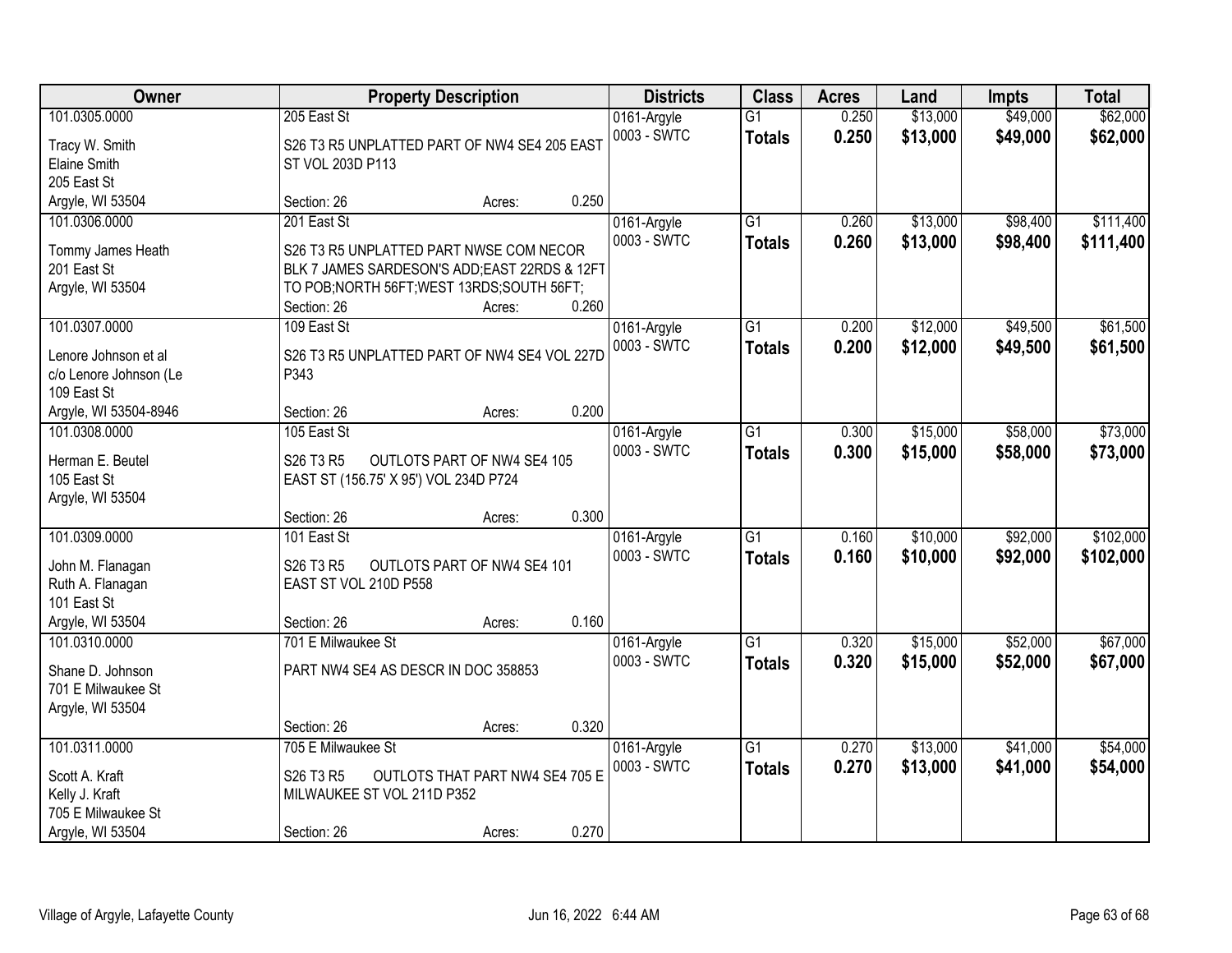| Owner                             |                                                  | <b>Property Description</b> |       | <b>Districts</b>           | <b>Class</b>    | <b>Acres</b> | Land     | <b>Impts</b> | <b>Total</b> |
|-----------------------------------|--------------------------------------------------|-----------------------------|-------|----------------------------|-----------------|--------------|----------|--------------|--------------|
| 101.0312.0000                     | 709 E Milwaukee St                               |                             |       | 0161-Argyle                | $\overline{G1}$ | 0.330        | \$14,000 | \$59,100     | \$73,100     |
| Margo A. Klassy                   | S26 T3 R5 UNPLATTED PART NW4 SE4 BEG 33FT        |                             |       | 0003 - SWTC                | <b>Totals</b>   | 0.330        | \$14,000 | \$59,100     | \$73,100     |
| 709 E Milwaukee St                | NORTH SECOR NW4 SE4; NORTH 192'; WEST            |                             |       |                            |                 |              |          |              |              |
| Argyle, WI 53504                  | 53-1/8FT; SOUTH 192'; EAST 53-1/8FT TO POB 709 E |                             |       |                            |                 |              |          |              |              |
|                                   | Section: 26                                      | Acres:                      | 0.330 |                            |                 |              |          |              |              |
| 101.0312.1000                     | Milwaukee St                                     |                             |       | 0161-Argyle                | $\overline{G2}$ | 0.100        | \$7,000  | \$0          | \$7,000      |
| William E. Johnson                | PART NW? SE? COM 225 FT NORTH OF SECOR NW?       |                             |       | 0003 - SWTC                | <b>Totals</b>   | 0.100        | \$7,000  | \$0          | \$7,000      |
| 109 East St                       | SE?; NORTH 175 FT; WEST 49? FT; SOUTH 152? FT;   |                             |       |                            |                 |              |          |              |              |
| Argyle, WI 53504                  | WEST 3-5/8 FT; SOUTH 22? FT; EAST 53-1/8 FT TO   |                             |       |                            |                 |              |          |              |              |
|                                   | Section: 26                                      | Acres:                      | 0.100 |                            |                 |              |          |              |              |
| 101.0313.1000                     | 113 Breeze Ter Ave                               |                             |       | 0161-Argyle                | $\overline{G1}$ | 0.300        | \$14,000 | \$58,000     | \$72,000     |
|                                   |                                                  |                             |       | 0003 - SWTC                | <b>Totals</b>   | 0.300        | \$14,000 | \$58,000     | \$72,000     |
| <b>Chad Steiner</b>               | S26 T3 R5 PART OF NE4 SE4 VOL 233D P117          |                             |       |                            |                 |              |          |              |              |
| Shelby Steiner                    |                                                  |                             |       |                            |                 |              |          |              |              |
| 113 Breeze Ter                    | Section: 26                                      |                             | 0.000 |                            |                 |              |          |              |              |
| Argyle, WI 53504<br>101.0314.0000 | 109 Breeze Ter Ave                               | Acres:                      |       |                            | $\overline{G1}$ | 0.210        | \$12,000 | \$47,000     | \$59,000     |
|                                   |                                                  |                             |       | 0161-Argyle<br>0003 - SWTC |                 |              |          |              |              |
| Jason E. Devoe                    | S26 T3 R5 UNPLATTED PART OF NE4 SE4 109          |                             |       |                            | <b>Totals</b>   | 0.210        | \$12,000 | \$47,000     | \$59,000     |
| Amanda M. Hartman                 | BREEZE TERR DOC 339175                           |                             |       |                            |                 |              |          |              |              |
| 109 Breeze Ter                    |                                                  |                             |       |                            |                 |              |          |              |              |
| Argyle, WI 53504                  | Section: 26                                      | Acres:                      | 0.210 |                            |                 |              |          |              |              |
| 101.0315.1000                     | 801 E Milwaukee St                               |                             |       | 0161-Argyle                | $\overline{G2}$ | 0.920        | \$25,000 | \$237,000    | \$262,000    |
| J Erickson Properties, LLC        | PART NE4 SE4 DOC 359782                          |                             |       | 0003 - SWTC                | <b>Totals</b>   | 0.920        | \$25,000 | \$237,000    | \$262,000    |
| c/o J Erickson Properties, LLC    |                                                  |                             |       |                            |                 |              |          |              |              |
| 508 Park PI                       |                                                  |                             |       |                            |                 |              |          |              |              |
| Darlington, WI 53530              | Section: 26                                      | Acres:                      | 0.920 |                            |                 |              |          |              |              |
| 101.0316.0000                     | 901 E Milwaukee St                               |                             |       | 0161-Argyle                | $\overline{G1}$ | 0.400        | \$17,000 | \$79,000     | \$96,000     |
| Laura F. Ferguson                 | S26 T3 R5 UNPLATTED PART OF NE4 SE4 901 E        |                             |       | 0003 - SWTC                | <b>Totals</b>   | 0.400        | \$17,000 | \$79,000     | \$96,000     |
| 901 E Milwaukee St                | MILWAUKEE ST VOL 238D P830                       |                             |       |                            |                 |              |          |              |              |
| PO Box 385                        |                                                  |                             |       |                            |                 |              |          |              |              |
| Argyle, WI 53504                  | Section: 26                                      | Acres:                      | 0.400 |                            |                 |              |          |              |              |
| 101.0317.0000                     | 905 E Milwaukee St                               |                             |       | 0161-Argyle                | $\overline{G1}$ | 0.550        | \$19,000 | \$89,000     | \$108,000    |
|                                   |                                                  |                             |       | 0003 - SWTC                | <b>Totals</b>   | 0.550        | \$19,000 | \$89,000     | \$108,000    |
| Scott A. Argue                    | S26 T3 R5 UNPLATTED PART OF NE4 SE4 905 E        |                             |       |                            |                 |              |          |              |              |
| Robin L. Argue                    | MILWAUKEE ST VOL 210D P628                       |                             |       |                            |                 |              |          |              |              |
| 905 E Milwaukee St                |                                                  |                             |       |                            |                 |              |          |              |              |
| Argyle, WI 53504                  | Section: 26                                      | Acres:                      | 0.550 |                            |                 |              |          |              |              |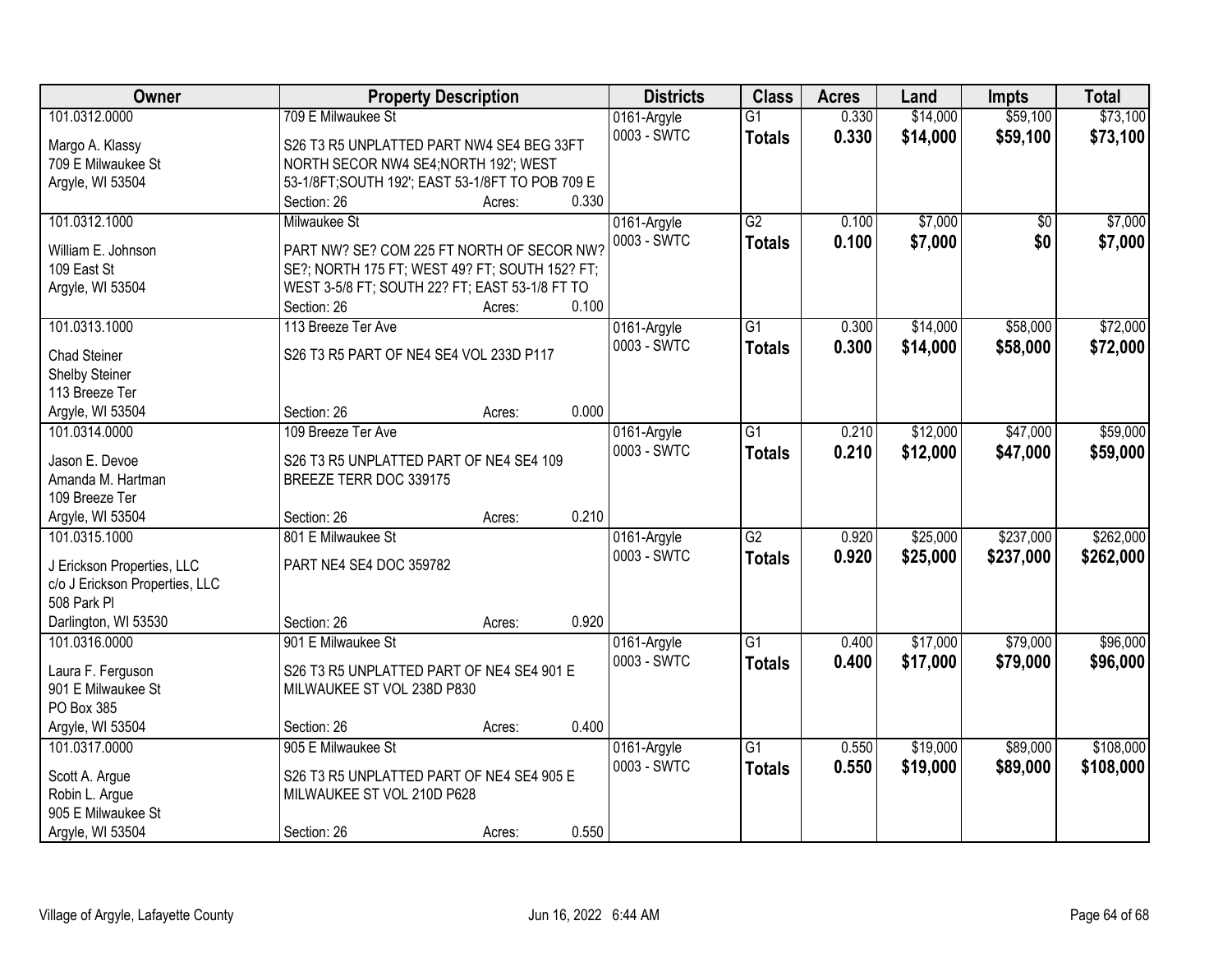| Owner                   | <b>Property Description</b>                    | <b>Districts</b> | <b>Class</b>    | <b>Acres</b> | Land     | <b>Impts</b> | <b>Total</b> |
|-------------------------|------------------------------------------------|------------------|-----------------|--------------|----------|--------------|--------------|
| 101.0318.0000           | 909 E Milwaukee St                             | 0161-Argyle      | $\overline{G1}$ | 0.200        | \$12,000 | \$161,100    | \$173,100    |
| Gloria A. Carter        | S26 T3 R5<br>OUTLOTS PART OF NE4 SE4 909 E     | 0003 - SWTC      | <b>Totals</b>   | 0.200        | \$12,000 | \$161,100    | \$173,100    |
| c/o Gloria A. Carter    | MILWAUKEE ST VOL 241D P418 (SEE POS2243 &      |                  |                 |              |          |              |              |
| 909 E Milwaukee St      | POS2261)                                       |                  |                 |              |          |              |              |
| Argyle, WI 53504        | Section: 26<br>0.200<br>Acres:                 |                  |                 |              |          |              |              |
| 101.0319.0000           | 107 S Lafayette St                             | 0161-Argyle      | $\overline{G1}$ | 0.230        | \$12,000 | \$88,000     | \$100,000    |
|                         |                                                | 0003 - SWTC      | <b>Totals</b>   | 0.230        | \$12,000 | \$88,000     | \$100,000    |
| Richard J. Romdenne     | S26 T3 R5 UNPLATTED PART OF SW4 SE4 DOC        |                  |                 |              |          |              |              |
| Naomi C. Romdenne       | 333311                                         |                  |                 |              |          |              |              |
| 107 S Lafayette St      |                                                |                  |                 |              |          |              |              |
| PO Box 106              | 0.230<br>Section: 26<br>Acres:                 |                  |                 |              |          |              |              |
| Argyle, WI 53504        |                                                |                  |                 |              |          |              |              |
| 101.0320.0000           | 111 S Lafayette St                             | 0161-Argyle      | $\overline{G1}$ | 0.550        | \$20,000 | \$40,000     | \$60,000     |
| Daniel Mick             | S26 T3 R5 UNPLATTED PART OF SW4 SE4 111 S      | 0003 - SWTC      | <b>Totals</b>   | 0.550        | \$20,000 | \$40,000     | \$60,000     |
| Lorna Mick              | LAFAYETTE ST VOL 197D P726 (SEE POS2906)       |                  |                 |              |          |              |              |
| 111 S Lafayette St      |                                                |                  |                 |              |          |              |              |
| PO Box 151              | 0.550<br>Section: 26<br>Acres:                 |                  |                 |              |          |              |              |
| Argyle, WI 53504        |                                                |                  |                 |              |          |              |              |
| 101.0321.0000           | 115 S Lafayette St                             | 0161-Argyle      | G1              | 0.400        | \$18,000 | \$47,000     | \$65,000     |
| Kristin M. Mcnett et al | S26 T3 R5 UNPLATTED THAT PART SW4 SE4 115 S    | 0003 - SWTC      | <b>Totals</b>   | 0.400        | \$18,000 | \$47,000     | \$65,000     |
| c/o Timothy J. Mcnett   | LAFAYETTE ST DOC 340858                        |                  |                 |              |          |              |              |
| 1708 County Rd C        |                                                |                  |                 |              |          |              |              |
| Argyle, WI 53504-9681   | 0.400<br>Section: 26<br>Acres:                 |                  |                 |              |          |              |              |
| 101.0321.1000           | Monroe St                                      | 0161-Argyle      | $\overline{G1}$ | 0.230        | \$4,000  | \$0          | \$4,000      |
|                         |                                                | 0003 - SWTC      |                 |              |          | \$0          |              |
| Suzyanne M. Gerber      | PART STONE QUARRY RESERVE BEG NELY COR         |                  | <b>Totals</b>   | 0.230        | \$4,000  |              | \$4,000      |
| 605 Monroe St           | INTERSECTION OF LAFAYETTE ST & MILWAUKEE       |                  |                 |              |          |              |              |
| Argyle, WI 53504        | RD; NORTH 132 FT; EAST 225 FT TO POB; SOUTH 89 |                  |                 |              |          |              |              |
|                         | 0.000<br>Section: 26<br>Acres:                 |                  |                 |              |          |              |              |
| 101.0322.0000           | 605 Monroe St                                  | 0161-Argyle      | $\overline{G1}$ | 0.190        | \$11,000 | \$45,700     | \$56,700     |
| Suzyanne M. Gerber      | PART SW? SE? COM ON MILWAUKEE RD AT A POINT    | 0003 - SWTC      | <b>Totals</b>   | 0.190        | \$11,000 | \$45,700     | \$56,700     |
| 605 Monroe St           | 110 FT SELY OF ANGLE COR OF FAYETTE ST &       |                  |                 |              |          |              |              |
| Argyle, WI 53504        | MILWAUKEE RD IN WADDINGTON'S ADD TO VILLAGE    |                  |                 |              |          |              |              |
|                         | 0.190<br>Section: 26<br>Acres:                 |                  |                 |              |          |              |              |
| 101.0323.0000           | 609 Monroe St                                  | 0161-Argyle      | $\overline{G1}$ | 0.580        | \$18,000 | \$120,000    | \$138,000    |
|                         |                                                | 0003 - SWTC      | <b>Totals</b>   | 0.580        | \$18,000 | \$120,000    | \$138,000    |
| Kevin C. Gruenberg      | OUTLOTS THAT PART SW4 SE4 609<br>S26 T3 R5     |                  |                 |              |          |              |              |
| c/o Kevin C. Gruenberg  | MONROE VOL 202D P122 & 217D P20 (SEE POS2233   |                  |                 |              |          |              |              |
| 609 Monroe St           | & POS2234)                                     |                  |                 |              |          |              |              |
| Argyle, WI 53504-8939   | 0.580<br>Section: 26<br>Acres:                 |                  |                 |              |          |              |              |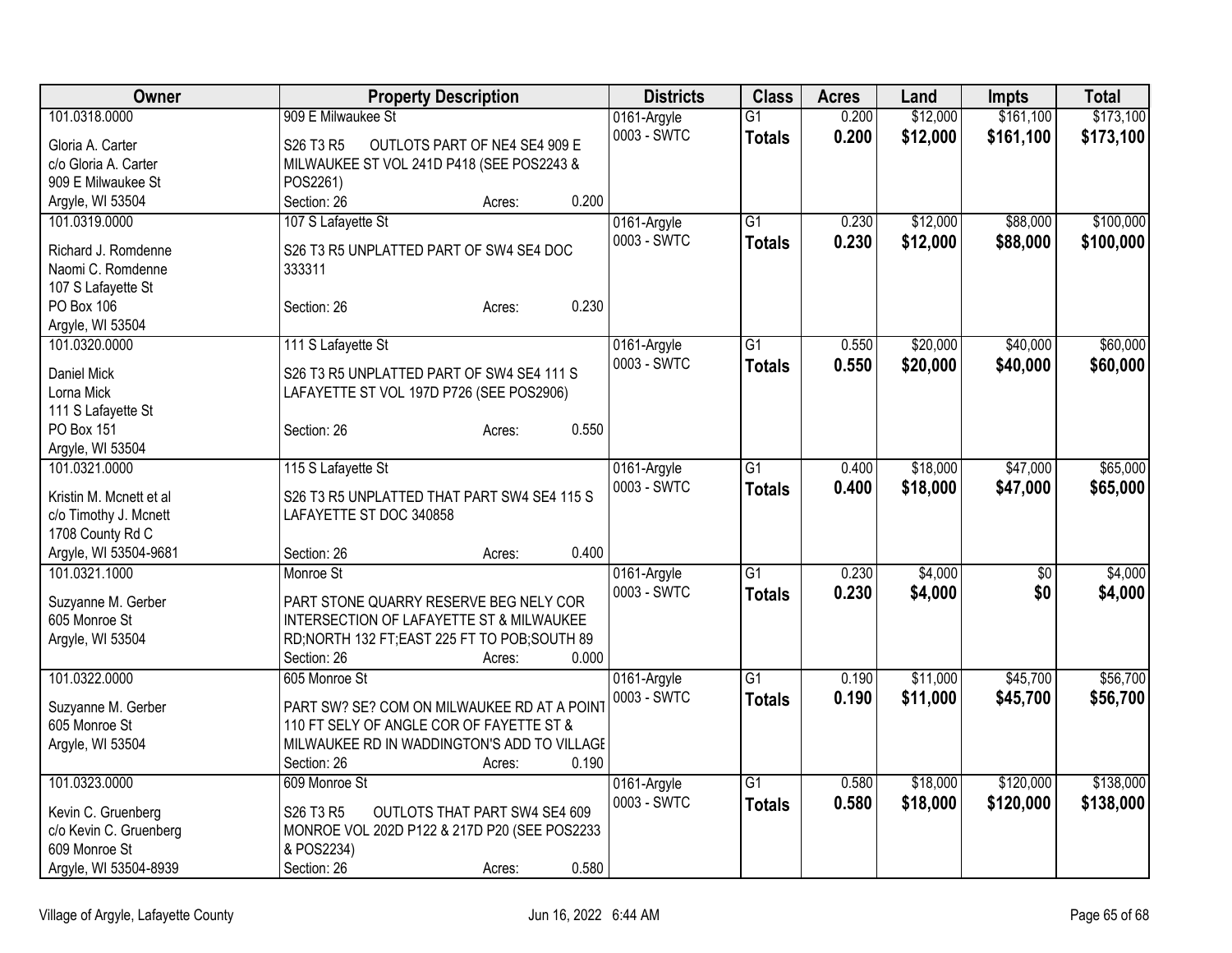| Owner                      | <b>Property Description</b>                        | <b>Districts</b> | <b>Class</b>    | <b>Acres</b> | Land     | Impts           | <b>Total</b> |
|----------------------------|----------------------------------------------------|------------------|-----------------|--------------|----------|-----------------|--------------|
| 101.0324.0000              | Monroe St                                          | 0161-Argyle      | $\overline{G1}$ | 0.230        | \$4,000  | $\overline{50}$ | \$4,000      |
| Melissa M. Gruenberg et al | S26 T3 R5 UNPLATTED PART OF SW4 SE4 VOL 238D       | 0003 - SWTC      | <b>Totals</b>   | 0.230        | \$4,000  | \$0             | \$4,000      |
| c/o Kevin C. Gruenberg     | P992 (SEE POS2233 & POS2234)                       |                  |                 |              |          |                 |              |
| 609 Monroe St              |                                                    |                  |                 |              |          |                 |              |
| Argyle, WI 53504-8939      | 0.230<br>Section: 26<br>Acres:                     |                  |                 |              |          |                 |              |
| 101.0325.0000              | 703 Monroe St                                      | 0161-Argyle      | $\overline{G1}$ | 1.170        | \$22,000 | \$101,500       | \$123,500    |
|                            |                                                    | 0003 - SWTC      | <b>Totals</b>   | 1.170        | \$22,000 | \$101,500       | \$123,500    |
| Cheryl A. Mize             | S26 T3 R5<br>OUTLOTS PART OF SW4 SE4 703           |                  |                 |              |          |                 |              |
| 703 Monroe St              | MONROE ST VOL 212D P346                            |                  |                 |              |          |                 |              |
| Argyle, WI 53504           | 1.170<br>Section: 26<br>Acres:                     |                  |                 |              |          |                 |              |
| 101.0326.0000              | 612 E Milwaukee St                                 | 0161-Argyle      | $\overline{G1}$ | 0.500        | \$19,000 | \$51,000        | \$70,000     |
|                            |                                                    | 0003 - SWTC      |                 |              |          |                 |              |
| Gary J. Stamm              | S26 T3 R5 UNPLATTED PART OF SW4 SE4 610 & 612      |                  | <b>Totals</b>   | 0.500        | \$19,000 | \$51,000        | \$70,000     |
| Catherine S. Stamm         | E MILWAUKEE ST VOL 229D P308                       |                  |                 |              |          |                 |              |
| 9101 Valley Ln             |                                                    |                  |                 |              |          |                 |              |
| South Wayne, WI 53587      | 0.500<br>Section: 26<br>Acres:                     |                  |                 |              |          |                 |              |
| 101.0327.0000              | 700 E Milwaukee St                                 | 0161-Argyle      | $\overline{G1}$ | 0.440        | \$16,000 | \$58,800        | \$74,800     |
| Joseph J. Martin           | S26 T3 R5 PART SW4 SE4 COM NWCOR BLK 4             | 0003 - SWTC      | <b>Totals</b>   | 0.440        | \$16,000 | \$58,800        | \$74,800     |
| Jessica K. Johnson         | WADDINGTON'S ADD; S89.55. 33E 270.31' TO           |                  |                 |              |          |                 |              |
| 700 E Milwaukee St         | POB;S00.02. 10W 294.01';S89.55.33E 66'; N00.02.10E |                  |                 |              |          |                 |              |
| Argyle, WI 53504           | 0.440<br>Section: 26<br>Acres:                     |                  |                 |              |          |                 |              |
| 101.0328.0000              | 708 E Milwaukee St                                 | 0161-Argyle      | $\overline{G1}$ | 0.550        | \$20,000 | \$90,900        | \$110,900    |
|                            |                                                    | 0003 - SWTC      | <b>Totals</b>   | 0.550        | \$20,000 | \$90,900        | \$110,900    |
| Kirk B. Wenger             | S26 T3 R5 UNPLATTED PART OF SW4 SE4 708 E          |                  |                 |              |          |                 |              |
| Gayle L. Wenger            | MILWAUKEE ST VOL 206D P14                          |                  |                 |              |          |                 |              |
| 708 E Milwaukee St         |                                                    |                  |                 |              |          |                 |              |
| Argyle, WI 53504           | 0.550<br>Section: 26<br>Acres:                     |                  |                 |              |          |                 |              |
| 101.0329.0000              | 704 E Milwaukee St                                 | 0161-Argyle      | $\overline{G1}$ | 0.200        | \$12,000 | \$105,900       | \$117,900    |
| Jackson C. Rindy           | PART SW4 SE4 COM AT A POINT 9 RDS WEST OF          | 0003 - SWTC      | <b>Totals</b>   | 0.200        | \$12,000 | \$105,900       | \$117,900    |
| 704 E Milwaukee St         | NECOR JS WADDINGTON'S STONE QUARRY                 |                  |                 |              |          |                 |              |
| Argyle, WI 53504           | RESERVE; SOUTH 8 RDS; EAST 4 RDS; NORTH 8          |                  |                 |              |          |                 |              |
|                            | 0.200<br>Section: 26<br>Acres:                     |                  |                 |              |          |                 |              |
| 101.0330.0000              | 712 E Milwaukee St                                 | 0161-Argyle      | $\overline{G1}$ | 0.200        | \$12,000 | \$103,000       | \$115,000    |
| Joseph G. Flanagan         | S26 T3 R5<br>OUTLOTS PART OF N2 SE4 712 E          | 0003 - SWTC      | <b>Totals</b>   | 0.200        | \$12,000 | \$103,000       | \$115,000    |
| Joyce E. Collins           | MILWAUKEE ST VOL 201D P474                         |                  |                 |              |          |                 |              |
| 712 E Milwaukee St         |                                                    |                  |                 |              |          |                 |              |
| PO Box 335                 | 0.200<br>Section: 26<br>Acres:                     |                  |                 |              |          |                 |              |
| Argyle, WI 53504           |                                                    |                  |                 |              |          |                 |              |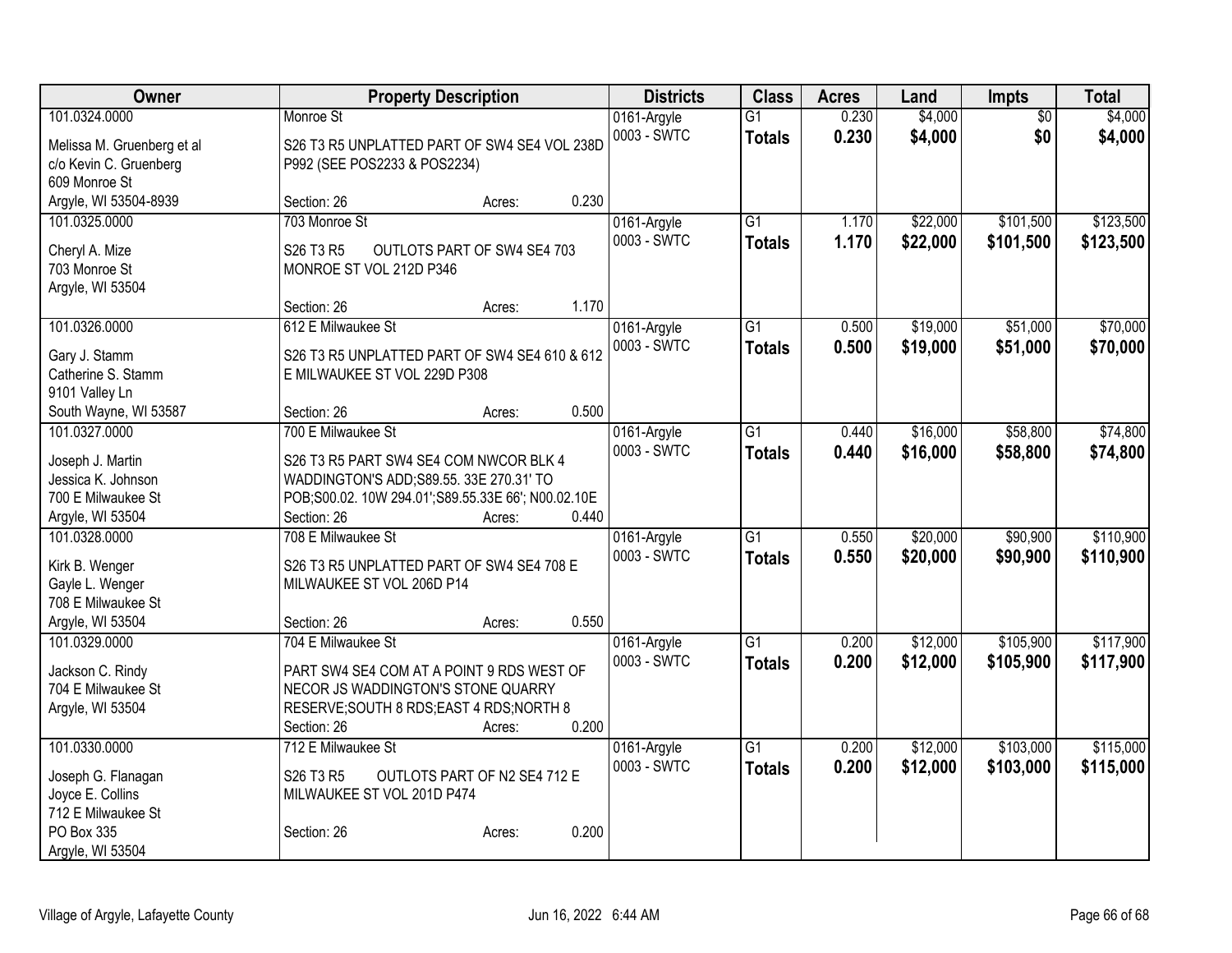| 101.0331.0000<br>716 E Milwaukee St<br>0.200<br>\$12,000<br>\$23,000<br>0161-Argyle<br>$\overline{G1}$<br>0003 - SWTC<br>0.200<br>\$12,000<br>\$23,000<br><b>Totals</b><br>716 E Milwaukee Street Land Trust<br>(TYPO ON DEED) PART SE4 SE4 COM NWCOR SAID<br>201 Breeze Ter<br>SE4 SE4; EAST 28 FT; SOUTH 33 FT TO POB; EAST 41<br>FT; SOUTH 160 FT; WEST 46 FT; NORTH 85 FT; WEST 5<br>Argyle, WI 53504<br>0.200<br>Section: 26<br>Acres: |  |  |  |           |
|---------------------------------------------------------------------------------------------------------------------------------------------------------------------------------------------------------------------------------------------------------------------------------------------------------------------------------------------------------------------------------------------------------------------------------------------|--|--|--|-----------|
|                                                                                                                                                                                                                                                                                                                                                                                                                                             |  |  |  | \$35,000  |
|                                                                                                                                                                                                                                                                                                                                                                                                                                             |  |  |  | \$35,000  |
|                                                                                                                                                                                                                                                                                                                                                                                                                                             |  |  |  |           |
|                                                                                                                                                                                                                                                                                                                                                                                                                                             |  |  |  |           |
|                                                                                                                                                                                                                                                                                                                                                                                                                                             |  |  |  |           |
| 101.0332.0000<br>720 E Milwaukee St<br>$\overline{G1}$<br>\$19,000<br>\$71,000<br>0161-Argyle<br>0.500                                                                                                                                                                                                                                                                                                                                      |  |  |  | \$90,000  |
| 0003 - SWTC<br>0.500<br>\$19,000<br>\$71,000<br><b>Totals</b><br>OUTLOTS PART OF SE4 SE4 720 E<br>Mitchell J. Pittz<br>S26 T3 R5                                                                                                                                                                                                                                                                                                            |  |  |  | \$90,000  |
| 720 E Milwaukee St<br>MILWAUKEE ST DOC 335470                                                                                                                                                                                                                                                                                                                                                                                               |  |  |  |           |
| Argyle, WI 53504                                                                                                                                                                                                                                                                                                                                                                                                                            |  |  |  |           |
| 0.500<br>Section: 26<br>Acres:                                                                                                                                                                                                                                                                                                                                                                                                              |  |  |  |           |
| \$14,000<br>\$59,400<br>101.0333.0000<br>0161-Argyle<br>G1<br>0.250<br>106 Poplar St                                                                                                                                                                                                                                                                                                                                                        |  |  |  | \$73,400  |
| 0003 - SWTC<br>0.250<br>\$14,000<br>\$59,400<br><b>Totals</b>                                                                                                                                                                                                                                                                                                                                                                               |  |  |  | \$73,400  |
| Kurt D. Wells<br>S26 T3 R5 UNPLATTED PART OF SE4 SE4 106                                                                                                                                                                                                                                                                                                                                                                                    |  |  |  |           |
| POPLAR STREET VOL 237D P305<br>106 Poplar St                                                                                                                                                                                                                                                                                                                                                                                                |  |  |  |           |
| Argyle, WI 53504                                                                                                                                                                                                                                                                                                                                                                                                                            |  |  |  |           |
| 0.250<br>Section: 26<br>Acres:                                                                                                                                                                                                                                                                                                                                                                                                              |  |  |  |           |
| 101.0334.0000<br>\$20,000<br>\$45,000<br>707 Monroe St<br>0161-Argyle<br>G1<br>0.620                                                                                                                                                                                                                                                                                                                                                        |  |  |  | \$65,000  |
| 0003 - SWTC<br>0.620<br>\$20,000<br>\$45,000<br><b>Totals</b><br>PART OF N2 SE4 707 MONROE ST VOL 244D P759<br>Amber M. Corning                                                                                                                                                                                                                                                                                                             |  |  |  | \$65,000  |
| 707 Monroe St                                                                                                                                                                                                                                                                                                                                                                                                                               |  |  |  |           |
| Argyle, WI 53504                                                                                                                                                                                                                                                                                                                                                                                                                            |  |  |  |           |
| 0.620<br>Section: 26<br>Acres:                                                                                                                                                                                                                                                                                                                                                                                                              |  |  |  |           |
| \$90,600<br>101.0334.1000<br>$\overline{G1}$<br>0.373<br>\$19,000<br>212 Poplar St<br>0161-Argyle                                                                                                                                                                                                                                                                                                                                           |  |  |  | \$109,600 |
| 0003 - SWTC<br>0.373<br>\$19,000<br>\$90,600<br><b>Totals</b><br>Karen A. Johnson<br>S26 T3 R5 UNPLATTED PART OF N2 SE4 212                                                                                                                                                                                                                                                                                                                 |  |  |  | \$109,600 |
| POPLAR ST VOL 238D P692<br>212 Poplar St                                                                                                                                                                                                                                                                                                                                                                                                    |  |  |  |           |
| PO Box 45                                                                                                                                                                                                                                                                                                                                                                                                                                   |  |  |  |           |
| 0.000<br>Argyle, WI 53504<br>Section: 26<br>Acres:                                                                                                                                                                                                                                                                                                                                                                                          |  |  |  |           |
| $\overline{G1}$<br>\$19,000<br>\$86,400<br>101.0334.2000<br>0.250<br>110 Poplar St<br>0161-Argyle                                                                                                                                                                                                                                                                                                                                           |  |  |  | \$105,400 |
| 0003 - SWTC<br>0.250<br>\$19,000<br>\$86,400<br><b>Totals</b><br>PART SE? BEG SWCOR MILWAUKEE & POPLAR<br>Lois A Alm Trust et al                                                                                                                                                                                                                                                                                                            |  |  |  | \$105,400 |
| STREETS; SOUTH ALG POPLAR ST 302 FT TO<br>c/o Paul A & Lois A Alm Revoc Living                                                                                                                                                                                                                                                                                                                                                              |  |  |  |           |
| POB; SOUTH ALG POPLAR ST 85 FT; WLY AT RIGHT<br>110 Poplar St                                                                                                                                                                                                                                                                                                                                                                               |  |  |  |           |
| 0.250<br>Argyle, WI 53504-9741<br>Section: 26<br>Acres:                                                                                                                                                                                                                                                                                                                                                                                     |  |  |  |           |
| $\overline{G1}$<br>\$13,000<br>\$86,200<br>101.0335.0000<br>811 Monroe St<br>0161-Argyle<br>0.220                                                                                                                                                                                                                                                                                                                                           |  |  |  | \$99,200  |
| 0.220<br>0003 - SWTC<br>\$13,000<br>\$86,200<br><b>Totals</b>                                                                                                                                                                                                                                                                                                                                                                               |  |  |  | \$99,200  |
| PART SE4 SE4 AS DESCR IN DOC 363889<br>Jason L. Riley                                                                                                                                                                                                                                                                                                                                                                                       |  |  |  |           |
| Kasa M. Riley<br>811 Monroe St                                                                                                                                                                                                                                                                                                                                                                                                              |  |  |  |           |
| 0.220<br>Argyle, WI 53504<br>Section: 26<br>Acres:                                                                                                                                                                                                                                                                                                                                                                                          |  |  |  |           |